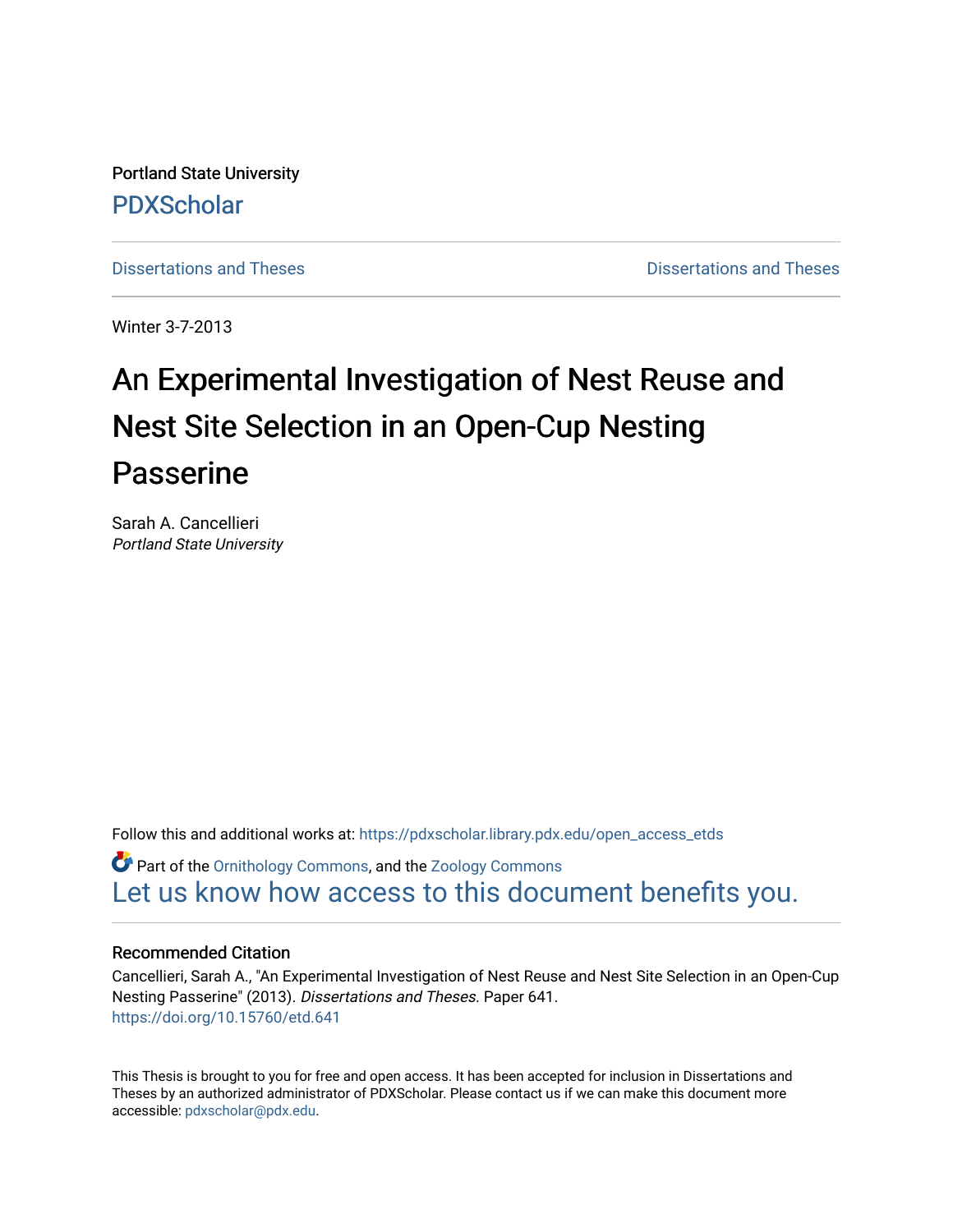An Experimental Investigation of Nest Reuse and Nest Site Selection in an Open – Cup

Nesting Passerine

by

Sarah A. Cancellieri

A thesis submitted in partial fulfillment of the requirements for the degree of

> Master of Science in Biology

Thesis Committee: Michael Murphy, Chair Luis Ruedas Pamela Yeh

Portland State University 2013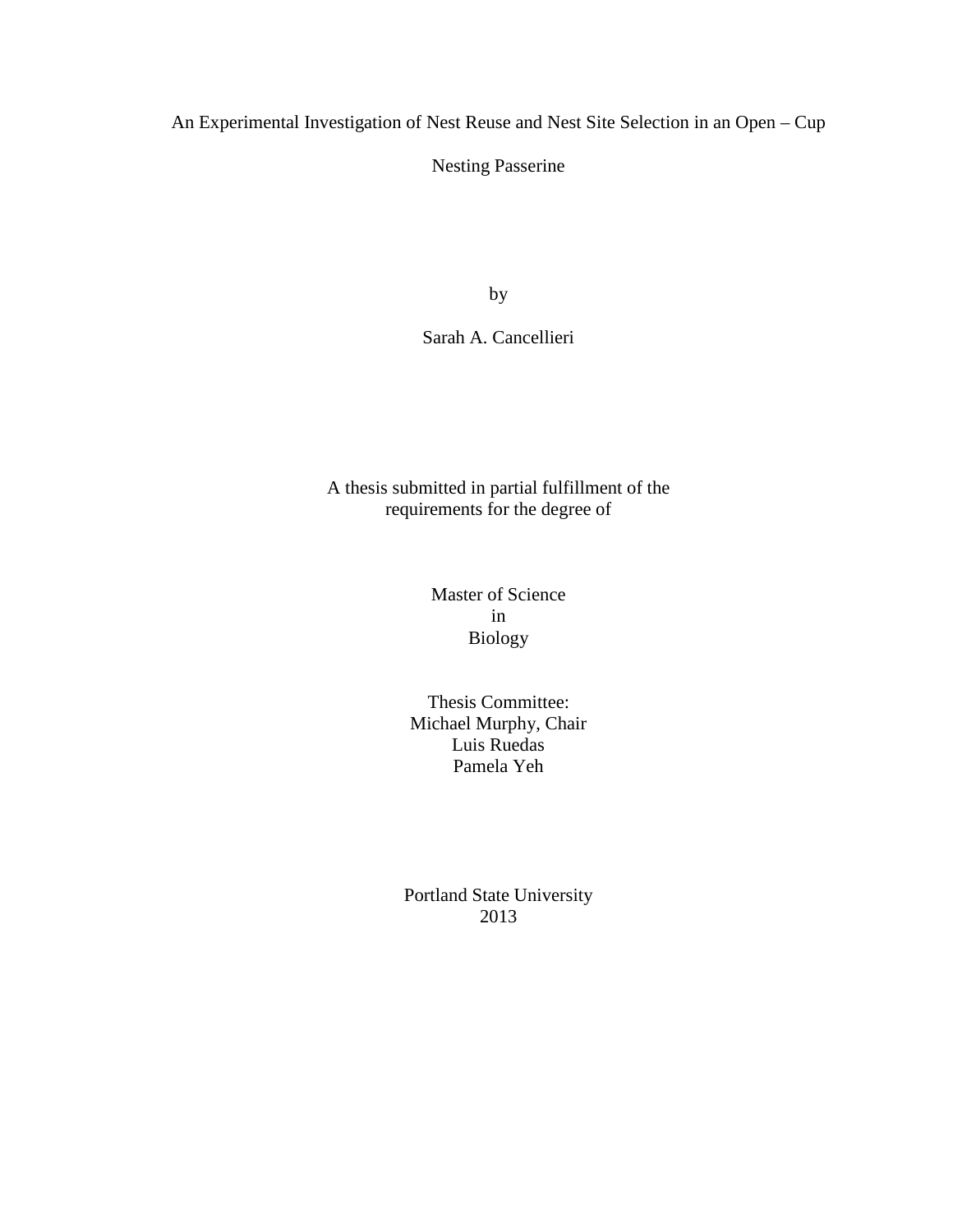© 2013 Sarah A. Cancellieri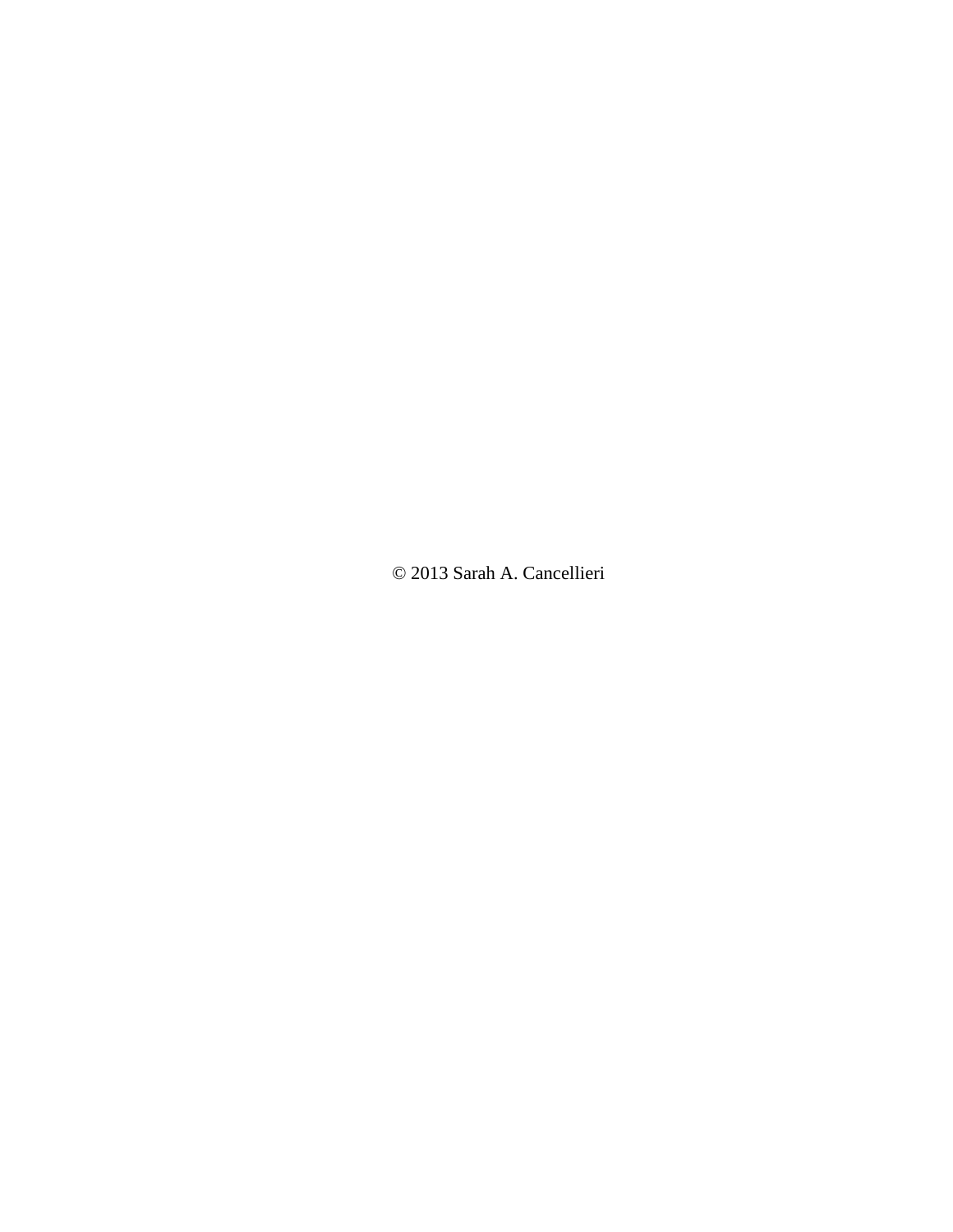#### ABSTRACT

Eastern Kingbirds (*Tyrannus tyrannus*) breed from coast to coast in North America and build open-cup nests in trees. They have been extensively studied across most of their range and have only on occasion been documented to reuse a nest from a previous season. However, at Malheur National Wildlife Refuge (MNWR), located in southeastern Oregon, ~10 % of female Eastern Kingbirds reuse old nests of mainly American Robins (*Turdus migratorius*). In an attempt to address why nest reuse is so common at MNWR, I used artificial nests to evaluate two hypotheses as to why nest reuse is common in this breeding population. The first hypothesis states that Eastern Kingbirds reuse nests to save time and/or energy (TES) and the second one states nest reuse occurs because there is a shortage of suitable nest sites (NSS). I was able to reject the TES hypothesis because artificial nests provided no apparent reproductive benefits to Eastern Kingbirds, except that if a nest had failed it took less time to lay a replacement clutch after an initial failure if an artificial nest was used instead of building a new nest. A more reasonable explanation is that Eastern Kingbirds face a limited availability of suitable nest sites. With this in mind, I took vegetation measurements to address the hypothesis that Eastern Kingbirds make adaptive choices when selecting a nest site, in which case they would choose sites that increase their probability of breeding successfully. Successful nests, both natural and artificial, were placed higher in a tree and on a steeper angled nest branch than their failed counterparts. Those findings suggest that Eastern Kingbirds make adaptive choices when selecting a nest site.

i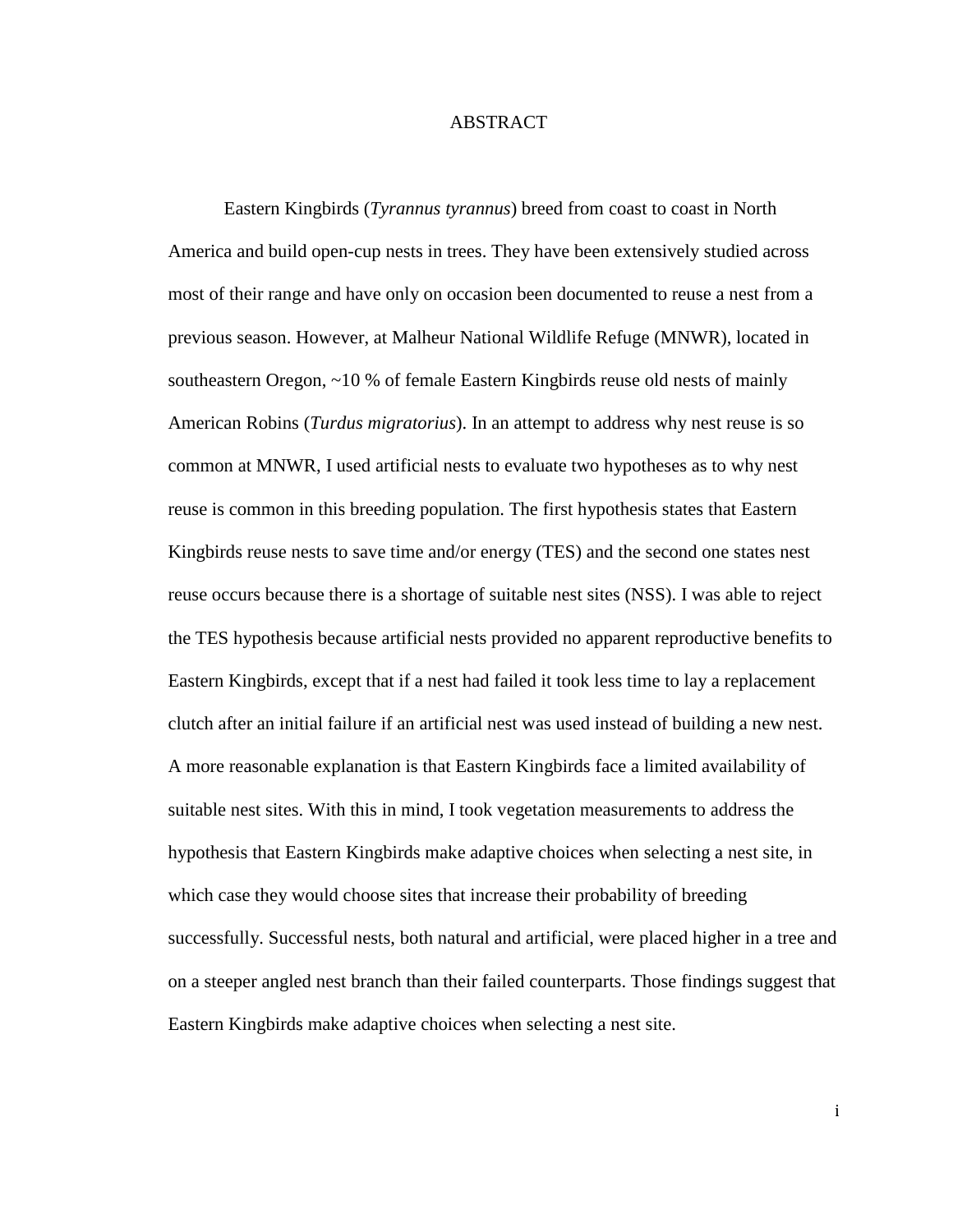Dedication

I dedicate this to my mom and dad.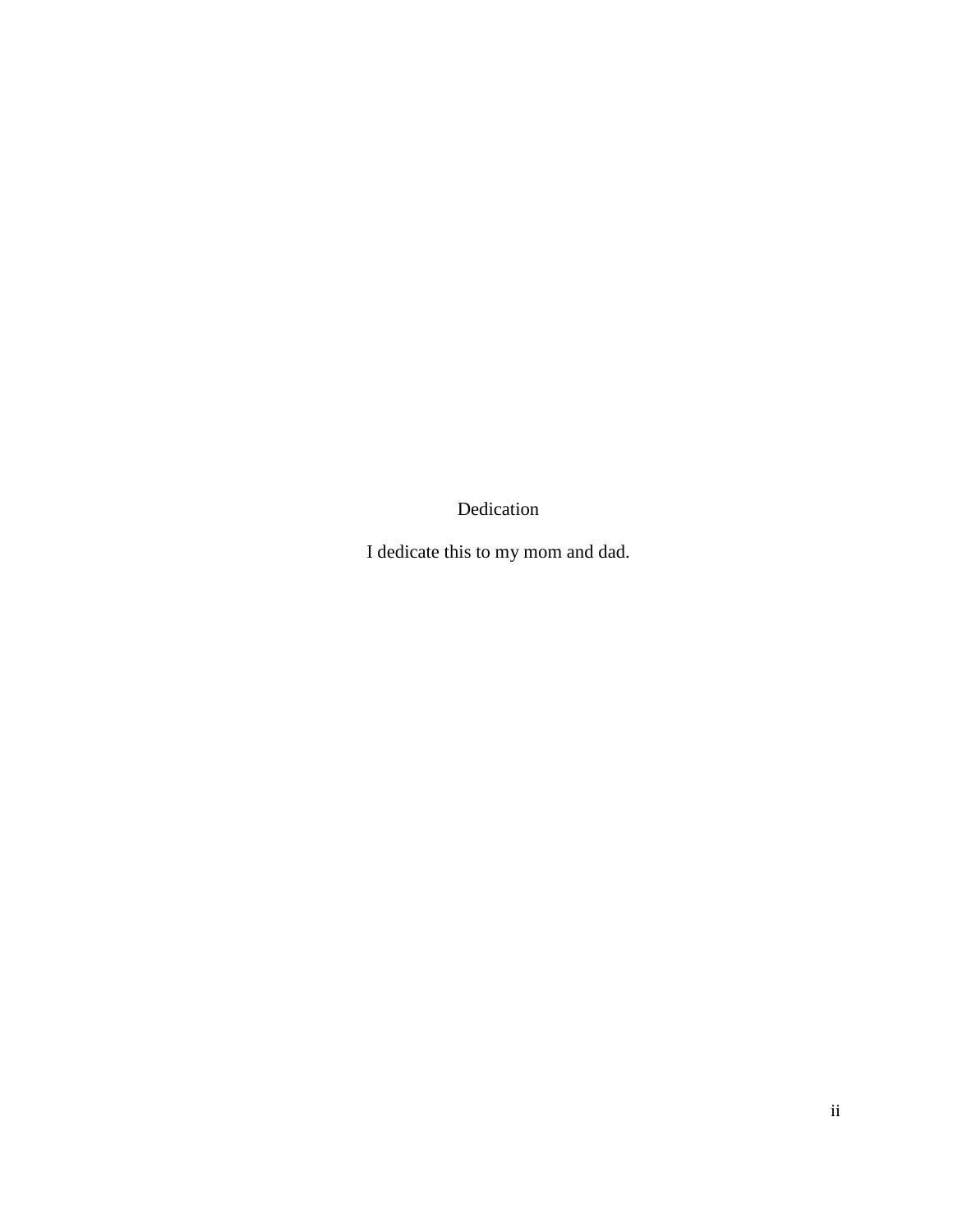#### ACKNOWLEDGMENTS

Acknowledgements I would like to thank Dr. Michael Murphy, who provided guidance and help when I needed it. This project would not be possible without him, as he hired me on as a graduate student to complete a project studying Eastern Kingbirds at Malheur National Wildlife Refuge. He helped me make the artificial nests, he steered the canoe when we had to attach the artificial nests to the trees. When the central patrol road was closed to cars Dr. Murphy carried the canoe alone for 5 km. He also provided great assistance with the statistics. I would also like to thank my committee members, Luis Ruedas and Pamela Yeh, for their guidance. This study would not be possible without the cooperation of the staff at Malheur National Wildlife Refuge. We had a place to stay thanks to the Malheur Field Station. I would like to thank my lab mate Chris Chutter who helped me work on my project in 2010 and for the use of his vehicle during the field season. He was great company in the field and we spent many early mornings together mist netting for birds. He also helped me take vegetation measurements and made sure that I did not succumb to heat stroke one hot day. I would also like to thank Mandy Klehr who was my field technician in 2011 and helped me tremendously. She had a great sense of humor, which helped for long hours in the field. My research would not be possible without the funding sources from the Association of Field Ornithologists and the National Science Foundation. A special thanks to Daniel Hassumani for all of his help and support.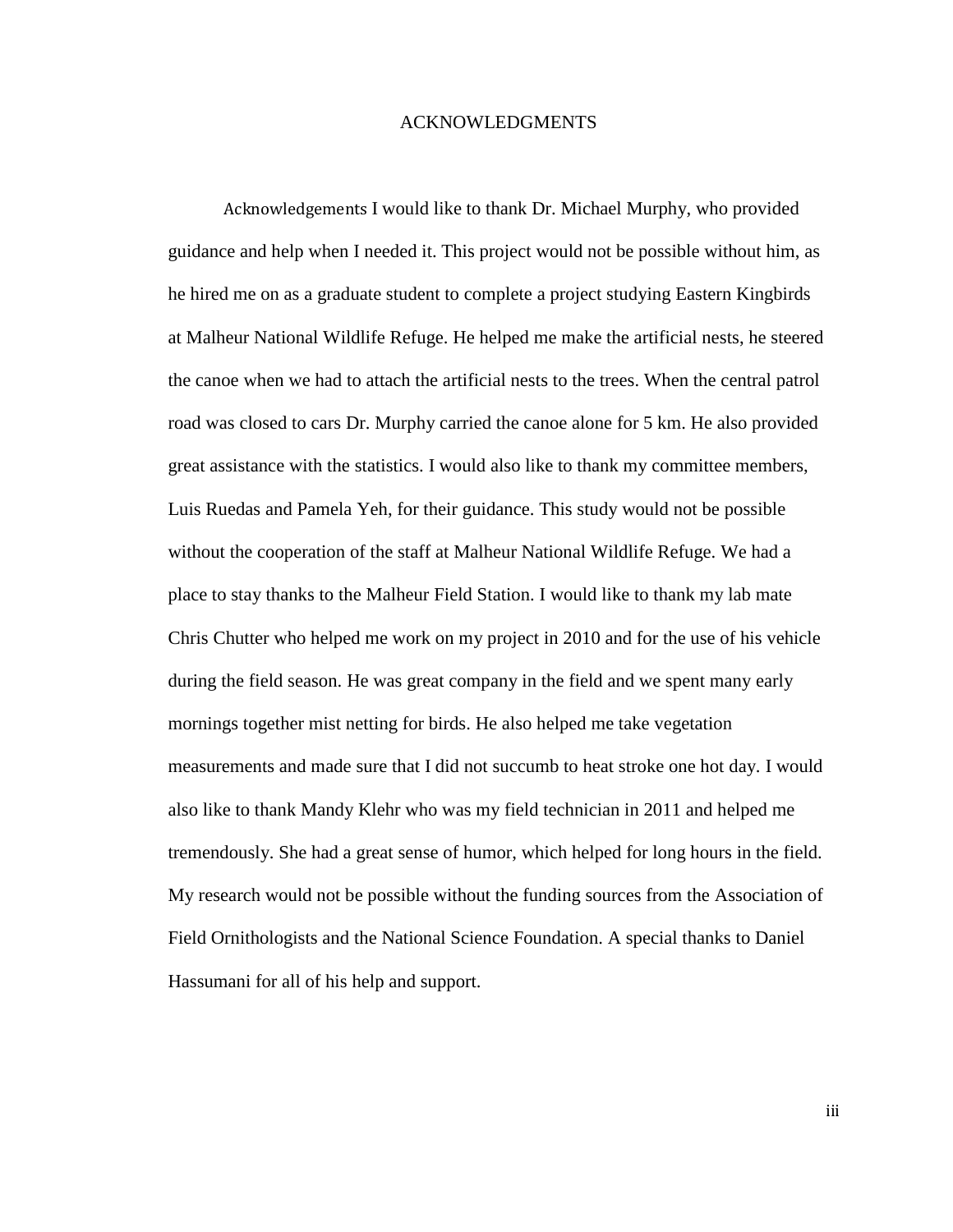## TABLE OF CONTENTS

## PAGE

| CHAPTER 2: Experimental examination of nest reuse by an open-cup nesting passerine |
|------------------------------------------------------------------------------------|
|                                                                                    |

CHAPTER 3: Nest site selection in Eastern Kingbirds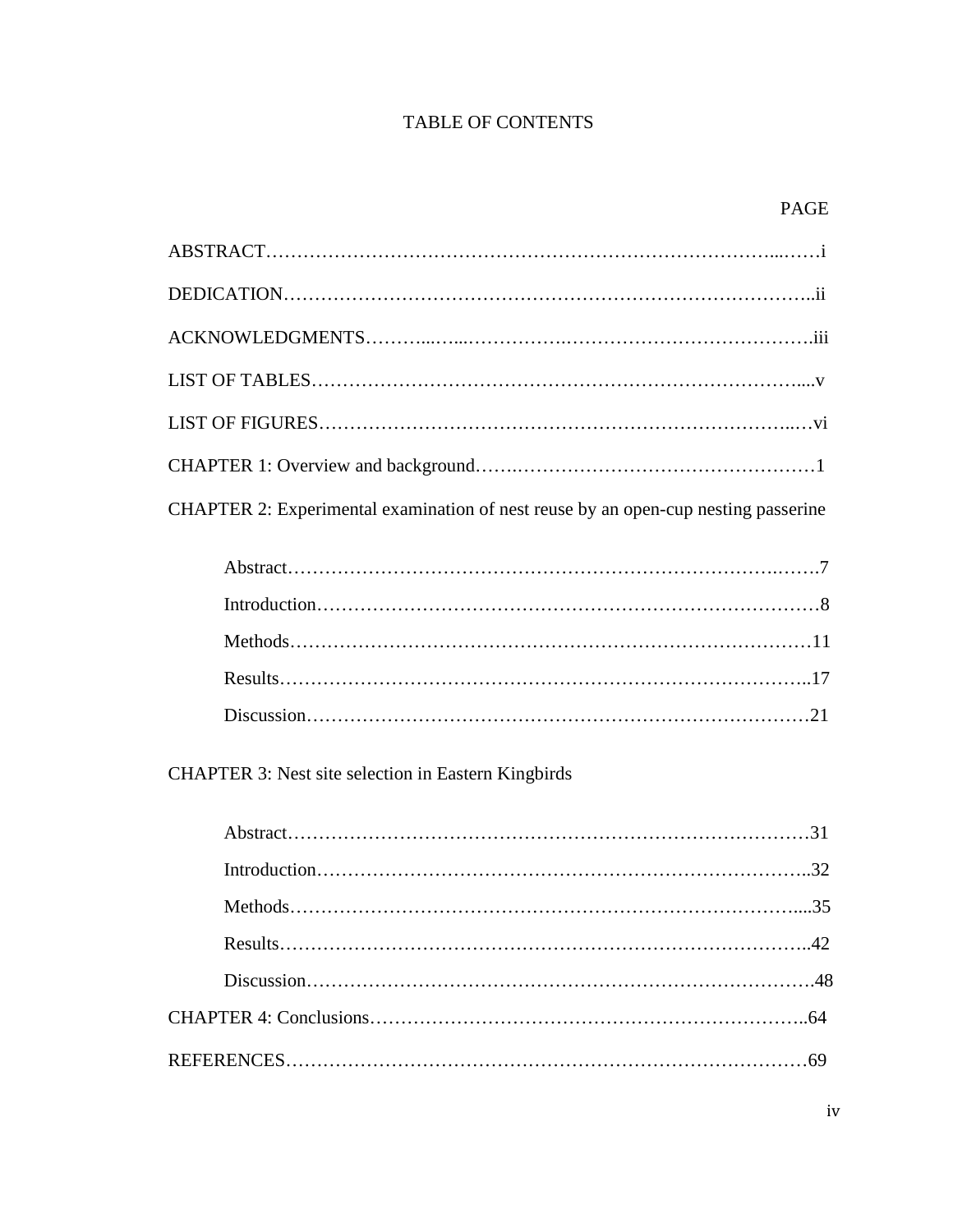## LIST OF TABLES

| <b>TABLE 2.1:</b> Results of reproductive traits of females using a natural or artificial         |
|---------------------------------------------------------------------------------------------------|
|                                                                                                   |
| <b>TABLE 2.2:</b> Results of General Linear Model of reproductive traits26                        |
| <b>TABLE 3.1:</b> Nest placement statistics for natural, used and unused artificial nests56       |
| <b>TABLE 3.2:</b> Nest placement statistics for failed and successful breeding attempts for       |
|                                                                                                   |
| <b>TABLE 3.3:</b> Results from a PCA of nest placement variables for natural and used             |
|                                                                                                   |
| <b>TABLE 3.4:</b> Model selection table summarizing results of the analysis of number of          |
|                                                                                                   |
| <b>TABLE 3.5:</b> Variables that contributed to the top models (i.e., $AICc < 2.0$ ) of variation |
|                                                                                                   |
| <b>TALBE 3.6:</b> Model selection table summarizing results of the analysis of number of          |
|                                                                                                   |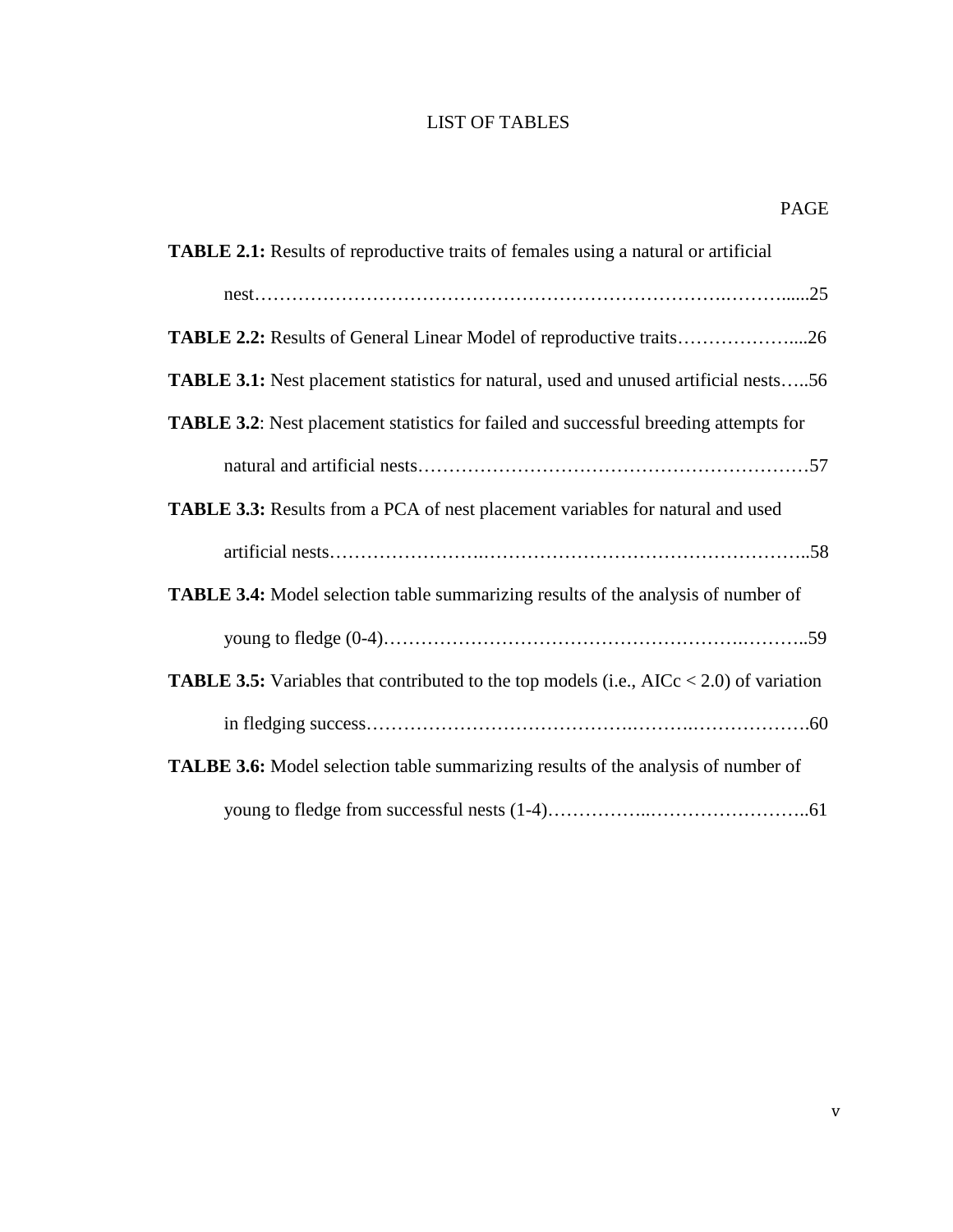## LIST OF FIGURES

| <b>Figure 2.1</b> Box and whisker plot of the laying date of initial nests for Eastern   |
|------------------------------------------------------------------------------------------|
|                                                                                          |
| <b>Figure 2.2</b> Box and whisker plot of the mass of natural and artificial nests28     |
| <b>Figure 2.3</b> Box and whisker plot of the time taken to replace a failed nest29      |
| <b>Figure 2.4</b> Photograph of artificial nests attached to willow tree limbs30         |
| <b>Figure 3.1</b> Box-and-whisker plot of PC1 compared to categories of nest success and |
|                                                                                          |
| <b>Figure 3.2</b> Scatter plot of young fledged and nest cover for years 2010 and 201163 |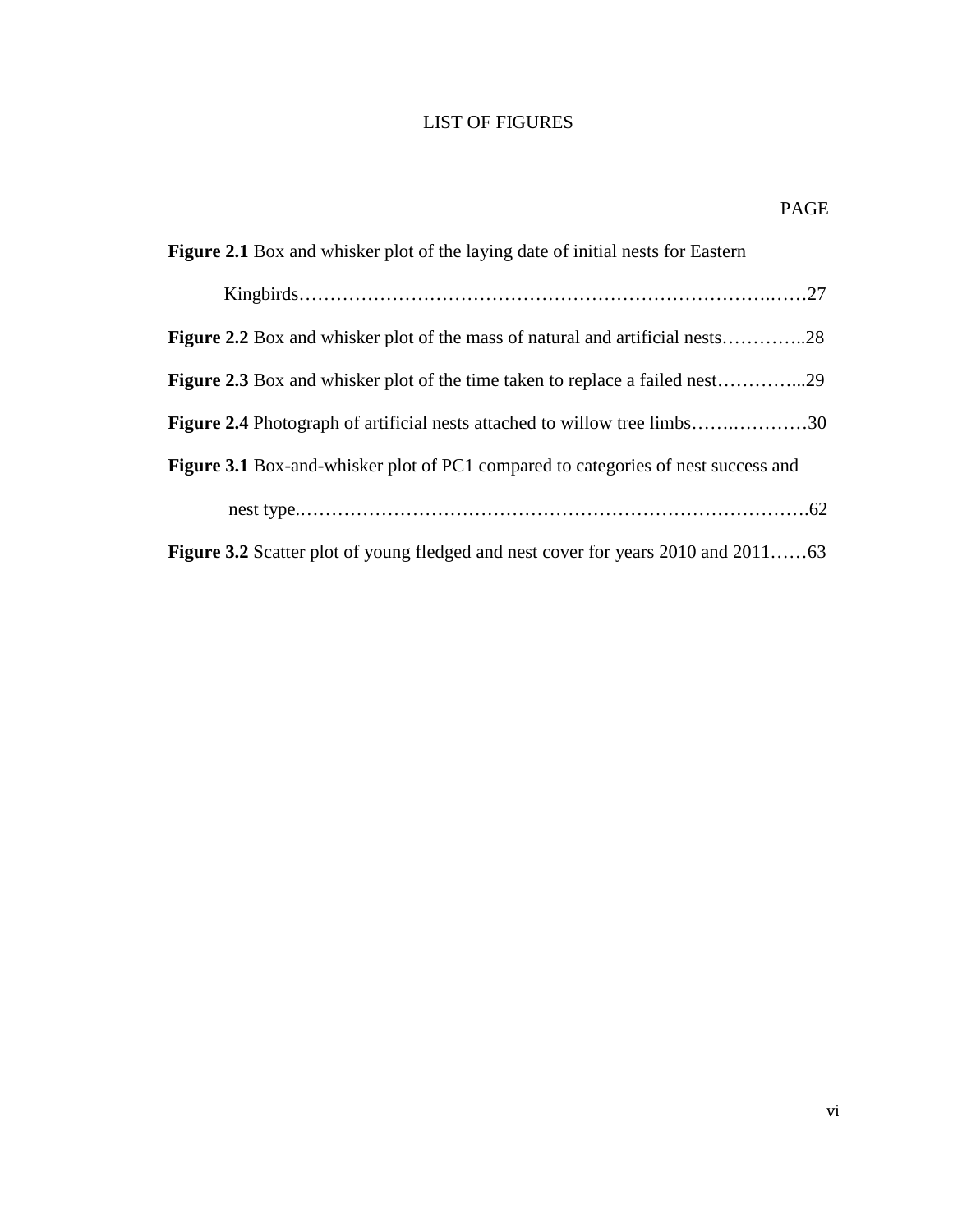#### CHAPTER 1: OVERVIEW AND BACKGROUND

This thesis summarizes two years of research on Eastern Kingbirds (*Tyrannus tyrannus*) at Malheur National Wildlife Refuge, in southeastern Oregon. My research focused on two aspects of the nesting behavior of Eastern Kingbirds by using artificial nests to address (a) why nest reuse is relatively common in this breeding population and (b) if nest site selection is an adaptive behavior. These two studies are presented in detail in the following chapters. In order to better describe the outcomes of these studies, it is important to first provide an overview of the research that has been done in the past that led me to the questions that I have sought to answer. Therefore, I will first start by describing the importance of nests and why nest reuse may be beneficial to birds.

Nests are vitally important for the reproduction of birds because eggs are incubated and young develop in the nest. Nest building is energetically costly and it takes time to build even seemingly simple nests. The costs include but are not limited to a delayed start to nesting (Cavitt et al. 1999; Hauber 2002; Safran 2006), reduced clutch size (Weeks 1978; Eberhardt 1994 *in* Walters et al. 2002; but see Conrad & Robertson 1993), and lower seasonal production of young (Hauber 2002; Safran 2006). Because nest building is energetically costly, it would seem practical for birds to reuse a nest if one was available. Secondary cavity nesting birds frequently reuse nests because usable nest sites are limited (Brawn & Balda 1988; Dobkin et al. 1995; but see Waters & Noon 1990; reviewed by Newton 1998), whereas open-cup nesting birds build nests that are cup shaped on a branch or the ground. As a consequence, it is assumed that open-cup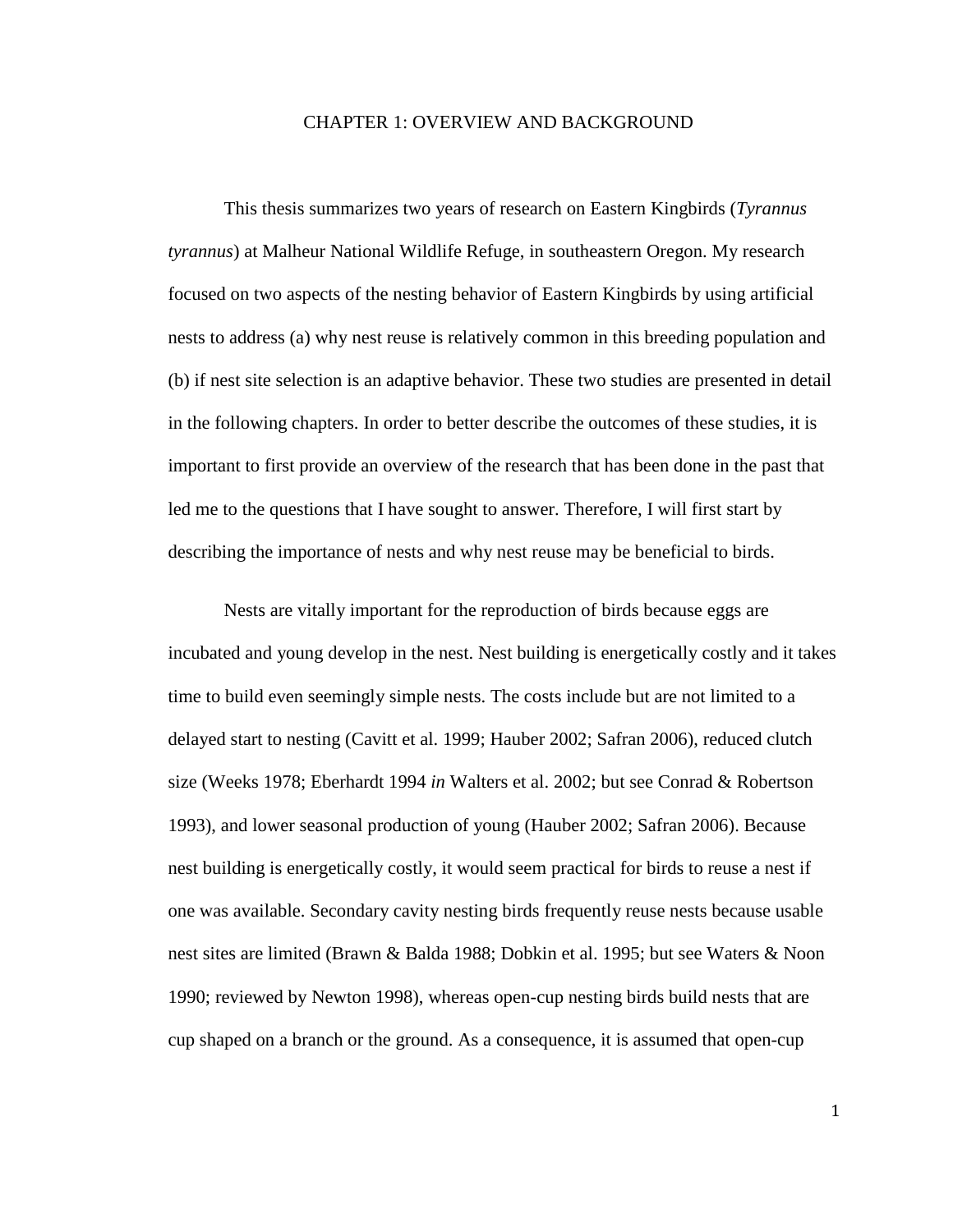nesters do not face a shortage of suitable nest sites. The risks associated with reusing a nest are high because old nests may harbor ectoparasites (Brown and Brown 1986), nests may be weathered and weak, and nest predators such as corvids may remember the nest's location (Sonerud and Fjeld 1987). However, there are benefits to reusing a nest from previous seasons. For example, less time and/or energy is devoted to building a nest, and a nest in which young were previously fledged may also be likely to result in fledglings in the future (Richmond et al. 2007; Ellison 2008; but see Cavitt et al. 1999; Styrsky 2005).

Eastern Kingbirds (hereafter kingbirds) are Nearctic-Neotropic migrants that breed in North America from coast to coast during the summer months and winter in South America (Murphy 1996a). Male and female kingbirds exhibit high site fidelity (Murphy 1996b), and commonly renest on the same branch in the same nest tree used in prior years (Blancher & Robertson 1985; Murphy 1996a, 2004). Female kingbirds are primarily responsible for nest site selection and build the nest without male assistance in an average of 7.3 d ( $SE = 0.35$ ,  $N = 24$ ; range = 5 to 10 d). The materials used to construct the outer wall of the often bulky and conspicuous nests are small twigs, coarse roots, strips of bark, and stems of herbaceous plants, while the distinctive inner lining is composed of finer rootlets and soft materials such as cattail (*Typha* spp.) down, fine grass stems, and occasionally feathers. Kingbirds exhibit biparental care, but males do not incubate, and make fewer trips to feed nestlings (Woodard and Murphy 1999). On the other hand, males are primarily responsible for nest vigilance and nest defense (Redmond et al. 2009a). Post-fledging parental care lasts 3 to 5 weeks (Morehouse and Brewer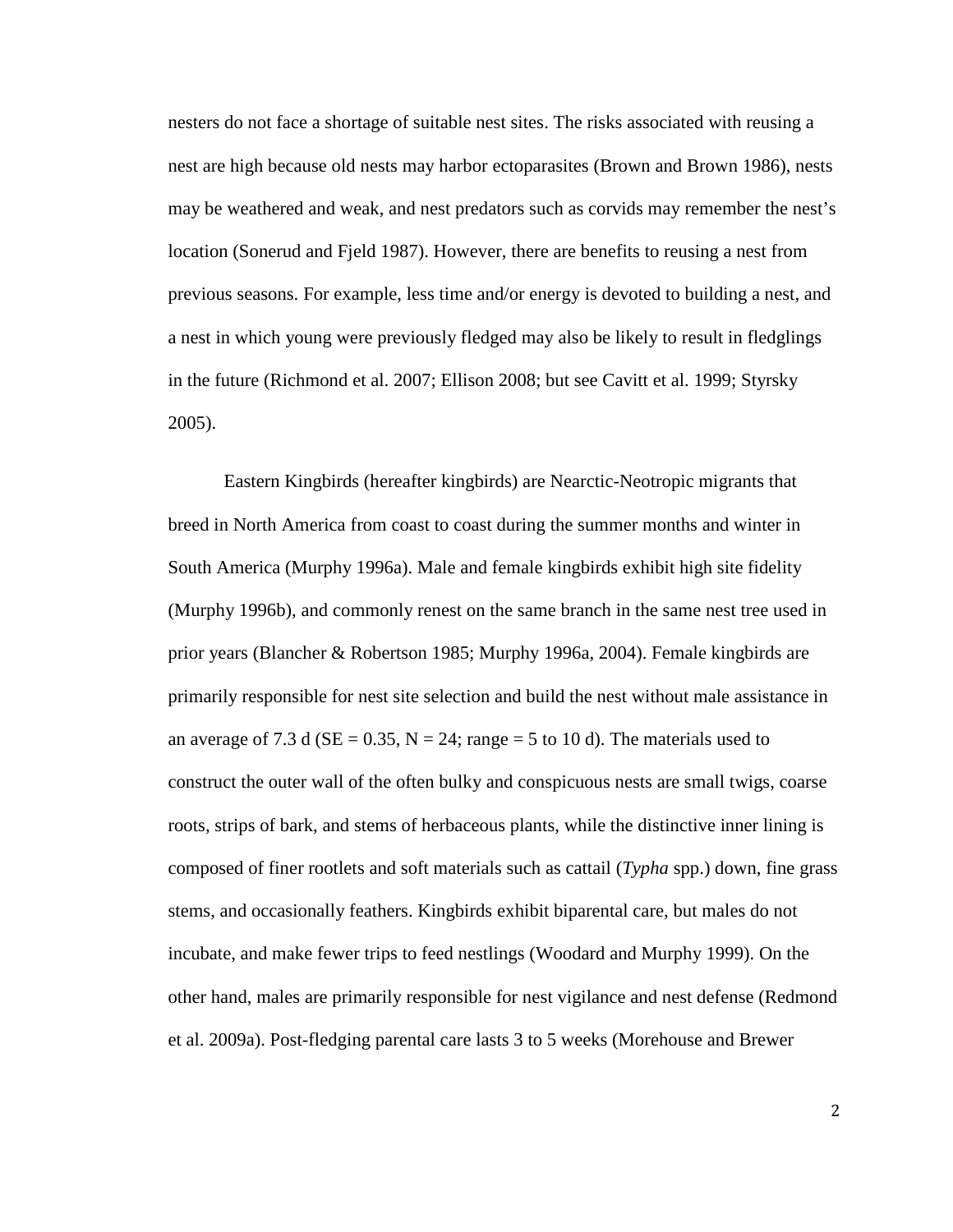1968), and as a consequence, kingbirds raise only a single brood  $yr^{-1}$ . On average, twothirds of nests fail, due almost entirely to nest predation by corvids. Failed first nesting attempts are almost always replaced by construction of a new nest within 150 m of the initial nest. Kingbirds are members of the family Tyrannidae, and most tyrannids have a longer nesting cycle (i.e. eggs to independent young) than most other temperate-zone breeding, open-cup nesting passerines (Murphy 1983). The kingbirds breeding at MNWR are unique because they refurbish old nests, and this behavior is rarely seen elsewhere.

Approximately 10% of kingbirds at MNWR lay clutches in reused nests every year, and they most often use American Robin (*Turdus Migratorius*) nests (Redmond et al.2007). MNWR is located at the northern end of the Great Basin Desert, at an elevation of ~1,256 m. The onset of breeding by MNWR's kingbirds is delayed compared to other populations because of the delayed onset of summer arising from the high elevation environment. Late nesting at MNWR can thus place further limitations on the length of their nesting season. Because the females at MNWR face a shortage of time to build their nests, it should be beneficial for them to reuse a nest because they could save time and/or energy. The savings in time and/or energy could then be allocated to resources elsewhere, such as laying larger clutches (or eggs), or initiating egg-laying earlier than a female that did not reuse a nest.

Nest reuse may also occur in this breeding population of kingbirds because there is a limited supply of high quality nest sites. The majority of kingbirds nest along the Donner und Blitzen River in young Willow trees (*Salix* spp.; Redmond et al. 2007), which are spindly and vertically oriented. A high desert habitat surrounds the river and is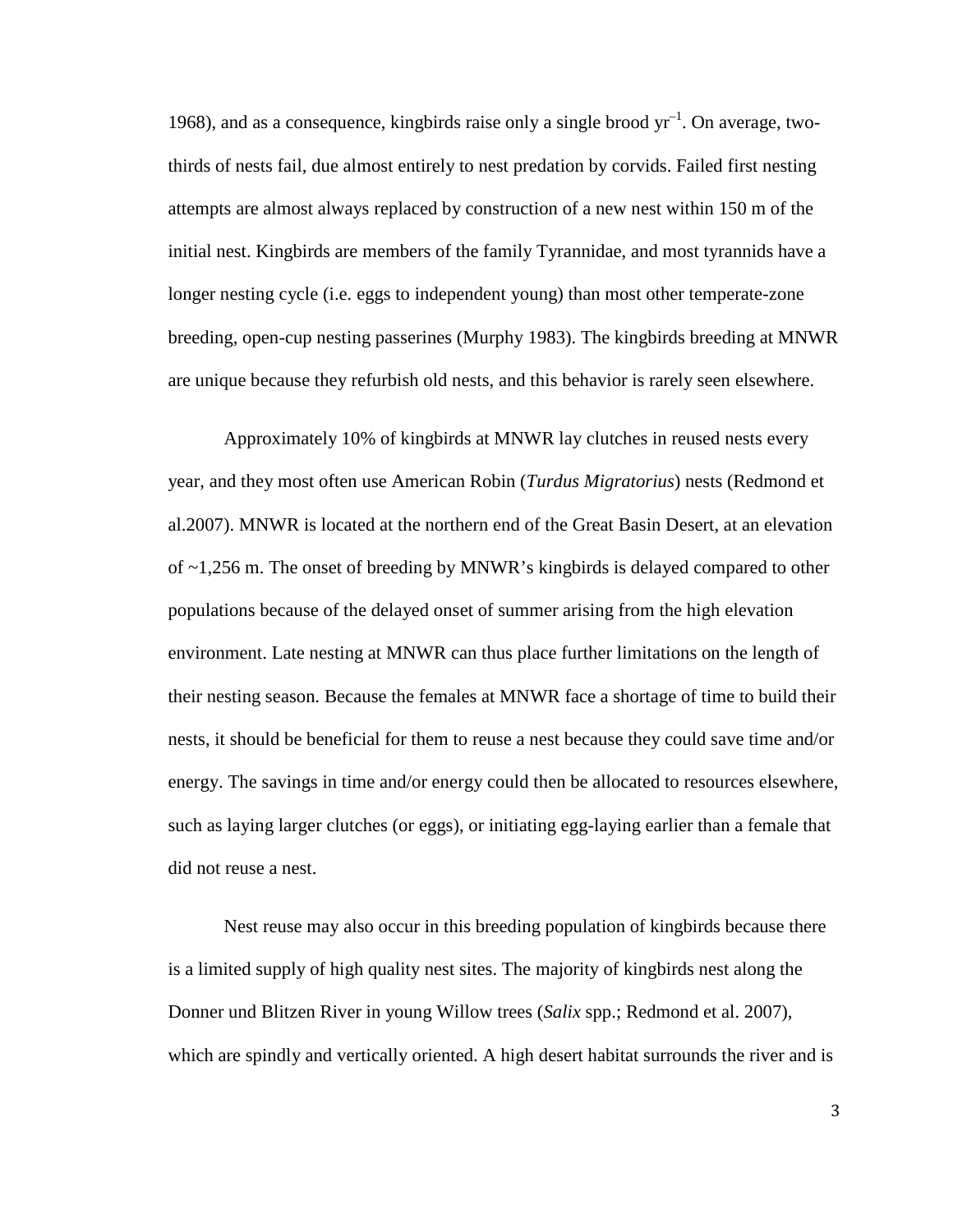characterized by sagebrush (*Artemisia tridentata*) and juniper (*Juniperus* spp.). Over the past 10 years, kingbirds have rarely nested in juniper or sagebrush (Murphy, personal communication). American Robins (*Turdus migratorius*) and Mourning Doves (*Zenaida macroura*) also nest syntopically with kingbirds, further limiting the availability of high quality nest sites. I used artificial nests (ARTs) to investigate why nest reuse occurs frequently in kingbirds breeding at MNWR by testing two alternate hypotheses (a) savings of time/energy (TES) and (b) nest site shortage (NSS).

 To complement the nest reuse study, I evaluated whether nest success was dependent on nest placement and to describe kingbirds' nest site selection. Nest predation is the principal cause of nest failure for birds (Ricklefs 1969, Martin and Li 1993) and selection of a safe nest site is therefore perceived as a critical behavior contributing to the reproductive success and fitness of birds (Forstmeier and Weiss 2004, Latif et al. 2012). Short-lived birds may have few opportunities to breed over their lifetime and individuals that make poor choices may be eliminated from the gene pool. Therefore, there should be strong selection for safe and secure nest sites. Studies have shown that individuals can modify nest placement in a manner to increase the probability of nest success (Marzluff 1988, Forstmeier and Weiss 2004, Latiff et al. 2012). Birds may also build their nest in thick vegetation to defend it against actively searching predators.

Nest concealment is the first line of defense against actively searching predators and many studies have shown that well concealed nests built in thick vegetation have a reduced risk of nest predation (Colias and Colias 1984, Götmark 1995; but see Howlett and Stutchbury 1996, Holway 1991). Also, nests that are placed higher in trees or shrubs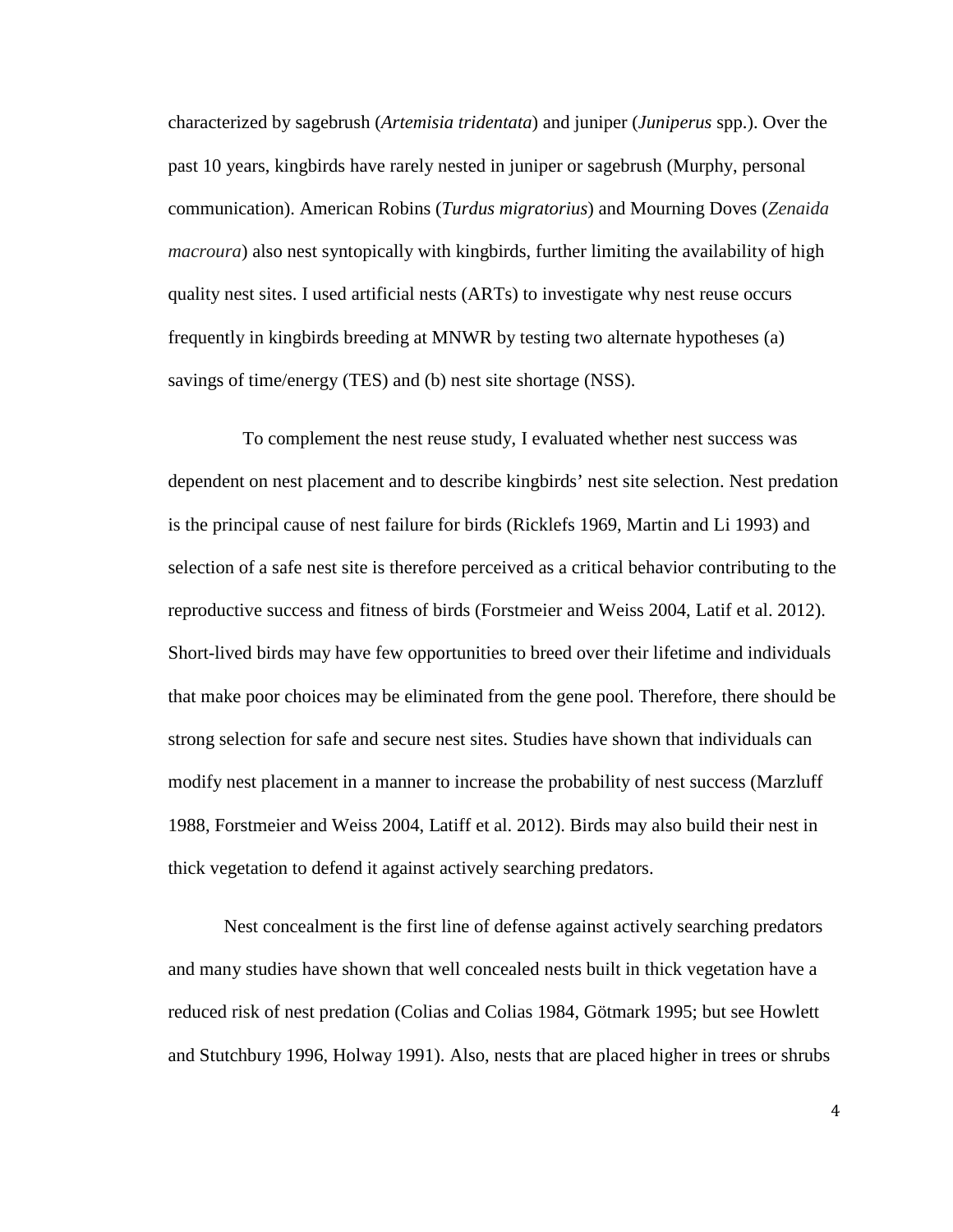may decrease the chance of nest loss (Murphy 1983, Wilson and Cooper 1998, Burhans et al. 2002) because they are safer from ground foraging predators. However, nests located high in the tree may succumb to poor weather. Therefore, open-cup nesting birds must balance the threat of predation with challenges from the physical environment during the nest site selection process. Birds may also actively or passively defend their nest. Active nest defense includes nest guarding and direct attacks on predators (Blancher and Robertson 1982, Hatch 1997, Oldendorf and Robinson 2000), whereas passive defense ranges from the concealment of eggs or young by sitting on the nest (Martin 1992, Montgomerie and Weatherhead 1988), to a reduction in parental activity at the nest in response to nest predator activity near the nest (Eggers et al. 2005, Fontaine and Martin 2006, Zanette et al. 2011). Consequently, the interaction between parental behavior and the physical location of the nest can influence nest success. Knowledge of what constitutes a suitable nest site is an important step in understanding the proximate cues that birds use in habitat selection (Wilson and Cooper 1998).

Kingbirds breeding across North America place their nests in orchards, woodland edges, and also in the riparian zone (Murphy 1996a). Kingbirds are an aggressive nest defender (Davis 1941, Blancher and Robertson 1982, Siderius 1993, Redmond et al. 2009) and Murphy et al. (1997) suggested that the use of isolated trees in fields enabled them to detect potential avian predators from a distance. Nests that are placed relatively high in the tree and close to the periphery of the nest canopy provided kingbirds a greater airspace to start aerial attacks (Ricklefs 1977). They often have to balance the risk of predation and weather because nest sites that give the birds greater airspace may lack the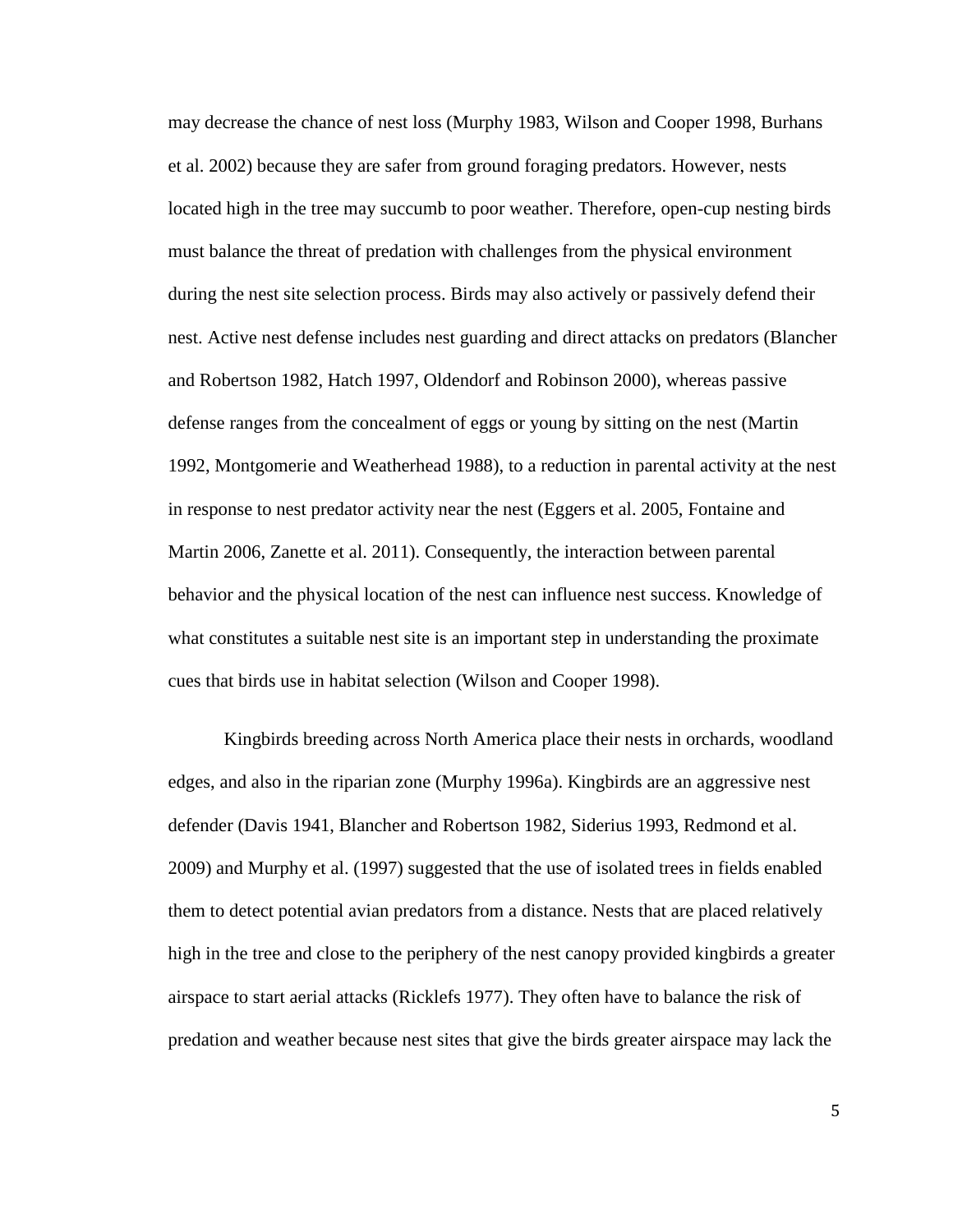appropriate cover for nestlings and not be sheltered from weather (Murphy 1983). The trees available to kingbirds breeding at MNWR offer little support for a nest because the branches of willow trees are often vertically oriented. The nest site selection of kingbirds breeding at MNWR has not been studied, however, their preferences for nest sites in other breeding locations has been documented. If kingbirds make adaptive nest site choices, then I would expect (a) that characteristics of the locations of used and unused artificial nests should differ, and (b) that the attributes of artificial nest locations used by kingbirds should closely match those of natural nests. In addition, if nest site selection is adaptive then (c) nest site attributes of successful and failed nests natural should differ.

In summary this thesis examines the possibilities to why kingbirds breeding at MNWR regularly reuse nests, if nest success is dependent on nest placement, and the nest site characteristics.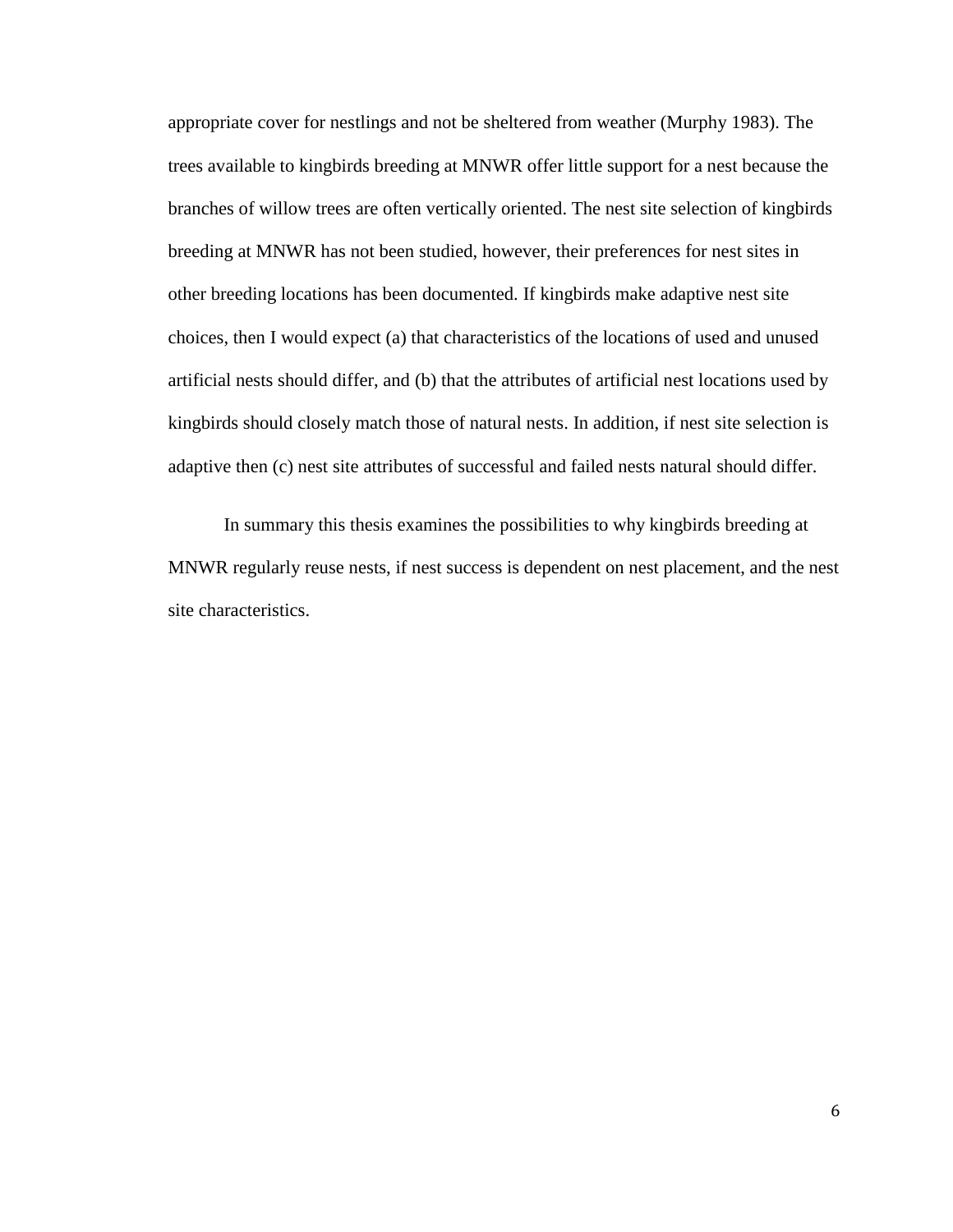## CHAPTER 2: EXPERIMENTAL EXAMINATION OF NEST REUSE BY AN OPEN-CUP NESTING PASSERINE

#### **Abstract**

Reuse of open cup nests is uncommon to rare among passerine birds despite possible savings of time and/or energy that might allow individuals to breed earlier, lay more (and larger) eggs, and produce and recruit more young. Anecdotal observations of the open-cup nesting Eastern Kingbird (*Tyrannus tyrannus*)*,* at Malheur National Wildlife Refuge (MNWR), OR, USA, showed that 10% of females reuse old nests, mainly of American Robin (*Turdus migratorius*). I therefore deployed artificial nests (ARTs) in 2010 and 2011 at MNWR to provide female kingbirds the opportunity to reuse nests to test the time/energy savings (TES) hypothesis' predictions that nest reuse should (1) be more common in years of late breeding, and that females nesting in ARTs should (2) breed earlier, (3) produce more and larger eggs, (4) fledge more young, and (5) reduce the time to lay replacement clutches following failure compared to females using natural nests. Natural nests weighed 3.5 times more than the material brought to line ARTs; thus novel nest building entailed substantial effort. Female kingbirds used ARTs heavily in both years, and contrary to the TES hypothesis, more so in the earlier year. I also rejected every other prediction of the TES hypothesis with one exception: females that laid replacement clutches in ARTs took less time to replace failed initial nests. Given that most of the predictions of the TES hypothesis were rejected, I conclude that the frequent nest reuse by kingbirds at MNWR results from a shortage of quality nest sites.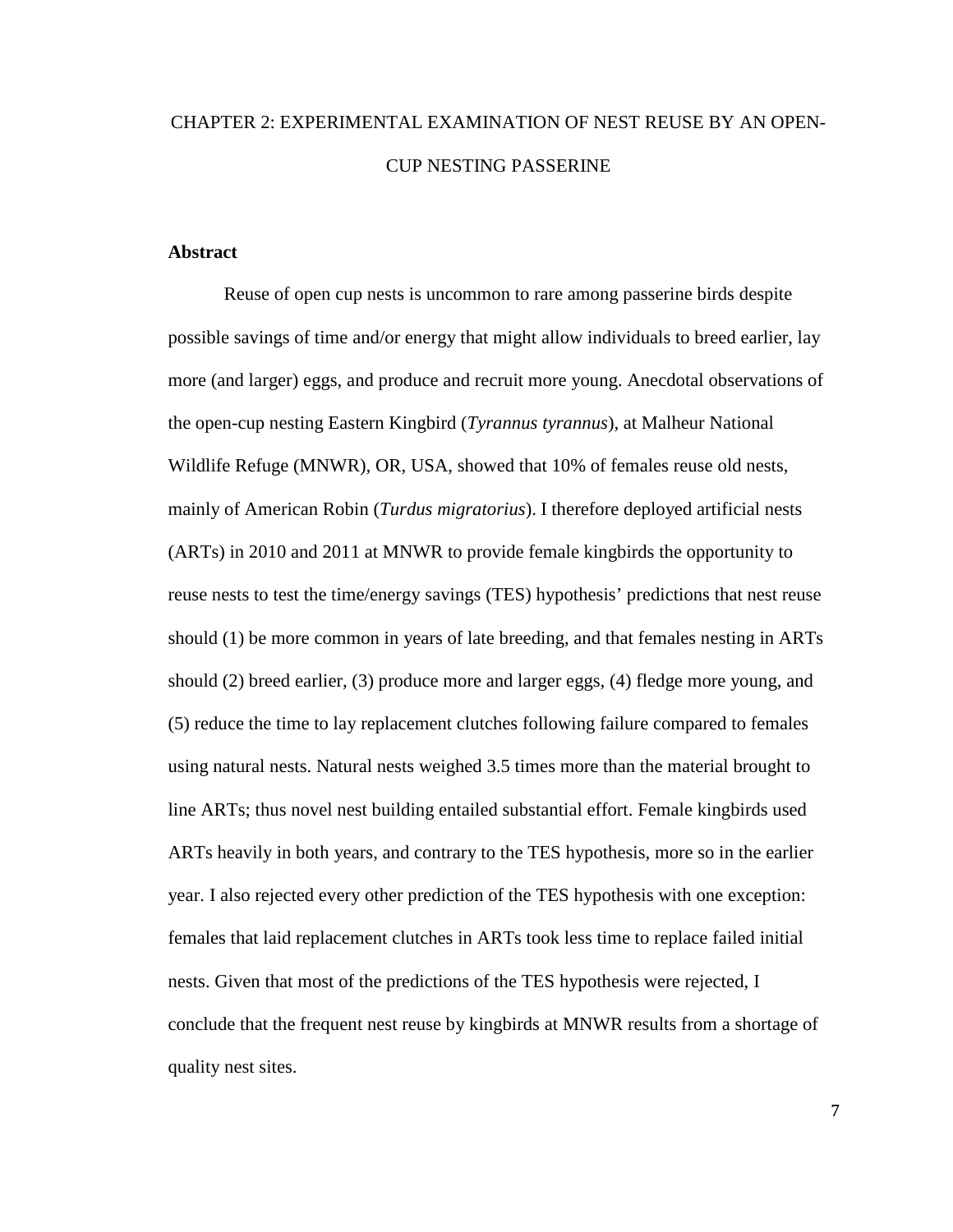#### **Introduction**

Nests are critical for the reproduction of birds, and much effort is expended to build them because numerous flights are required to find and deliver the specific materials used in their construction (Hansell 2000). Nest building thus takes time, is energetically costly (Withers 1977; Lens et al. 1994; Moreno et al. 2008), and the costs may appear as delayed start to nesting (Cavitt et al. 1999; Hauber 2002; Safran 2006), reduced clutch size (Weeks 1978; Eberhardt 1994 *in* Walters et al. 2002; but see Conrad & Robertson 1993), lower seasonal production of young (Hauber 2002; Safran 2006), and possibly even reduced annual adult survival (Gill & Stutchbury 2005).

 Hence, reuse of nests to avoid or at least reduce the costs of construction would seem prudent, especially if a nest that survives between seasons provides information on the structural integrity of a nest site, or, if nests that previously fledged young are also likely to fledge young in the future (e.g., Richmond et al. 2007; Ellison 2008; but see Cavitt et al. 1999; Styrsky 2005). Indeed, nest reuse occurs commonly among raptors, some woodpeckers, and colonial nesting birds (Wimberger 1984; Siegel-Causey and Hunt 1986; Brown and Brown 1996; Safran 2006). Secondary cavity nesting birds also regularly reuse nests presumably because, in part, usable nest sites are limited (Brawn & Balda 1988; Dobkin et al. 1995; but see Waters & Noon 1990; reviewed by Newton 1998). In contrast, although nest reuse is known among open-cup nesting passerines (e.g., Mountjoy & Robertson 1988; Curson et al. 1996; Bergin 1997; Cavitt et al. 1999; Friesen et al. 1999), it is decidedly uncommon, presumably because suitable nest sites are abundant, nests survive infrequently between years, and the possible costs of nest reuse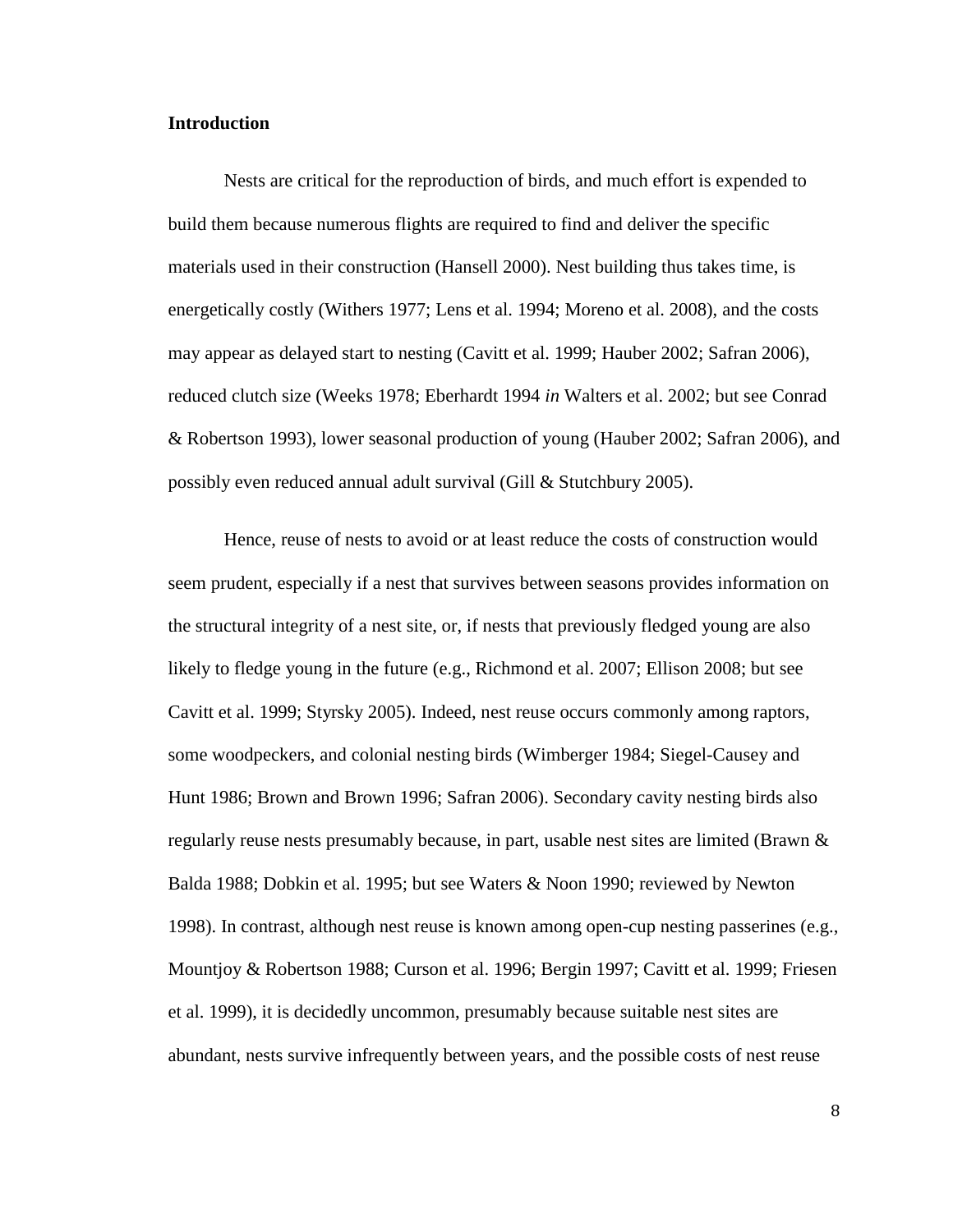are high. Costs may include an increased probability of failure because reused nests (a) are weathered and weak, (b) accumulate ectoparasite in nest material between years that negatively affect offspring growth and survival (Brown  $\&$  Brown 1986; Rendell  $\&$ Verbeek 1996), or (c) locations are remembered by nest predators such as corvids (Sonerud and & 1987). Given the rarity of nest reuse among open-cup nesting passerines, the potential costs would seem to trump the potential savings of time and energy that might otherwise permit earlier breeding or the production of more or larger eggs.

The Eastern Kingbird (*Tyrannus tyrannus*; hereafter kingbird) is a socially monogamous, Nearctic-Neotropic migrant that breeds over much of North America (Murphy 1996a). They build open-cup nests in trees (MacKenzie & Sealy 1981; Murphy 1983), exhibit high site fidelity (Murphy 1996b), and frequently renest on the same branch in the same nest tree used in previous years (Blancher & Robertson 1985; Murphy 1996a, 2004). With the exception of Redmond et al. (2007), there are no previous reports of the reuse of con- or heterospecific nests either within or across seasons (Davis 1955 [Montana]; MacKenzie & Sealy 1981 [Manitoba]; Blancher & Robertson 1985 [Ontario]; Murphy 1986 [Kansas]; M. T. Murphy [New York, pers. observ.]), although it does occur rarely (<1% of nest attempts in Kansas and New York, M. T. Murphy, unpubl. data; Bergin 1997). The exception is the population of kingbirds breeding at Malheur National Wildlife Refuge (MNWR) in southeastern Oregon, where nest reuse accounts for  $\sim$ 10% of nest starts. Kingbirds at MNWR most commonly refurbish old American Robin (*Turdus migratorius*; hereafter robin) nests (48.6% of reused nests; Redmond et al. 2007).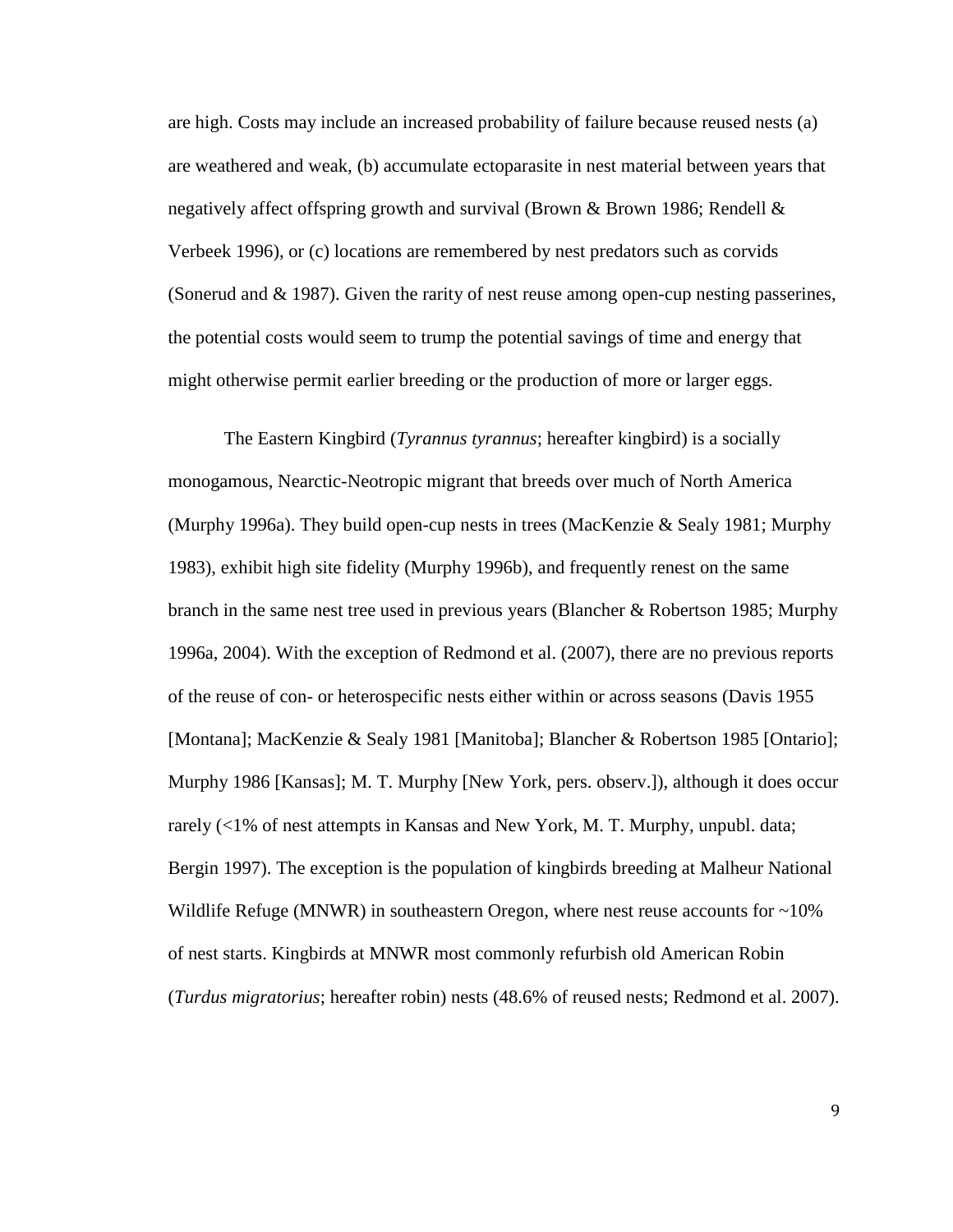The high reuse of conspecific nests by kingbirds at MNWR is thus unique for this species, as is the high frequency of heterospecific nest reuse compared to other open-cup nesting passerines (see Styrsky 2005 and Ellison 2008). Kingbirds begin to nest later at MNWR than at all other sites where they have been studied (see studies cited above), probably because of the delayed phenology associated with MNWR's high elevation (1,256 m). In kingbirds, delayed breeding is associated with smaller clutch size (Murphy 1986), reduced probability of replacing failed initial nesting attempts (Cooper et al. 2011), and at least among male offspring, reduced probability of recruitment (Dolan et al. 2009). The delayed breeding season at MNWR thus possibly favors nest reuse as a means to save time and/or energy so that females can start egg-laying sooner, produce more young, and/or fledge them with a higher probability of recruitment.

On the other hand, nesting habitat for kingbirds at MNWR is restricted almost exclusively to the riparian zone of the Donner und Blitzen River running through the center of the refuge. Elsewhere, kingbirds usually place nests along the distal half of horizontal branches that provide high quality structural support (MacKenzie & Sealy 1981; Murphy 1983) and air space for parental defense of nests (Murphy et al. 1997; Redmond et al. 2009a). The branching structure and the mainly vertical orientation of the relatively young willow trees comprising >95% of the tree species along the river at MNWR (Redmond et al. 2009b) may provide few high quality nest sites, and, favor reuse of the structurally sound mud nests of robins that survived the winter, and which are likely to also survive milder summer conditions. In other words, kingbirds may be making the best of a bad situation.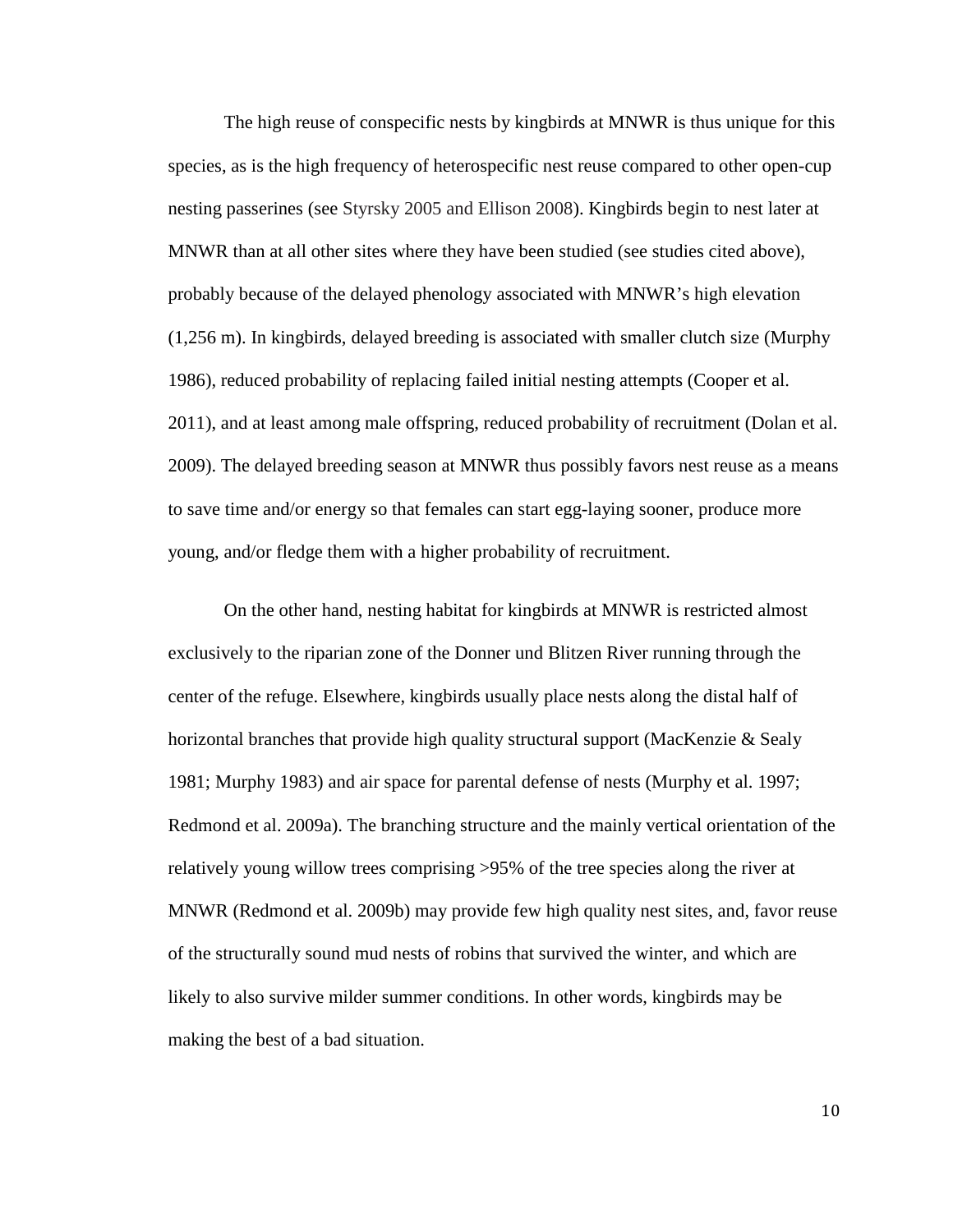In the present paper, I test two competing hypotheses that potentially explain frequent nest reuse by kingbirds. The time/energy savings (TES) hypothesis predicts nest reuse saves time and/or energy, therefore the use of artificial nests (ART) (1) should be more common in years when breeding is delayed, and within years, females using ARTs should (2) breed earlier and invest more in clutches (more and possibly larger eggs), and (3) more rapidly replace failed first nesting attempts than females that build their own replacement nests. As a corollary of prediction (3), (4) frequency of nest reuse should increase as the end of the breeding season approaches. By contrast, the nest site shortage (NSS) hypothesis predicts nest reuse occurs because quality natural nest (hereafter "NAT") sites are limited, therefore (1) ARTs should be used frequently and independently of annual differences in timing of breeding. Furthermore, within years, females using ARTs will not (2) breed earlier or invest more in clutches, or (3) renest sooner than females building NAT replacement nests. Finally, the NSS hypothesis predicts (4) the use of ARTs should be equally likely at all times of the breeding season.

#### **Methods**

#### *Study Site*

MNWR is located in southeastern Oregon (42°49'N, 118°54'W), at the northern end of the Great Basin Desert. Demographic and behavioral research has been conducted on kingbirds at MNWR since 2002. From a demographic perspective, the riparian and wetland habitats of the refuge represent an ecological island for kingbirds surrounded by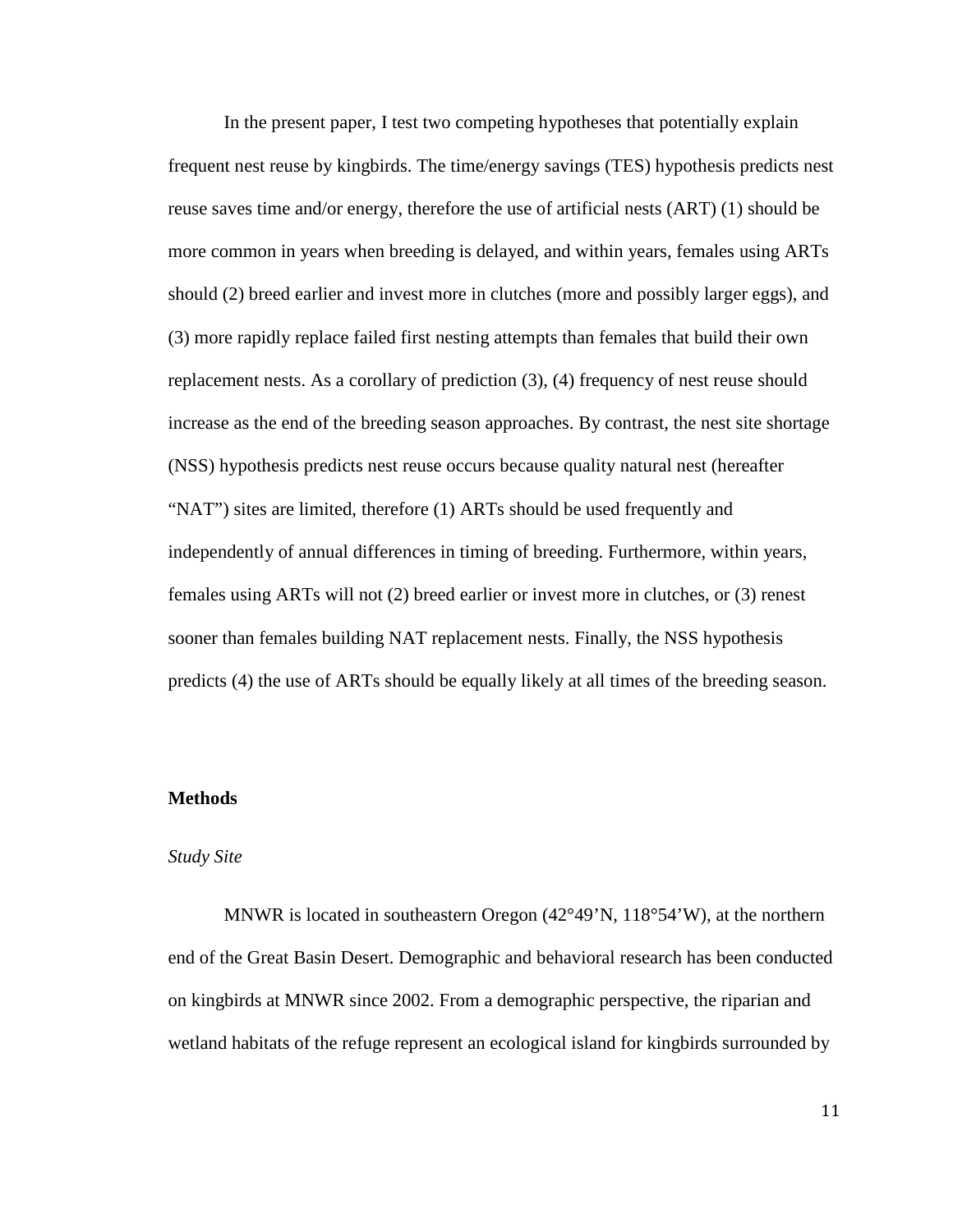uninhabitable high desert (Redmond and Murphy 2012). MNWR runs north-south for roughly 50 km and its east-west width varies between 1 and 10 km. The experiments were conducted in 2010 and 2011 at two locations: the main study site located in the southern third of the refuge, and a smaller study site located about 5 km north of the northern boundary of the main study area (Buena Vista; see map in Redmond and Murphy 2012). The main study area included all sections of the Donner und Blitzen River from Page Springs to a point 2 km north of the bridge to Krumbo Reservoir, along with a tributary that formed the eastern border of the refuge (East Canal) and a canal that connected East Canal to the main river (Bridge Creek). The Buena Vista study site was also centered on the Donner und Blitzen River. Access to nesting habitat at both sites was provided by the refuge's main gravel road that paralleled the Donner und Blitzen River (Center Patrol Road [CPR]) from a distance of  $\leq$  5 m throughout most of its length. Additional roads paralleled East Canal and Bridge Creek at a distance of  $\leq 3$  m.

### *General Field Methods*

Complete census of nesting habitat has begun by mid- to late May (depending on weather) since 2002, roughly four weeks before the peak in egg-laying. I checked all suitable habitats to locate nests by searching trees where pairs were repeatedly found, and located 80-85% of nests before or during egg-laying; nearly all others were found during incubation. Nests were checked at 2 to 3 day intervals, but more frequently near laying and hatching. I documented the dates on which first eggs were laid (= breeding date), clutch size, number of eggs to hatch and young to fledge, and determined incubation period (hatch date of last egg – laying date of last egg). Breeding dates for nests found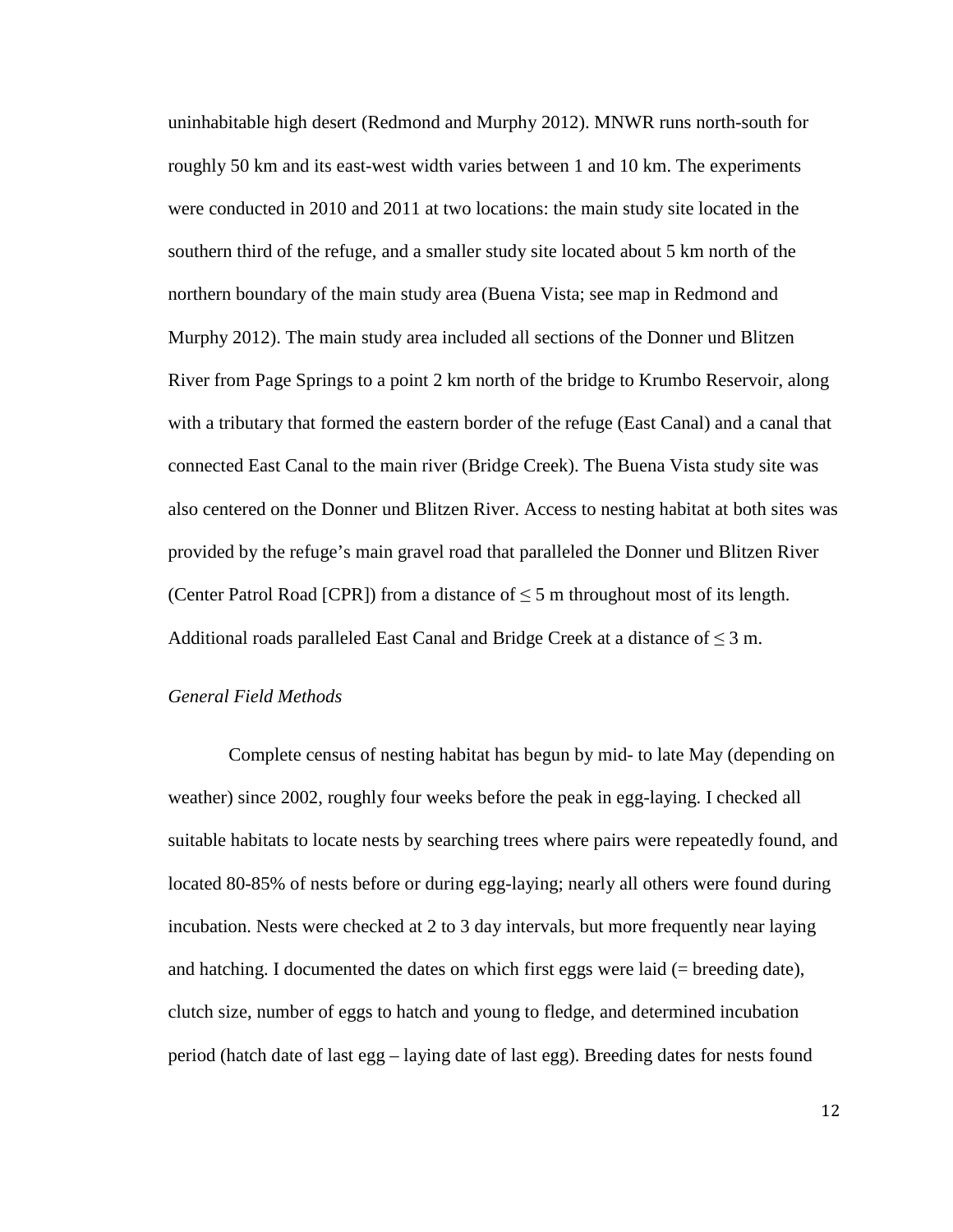after egg-laying were established by back-dating from known events (e.g., hatching), by aging young using measures of size (Murphy 1981), and assuming a 15 day incubation period (see below). The maximum length  $(L; cm)$  and breadth  $(B; cm)$  of eggs were measured using dial calipers (nearest 0.05 mm) from nests that were accessible, and for eggs measured prior to incubation, egg mass was measured to the nearest 0.1 g (Pesola scale). Linear measurements were converted to mass for eggs measured during incubation using the formula mass = C (L x  $B^2$ ), where C = 0.54 (M. T. Murphy, unpubl. data). Kingbirds raise a single brood year<sup>-1</sup>, but in all years, most pairs replaced failed first nesting attempts by renesting within 150 m of the initial nests. I collected identical data for replacement nests. Adults were captured by mist net and individually banded using a combination of a numbered metal federal band and three colored plastic bands. Males were captured throughout the breeding season using playback of kingbird song, and both sexes were captured at the nest while they made trips to feed nestlings.

#### *Construction and Deployment of Artificial Nests*

ARTs matched the size, shape, and composition of robin nests because this was the species whose nests kingbirds most commonly reused. I used a 12.5 cm diameter and 8 cm deep plastic Rubbermaid™ food-storage container as a mold into which I pressed 3.2 cm diameter chicken wire to produce a 6 to 8 cm deep bowl-shaped frame. Wire frames were spray painted flat brown to eliminate shininess. I pressed a mixture of mud and dried grass into the chicken wire to create a continuous layer of mud that closely approximated the appearance of an old robin nest (Plate 1). ARTs were air dried, and four lengths of string were tied to the wire on the outside so that the structure could be tied to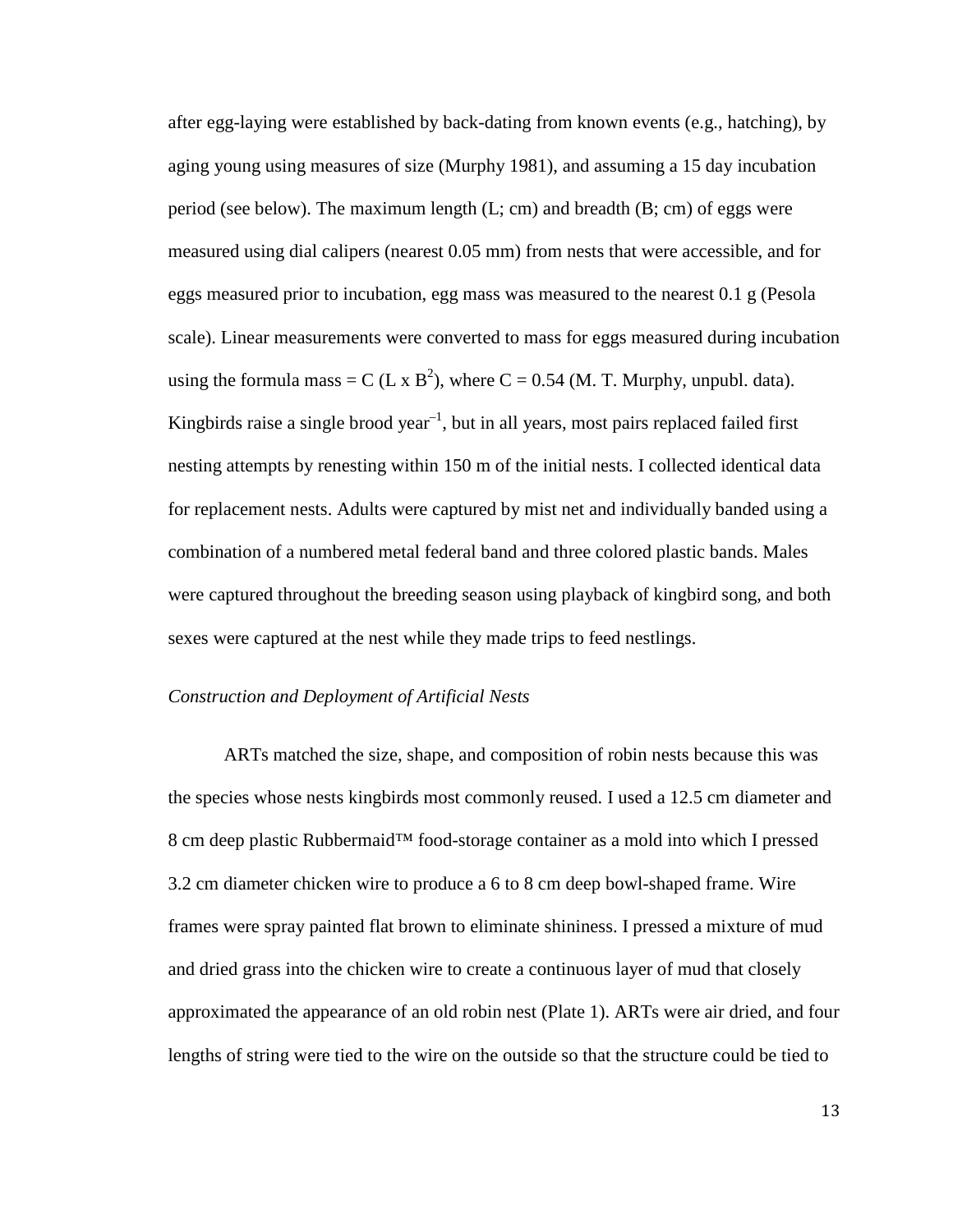branches of trees. The longer (11.4  $\pm$  0.14 cm [SE],  $N = 30$ ) and shorter (11.2  $\pm$  0.13 cm,  $N = 30$ ) inner diameters of a random sample of ARTs were nearly identical, and depth averaged 6.4 cm  $(\pm 0.15 \text{ cm})$ . Kingbird nests are slightly elliptical (outer diameter of nests: 11.9 cm and 13.3 cm); the inner diameters (7.4 cm and 7.9 cm) and depth of (4.5 cm; Murphy 1996a) are small enough to fit within the ART's cup.

Spring of 2010 was unseasonably cool and wet, and vegetation phenology was delayed (D. Evered, Malheur Field Station Manager, pers. comm.). Very few kingbirds were seen before 30 May and breeding was delayed (see below). I began at the south end of the river at Buena Vista on 2 and 3 June and deployed the first 30 nests along the river at 100 m intervals. On 12 and 15 June I deployed an additional 10 nests on each day over the next 2 km of riparian habitat. Thus, 50 ARTs were spaced evenly over the first 5 km of the Donner und Blitzen River at Buena Vista in 2010.

On May  $10^{th}$  and  $11^{th}$  of 2011 I deployed 65 ARTs along 6.5 km of the Donner und Blitzen River at Buena Vista, including the 5 km used in 2010. I expanded the study to include the main study area by attaching 25 ARTs to trees spaced at 100 m intervals along the entire length of the canal at Bridge Creek on 13 and 14 May, 2011. I attempted to replicate natural variation in nest placement along the river and canal, and therefore because virtually all riparian NATs overhung water, ARTs were deployed from a canoe.

The Donner und Blitzen River flooded in June 2010, and from mid May through June of 2011, immediately after nests were deployed in both years. The flood of 2011 was particularly severe and it prevented me from checking nests until 22 June, at which time I replaced 20 of 65 ARTs damaged by the flood. Water control structures prevented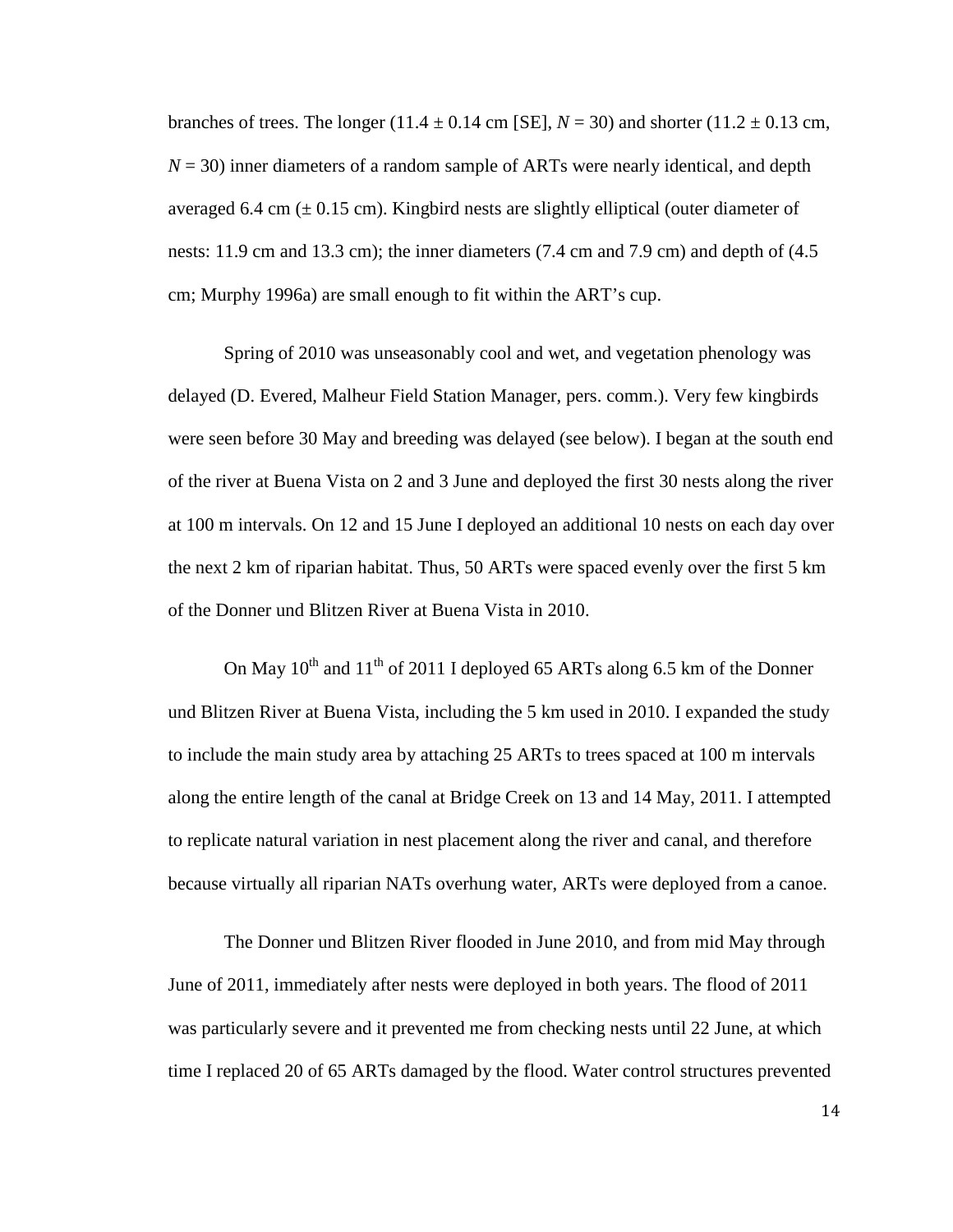flooding at Bridge Creek, but the refuge administration refused permission to canoe there until 22 June. Given that my access to the river was equally limited for both NATs and ARTs, the constraints imposed by the flooding affected my ability to monitor all nests equally. Once access was possible, I checked nests every second day. As described above, I followed nests throughout the nesting cycle to document contents until nests either failed or fledged young. If a nest failed, I followed the pair to determine if they renested, and if so, whether they used an ART or built a NAT as a replacement. Time taken to replace a failed nest was recorded as date of first egg in the replacement nest minus date of failure of the initial nest.

Used ARTs and NATs were collected in 2010 and 2011 when the nest either failed or fledged young to compare the amount of nest material used to construct each type. I placed nests in plastic Ziploc® bags. In the laboratory, I separated the outer, coarser nest structure from the inner, finer nest lining, and disassembled the two sections separately to remove all non-nesting materials, including dried fecal material, adult and larval insects, other arthropods, and other non-nest material. I placed the remaining materials into paper bags before removing moisture in a drying oven for 24 hours at 36°C. Upon removal from the oven, I immediately weighed the bag (Ohaus Adventurer AR3130) and its contents to the nearest 0.01 g, reweighed the empty bag, and subtracted the bag's mass from the total to obtain the mass of each nest component. Masses are reported for the inner lining, outer coarser section, and the entire nest.

#### *Statistical Analyses*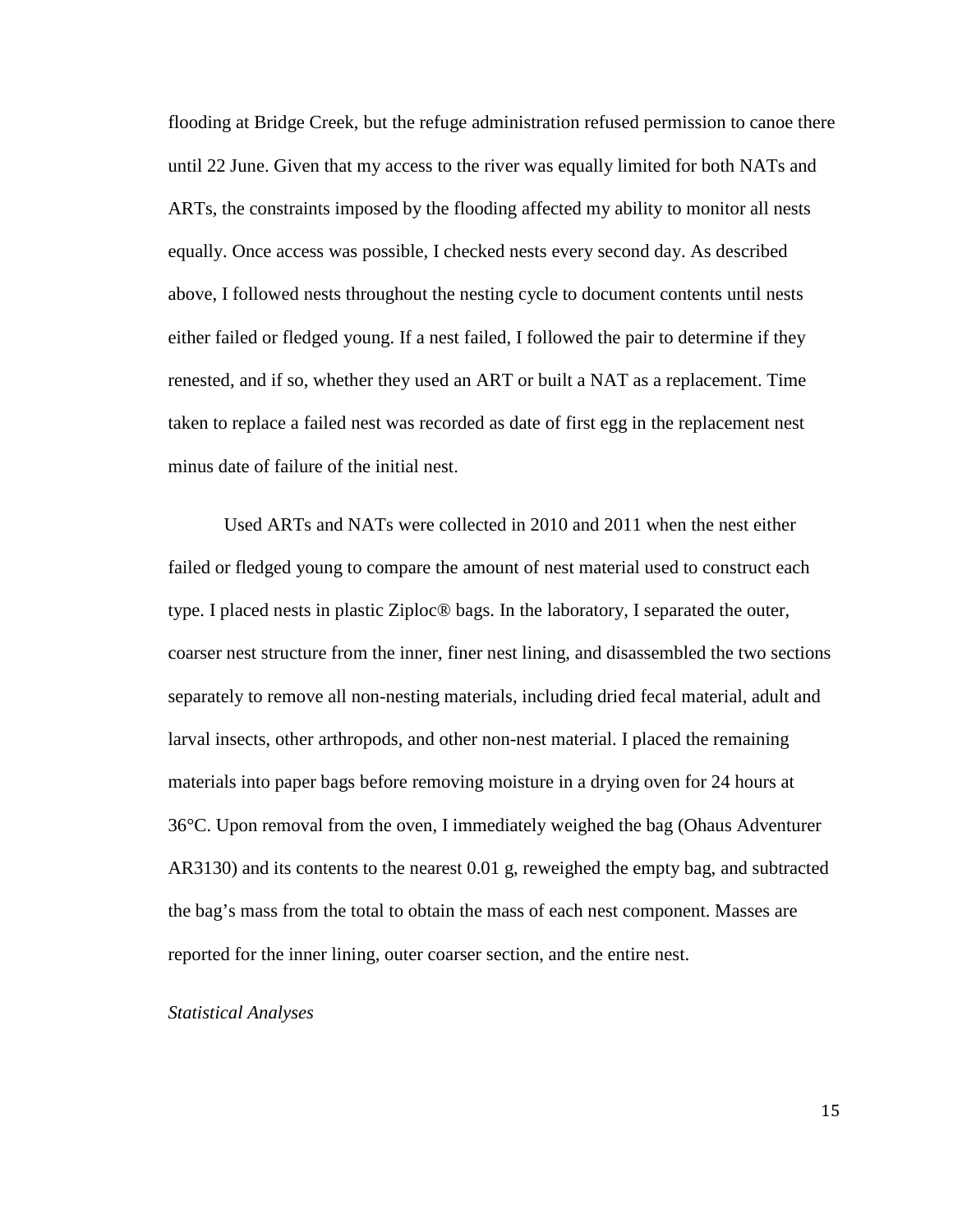I compared average breeding date of initial nest attempts for 2010 and 2011 to the previous eight years using analysis of variance (ANOVA) to evaluate relative timing of breeding in the two years covered by my experiment. To calculate the proportion of females that used ARTs I limited the analysis to females that nested inside or within 200 m of the zone of the river where ARTs were distributed. Given that the distance between kingbird nests is generally  $\geq$ 200 m (Redmond et al. 2009b), every female within this area should have had at least three ARTs available to her.

Comparisons of the mass of nest materials between NATs and ARTs were made using Student's *t*-test, with correction for unequal variances if necessary. Because the TES hypothesis predicts a decline in the investment in nests as the end of the breeding season approached, I further tested for difference between the mass of the inner and outer lining and total mass of NATs and ARTs using analysis of covariance with breeding date as a covariate.

I used *t*-tests to test the TES hypothesis' prediction that ART use enables females to breed earlier, produce more and/or larger eggs, and fledge more young, by comparing reproductive traits of females using ARTs and NATs. However, because of possible confounding influences of other variables, I also used general linear models (GLM) to control statistically for other variables. For instance, I compared breeding date of first nests of the season with nest type  $(NAT = 0, ART = 1)$  and year as fixed factors. I also used logistic regression to test the prediction that the use of ARTs would be more common later in the season. I then included all nests (first and replacement) to test the TES hypothesis' prediction that clutch size, egg mass, and/or total clutch mass (= clutch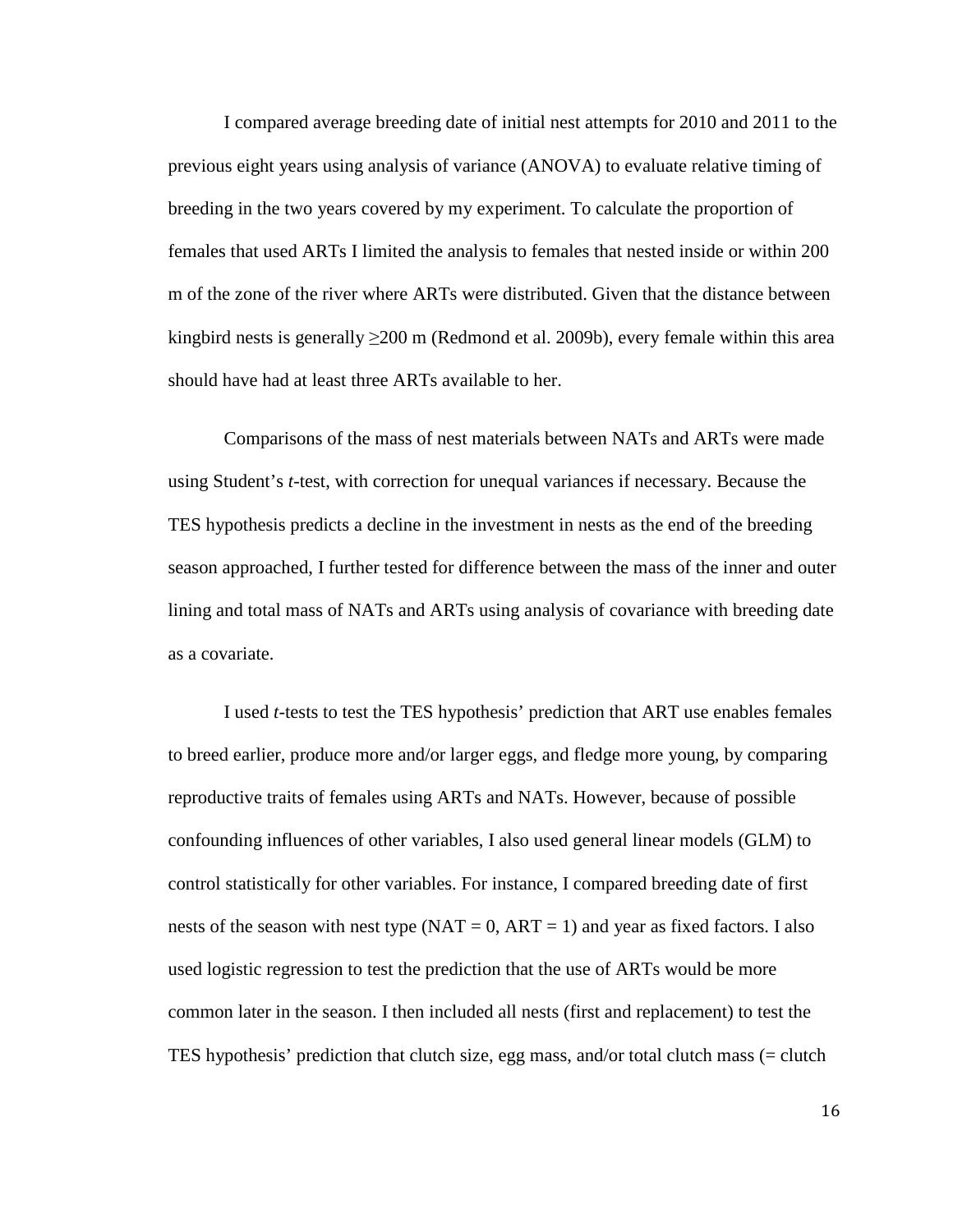size x egg mass) would be larger in ARTs by including nest type, year, and nest attempt  $(i\nu$ nitial = 0, replacement = 1) as fixed factors, and breeding date as a covariate in a GLM analysis. Breeding date was included because of the regular seasonal decline in reproductive investment that occurs in kingbirds (Blancher and Robertson 1985; Murphy 1986). I further tested for differences in reproductive success between the two nest types by calculating daily survival rate using the logistic Mayfield method (Hazler 2004) based on a 35 day exposure period (3 days for egg-laying, 15 days of incubation, and 17 days as nestlings; Murphy 1996a). Finally, to test the TES hypothesis' prediction that the use of ARTs would allow more rapid nest replacement, I used a Student's *t*-test to compare the time taken to replace a nest between females that used NATs or ARTs for replacement nests.

I used STATISTIX (Analytical Software 2009) for all analyses, all tests were two-tailed, and I assumed statistical significance at  $P \le 0.05$ . Statistics are reported as mean  $\pm$  SE. Means reported in association with GLM are least squares means.

#### **Results**

Mean breeding date of initial clutches over the first eight years of the larger demographic study (2002 to 2009) was 17 June ( $\pm$  0.40 days,  $N = 354$  nests). Breeding began later in both 2010 (25.5 June  $\pm$  1.03 days,  $N = 48$ ) and 2011 (22.5 June  $\pm$  1.14 days,  $N = 39$ ;  $F_{2,438} = 33.91$ ,  $P < 0.001$ ; Fig. 2-1). Although both years were late, mean laying date for 2010 was later than that of 2011 ( $t_{85} = 2.69$ ,  $P = 0.009$ ). Indeed, 82.1% of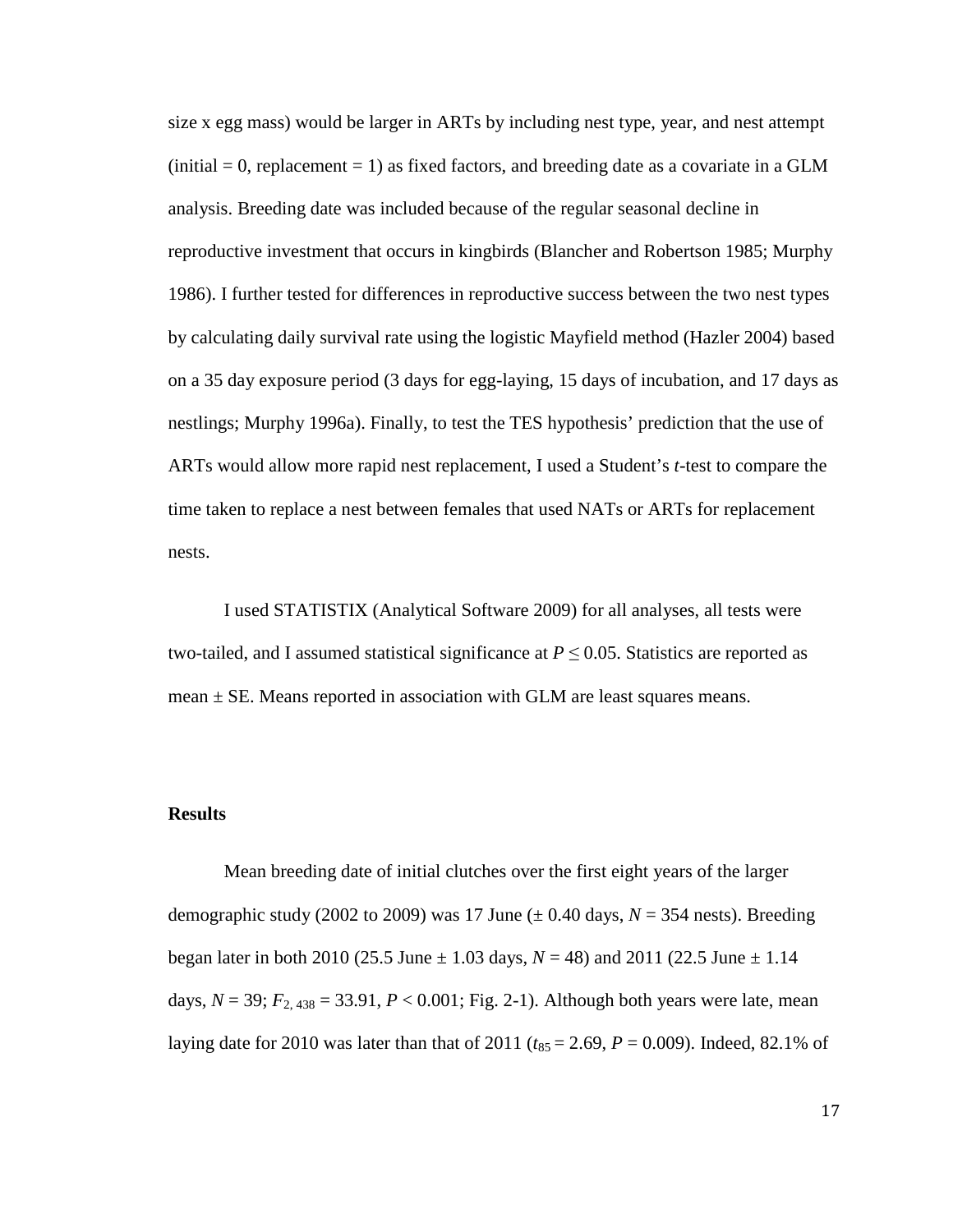females began to lay before 25 June in 2011, but only 43.8% began by that date in 2010. Median laying date over the first eight years was 17 June, only four days earlier than the median for 2011 (21 June), but 10 days earlier than in 2010 (27 June). Median laying date was significantly earlier in 2011 than in 2010 ( $X^2 = 17.25$ ,  $P < 0.001$ ; Fig. 2-1).

 Most females used an ART if one was available. At Buena Vista, 61.1% (11 of 18) and 93.8% (15 of 16) of female kingbirds built in ARTs in 2010 and 2011, respectively. The use of ARTs by nearly every female in 2011 for their initial nest resulted in a significantly higher use of ARTs in 2011 (the earlier year) than in 2010 (Fisher's Exact Test,  $P = 0.042$ ), a result opposite of that predicted by the TES hypothesis. The frequency of ART use at Bridge Creek in 2011 (71.4% [5 of 7 females]) did not differ from that at Buena Vista in either 2010 (Fisher's Exact Test, *P* = 0.502) or 2011 (Fisher's Exact Test,  $P = 0.210$ ). Of females with access to ARTs, the probability that one would be used was lower later than early in the season (logistic regression,  $\beta$  = - $0.110 \pm 0.043$ ,  $P = 0.010$ ), a result again opposite of that predicted by the TES hypothesis.

#### *Nest Mass and Incubation Period*

The mass of the lining of ARTs (10.7  $\pm$  1.03 g, *N* = 28) and NATs (13.2  $\pm$  1.55 g,  $N = 19$ ) did not differ ( $t_{45} = 1.40$ ,  $P = 0.168$ ). Breeding date was not known for all of the collected nests, but after accounting for variation associated with breeding date for those with a known date, the lining of ARTs  $(9.7 \pm 1.39 \text{ g}, N = 18)$  weighed less than those of NATs (13.8  $\pm$  1.39, *N* = 18;  $F_{1,33}$  = 4.15, *P* = 0.050). ARTs had virtually no outer layer  $(1.4 \pm 0.56 \text{ g}, N = 28)$  compared to NATs  $(28.2 \pm 3.76 \text{ g}, N = 18; t_{45} = 7.04, P < 0.001)$ .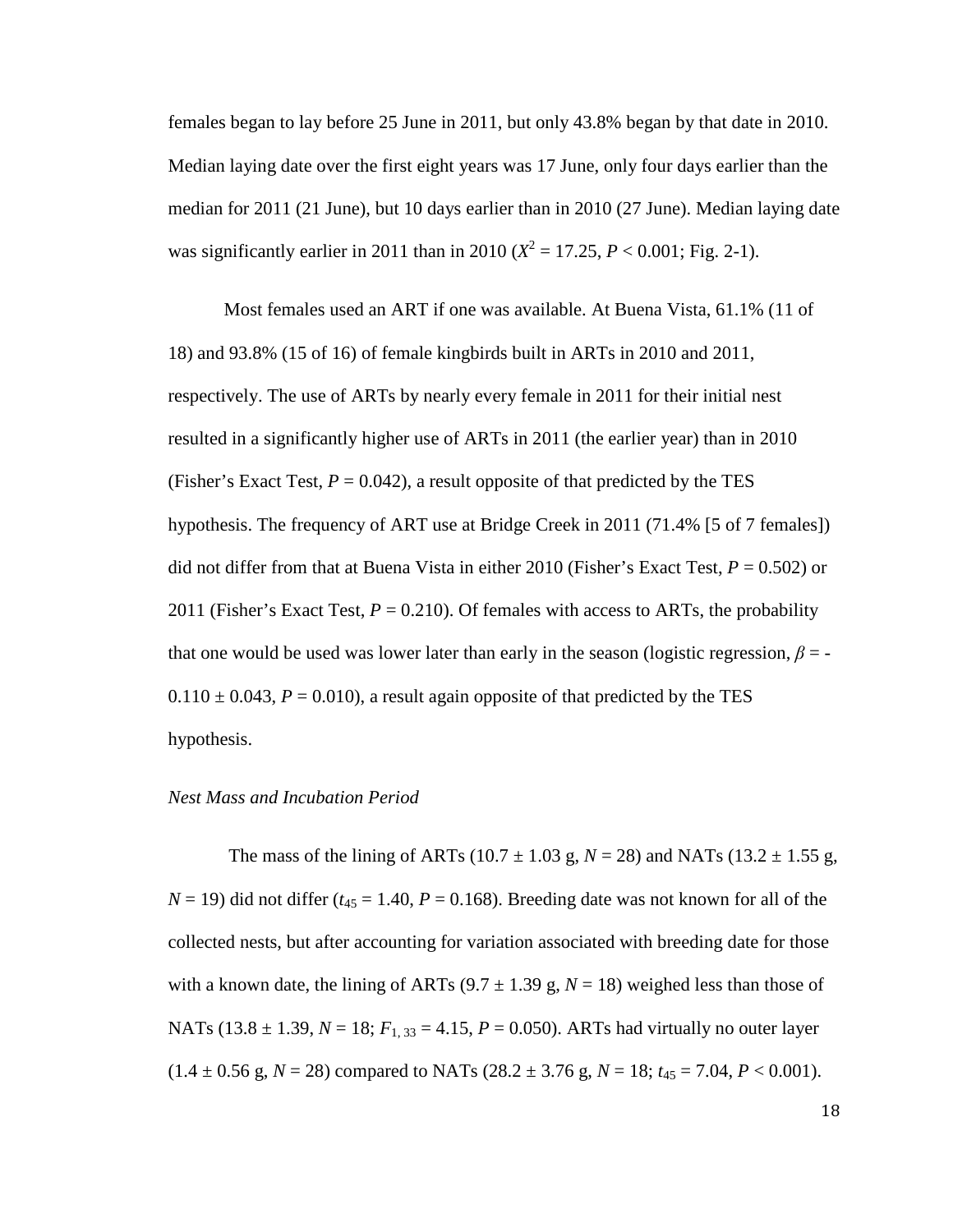Consequently, the total mass of ARTs (12.1  $\pm$  1.02 g) was only 29.2% of NATs (41.4  $\pm$ 4.06 g;  $t_{45} = 6.83$ ,  $P < 0.001$ ; Fig. 2-2). The lower investment in nest materials by females using ARTs did not appear to result in a poorly insulated nest because incubation period for eggs in ARTs and NATs did not differ. Analysis of covariance of incubation period with year and nest type as factors and breeding date as a covariate showed that incubation period did not vary with date ( $F_{1, 38} = 0.95$ ,  $P = 0.336$ ), was longer in 2010 (15.4  $\pm$  0.19 days,  $N = 21$ ) than 2011 (14.9  $\pm$  0.15 days,  $N = 21$ ;  $F_{1,38} = 4.40$ ,  $P = 0.043$ ), but did not differ between ARTs (15.2  $\pm$  0.23 days, *N* = 9) and NATs (15.1  $\pm$  011 days, *N* = 33; *F*<sub>1,38</sub>  $= 0.15, P = 0.705$ .

#### *Nest Type and Reproduction*

Univariate comparisons (Table 2-1) suggested that first clutches were laid marginally earlier in ARTs than NATs, but after accounting for annual differences in breeding date (Table 2-2), egg-laying began at roughly equal times for females that used ARTs (23 June  $\pm$  1.03 days,  $N = 28$ ) and NATs (24.5 June  $\pm$  0.72 days,  $N = 59$ ). Univariate comparisons (Table 2-1) and GLM analysis (Table 2-2) failed to find any differences between the two nest types for the remaining variables. For instance, clutch size declined with breeding date ( $\beta = -0.059 \pm 0.010$ ), and after effect of date was accounted for, clutch size was larger in replacement  $(3.90 \pm 0.16, N = 22)$  than initial  $(3.30 \pm 0.08, N = 75)$  nests, and was marginally larger in 2011 (Table 2-1). Clutch size of ARTs  $(3.55 \pm 0.11, N = 29)$  and NATs  $(3.65 \pm 0.09$  eggs,  $N = 68)$  did not differ after accounting for effects of the other variables. Likewise, egg mass of ARTs  $(4.20 \pm 0.124,$  $N = 22$ ) and NATs (4.20  $\pm$  0.099,  $N = 35$ ) were identical after I accounted for marginal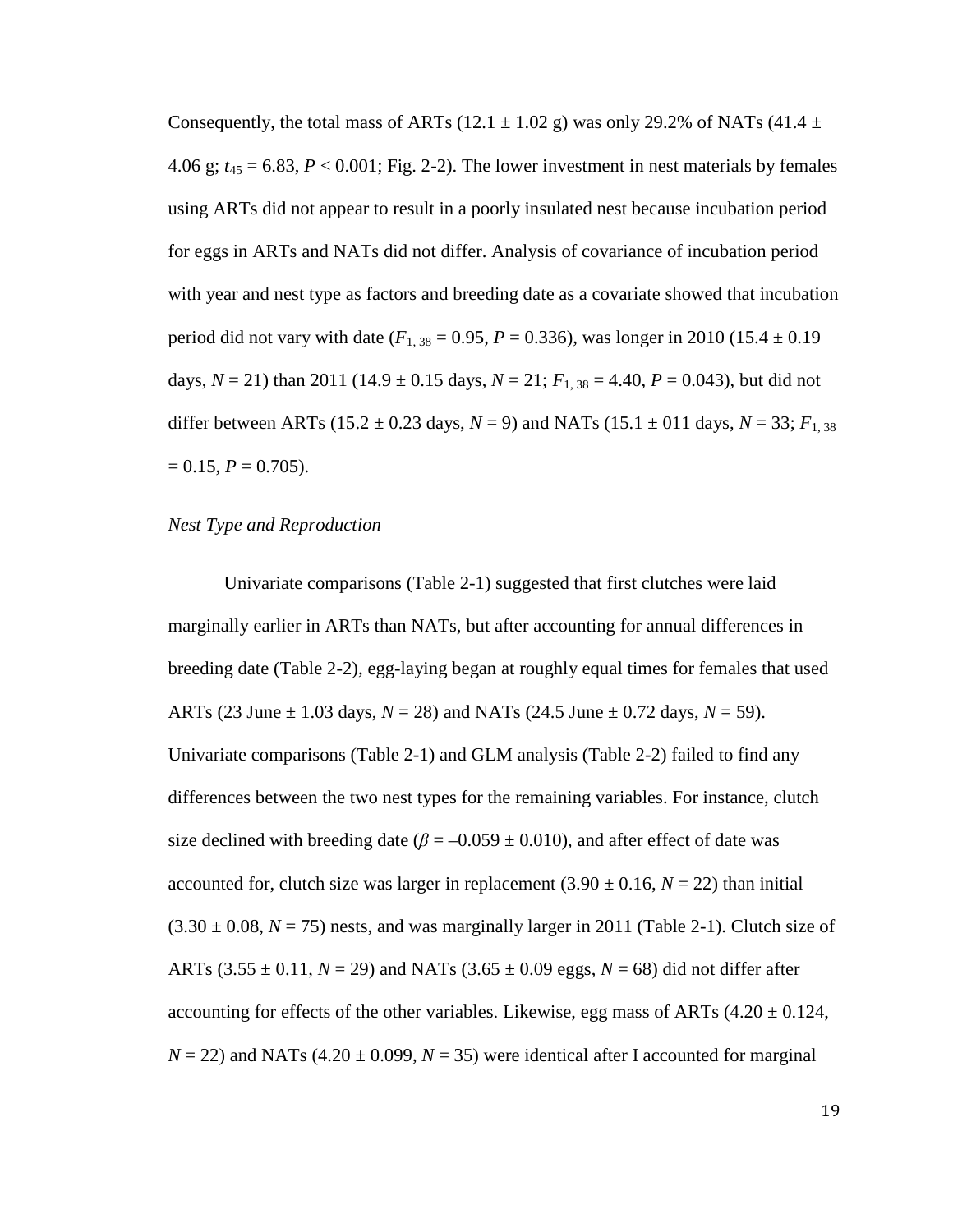effects of year and clutch size (Table 2-1). Clutch mass was greater in replacement (18.56  $\pm$  0.97, *N* = 8) than initial (15.95  $\pm$  0.35, *N* = 47) nests, declined seasonally ( $\beta$  = –0.195  $\pm$ 0.067), but did not differ between NATs (17.55  $\pm$  0.590 g, *N* = 33) and ARTs (16.98  $\pm$ 0.558 g,  $N = 22$ ). Brood size differed between years and with clutch size (Table 2-2), but not between ARTs  $(3.21 \pm 0.26 \text{ young}, N = 18)$  and NATs  $(3.09 \pm 0.20 \text{ young}, N = 50)$ when the potential effects of the former variables were removed statistically. And finally, for nests that survived to the nestling period, ARTs  $(2.02 \pm 0.40$  young,  $N = 18$ ) and NATs (1.57  $\pm$  0.28 young, *N* = 51) fledged similar numbers of young once I accounted for the significant effect of brood size (Table 2-2).

#### *Nest Success and Time to Replace Failed Nests*

Fewer nests fledged young in 2010 (27.6%, 95% confidence interval [CI] = 17.7% to 38.4%) than in 2011 (52.7%, 95% CI = 36.8 to 66.2%; logistic Mayfield estimate [Hazler 2004]). I therefore compared percent success of ARTs and NATs separately for the two years. In both years, ARTs and NATs were equally likely to fledge young (mean [95% CI]; ARTs 2010: 21.0% [5.2% to 43.3%]; NATs 2010: 29.4% [18.0% to 41.7%]; ARTs 2011: 53.8% [28.1% to 73.8%]; NATs 2011: 51.9% [31.6% to 68.8%]).

The  $6.5 \pm 0.76$  days ( $N = 7$ ) taken to lay the first egg of the replacement nest by females that used ARTs was suggestively shorter than the  $8.3 \pm 0.59$  days ( $N = 14$ ) required to replace nests by females that built NAT replacement nests ( $t_{19} = 1.84$ ,  $P =$ 0.082). Two females built complete replacement NAT nests, but never laid eggs. If I assigned to them the maximum time taken by any female to replace a failed first attempt (13 days), then the resulting  $8.9 \pm 0.65$  days ( $N = 16$ ) taken to replace nests by females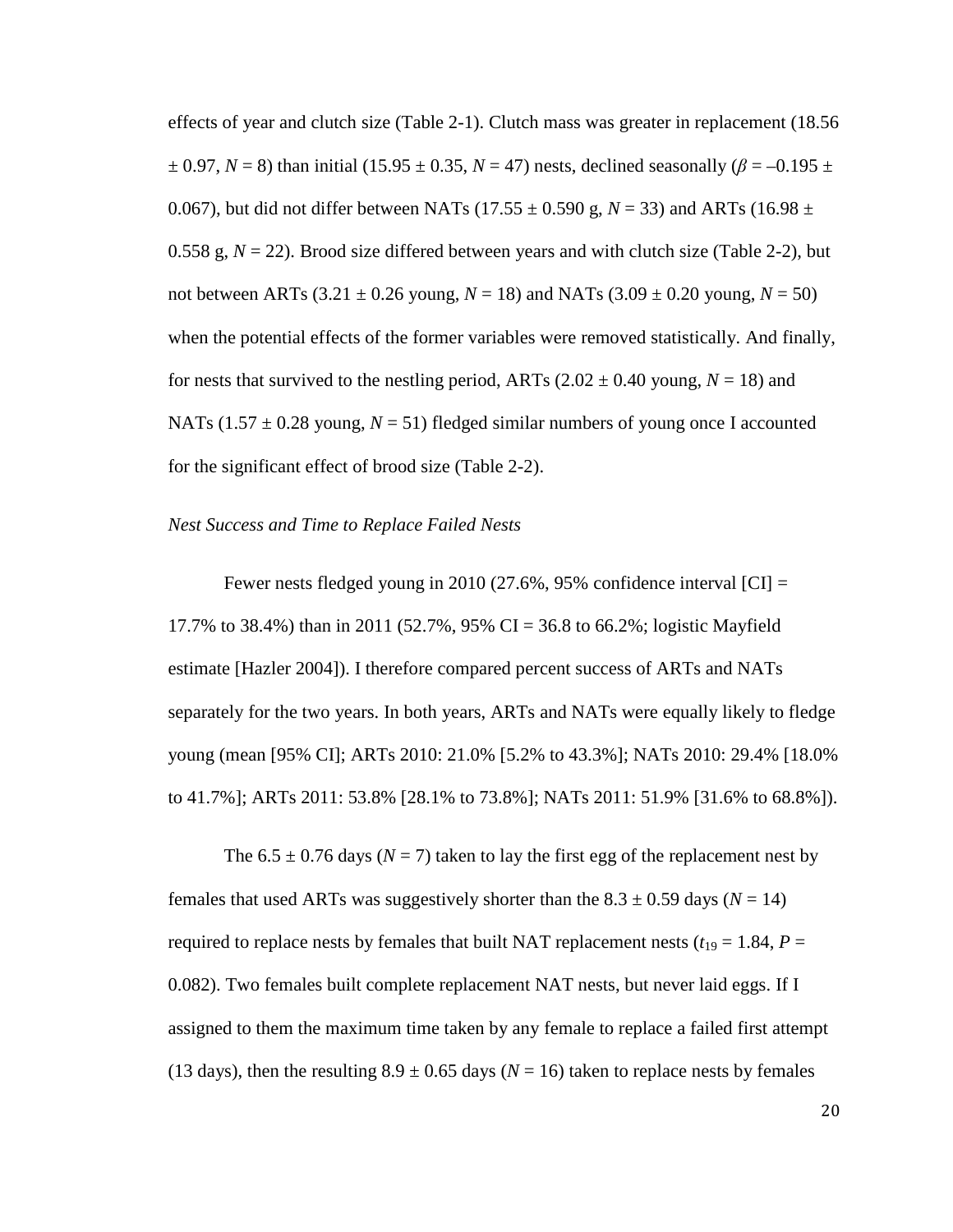using NATs was significantly longer than for females that used ARTs ( $t_{21} = 2.17$ ,  $P =$ 0.042; Fig. 2-3). This conclusion held even if time to replacement for the two nests that never received eggs was assumed to be as short as 9 days ( $t_{21} = 2.05$ ,  $P = 0.053$ ).

#### **Discussion**

Ample experimental evidence indicates that the initiation of egg-laying in birds is often limited by the availability of energy and/or nutrients in the early breeding season (Davies & Lundberg 1985; Kelly & van Horn 1997; Schoech & Hahn 2008). Species breeding at higher latitudes (Sandercock et al. 1999; Gaston et al. 2005) or elevations (Martin & Wiebe 2004; Bears et al. 2009; Pereyra 2011), face additional constraints imposed by a brief nesting period. Thus, birds, especially those with short breeding seasons, should attempt to reduce energy demands to facilitate the onset of egg-laying. Nest reuse is one potential means of hastening clutch initiation, but its rarity among opencup nesting passerine species suggests that either the opportunity to reuse nests rarely exists, or that the costs of doing so are prohibitive.

The high-elevation MNWR kingbird population breeds later and reuses nests more often than other kingbird populations that have been studied (Redmond et al. 2007). My data also suggest that nest construction is demanding because the mass of NATs built by kingbirds was over three-fold greater than the material used to finish ARTs. I doubt this translates into a three-fold greater investment of energy or time in building NATs because this would assume that the inner lining and outer shell of the nest require equal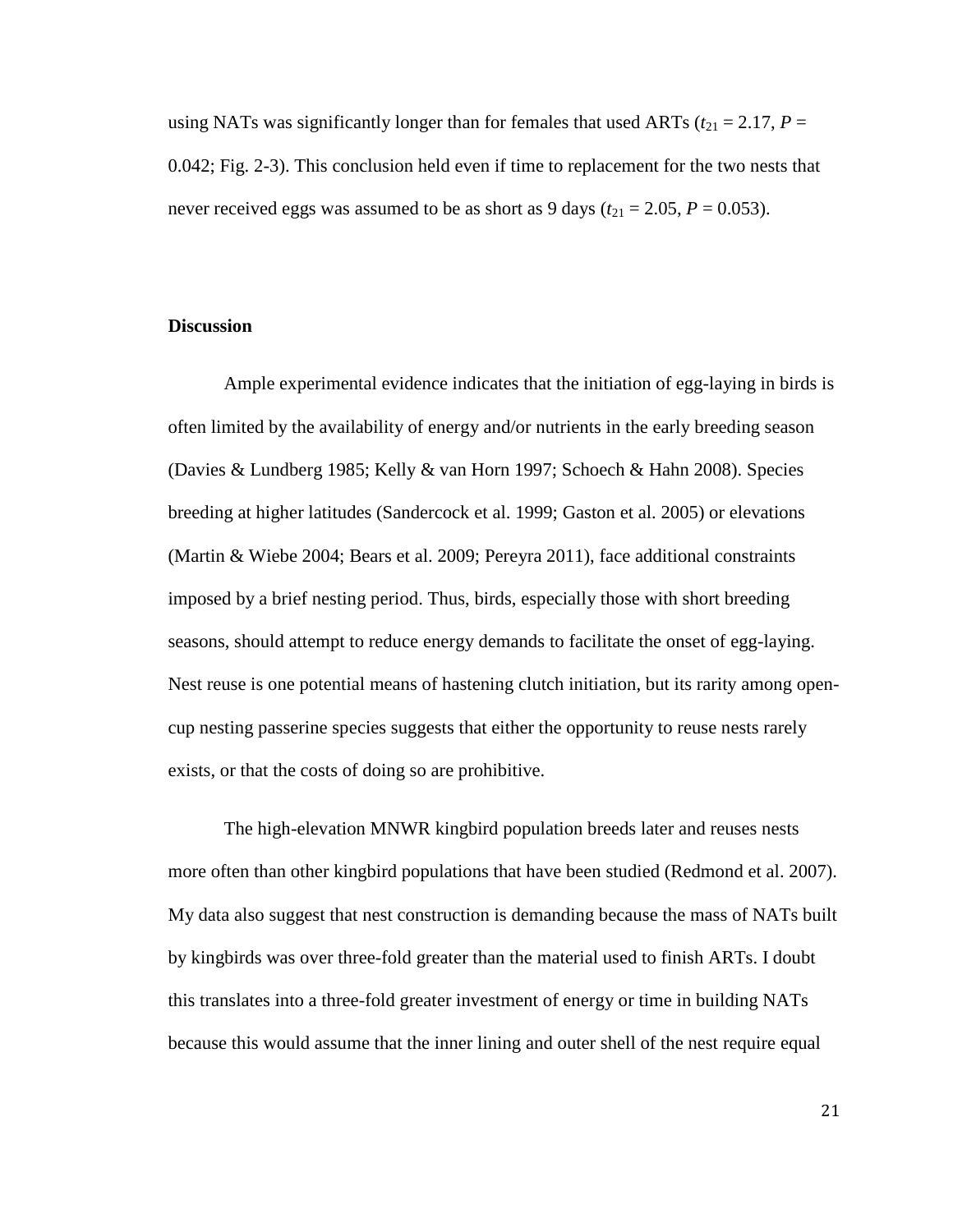effort to build, which seems unlikely because kingbirds appear most selective of the materials used for the inner lining (Murphy 1996a). Although more work is needed to quantify the time and energy needed to build nests, examples from other species suggest energy investment in nest building is not trivial. Putnam (1949), for instance, showed Cedar Waxwings (*Bombycilla cedrorum*), delivered food to young at one third- to one quarter the rate at which they brought nest material to build nests. Given the time required to build nests and raise young (5 to 6 days versus 15 to 16 days, respectively; Putnam 1949), Cedar Waxwings made at least as many flights to build nests as to feed young. Withers' (1977) calculations showed the daily energy expenditure of Cliff Swallows, (*Petrochelidon pyrrhonota*), during nest construction exceeded energy use during both incubation and the nestling period (see also Gauthier & Thomas 1993; Brown & Brown 1996). Nest building thus demands substantial effort, and the use of ARTs by kingbirds must have saved time and energy.

Nonetheless, my results suggest kingbirds did not reallocate the saved resources to other aspects of reproduction. Whether basing comparisons on simple means (Table 2- 1), or controlling statistically for potential confounding factors (Table 2-2), females lining ARTs failed to exhibit any difference in timing of breeding, clutch size, egg mass, total clutch mass, incubation period, number of eggs to hatch, or number of young to fledge from females that built NATs. Nest success, while different between years, did not differ between ARTs and NATs in either year. The prediction that females using ARTs would take less time to replace a failed nest was the only prediction of the TES hypothesis that was not unequivocally rejected, but this depended on the assumption that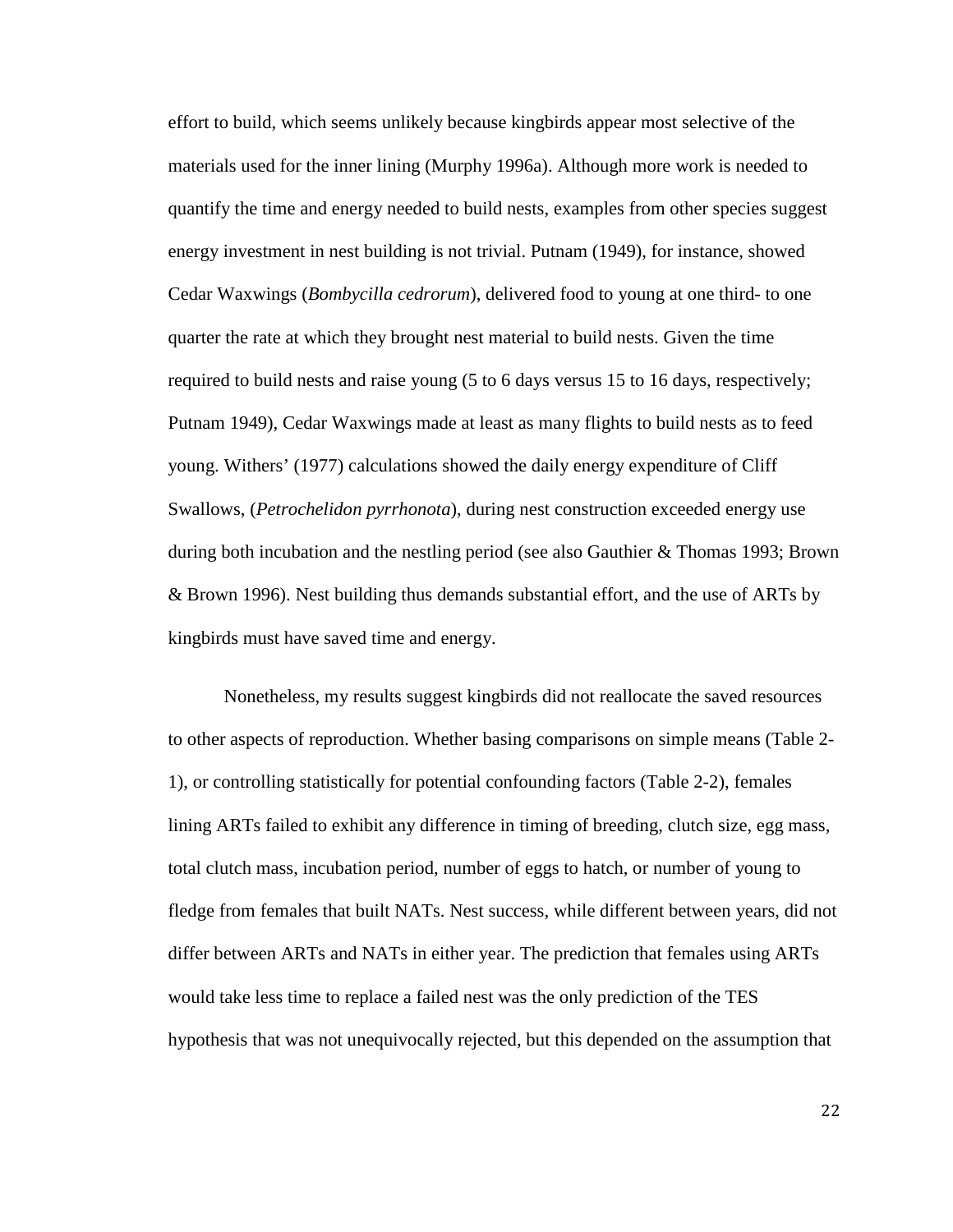two natural replacement nests in which females never laid would have taken at least 9 days to lay replacement clutches if females had laid eggs.

 In contradiction to predictions of the TES hypothesis, most females in both years used ARTs, and more importantly, significantly more kingbirds used ARTs in 2011, the earlier year. The nearly universal use of ARTs for initial nests (15 of 16 females) at Buena Vista in 2011 was striking. Prior experience by some of the females with ARTs in 2010 may have contributed to the high use in 2011. However, the very low nest success in 2010 might be expected to reduce the probability of similar nesting behavior in the following year, as prior nest success in kingbirds influences future nesting decisions (Murphy 1996b; Redmond et al. 2009b). A more likely explanation for the nearly universal use of ARTs in 2011 is the unusual weather conditions of that year. The 2011 flood was the most severe of the 10 years kingbirds were studied at MNWR (M. T. Murphy, unpubl. data), and 2011 was the only year that I was denied access to canoe the river (mid-May until late June). Kingbirds commonly nest in low branches overhanging the river that were submerged for most of the prelaying period of 2011, and the loss of 31% of the initial ARTs deployed in 2011 to flooding attests to the severity of the event. I thus attribute the nearly universal use of ARTs for initial nests in 2011 to an exacerbated shortage of suitable sites, and view this and the frequent use of ARTs in both years as inconsistent with the TES hypothesis, but consistent with the NSS hypothesis.

Over the 10 years of the larger study, most NATs were placed in willow trees  $(85.3\%, N = 618)$  that often seem to provide poor support for nests. Elsewhere, kingbirds typically nest well above ground in a diversity of tree species, but all with well supported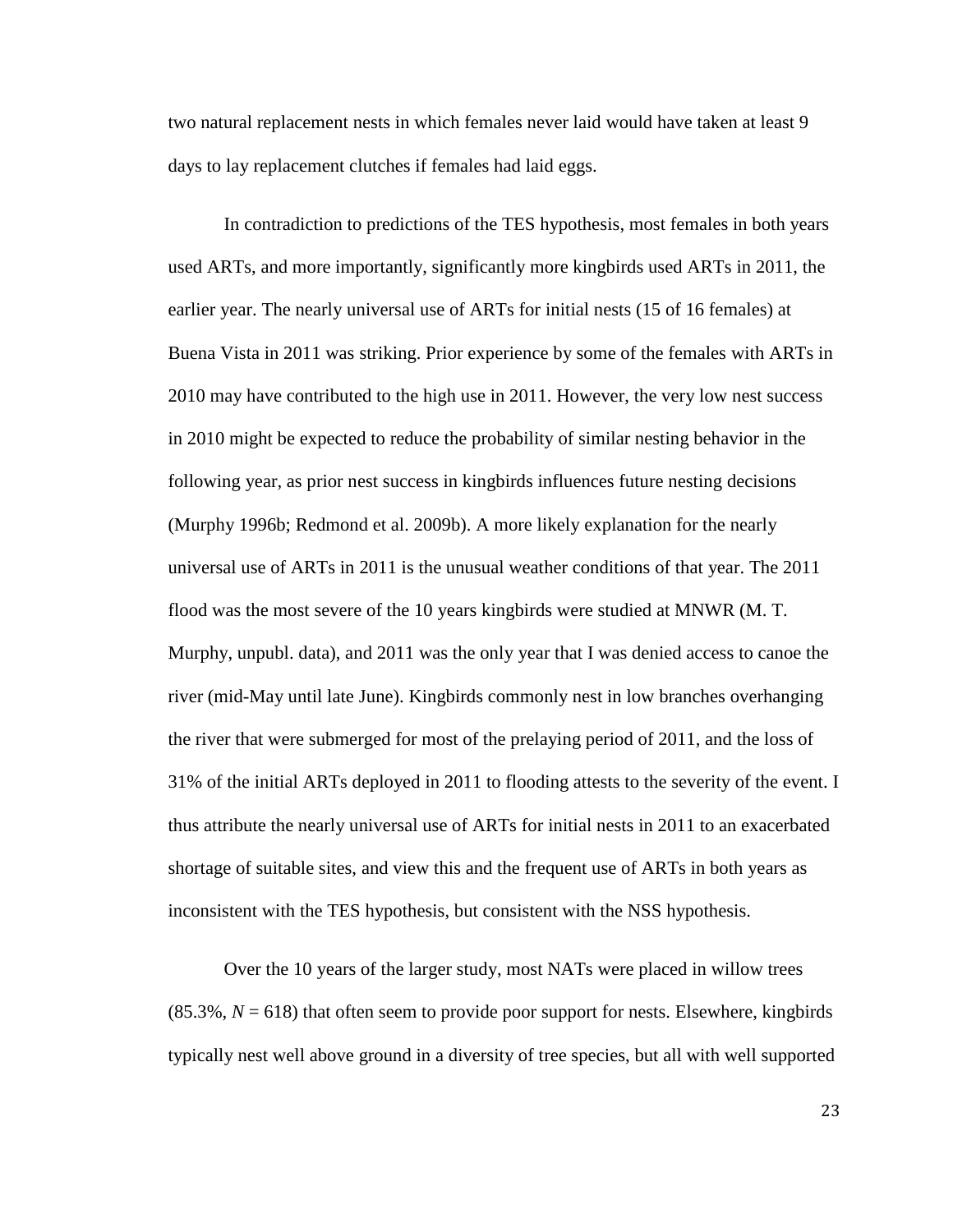horizontal limbs (see MacKenzie & Sealy 1981; Murphy 1983; Blancher & Robertson 1985; Murphy et al. 1997). Box elder (*Acer negundo*) is the only tree species other than willow to occur fairly commonly along the riparian zones of my study sites at MNWR, but in fact, kingbirds more often nested in low-growing rose (*Rosa* spp), currant (*Ribes* spp.), or sage (*Artemesia* spp.) bushes (total  $= 7.8\%$ ) than box elders (1.9%;  $N = 618$ ). I frequently found it difficult to find nest sites with appropriately spaced branches to support ARTs in willows, which is consistent with my assumption that they offer inferior nest sites compared to tree species used elsewhere. The use of the ARTs by other bird species, including Mourning Doves (*Zenaida macroura*), Barn Swallows (*Hirundo rustica*) (see also Redmond & Murphy 2007), and robins, further supports the proposal that suitable nest sites are in short supply at MNWR.

In summary, other studies found that nest reuse may be associated with early nesting (Cavitt et al. 1999; Hauber 2002) or high nesting success (Friessen et al. 1999; Wysocki 2004; Ellison 2008; but see Bergin 1997). However, the anecdotal nature of these observations provide limited insight as to the reasons, proximate or ultimate, for this behavior. The experimental framework enabled me to test factors potentially responsible for nest reuse in an open-cup nesting passerine, and allowed me to reject an energy/time saving mechanism in favor of nest site limitation, as suggested by Wysocki (2004) for Blackbirds (*Turdus merula*).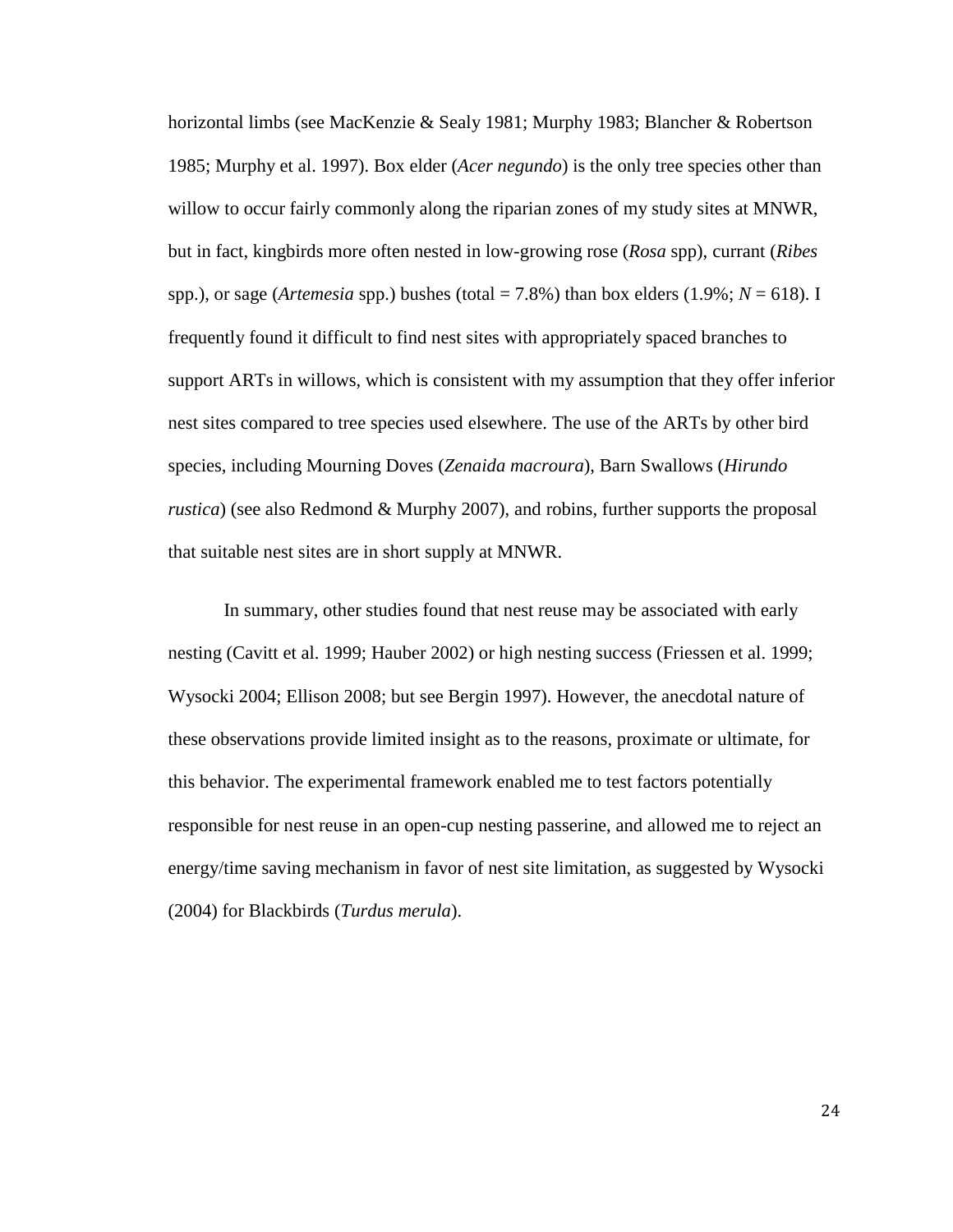|                          | Nest type              |                        |             |
|--------------------------|------------------------|------------------------|-------------|
|                          | Artificial             | Natural                |             |
| Trait                    | $\bar{x}$ (SE; N)      | $\bar{x}$ (SE; N)      | t(P)        |
| Breeding date            | 22.6 June $(1.14; 28)$ | 24.8 June $(0.68; 60)$ | 1.75(0.084) |
| Clutch size              | 3.56(0.123; 23)        | 3.50(0.094; 54)        | 0.39(0.695) |
| Egg mass $(g)$           | 4.40(0.092; 18)        | 4.27(0.070; 31)        | 1.06(0.294) |
| Clutch mass $(g)$        | 16.30(0.477; 18)       | 16.36(0.426, 31)       | 0.08(0.933) |
| Incubation period (days) | 15.0(0.22; 7)          | 15.2(0.14; 27)         | 0.62(0.542) |
| Number to hatch          | 1.7(0.34; 29)          | 1.9(0.21; 63)          | 0.52(0.607) |
| Number to fledge         | 1.4(0.32; 30)          | 1.2(0.19; 68)          | 0.62(0.538) |

**Table 2.1.** Summary statistics and univariate comparison of reproductive traits of initial nests of the season produced by female eastern kingbirds that either lined an artificial nest or constructed a natural nest at Malheur National Wildlife Refuge, OR, in 2010 and 2011.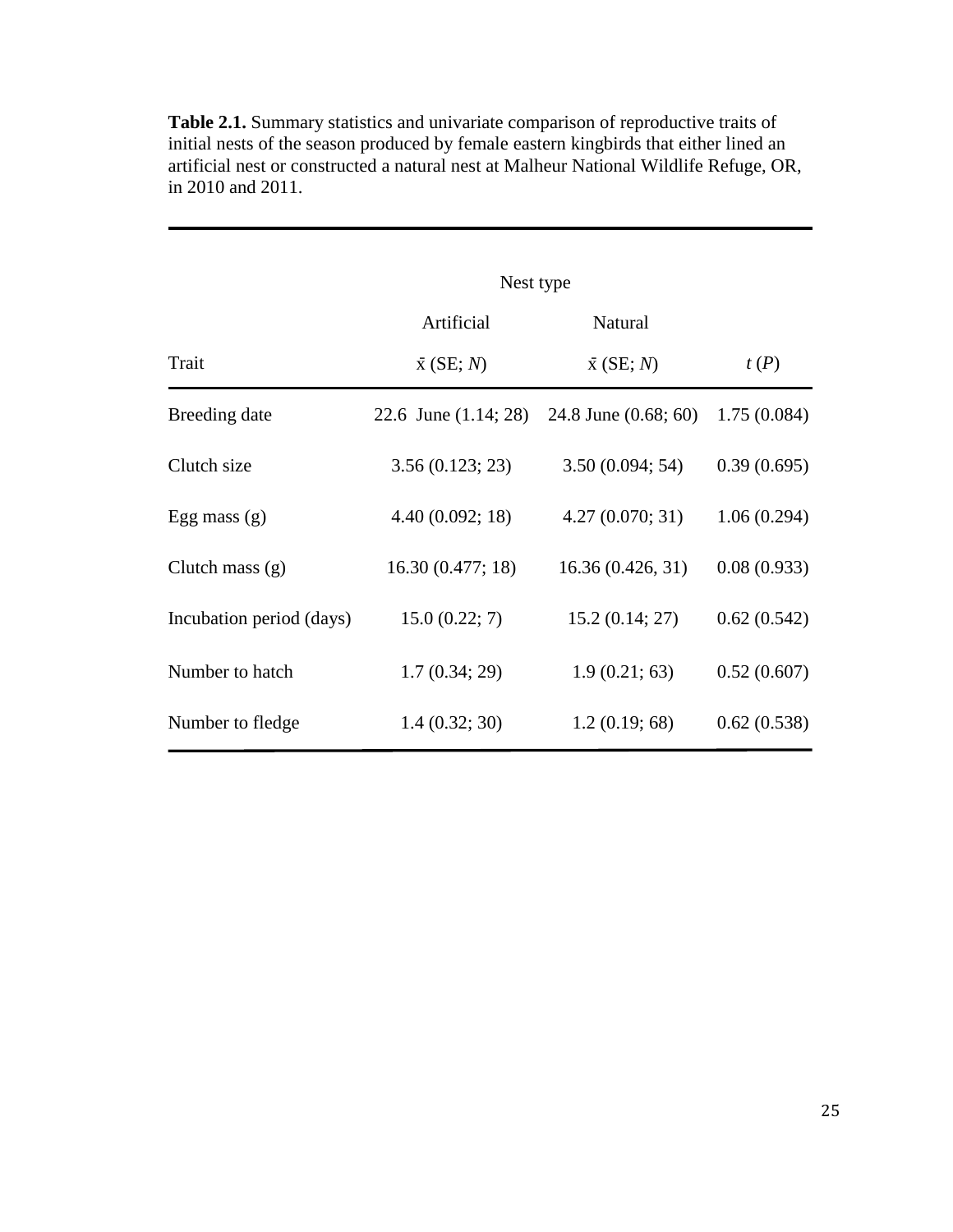**Table 2.2.** Results of general linear models (GLM) analysis of reproductive traits of eastern kingbirds breeding at Malheur National Wildlife Refuge, OR, in 2010 and 2011. The main comparison, that between females that used artificial or natural nests ("Nest type"), was made after controlling statistically for other potentially confounding variables using GLM analyses.

| Trait           | Predictors           | df    | F(P)          |
|-----------------|----------------------|-------|---------------|
| Breeding date   | Year                 | 1,85  | 5.11(0.026)   |
|                 | Nest type            | 1,85  | 1.28(0.261)   |
| Clutch size     | Year                 | 1,92  | 3.24(0.075)   |
|                 | $1st$ or replacement | 1,92  | 9.46(0.003)   |
|                 | Breeding date        | 1,92  | 32.87 (0.000) |
|                 | Nest type            | 1,92  | 0.65(0.421)   |
| Egg mass $(g)$  | Year                 | 1,52  | 3.05(0.087)   |
|                 | Clutch size          | 2,52  | 2.23(0.105)   |
|                 | Nest type            | 1,52  | 0.01(0.988)   |
| Clutch mass (g) | $1st$ or replacement | 1,51  | 5.70(0.021)   |
|                 | Breeding date        | 1,51  | 7.57(0.005)   |
|                 | Nest type            | 1,51  | 0.84(0.363)   |
|                 |                      |       |               |
| Brood size      | Year                 | 1,60  | 4.51(0.038)   |
|                 | Clutch size          | 3,60  | 6.60(0.001)   |
|                 | Nest type            | 1,60  | 0.12(0.734)   |
| Number fledge   | Brood size           | 3, 64 | 11.19 (0.000) |
|                 | Nest type            | 1,64  | 1.48(0.228)   |

Year, breeding date, and first or replacement nest  $("1<sup>st</sup>]$  or replacement") were included in all models as potential predictors of variation, but were only retained if they were significant or nearly so ( $P \le 0.10$ ). Other variables were included in other models when appropriate. For instance, clutch size was included in the analysis of egg mass because of possible association between number and size of eggs, and clutch size and brood size were included in analyses of brood size and number of young to fledge, respectively, because of expected positive relationships between the pairs of variables.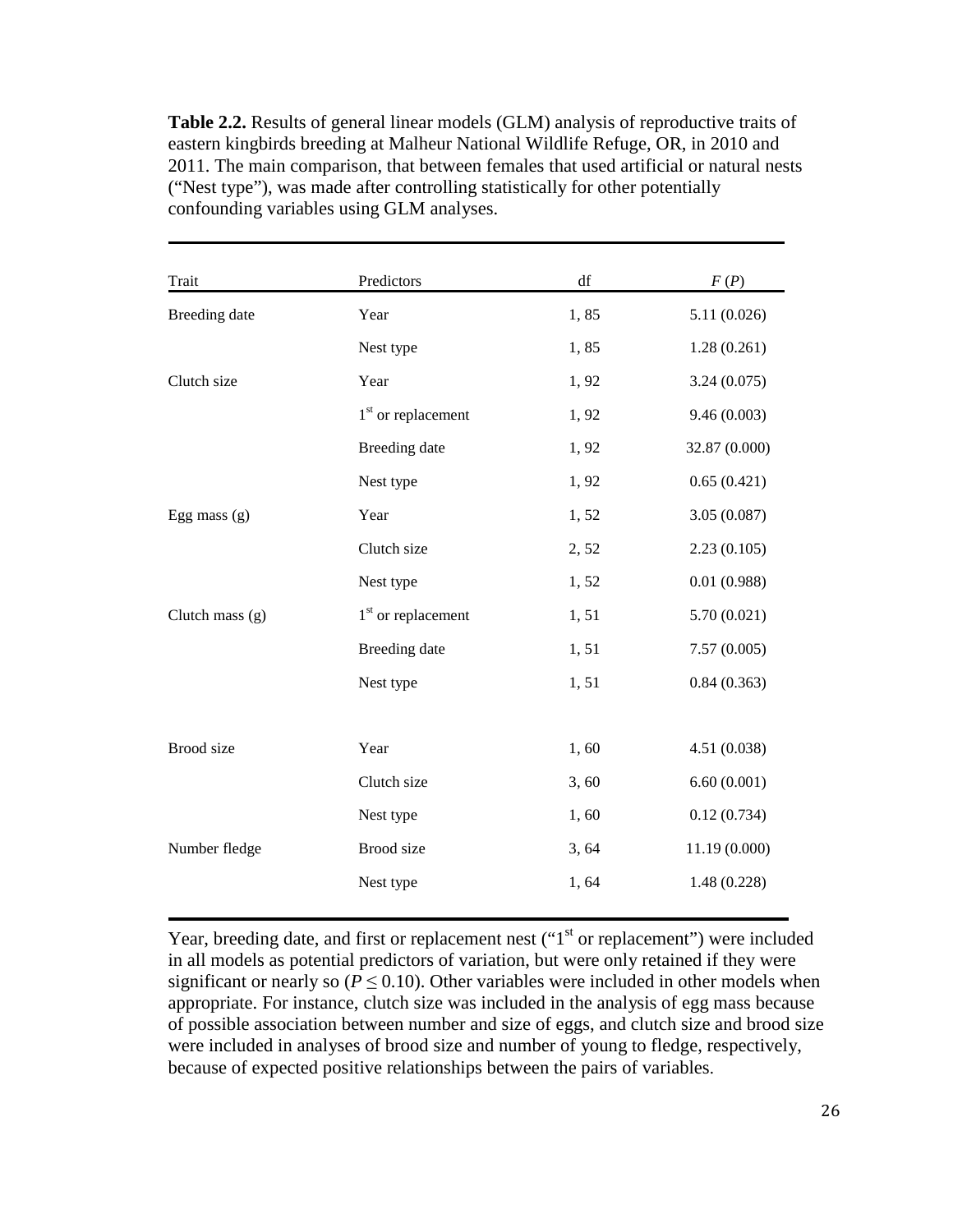**Figure 2.1.** Box-and-whisker plot describing variation in laying date of initial nests of the season for Eastern Kingbirds breeding at Malheur National Wildlife Refuge, OR. Data for the composite sample from 2002 through 2009 are compared to breeding dates in 2010 and 2011. Dates are counted continuously such that  $1 = 1$  May,  $32 = 1$  June, and  $62 = 1$  July. Horizontal lines represent medians, boxes enclose the middle 50% of observations, vertical lines represent the  $10<sup>th</sup>$  and  $90<sup>th</sup>$  percentiles, and dots are observations outside the latter limits.

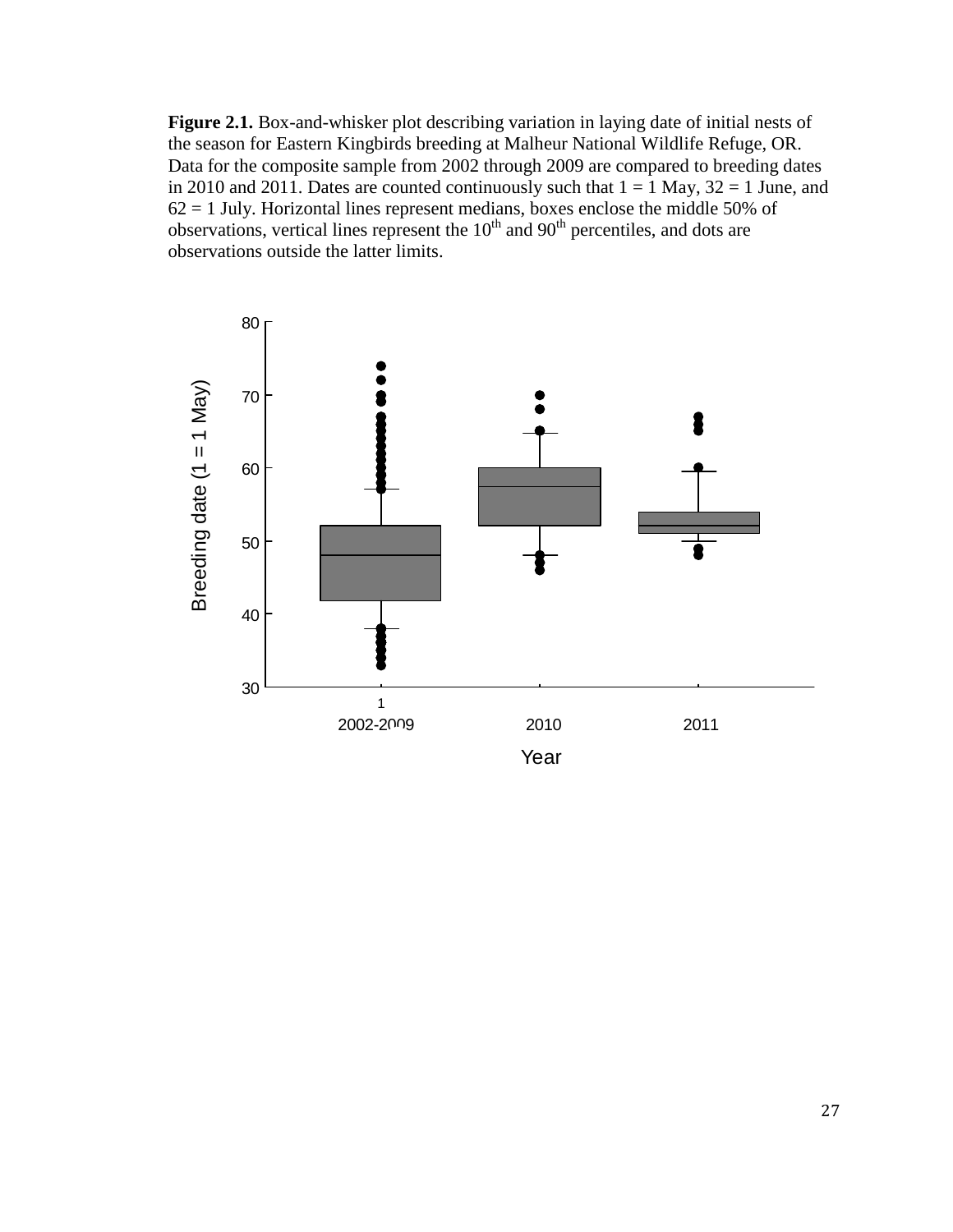**Figure 2.2.** Box-and-whisker plot of the mass of artificial and natural nests that the female Eastern Kingbirds constructed in 2010 and 2011 at Malheur National Wildlife Refuge. Horizontal lines represent medians, boxes enclose the middle 50% of observations, vertical lines represent the  $10<sup>th</sup>$  and  $90<sup>th</sup>$  percentiles, and dots are observations outside the latter limits.

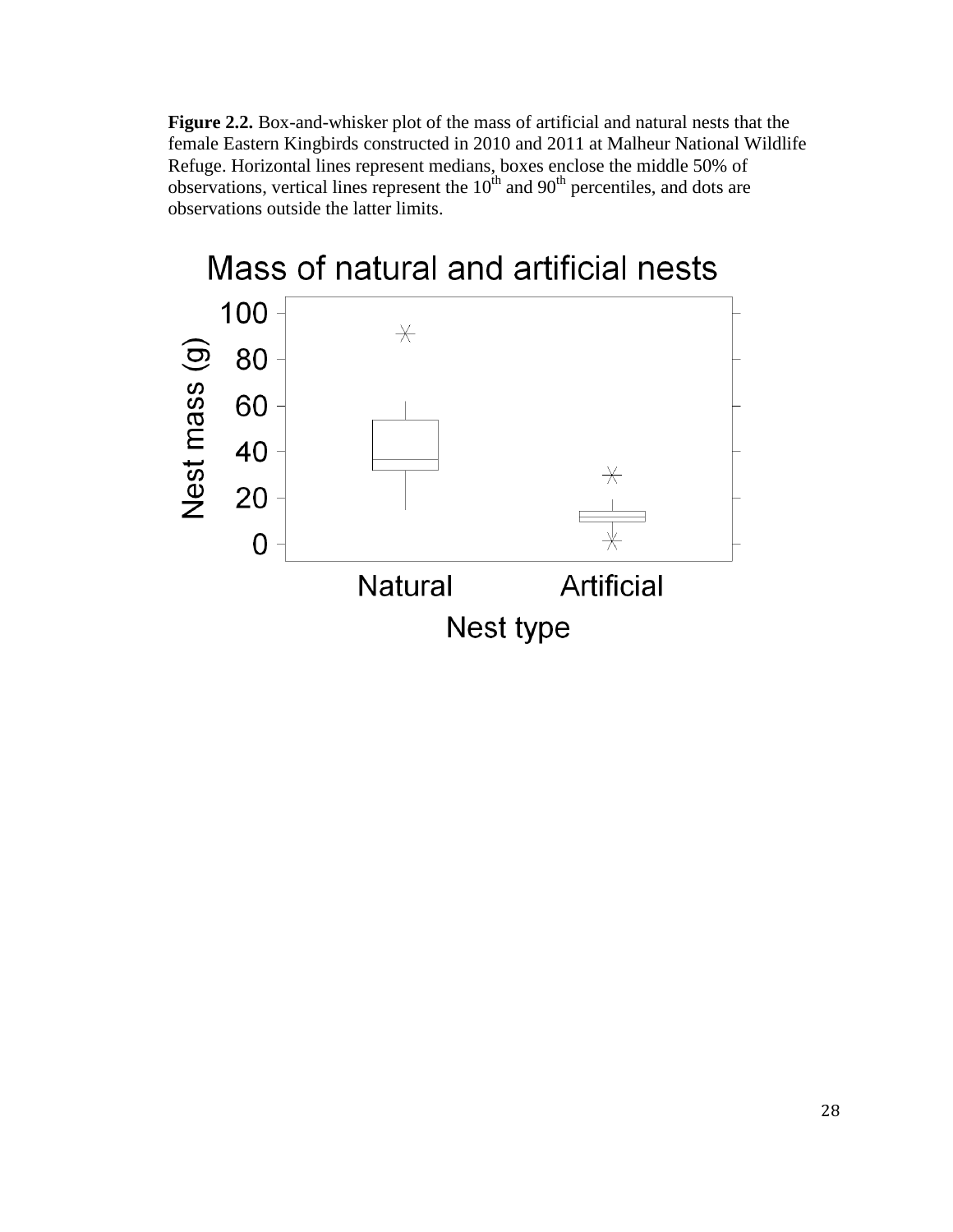**Figure 2.3.** Box-and-whisker plots of the time taken to replace failed nests by female Eastern Kingbirds that subsequently laid eggs in either an artificial nest or built a natural nest at Malheur National Wildlife Refuge in 2010 and 2011. Horizontal lines represent medians, boxes enclose the middle 50% of observations, vertical lines represent the  $10<sup>th</sup>$  and  $90<sup>th</sup>$  percentiles, and dots are observations outside the latter limits.



Nest type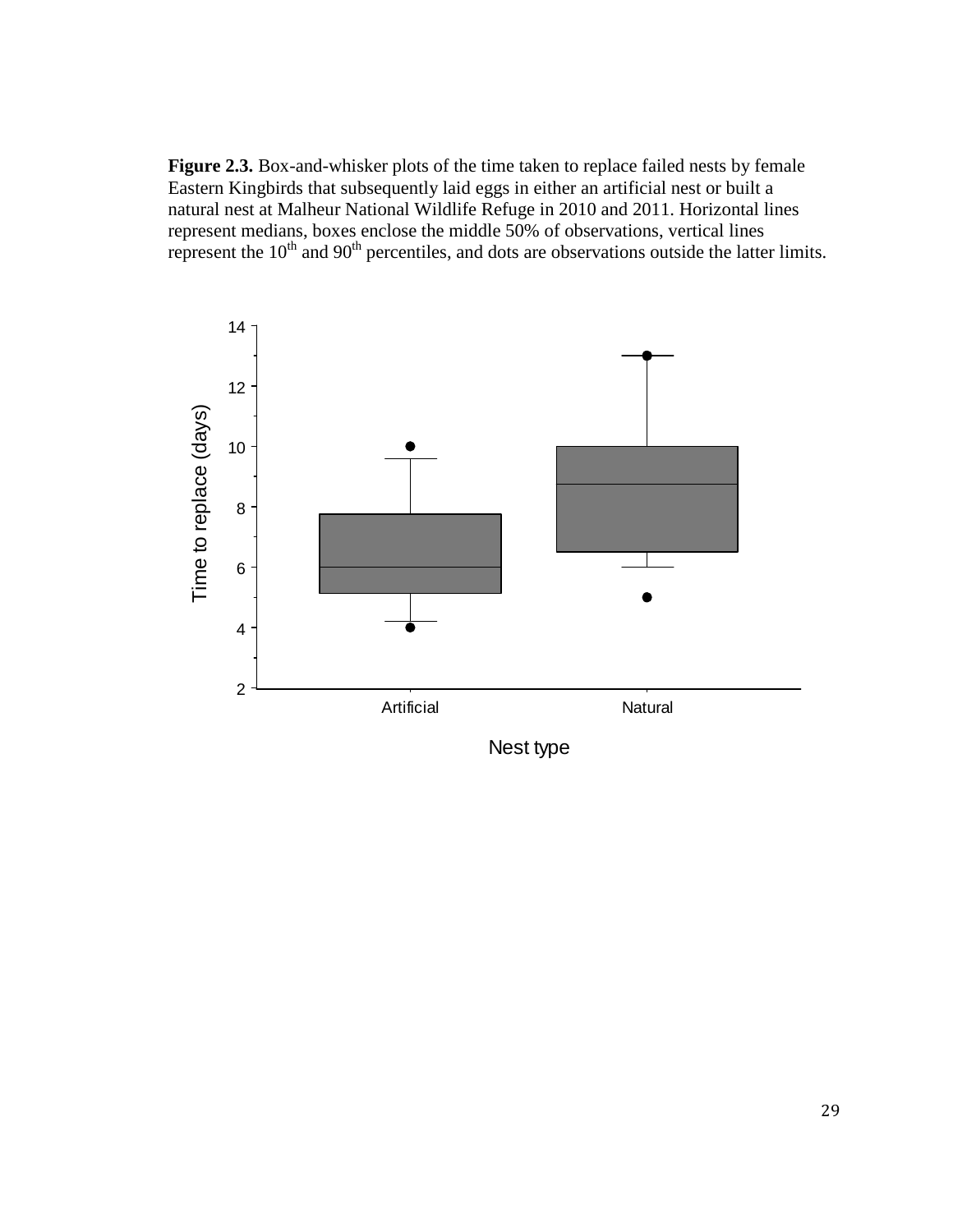**Figure 2.4.** View of two artificial nests attached to willow limbs at Malheur National Wildlife Refuge. Image on left depicts a fairly typical nest placement with mud and grass lining visible inside wire frame. Image on the right is a top down view of a lined artificial nest with a nestling and two unhatched eggs (and an old willow catkin).

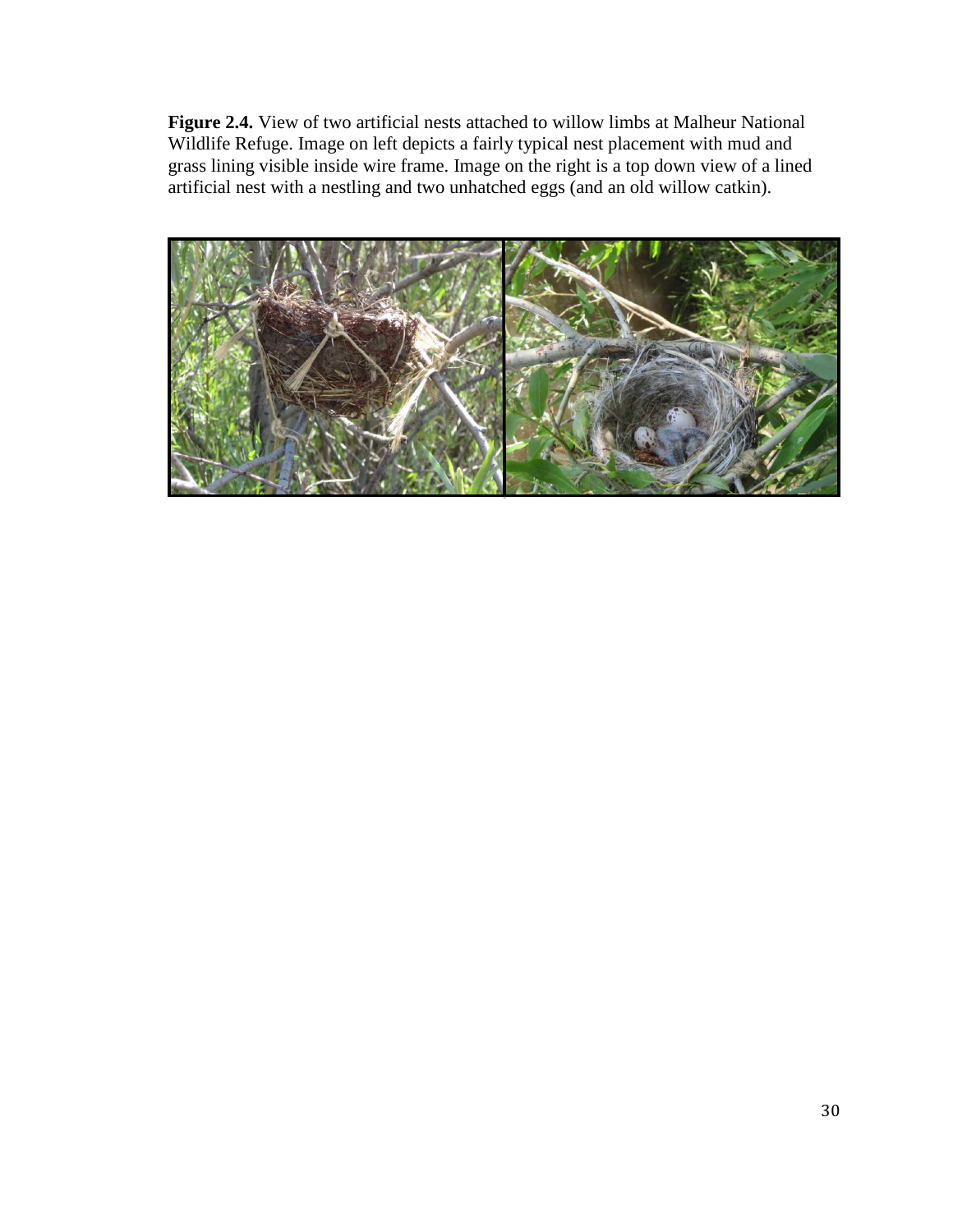### CHAPTER 3: NEST SITE SELECTION IN EASTERN KINGBIRDS

## **Abstract**

Nest predation has been identified as the most important cause of nest failure in passerine birds. The nest site characteristics that birds choose are presumably under selection because the nest site will ultimately affect the probability of nest detection by predators, and how many young are fledged. Eastern Kingbirds (*Tyrannus tyrannus*) breeding at Malheur National Wildlife Refuge (MNWR) face high rates of nest failure because of nest predation by corvids. Eastern Kingbirds should therefore choose nest site locations that limit the chance of predation. I used artificial nests (ARTs) placed in trees in habitats used by kingbirds to investigate nest site selection. I took vegetation measurements on nest site variables on all natural nests, used ARTs, and unused ARTs (located within 200 m of an Eastern Kingbird pair). Principal component analysis was used for nests that were located on or near the river to produce a multivariate description of nest position for two categories (natural and artificial nests), and to compare failed and successful nests. I found a consistent pattern in placement of successful natural and successful artificial nests to be placed higher in the tree and on more vertically oriented limbs than failed nests. Probability of nest success (i.e., fledged  $\geq 1$  nestling) increased as nests become more vertically oriented, and among successful nests, more young fledged from nests with high cover around the nest. These results suggest that nest site use by Eastern Kingbirds represents active selection by females, and the preferred traits are associated with a higher probability of success.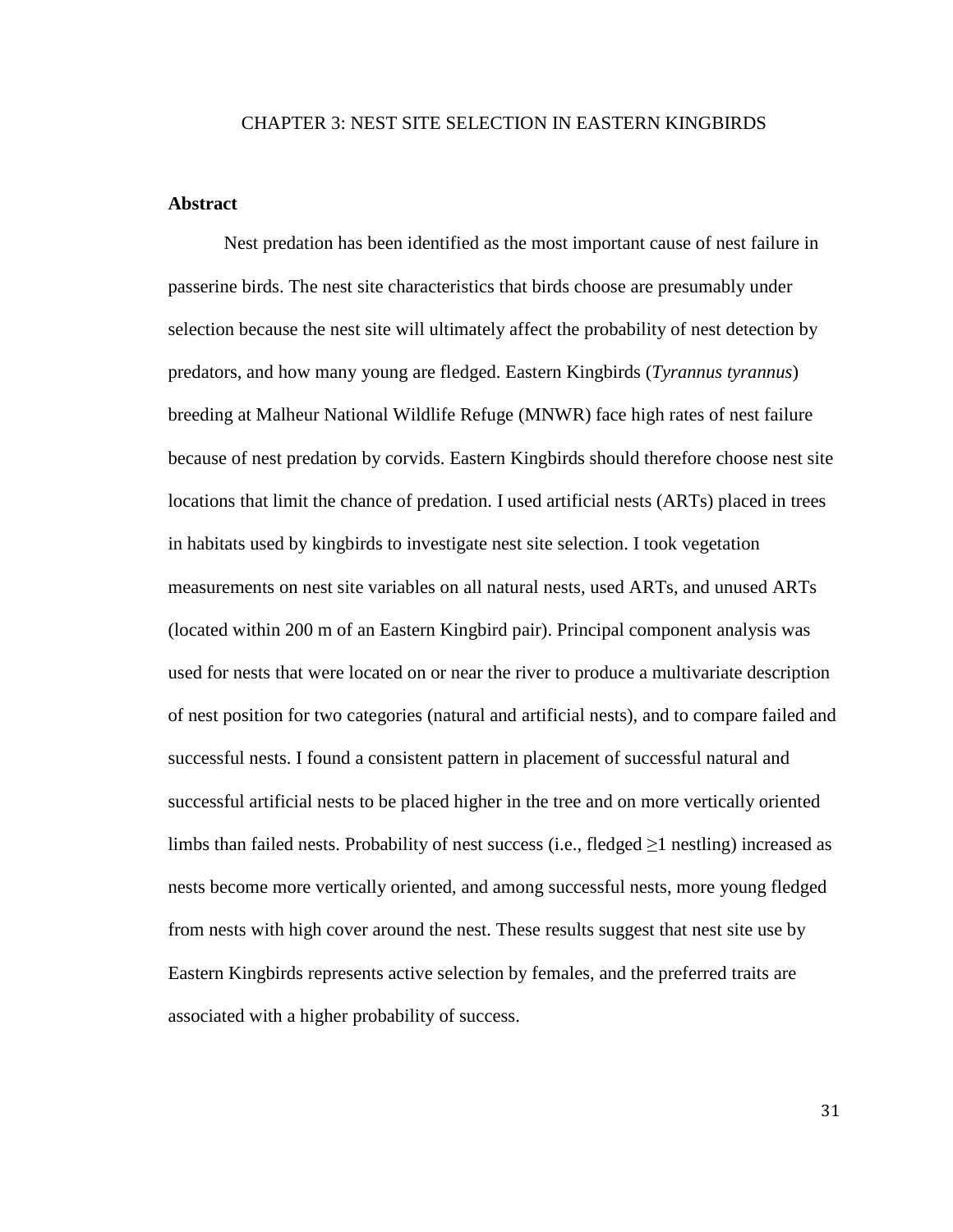# **Introduction**

Nest failure generally accounts for over 50% of nesting attempts among open-cup nesting passerine birds (e.g., Filliater et al. 1994, Murphy 2000), and nest predation is virtually always the leading cause of nest failure (Ricklefs 1969, Martin and Li 1992, Martin 1993). Eggs and nestlings of altricial species remain exposed to nest predators for generally no less than three to four weeks, and consequently, selection of safe nest sites is viewed as a critical behavior contributing to reproductive success and fitness (Forstmeier and Weiss 2004, Latif et al. 2012). This should be especially true for short-lived birds that may have few opportunities to breed over their brief lives; individuals that make poor choices are presumably eliminated rapidly from the gene pool, and thus, nest sites should reflect strong selection for secure sites. Probability of nest success will also be affected by the parents' ability to defend the nest against predators, and thus species-specific patterns of nest choice are presumably a product of the interplay between attempts to limit the predators access to nests, and potentially, facilitate parental defense of the nest.

Nest concealment is probably the first line of defense against predators, and a host of studies have shown that well concealed nests built in dense vegetation have a reduced risk of nest predation (Colias and Colias 1984, Götmark 1995; but see Howlett and Stutchbury 1996, Holway 1991). Well concealed nests are probably most likely to escape detection by active, visually searching predators (Santisteban et al. 2002, Weidinger 2002), and birds have been shown to respond to high perceived risk of nest predation by preferentially locating nests in dense cover (Zanette et al. 2011). Placing nests in trees well above ground is probably a direct defense against primarily ground and low shrub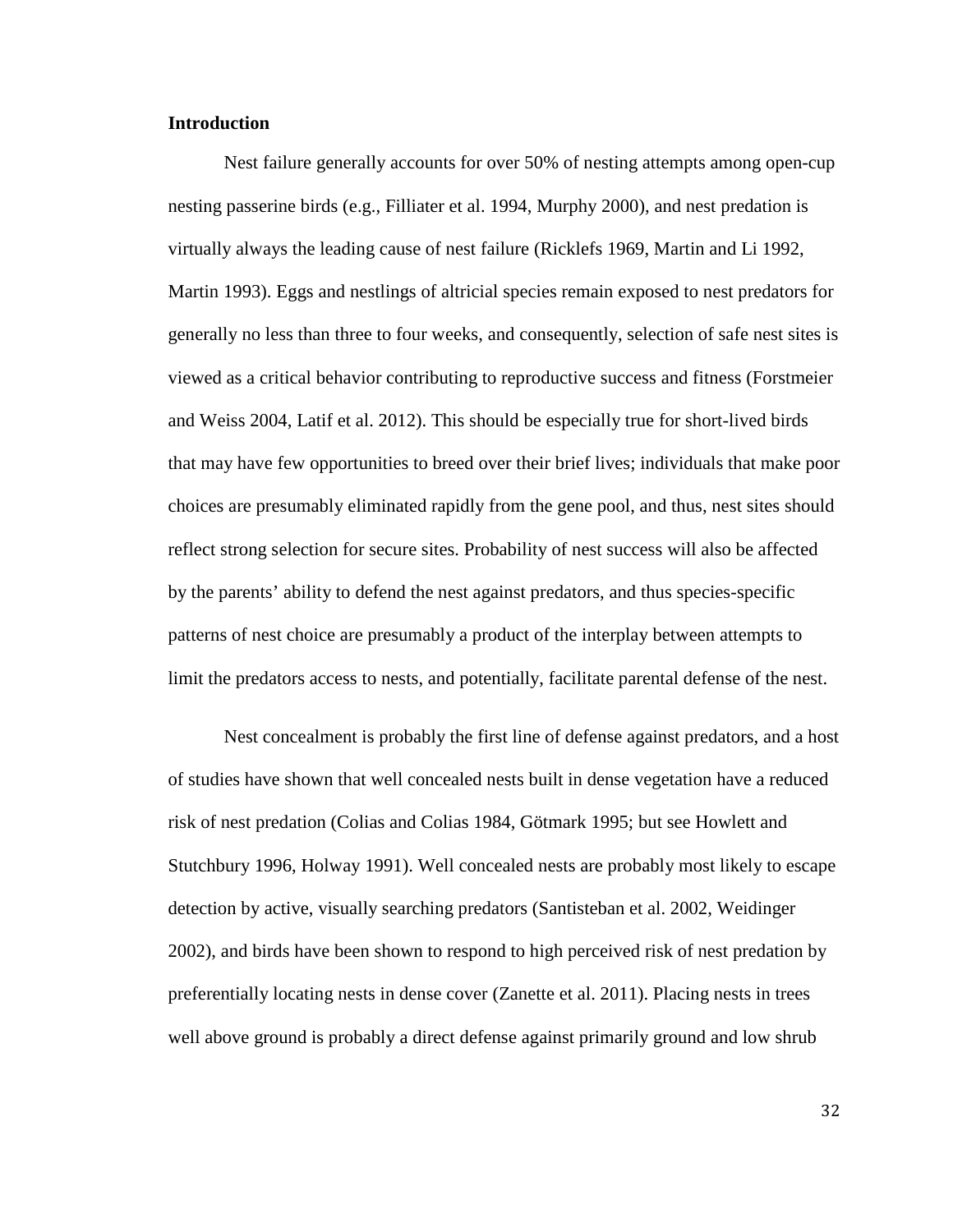foraging predators such as many mammals and reptiles, and indeed, a number of studies have found placement of nests higher in shrubs or trees to be effective at reducing nest losses (Murphy 1983, Wilson and Cooper 1998, Burhans et al. 2002). Locating nests towards the end of branches may further reduce threats from arboreal predator species such as sciurids and snakes, but nests placed high in trees and near the edge of the canopy are more exposed to severe weather (i.e., high winds, rain), intense sunlight, and avian nest predators. Nesting birds must thus balance threats from different nest predators and the physical environment during the nest site selection process. Flexibility in choice of nest sites would seem adaptive, and indeed, evidence exists to suggest that individuals can over time modify nest placement in a manner to increase the probability of nest success (Marzluff 1988, Forstmeier and Weiss 2004, Latiff et al. 2012).

In addition to nest placement, birds may use a range of behaviors to actively or passively defend their nest. Active nest defense includes nest guarding and direct attacks on predators (Blancher and Robertson 1982, Hatch 1997, Oldendorf and Robinson 2000), whereas passive defense ranges from the concealment of eggs or young by sitting on the nest (Martin 1992, Montgomerie and Weatherhead 1988) to reduction in parental activity at the nest in response to nest predator activity near the nest (Eggers et al. 2005, Fontaine and Martin 2006, Zanette et al. 2011). Ultimately, it is the interplay between parental behavior and the physical location of nests that have the potential to influence probability of nest success, and knowledge of what constitutes a suitable nest site is an important step in understanding the proximate cues that bird use in habitat selection (Wilson and Cooper 1998).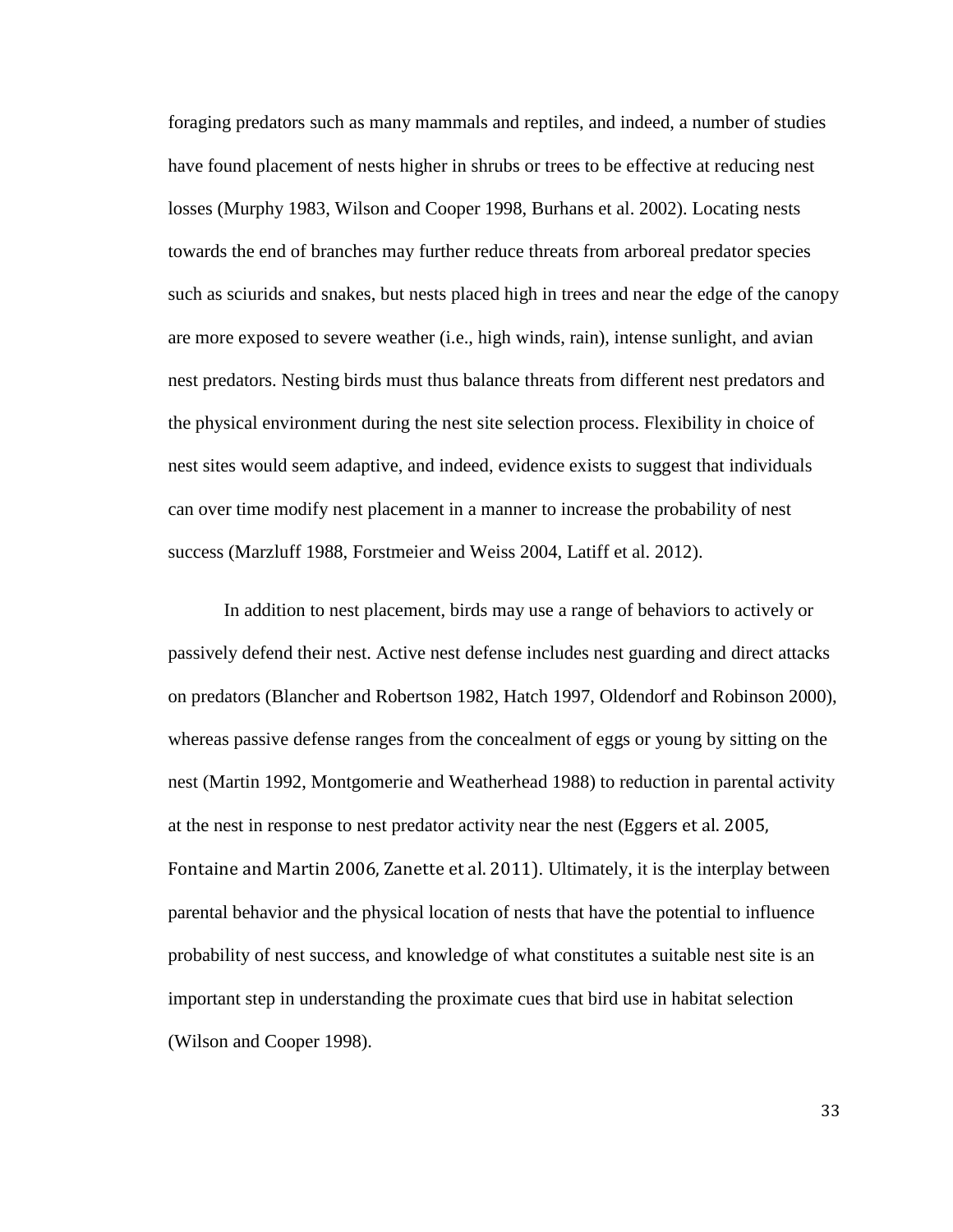The Eastern Kingbird (*Tyrannus tyrannus*; hereafter kingbirds) is a Nearctic-Neotropical migrant that breeds in North America from coast to coast. Breeding habitat includes open, savanna-like environments ranging from fields with scattered trees and shrubs, to orchards and woodland edges, but they also regularly nest in riparian habitat and on the margins of lakes and ponds (Murphy 1996a). Kingbirds are socially monogamous, exhibit high site fidelity (Murphy 1996b), and the often conspicuous opencup nests is built in trees by females without male assistance (Davis, 1941, MacKenzie and Sealy 1982, Murphy et al. 1997, Murphy 1996a). Kingbirds have a relatively long nest cycle (Murphy 1983), which increases the potential for detection by nest predators. Not surprisingly, over 50% of nests fail in most years (Murphy 2000), and avian predators are the leading cause of nest failure (Murphy 1996b). Kingbirds are well known for their aggressive attacks on potential nest predators (Davis 1941, Blancher and Robertson 1982, Siderius 1993, Redmond et al. 2009), and Murphy et al. (1997) argued that the use of isolated trees in fields enabled kingbirds to detect potential avian predators from a distance, and that placement of nests relatively high in the tree and close to the edge of the canopy provided open-air space to initiate aerial attacks (see also Ricklefs 1977).

I studied the nest site selection by Eastern Kingbirds at Malheur National Wildlife Refuge (MNWR) in the summer of 2010 and 2011 to evaluate whether success was contingent on nest placement. Previous studies of the nesting kingbirds in Manitoba (MacKenzie and Sealy 1982), Kansas (Murphy 1983), New York (Murphy 1983, Murphy et al. 1997), and Ontario (Blancher and Robertson 1985) showed that kingbirds regularly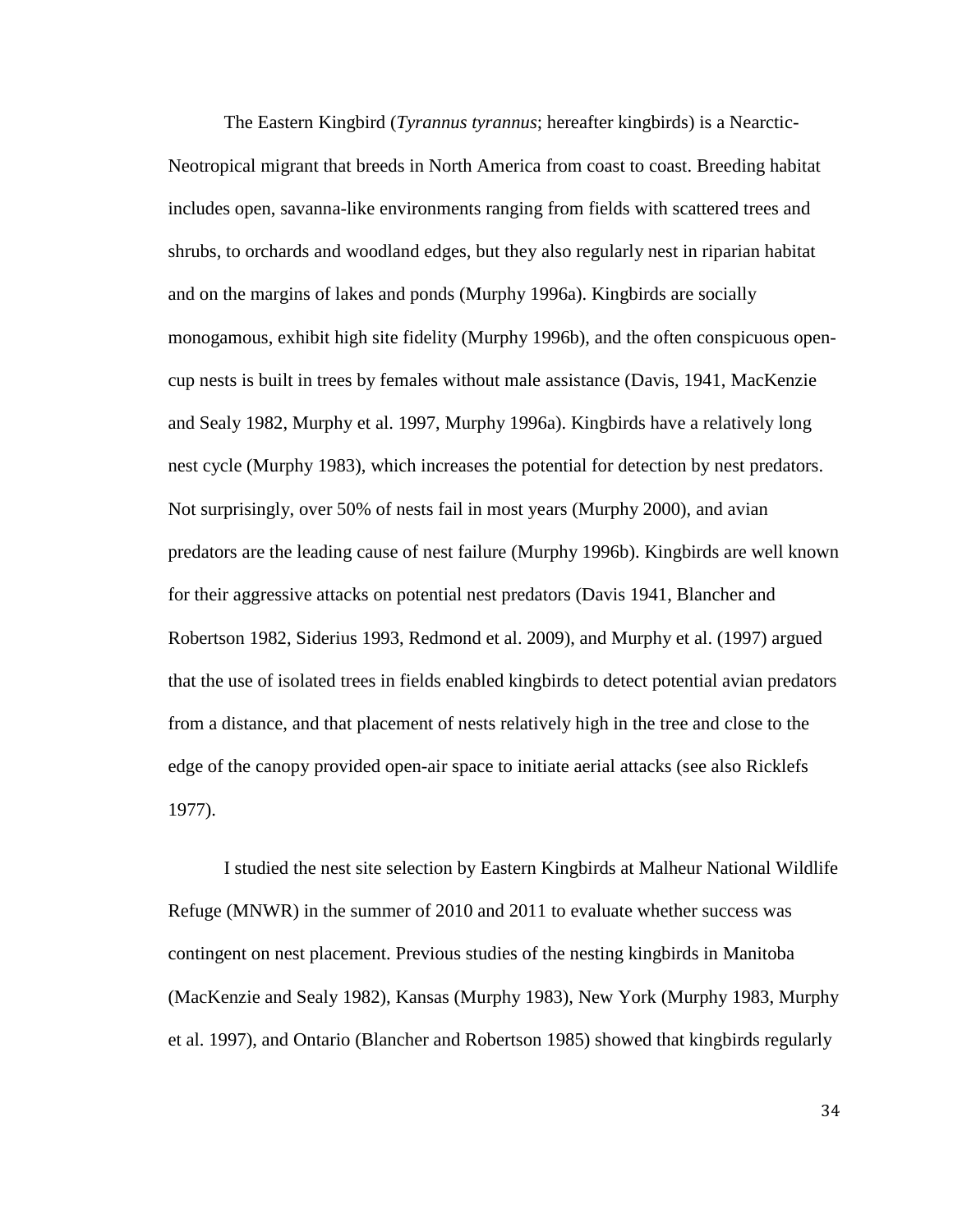nest near the edge of the canopy at a height aboveground (6 to 7 m) that approximated 60-70% of tree height. MNWR presents a very different environment from previous sites where kingbirds have been studied because nesting is almost entirely restricted to riparian zones where the dominant trees are young willows (*Salix* spp.). Willows appear to be relatively poor nest sites for kingbirds (Redmond et al. 2007, Chapter 2), and the apparent shortage of high quality nest sites is presumably the reason why  $\sim$ 10% of kingbird nests at MNWR are built in old nests of mainly other species (Redmond et al. 2007). Kingbirds at MNWR regularly build nests in artificial nests placed in trees (Chapter 2) and I used this unusual behavior to ask whether kingbird nest site selection at MNWR is adaptive (i.e., results in higher reproductive success). To do this, I distributed artificial nests at a range of locations in trees in habitat used typically by kingbirds and compared locations of natural nests and artificial nests with my hypothesis being that if nest site selection is not random, then (1) attributes of the locations of used and unused artificial nests should differ, and (2) the attributes of artificial nest locations used by kingbirds should approximate those of natural nests. In addition, if nest site selection is adaptive then (3) nest site attributes of successful and failed nests natural should differ, and that successful and failed artificial nests should mirror this difference such that successful natural and artificial nests closely resemble each other.

# **Methods**

*Study site*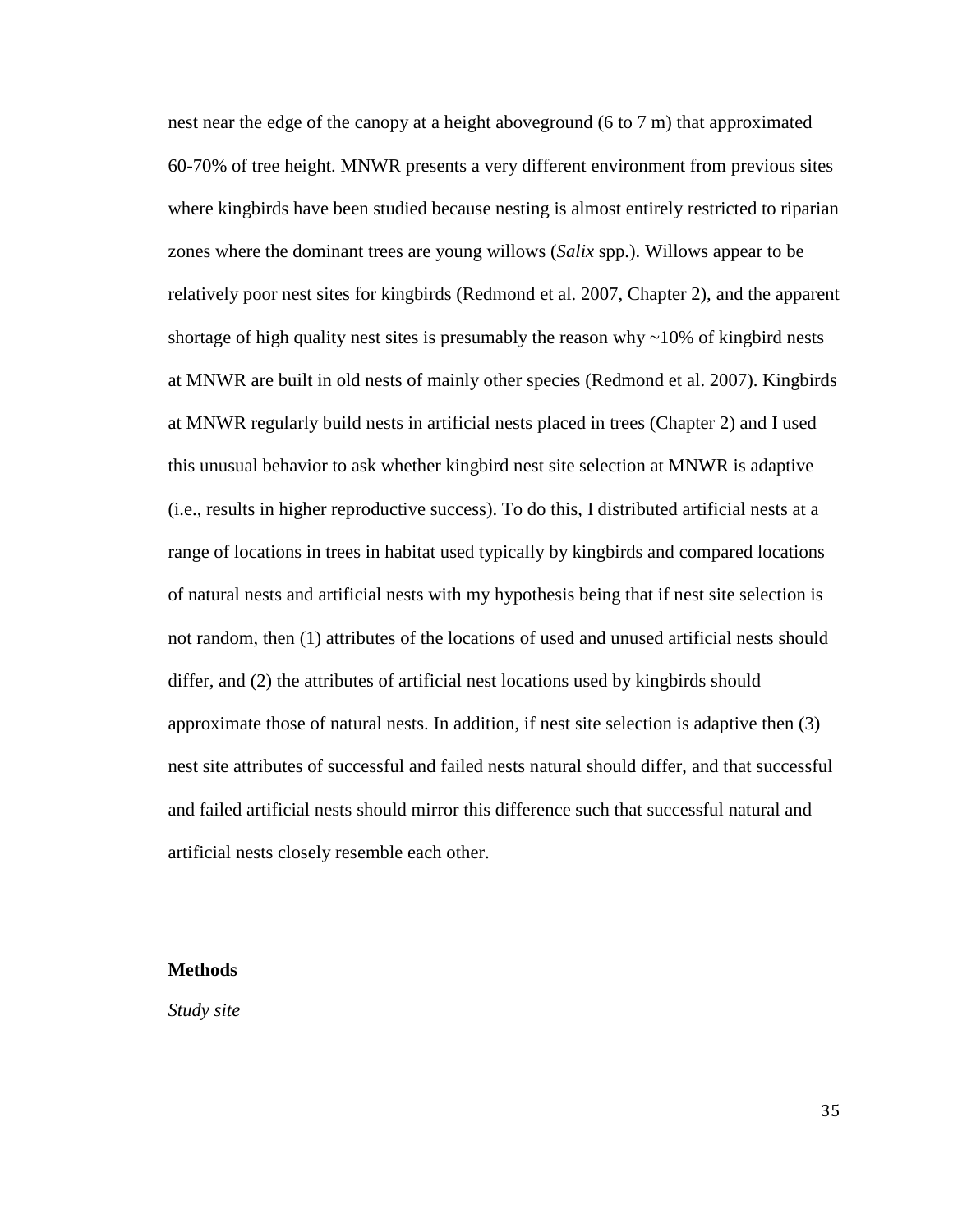MNWR is located in southeastern Oregon at the northern end of the Great Basin desert (42°49'N, 118°54'W). Demographic and behavioral research on the MNWR kingbird population has been conducted continuously since 2002. The riparian and wetland habitats used by kingbirds at MNWR are embedded in an unusable desert landscape, and as a consequence, MNWR is an ecological island for kingbirds (Redmond and Murphy in 2012). The refuge is  $~60 \text{ km}$  long and 3-10 km wide. My experimental research was conducted in 2010 and 2011 mainly near Buena Vista, an area located 5 km north of the long-term primary research site located in the lower third of the refuge. In 2011 I also conducted additional experiments at a site (Bridge Creek) within the longterm primary research area (see map in Redmond and Murphy 2012). The long-term primary research area included all sections of the Donner und Blitzen River from Page Springs to a point 2 km north of the bridge to Krumbo Reservoir, along with East Canal (the tributary that forms the eastern border of the refuge) and Bridge Creek. The refuge's main gravel road (Center Patrol Road [CPR]) paralleled the Donner und Blitzen River from a distance of  $\leq$  5 m and provided access to nesting habitat at the primary research site and Buena Vista. Roads also paralleled East Canal and Bridge Creek at a distance of  $\leq 3$  m.

## *Field methods*

I followed methods used in previous years to conduct complete census of nesting habitat, and document seasonal reproductive success for every known kingbird pair that nested within the two study areas. I located the kingbird's conspicuous nests by searching the trees by both land and water (in canoe) located where pairs were repeatedly found;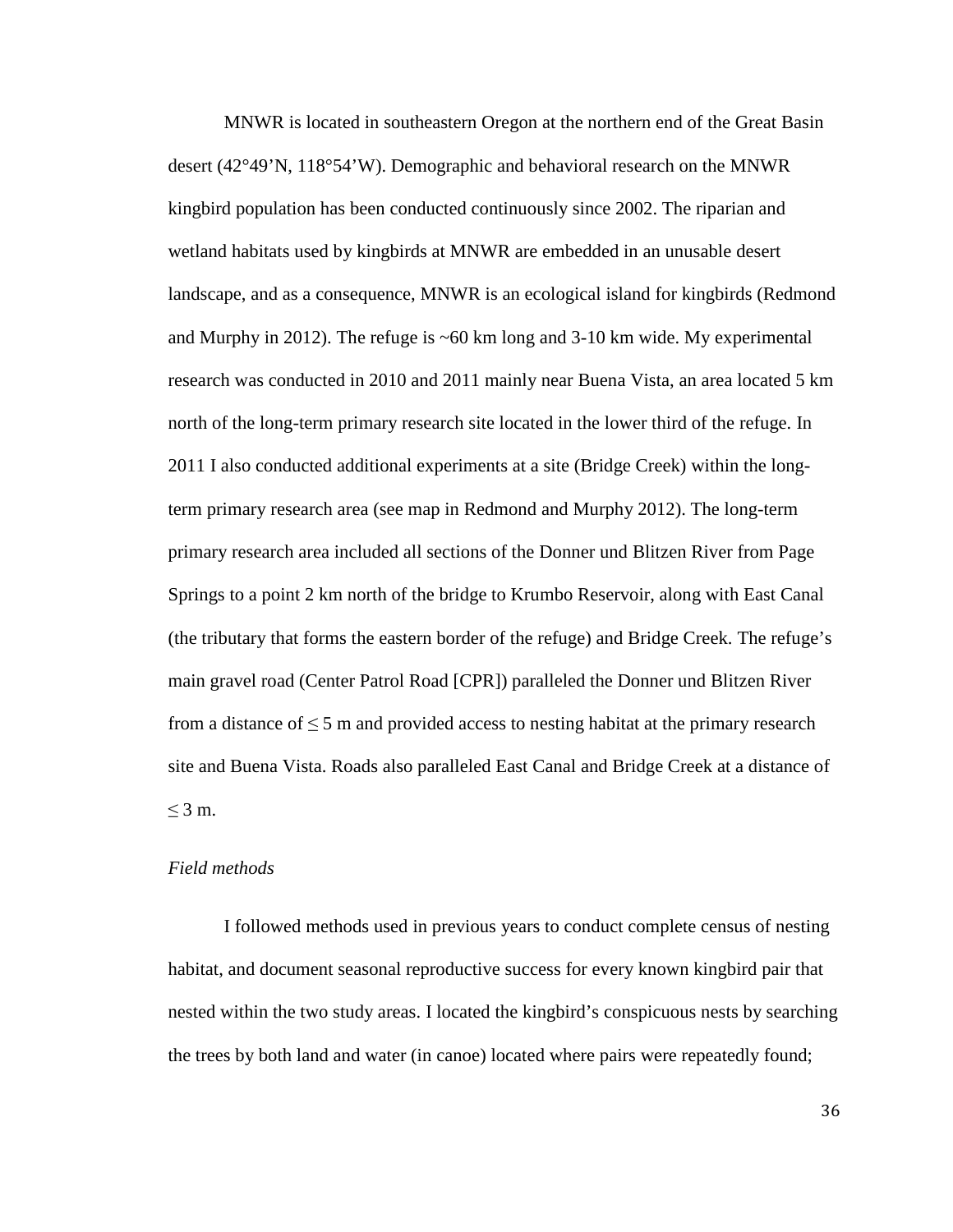80-85% of nests were found before or during egg-laying. Nests were checked every other day, and I documented dates on which first eggs were laid (i.e., breeding date), clutch size, and hatching and fledging success (i.e., number of eggs to hatch and young to fledge, respectively). Breeding dates for nests found after egg-laying were determined by back-dating from known events (e.g., hatching), by aging young using measures of size (Murphy 1981), and assuming a 15 d incubation period (Chapter 2). Kingbirds raise one  $b$ rood year<sup>-1</sup>, but nest failure is common. Failed initial nests are usually replaced by a renest within ~150 m of the initial nests, and I collected identical data from these nests. Kingbird nestlings usually fledge 16-17 days after hatching, and to verify nest success, I searched for fledglings in trees near the nest because fledglings usually remain in or close to the nest tree for the first few days out of the nest (Murphy 2000).

### *Artificial nests: Construction and deployment*

Kingbirds regularly reuse nests of American Robins (*Turdus migratorius*; hereafter robin) at MNWR (Redmond et al. 2007). Hence, artificial nests (hereafter ARTs) were constructed to resemble robin nests in size, shape, and composition. I used a 12.5 cm diameter and 8 cm deep plastic Rubbermaid food-storage container as a mold to form a wire frame by pressing 3.2 cm diameter "chicken wire" into the mold. Frames (6 to 8 cm deep) were spray painted flat brown to eliminate shininess. I then formed a solid interior by pressing dried grass and a layer of mud into the wire frame. I air dried the ARTs and tied four lengths of twine to the frame so that they could be tied to branches of trees. The inner diameters and depth (7.4 cm, 7.9 cm, and 4.5 cm, respectively; Murphy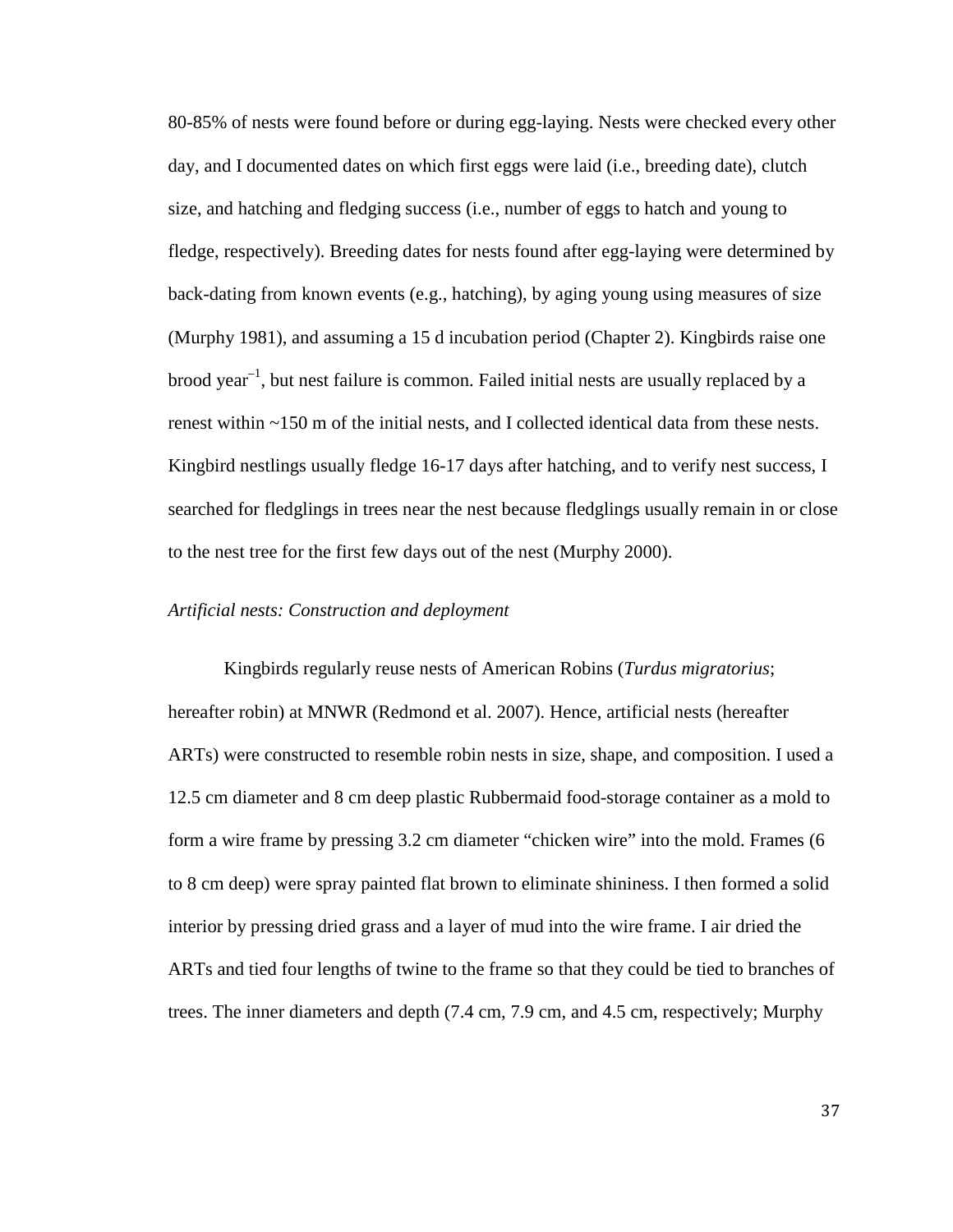1996a) of natural kingbird nests (hereafter NAT) fit easily within an ART's interior (inner diameter  $= 11.3$  cm,  $n = 30$ ), and were readily used by kingbirds (Chapter 2).

Kingbirds normally arrive at MNWR by mid-May, but in 2010 I saw very few before 30 May because of unseasonably cool and wet weather. On June  $2^{nd}$  and  $3^{rd}$  I deployed 30 ARTs in trees at 100 m intervals at the south end of the river at Buena Vista near the Diamond Lane bridge. I moved northward through an area regularly used by kingbirds (M. T. Murphy, pers. comm.). I deployed 10 more ARTs on both 12 and 15 June through the next 2 km of riparian habitat so that a total of 50 ARTs were spaced evenly over the first 5 km of the Donner und Blitzen River at Buena Vista.

In 2011 I deployed 65 ARTs at 100 m intervals along 6.5 km of the Donner und Blitzen River at Buena Vista on 10 and 11 May. This included the 5 km used in 2010 plus the next 1.5 km of river. I also added 25 ARTs to Bridge Creek of the main study area on 13 and 14 May to bolster sample size. ARTs were again spaced at 100 m intervals. All ARTs (2011:  $n = 50$ ; 2012,  $n = 90$ ) were deployed from a canoe, and overhung water at heights constrained by the need to stand and reach upward to tie nests to branches from a canoe in moving water. To expand the range of sites supporting ARTs, I added 6 and 4 nests, respectively, at Buena Vista and Bridge Creek to branches near the tops of trees that overhung land but were  $\leq$  5 m from the river.

The Donner und Blitzen River flooded in June of both years, but in 2011 it rose to such an extent that, after deployment of ARTs, MNWR management refused permission to canoe the river until 22 June. Damage or loss of ARTs because of submersion during the flood in 2011 (highest in the 10 years of the kingbird research at MNWR) forced me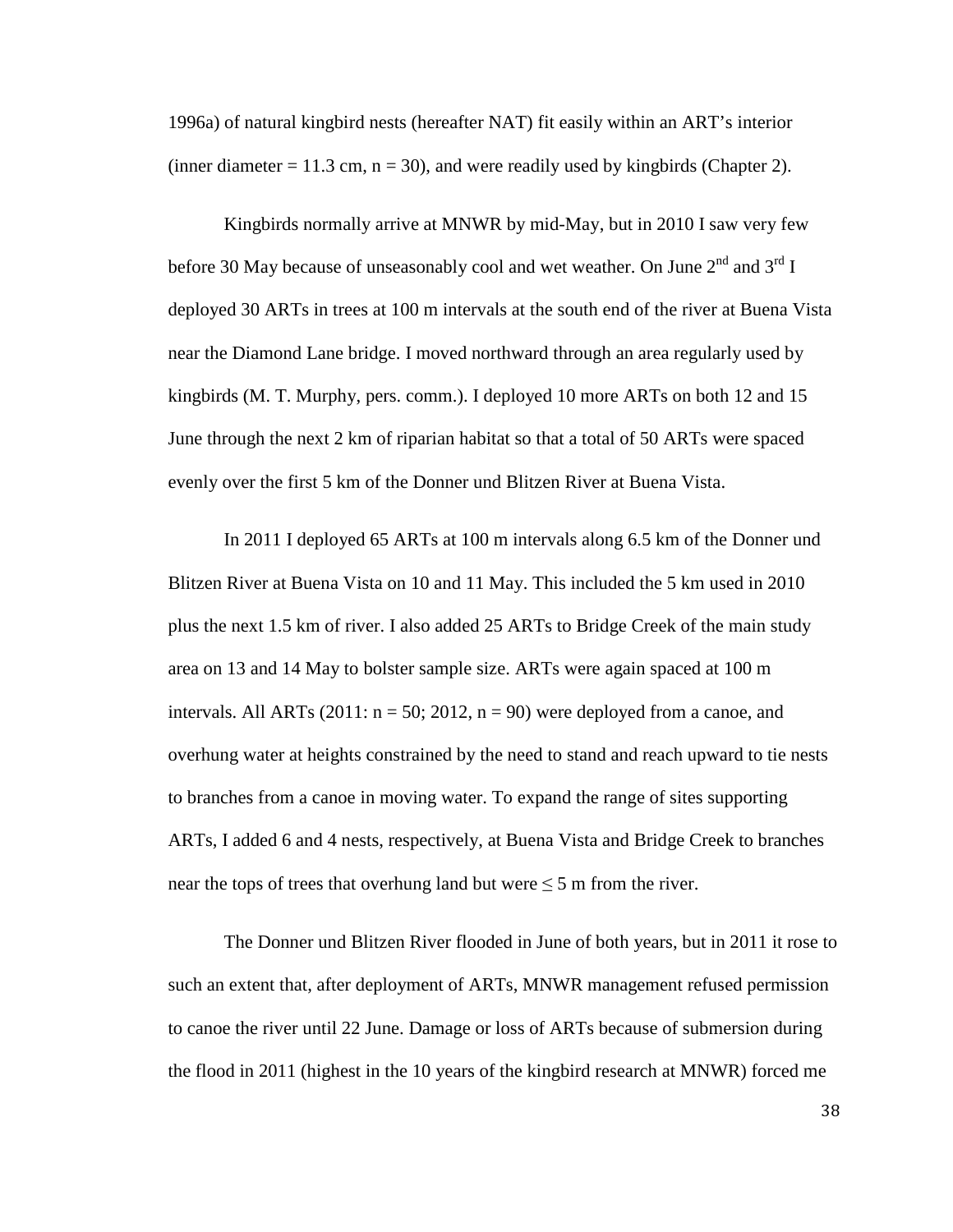to replace 20 of 65 ARTs at Buena Vista on 22 June. Water control structures prevented flooding at Bridge Creek, but I was also refused permission to canoe the creek until 22 June. Although I was concerned initially that my inability to check nests would compromise the experiment, it was not an issue because nesting was delayed (only three clutches were completed before I was able to begin nest checks), and thus flooding affected ARTs and NATs equally. To minimize disturbance to the nesting pair and the possibly of attracting predators to nests, I did not measure nest site characteristics until a nest either failed or fledged young.

### *Nest site characteristics*

At all NATs, and both used and unused ARTs, I recorded the species of the tree and six nest placement variables: height of the nest above the ground (NESTHT); distance of the nest to the top of the tree (DISTTOP); horizontal distance of the nest to the center of the tree (DISTCENTR) and to the end of branch supporting the nest (DISENDBRN); angle in relation to horizontal of the main branch supporting the nest (ANGLEBRN); and cover around the nest (NESTCVR). I intended to calculate height of the nest above water, but this variable was dropped because of the constantly changing water levels. I measured NESTHT (from the bottom of the nest) for nests that overhung the water as the height of the nest above the riverbank adjacent to the spot where the tree was rooted. I used a rigid tape measure to take all linear measurements to the nearest 0.1 m, and determined ANGLEBRN using a protractor attached to a level; angles of  $0^{\circ}$  and 90° corresponded to exactly horizontal and vertical branches, respectively. Branches that dipped below the horizontal plane yielded negative angles. I estimated NESTCVR by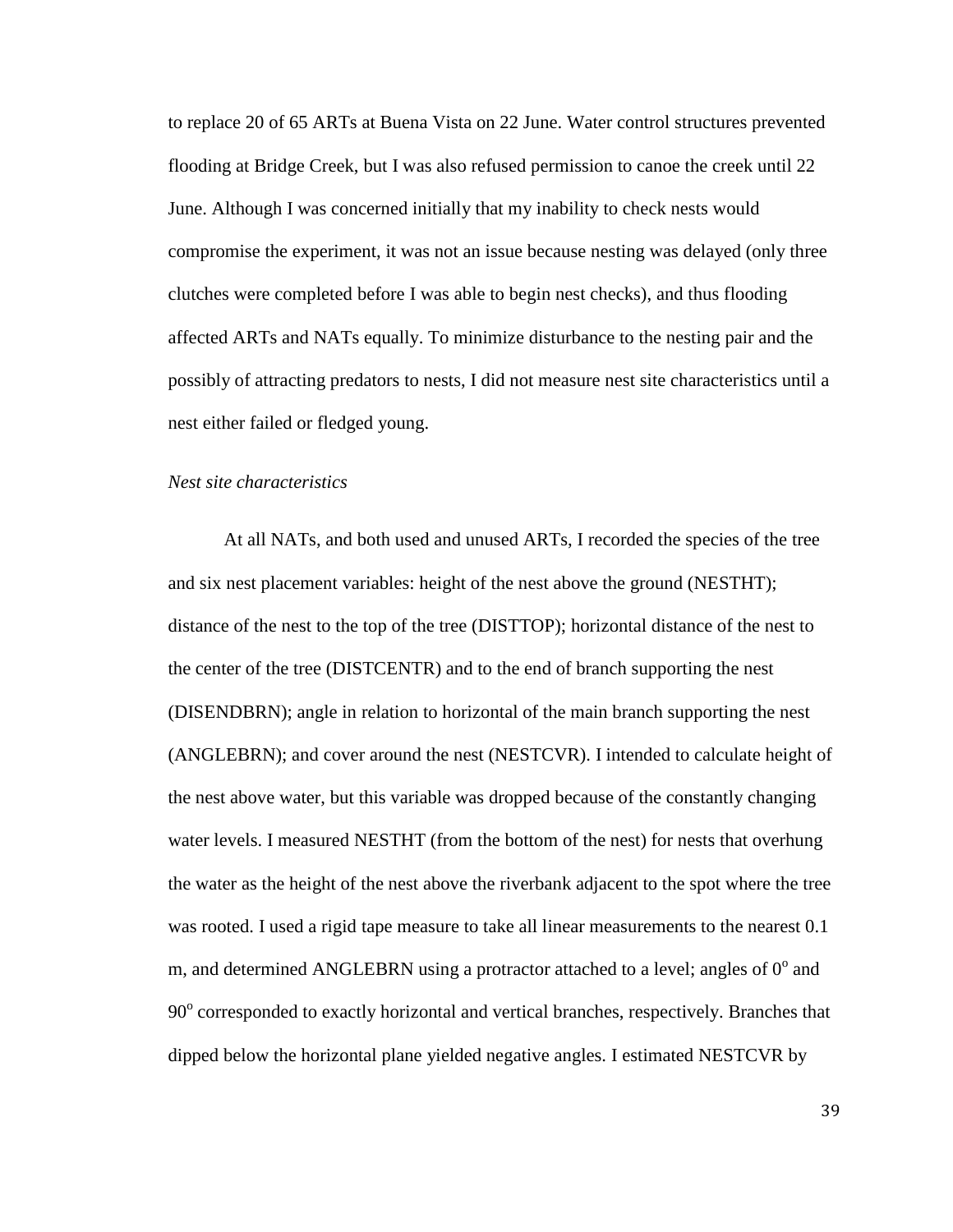recording the number of times vegetation contacted the 1 cm marks of a 10 cm dowel held above and along the 4 cardinal directions around the nest. Maximum potential cover was thus 50. I also calculated the relative height of the nest in the tree (RELNESTHT  $=$ NESTHT/(NESTHT + DISTTOP) and relative distance of the nest to the canopy edge (RELDISCAN = DISENDBRN/(DISENDBRN + DISTCENTER).

#### *Statistical analysis*

Nest success was a binary variable defined as either the failure (i.e., no young fledged) or success of a nest ( $\geq 1$  young fledged). The few NATs located in trees far from water (i.e.,  $> 100 \text{ m}$ ) presented a different environment that could introduce variation that would compromise my ability to discern differences in nest placement between failed and successful nests along the relatively homogeneous riparian habitat. I therefore limited extraneous sources of variation by only including nests built within ~15 m of the riparian zone in my analyses.

I arcsine transformed proportions. Examination of all other variables, with the exception of NESTHT and NESTCVR, showed that they were normally distributed.  $Log<sub>10</sub>$  transformation of NESTHT rectified that problem, but no transformation was able to correct the non-normal distribution of NESTCVR. However, NESTCVR's distribution was not egregiously far from normal, and because it was not a major component of variation in nest placement (see below), I used untransformed values of NESTCVR in my analyses. Population size was low in 2010 and 2011 compared to previous years (M. T. Murphy, unpubl. data). Consequently, many ARTs were not used because they were outside a kingbird territory. Average inter-nest distance at MNWR is ~200 m (Redmond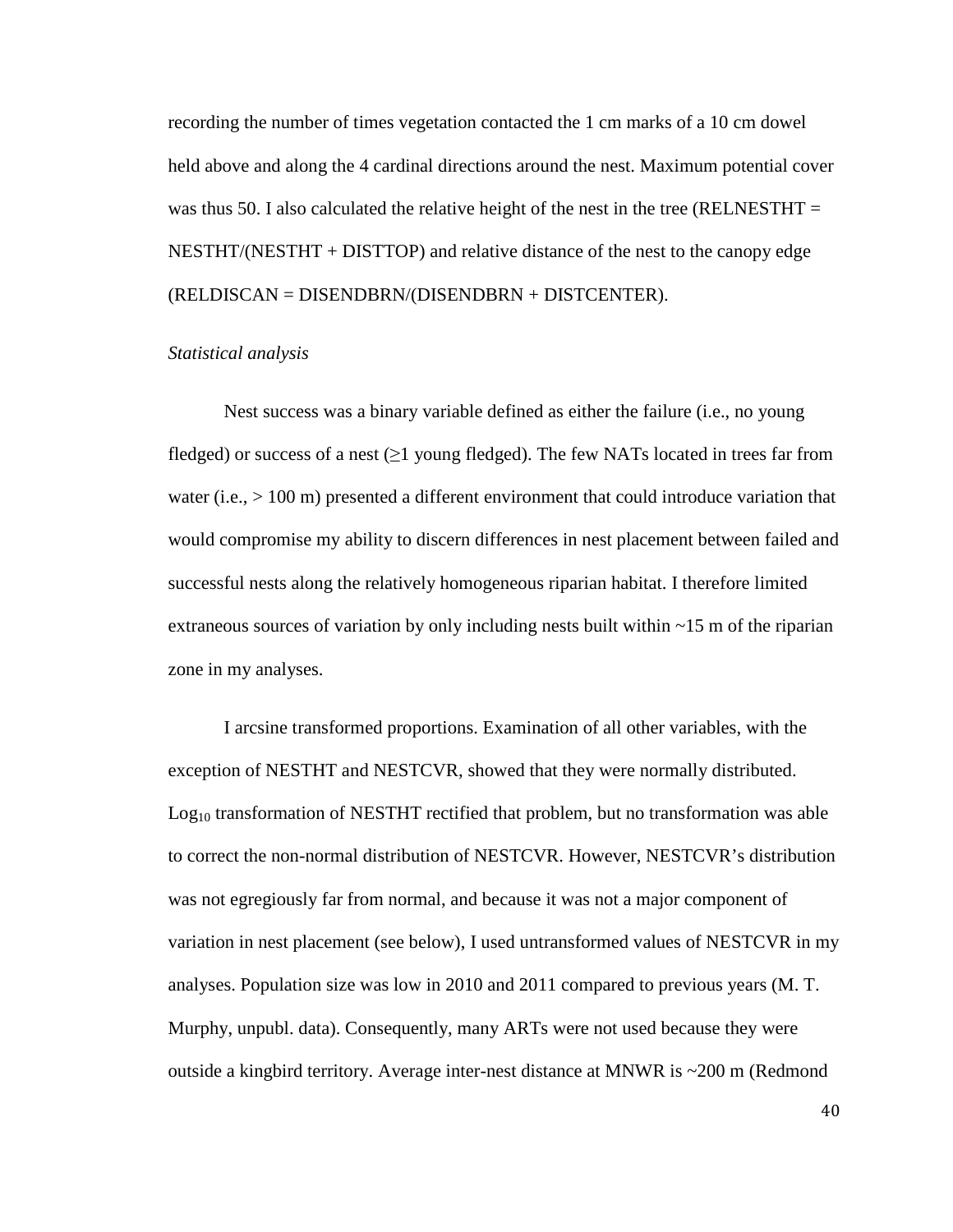et al. 2009), and therefore I deemed any ART  $\geq$ 200 m from a kingbird nest (ART or NAT) to be too isolated to be included in my analyses. By contrast, I considered all unused ARTs within 200 m of a NAT or used ART to be a rejected nest site. I then used Principal Component Analysis (PCA) of the eight nest placement variables to produce a multivariate description of nest position for the two categories of nests (NATs and ARTs), and to compare successful and failed nests. Means of nest placement variables and PCA axes with eigenvalues  $> 1.0$  were then made among NATs and used and unused ARTS, and for successful and failed NATs and used ARTs for PCA axes with eigenvalues  $> 1.0$  using one-way analysis of variance (ANOVA).

Because nests were found (1) for all pairs, (2) prior to incubation for most, and (3) were checked every other day there was little concern that I failed to discover and include failed nests, or that differential exposure periods for different nests might bias comparisons of nest success among groups. Nevertheless, to account for the unlikely possibility that differential nest exposure might influence my conclusions, I used backwards elimination, stepwise logistic Mayfield regression to evaluate the extent to which success varied between years, nest type, or with nest placement while simultaneously accounting for nest exposure period (Hazler 2004).

Binary comparisons of nest success distinguish only between nests that fledged either 0 or  $\geq$ 1 nestling, but true reproductive success varied between 0 and 4 young. Hence, to explore the relationship between reproductive success and nest placement in greater detail I examined reproductive success of all nests in relation to year, nest type, and nest placement using best subsets analysis in an information theoretic framework.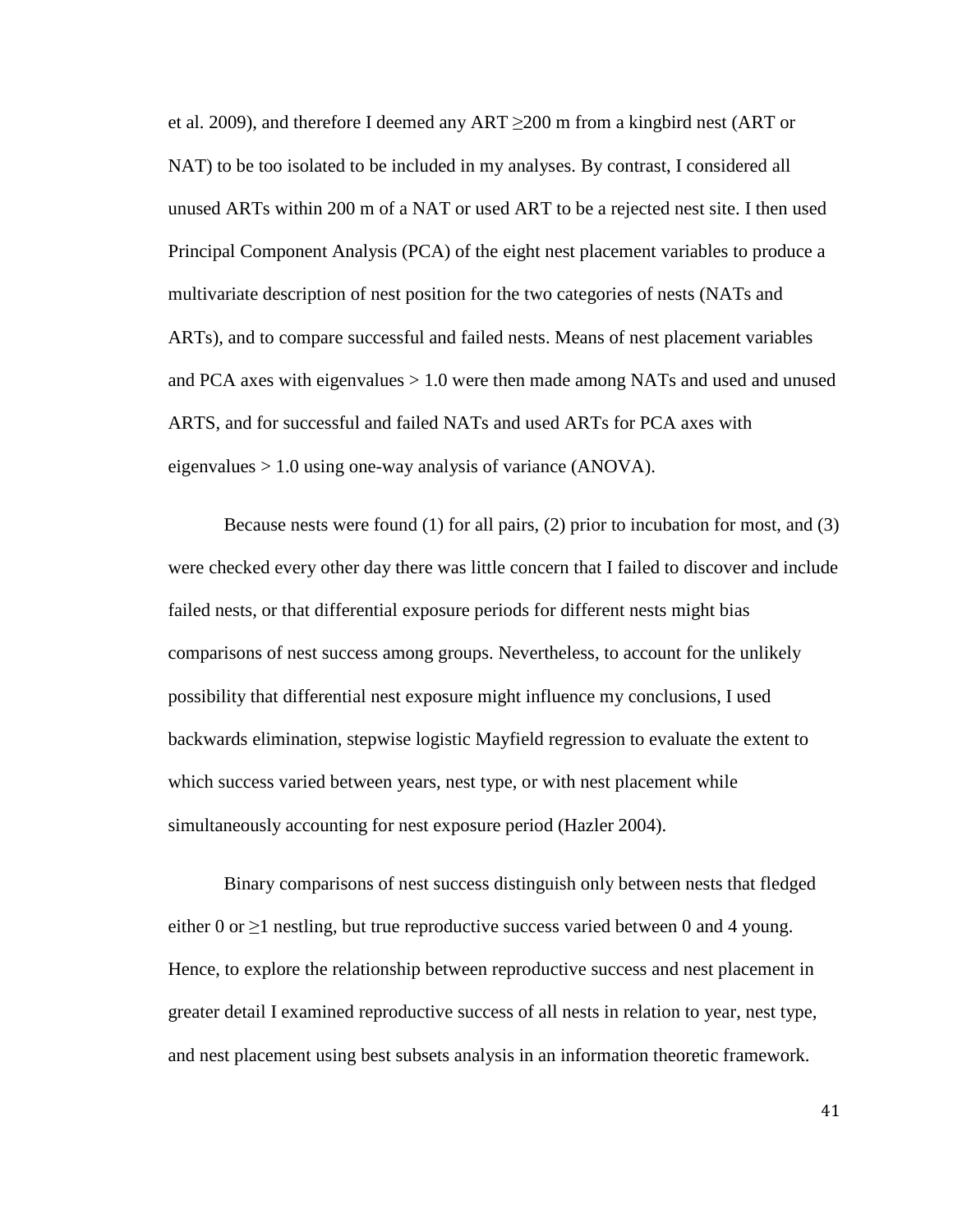Akaike's Information Criterion, adjusted for small sample size (AICc), was used to evaluate model fit, with all models within two AICc units of the top model ( $\triangle AICc = 0$ ) considered candidate models of potential explanatory value. I then calculated model weights following methods outlined by Burnham and Anderson (2002). The importance of different parameters was judged by calculating their relative importance (Burnham and Anderson 2002) and by examining whether parameter estimates differed from zero (i.e., 90% confidence interval did not include 0). As a final analysis of reproductive success, I eliminated failed nests and tested for a relationship between number of young to fledge (1 to 4) and the same set of predictor variables used previously with the same statistical methods.

I used STATISTIX (Analytical software) for all analyses, and assumed statistical significance at  $P \le 0.05$ . Statistics are reported as means  $\pm$  SE.

# **Results**

#### *Nest site characteristics*

Among natural nests within the riparian zone at Buena Vista and the main study area ( $n = 78$ ), most were built in live or partially dead willow trees (80.8%). The remainder were placed in rose bushes (*Rosa* sp.; 7.7%), alder (*Alnus* spp.; 5.1%), box elder (*Acer negundo*; 3.8%), or sage brush (*Artemisia* sp. 2.6%). Because artificial nests were placed in all of the latter except alders and box elders, I eliminated the seven nests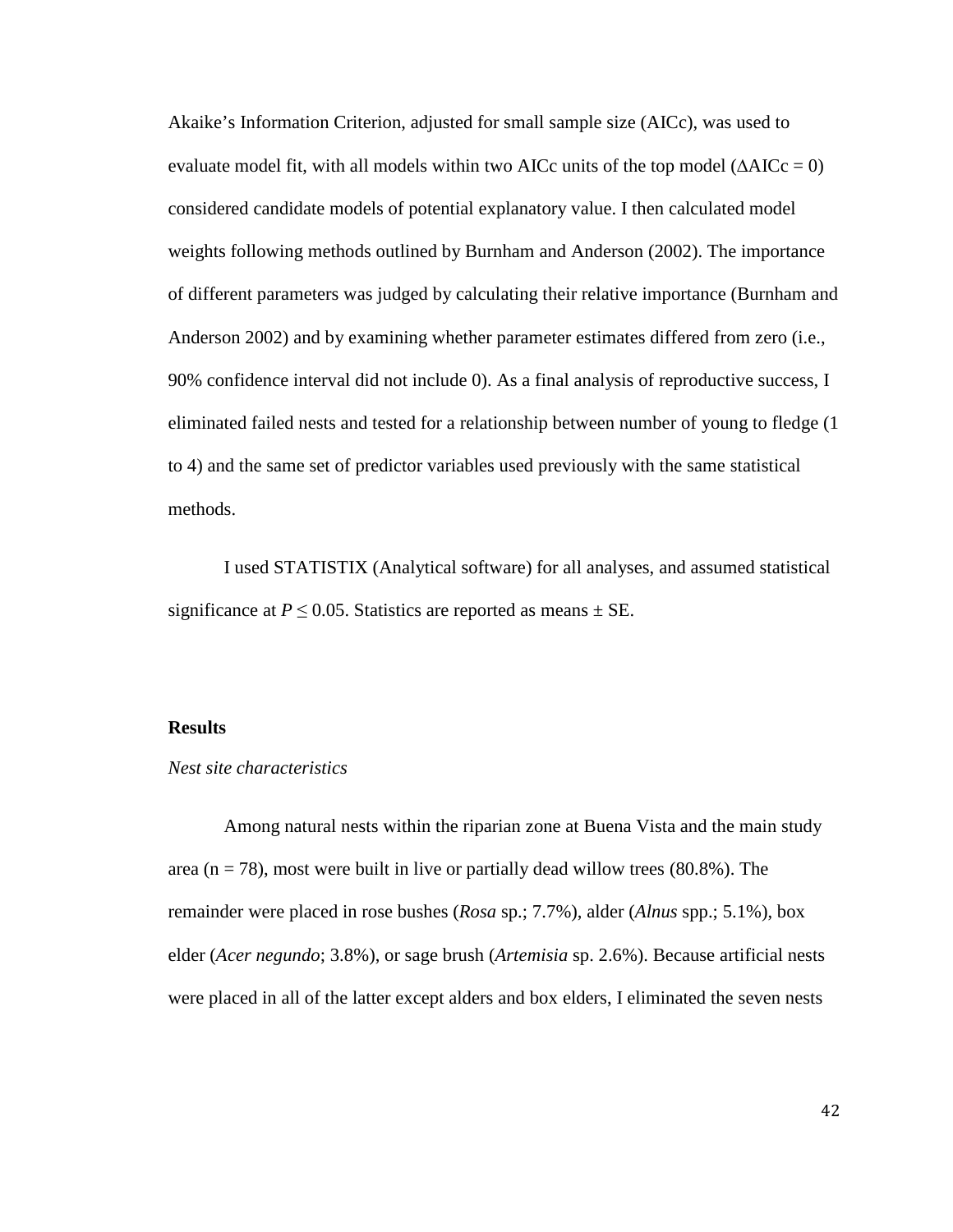placed in alders and box elders from the comparison of nest site characteristics of natural and artificial nests.

 NATs were placed at 40% of tree height (i.e., 60% from the top) and within about  $\sim$ 40% of the canopy edge when measured from the center of the tree. In absolute terms, however, NATs were closer to the canopy edge than to the top of the tree, and were also placed on an upward arching branch. NATs were placed absolutely and relatively higher in the tree than both used and unused ARTs, but in neither measure did used and unused ARTs differ (Table 3-1). By contrast, NATs and unused ARTs had similar distance to the top of tree, which was less than that of used ARTs. Similarly, the angle of the branch supporting the nest of NATs and unused ARTs did not differ, but branches supporting NATs were steeper than those supporting used ARTs. The absolute and relative position of NATs and ARTs on the horizontal plane differed little (Table 3-1) but, unused ARTs were absolutely closer to the center of the tree than either NATs or used ARTs. Given that maximum cover was 50, the low scores for all nest types indicated that nearly all nests were very exposed in the immediate area around the nest. Surprisingly, nest cover of used ARTs was significantly lower than that of both NATs and unused ARTs (Table 3-1). Contrary to my expectations, fewer differences in nest placement existed between NATs and unused ARTs (2) than between NATs and used ARTs (6).

*Nest success and nest placement*

Fewer nests fledged young in 2010 (31.9%,  $n = 69$ ) than in 2011 (54.7%,  $n = 69$ ; 2 x 2 table,  $X^2 = 6.42$ ,  $P = 0.011$ ) when all nests for both years were included. However, NATs (40.9%,  $n = 88$ ) and ARTs (45.5%,  $n = 33$ ) were equally likely to fledge young (2)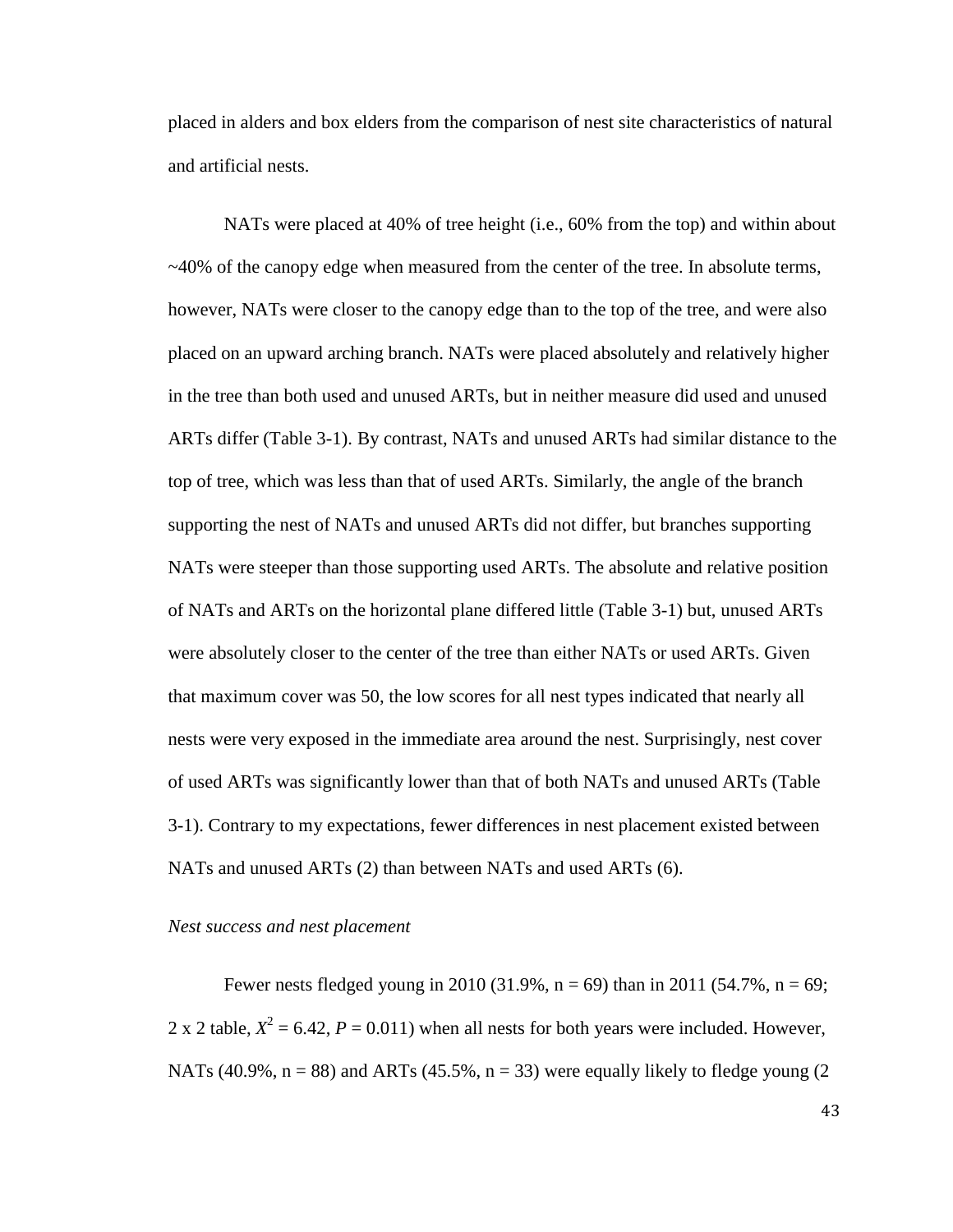x 2 table,  $X^2 = 0.20$ ,  $P = 0.652$ ). Predation accounted for 93.6% and 95.8% of failures in 2010 and 2011, respectively, and the failures of all ARTs. Nearly all failed NATs were attributable to predation (92.3%,  $n = 52$ ); other causes of failure were weather ( $n = 2$ ), human intervention ( $n = 1$ ), and abandonment ( $n = 1$ ).

Comparisons of the placement of successful and failed NATs and successful and failed ARTs showed similar patterns of difference between categories of success within a nest type (Table 3-2). For instance, although statistically significant only for NATs, successful NATs and ARTs were placed on limbs that were  $\approx$  2.35 times more vertically oriented (i.e., steeper angle to branch supporting nest) than failed nests within respective nest types (Table 3-2). Similarly, the absolute and relative height of successful NATs and successful ARTs tended to higher than failed nests. The absolute height of successful NATs was greater than that of failed, but not successful, ARTs, while relative nest height of successful NATs significantly exceeded that of both categories of ARTs (Table 3-2). The relatively higher placement of NATs, and tendency toward the same in successful nests, was also influenced by the absolute closer placement of NATs and successful nests to the top of the tree, with successful NATs again being placed significantly closer to the tree top than ARTs (Table 3-2). Thus, comparisons of nest angle and the three height related variables yielded the same pattern of difference between successful and failed nests for both NATs and ARTs; more successful nests tended to be more vertically oriented, placed higher in the tree and closer to the top.

Horizontal placement of nests showed fewer differences between the four combinations of nest type and nest fate. Distance to the end of the branch averaged  $\sim 1.0$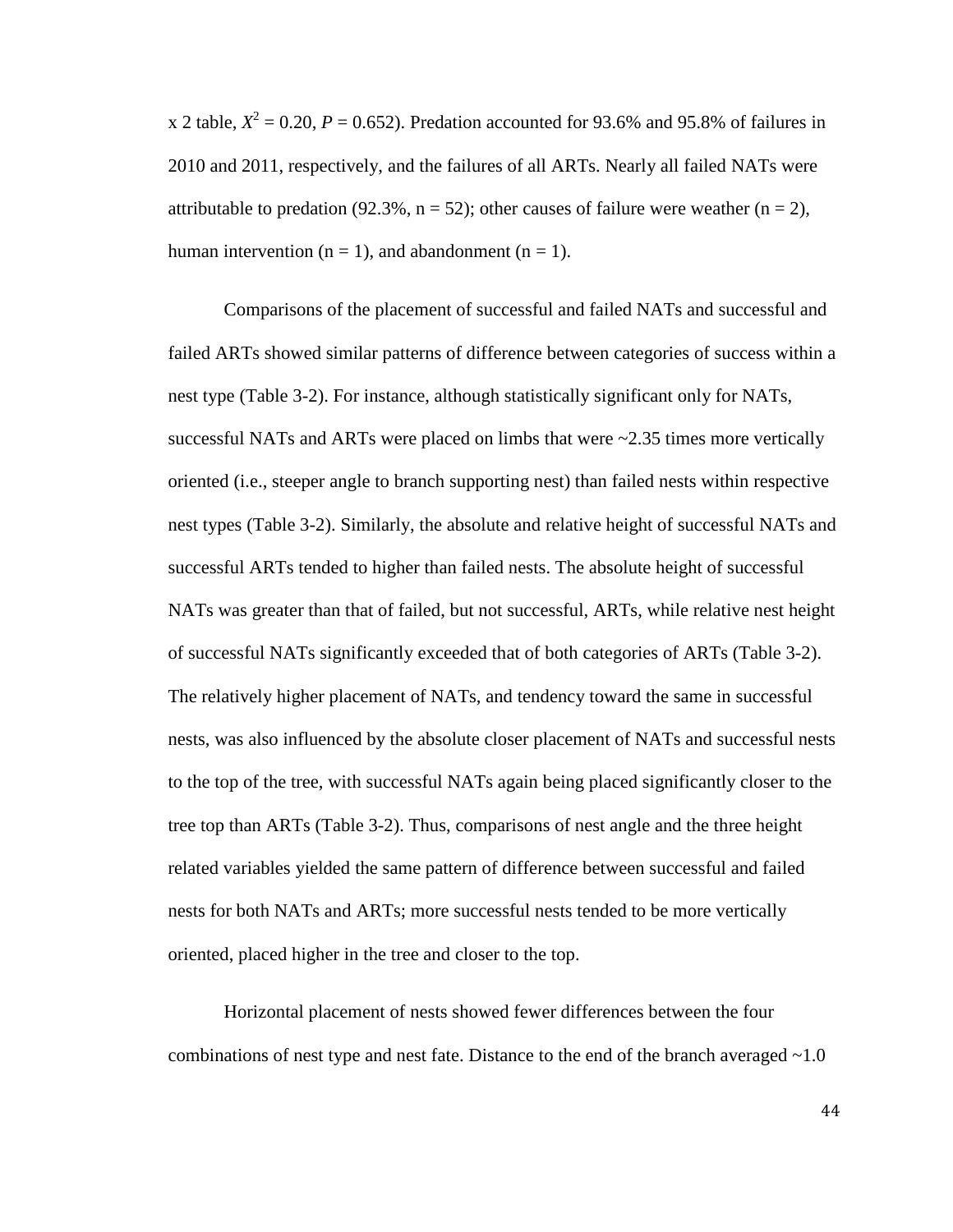m in all four categories of nests, and neither it nor relative distance to the end of the branch (i.e., canopy edge) differed among the four nest type/success categories. However, successful NATs were placed closer to the center of the tree than failed ARTs (Table 3- 2). Failed NATs and successful ARTs were intermediate and did not differ from each other or from successful NATs. Horizontal placement thus appeared to have weaker associations with success than vertical placement for both NATs and ARTs. The only variable to show an inconsistent pattern in the comparison of successful and failed nests between NATs and ARTs was nest cover; successful NATs and successful ARTs had the highest and lowest nest cover (differed significantly), respectively, of the four combinations of nest type and nest success (Table 3-2).

PCA of the nest variables yielded three axes with eigenvalues  $> 1.0$ . PC1 described vertical dimensions of nest placement (Table 3-3). Positive scores corresponded to nests placed relatively and absolutely high in the tree and close to the top, on a vertically oriented branch that was close to the center of the tree. PC2 was a descriptor of variation in horizontal nest placement; nests with high positive scores were located absolutely and relatively far from the canopy and close to the center of the tree. Nest cover dominated the loadings on PC3 such that nests with high positive scores had low cover, but other variables contributed very little (Table 3-3). PC1 was the only axis along which the four combinations of nest type and nest success differed significantly (*F*  $= 8.10$ , df  $= 3, 81$ ,  $P < 0.001$ ), and in a clear and ordered fashion; successful NATs had the highest positive scores on PC1, followed by failed NATs, successful ARTs, and lastly by failed ARTs (Fig. 3-1). Failed NATs and successful ARTs did not differ from each,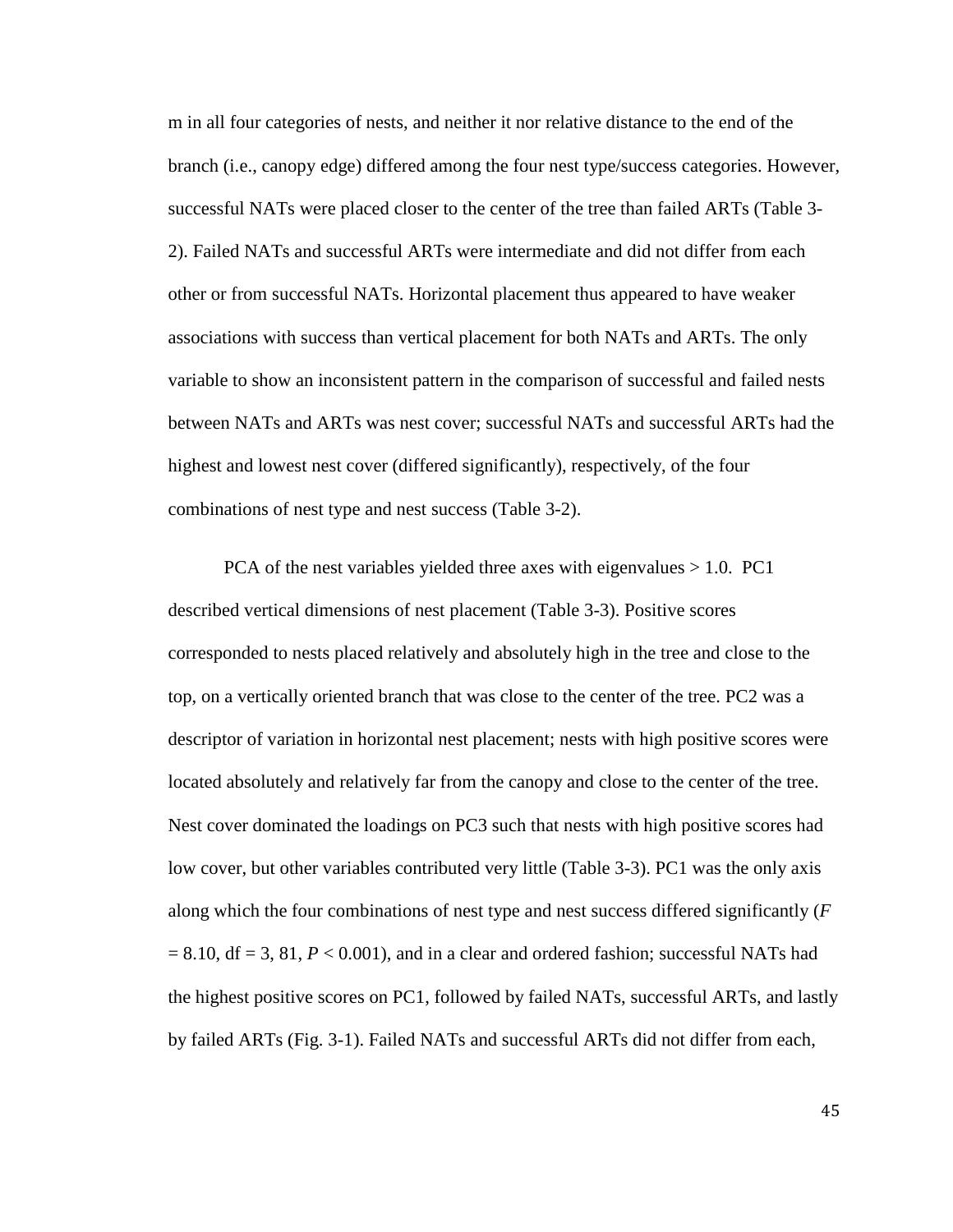and neither differed from the other category of success within a nest type (for all, Tukey's test,  $P > 0.05$ ). However, successful NATs differed from failed ARTs (Tukey's test,  $P <$ 0.05).

#### *Nest success*

Sample size was reduced from the previous comparisons of nest success and placement because it was impossible to determine exposure time for the logistic Mayfield exposure regression for four nests that failed at an undetermined point early in the nest cycle. Examination of nest success (successful  $= 0$ , failed  $= 1$ ) in relation to year, nest type, and the eight nest placement variables as predictor variables showed that nest success was significantly more likely for nests placed in vertically oriented branches ( $b =$  $-0.009$ , SE = 0.0043,  $P = 0.037$ ). No other variable was retained with angle of the nest branch angle in the model, but without it in the model, nests placed closer to the top of the tree were more likely to succeed  $(b = 0.25, SE = 0.126, P = 0.047)$ . Both variables loaded strongly on PC1 (Table 2), and were correlated with each other  $(r = -0.502,$  $df = 79$ ,  $P < 0.001$ ), and therefore I entered PC1 as the only predictor variable to evaluate whether probability of failure was possibly predicted better by the constellation of variables on PC1 that reflected vertical dimensions of nest placement. Probability of failure decreased with increasing PC1 score (indicating that higher and more vertically oriented nests were more likely to succeed;  $b = -0.16$ , SE = 0.082), but the relationship was only marginally significant ( $P = 0.054$ ). Hence, PC1's correlated set of variables did not outperform either angle of the nest branch or distance of the nest from the top of the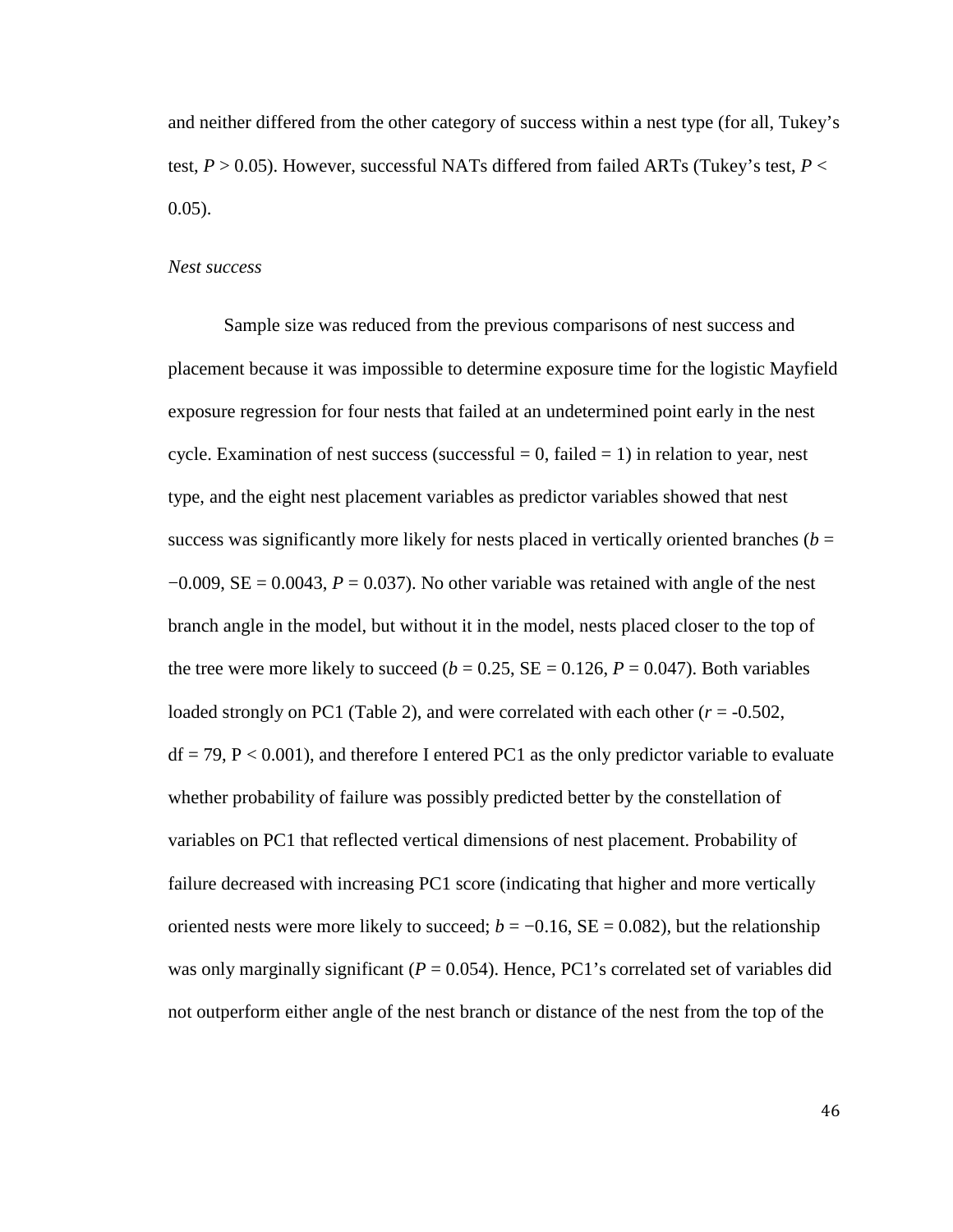tree. Probability of nest success did not vary with either PC2 ( $b = -0.06$ , SE = 0.121, P = 0.620) nor PC3 ( $b = -0.103$ , SE = 0.138,  $P = 0.456$ ).

### *Fledging success*

Measurement of nest success as a binary variable fails to account for variation in fledging success (i.e., number of fledglings). I therefore analyzed fledging success for nests that either failed (0 fledged young) or fledged young 1 to 4 young in relation to year, nest type, and the eight nest site variables using best subsets regression ( $n = 85$ ) nests). ∆AICc of seven models were within 2.0 AICc units of the top model (Table 3-4), indicating that model uncertainty was high. However, the top model of year and angle of the branch supporting the nest was 1.42 times more likely than the next best model, and it was the only individual model in which 95% confidence intervals of both parameter estimates did not include zero. Nest angle appeared in all eight models and had an importance weight of 1.001, while year was included in 6 of 8 models and had an importance weight of 0.786 (Table 3-4). The second ranked model included angle of the nest branch, year, and nest type. Nest type was included in 5 of 8 models, and had an importance rank of 0.578. Model-averaged parameter estimates across the eight competitive models indicated that angle of the nest branch and year were the only variables that did not include zero in the 90% confidence interval (Table 3-5).

 The latter results were dominated by the high proportion of nests that failed entirely (63.5% of 85 nests), and therefore I conducted a similar analysis to identify determinants of variation in productivity of successful nests. The top model of the eight with ∆AICc < 2 included year, nest cover, and nest type, but it was only 1.11 and 1.37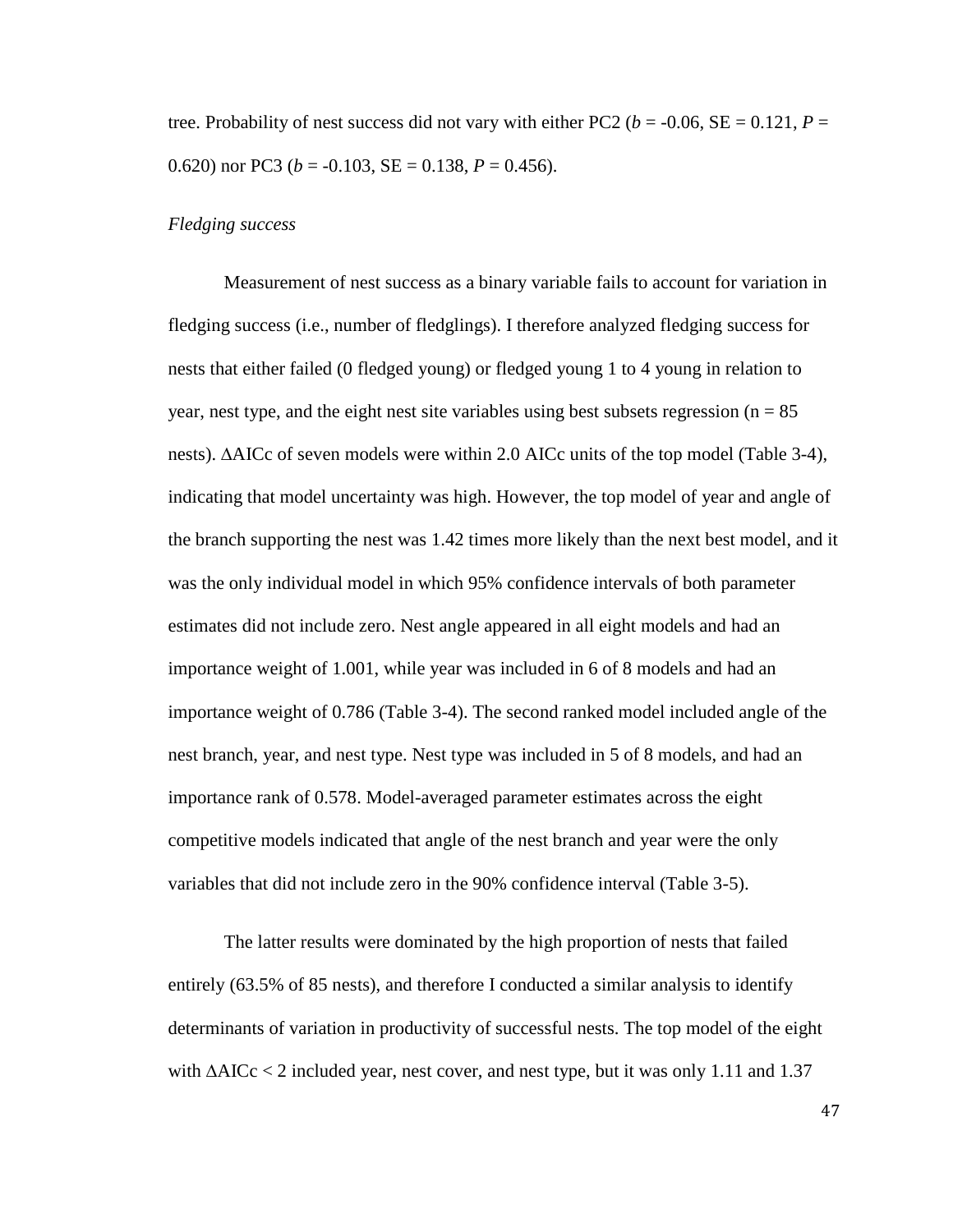times more likely than the two next best models (Table 3-6). The second ranked model added relative distance of the nest to the end of the branch to the three variables in the top model, while the third ranked model included only year and nest cover (Table 3-6). The top model was at least 1.82 times more likely than the lowest five models. Year and nest cover occurred in all eight models (importance weight  $= 0.999$  for both), while nest type occurred in half the models (importance weight  $= 0.553$ ); no other variable had an importance weight > 0.396. Model averaged parameter estimates for the eight models showed that 90% confidence intervals of parameter estimates of year, nest cover, and nest type did not included zero, but all others did (Table 3-5). Thus, number of young to fledge for successful nests increased with nest cover, was higher in 2011, and was greater in ARTs. Nest cover and year were the most important variables, and number of young to fledge increased equally with nest cover in both years (Fig. 3-2 equality of slopes:  $F =$ 0.65,  $df = 1$ , 27,  $P = 0.426$ ), but at any given level of cover, success was higher in 2011 (equality of elevation:  $F = 11.01$ ,  $df = 1$ , 28,  $P = 0.002$ ).

#### **Discussion**

Natural nests of Eastern Kingbirds at MNWR were placed absolutely and relatively lower in trees compared to kingbirds breeding in Manitoba (MacKenzie and Sealy 1982), New York (Murphy 1983) and Kansas (Murphy 1983). By contrast, nests at MNWR and at the aforementioned sites were placed at nearly identical relative horizontal distances from the canopy edge. The differences in height exist, at least in part, because nesting kingbirds most often nest to riparian habitats in the extreme western portions of their geographic range (Csuti et al. 1997), and at MNWR, few trees in the riparian zone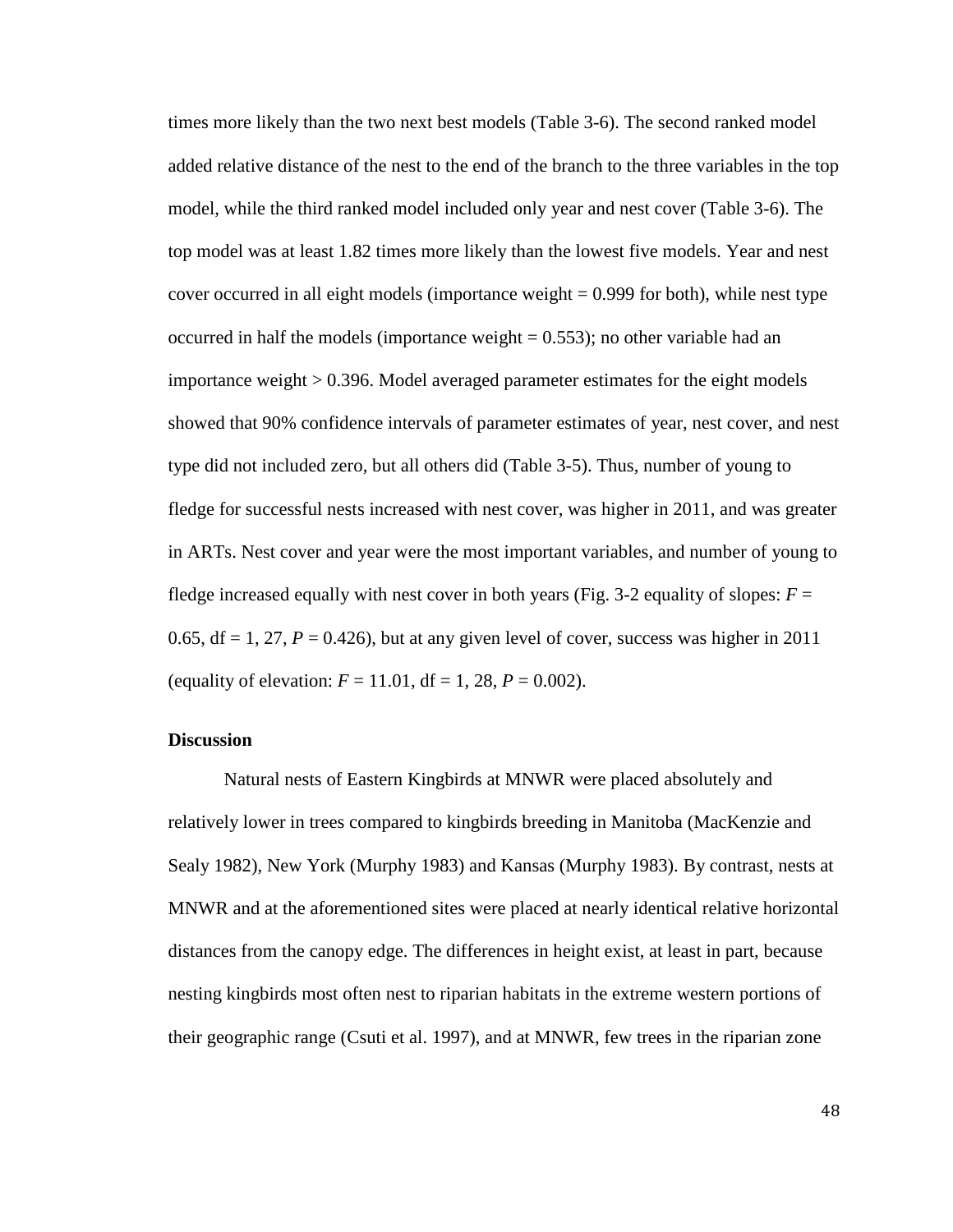exceeded a height of 5 m. In addition, many of the nest trees were rooted on the slope below the top of the riverbank. Under normal circumstances the base of the tree is above water, but because of the flooding I was forced to use the top of the riverbank as ground level. Thus, nest height in a normal year would have been 1 to 2 m higher, and closer to relative nest heights measured elsewhere (0.60 to 0.70; MacKenzie and Sealy 1982, Murphy 1983). Nonetheless, I suspect that nests would have still been, on average, placed relatively lower in the tree at MNWR because, regardless of geographic location, female kingbirds in riparian and lacustrine habitats frequently place nests relatively low on branches that overhang water (Davis 1941, Blancher and Robertson 1985, M. T. Murphy, pers. observ.).

I attempted to distribute ARTs in locations that matched the natural placement of kingbird nests, but my results show that I was only partially successful. Most vertical dimensions of nest placement differed between NATs and ARTs, with the exception that NATs and unused ARTs were located similar distance from the top of the tree and also tended to be placed on more sharply angled branches than used ARTs. The difference between NATs and ARTs reflected the difficulty I had in placing ARTs at higher locations in trees over water in the floods of 2010 and 2011. By contrast, ARTs and NATs were positioned similarly along the horizontal plane, with the only difference being that unused ARTs were placed closer to the center of the tree than used ARTs.

Contrary to my predictions, there were more differences in nest placement between used and unused ARTs than between NATs and unused ARTs, and as a result, unused ARTs were in locations that tended to more closely match the sites chosen by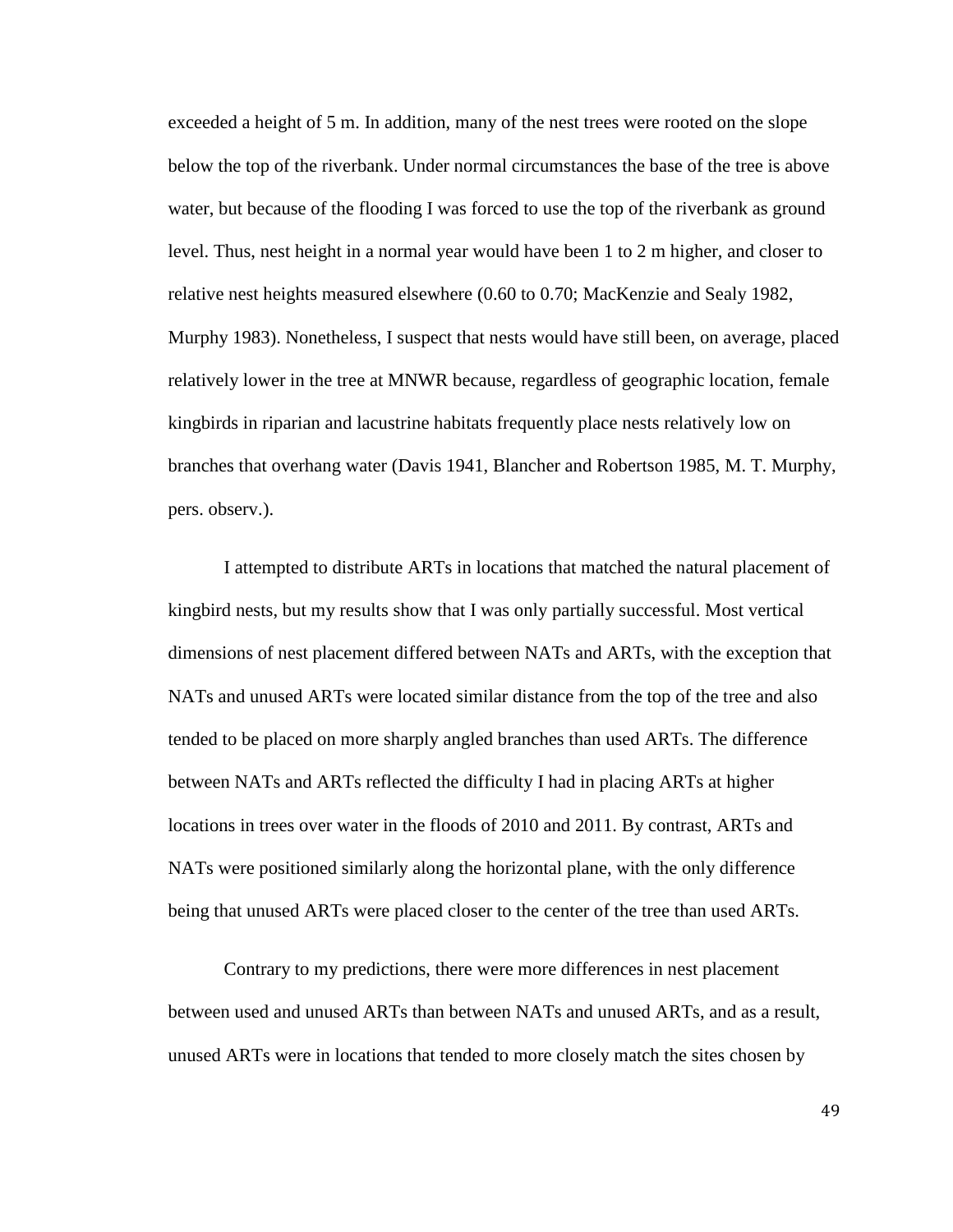kingbirds when they constructed their own nests. I suggest this paradoxical outcome has two possible and non-mutually exclusive explanations. First, kingbirds may have an inherent preference for sites that are either well up in trees on vertically oriented branches (MacKenzie and Sealy 1982, Murphy 1983), or on low, relatively horizontal branches that extend well out over water (Davis 1941, Blancher and Robertson 1985). The unused ARTs may have been located in less preferred intermediate positions and thus viewed as unacceptable. Second, it is almost a certainty that many females would have built NATs in lower positions overhanging water had they not used an ART. Most females with ARTs in their territory used them (Chapter 2), and thus the large difference in height and vertical orientation of NATs and used ARTs is probably exaggerated because most females that nested at lower heights used ARTs instead of building their own nest. Given this, and the fact that ARTs were of uniform design and quality as a nest structure, they provided an excellent opportunity to ask whether nest outcome was linked to nest placement, and if so, did the selected ARTs and NATs exhibit the same associations between success and placement? And, within both NATs and ARTs, was nest success more likely in nests with the seemingly preferred nest site characteristics?

# *Nest success and nest location*

Nest success was lower in 2010 than 2011, but probability of whole nest failure did not differ between NATs and ARTs. As in all years (M. T. Murphy, unpubl. data), predation was nearly the only cause of nest failure at MNWR, and Black-billed Magpies (*Pica hudsonia*) and American Crows (*Corvus brachyrhynchos*) were the primary, if not the sole, nest predators. While poor weather (i.e., high winds and rain) often account for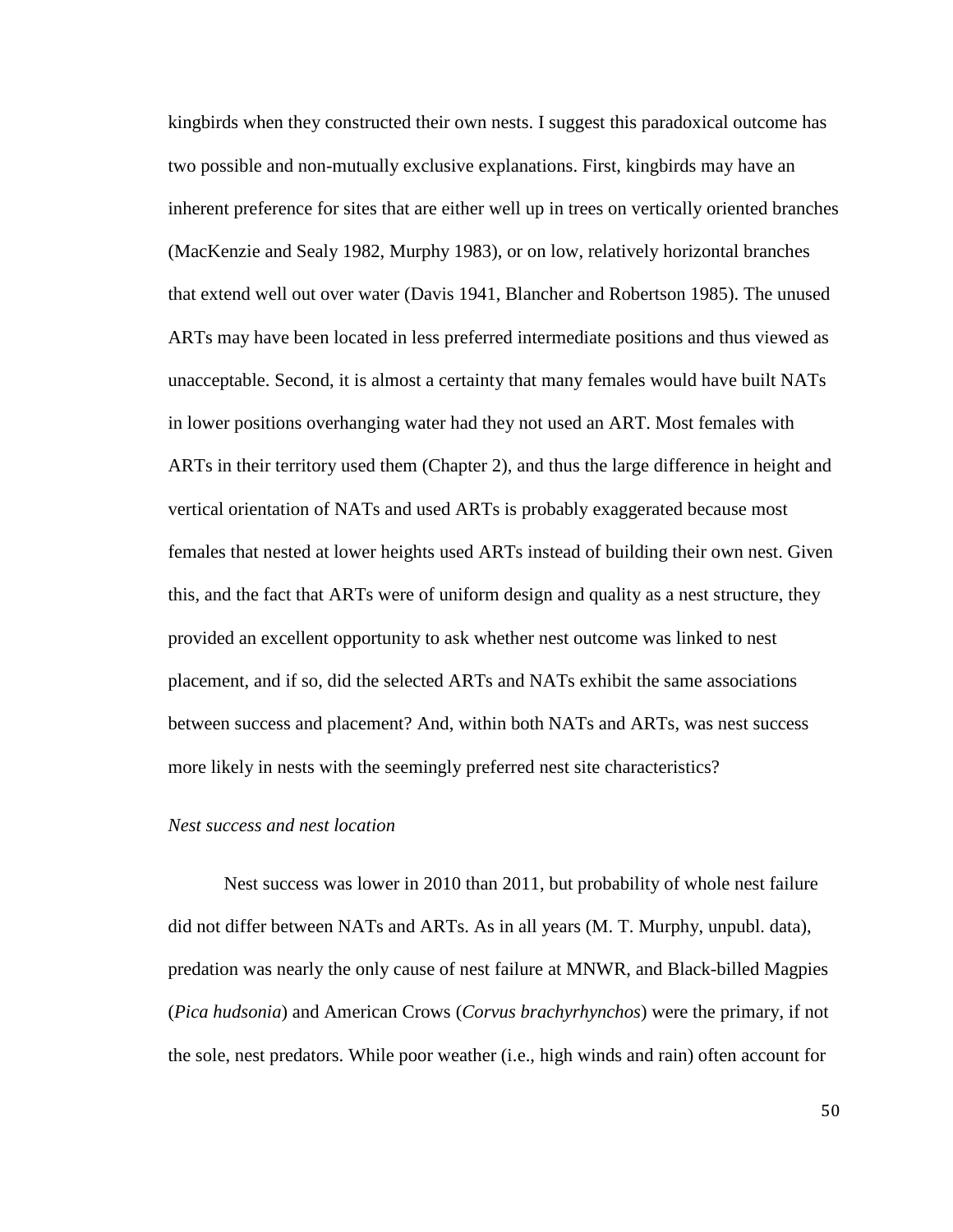losses of many kingbird nests elsewhere (Murphy 1983, 2000), only 3% of kingbird nest losses in 2010 and 2011 were attributable to weather, as is typical for this population (M. T. Murphy, unpubl. data).

Nest site selection is shaped presumably by the main factors causing nest failure, and as for kingbirds at MNWR, nest predation accounts for most nest losses among opencup nesting bird (Ricklefs 1969, Martin and Li 1992). Many studies have evaluated the expectation that sites chosen are those with the lowest probability of detection and/or destruction (e.g., Murphy 1983, Martin and Roper 1988, Wilson and Cooper 1998, Siepielski et al. 2002). Although some have argued that nest predation is so stochastic that selection for particular nest site attributes to reduce probability of predation is essentially impossible (Filliater et al. 1994), evidence in some species suggests that individuals adaptively modify nest placement in response to negative past experiences (Marzluff 1988, Forstmeier and Weiss 2004, Latiff et al. 2012). However, Chalfoun and Schmidt (2012) concluded from their literature review that most studies failed to detect positive relationships between nest placement and success. The poor fit was ascribed to many possible factors (see Chalfoun and Schmidt 2012), but two that seem particularly relevant here are temporal variation in the intensity of selection (i.e., temporal variation in predator abundance), and diversity of the predator community. Unpredictability of predator species identity, either because of the existence of a rich predator community or substantial fluctuation in nest predator numbers, should make it difficult for breeding birds to predictably identify secure nest sites because different predators may favor the use of different sites (Filliater et al. 1994). Nest failure may indeed be a largely stochastic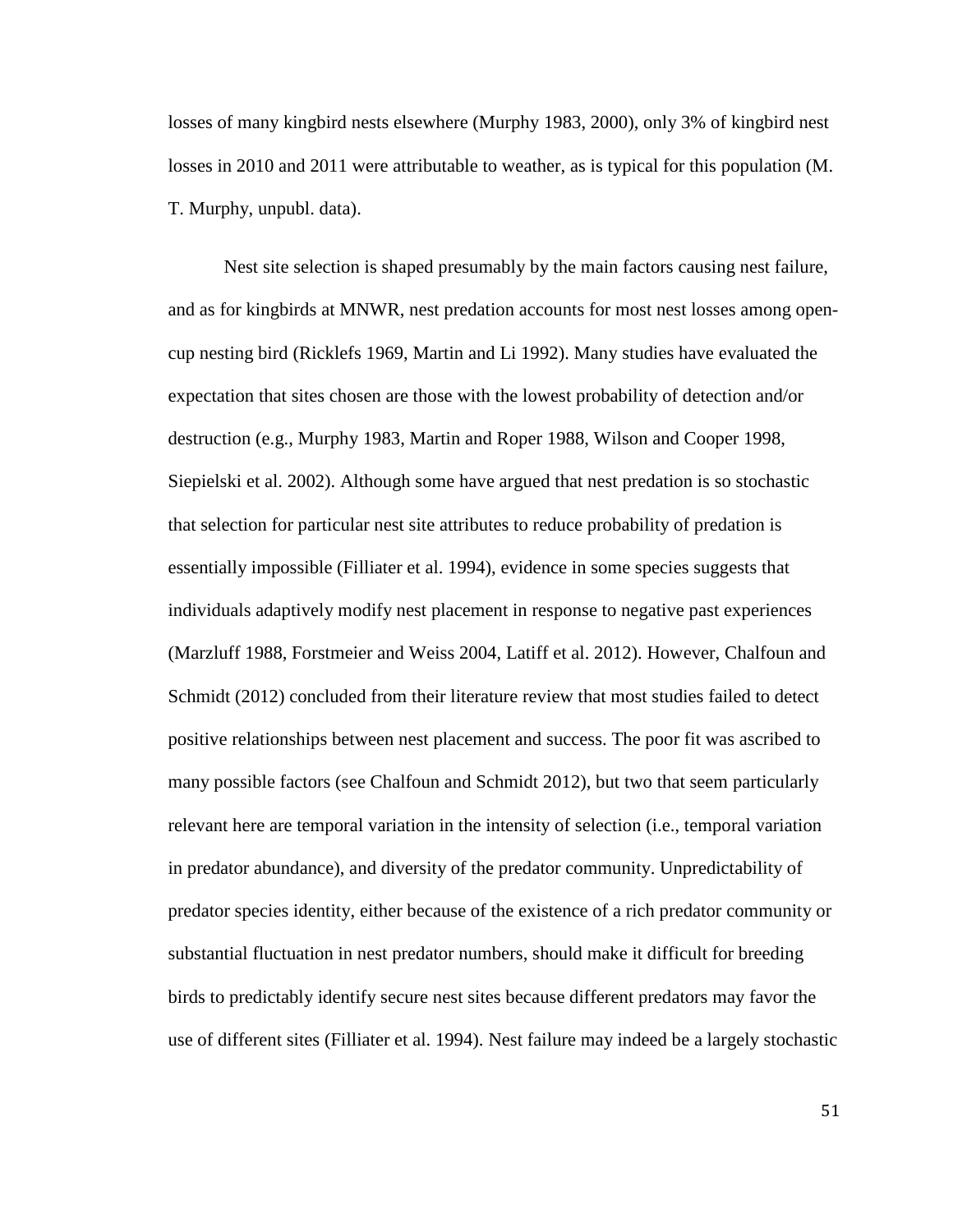event when a species faces a diversity of nest predators that vary from year-to-year in abundance, and as a consequence, I might expect a poor fit between the sites chosen for nests and the probability of success.

Among Eastern Kingbirds at MNWR, six of the eight comparisons of nest placement variables among the four groups created by the combination of nest type (NAT and ART) and nest fate yielded significant differences. The exceptions were the two variables describing horizontal placement in relation to canopy edge. Nest cover differed among groups, but given the low scores for all groups (Table 3-2) in comparison to the maximum possible (50), and the fact that the significant difference was between the two categories of successful nests, it seems likely that cover had little to do with the probability of success or failure of an entire nest, contrary to studies of kingbirds in New York and Kansas (Murphy 1983) and of a number of other species as well (Santisteban et at. 2002, Latif et at. 2012; but see Howlett and Stutchbury 1996).

Four of the five remaining variables that exhibited significant differences among groups were components of vertical nest placement. None of the variables differed significantly between failed and successful ARTs, and only one (angle of the nest branch) differed between failed and successful NATs, and therefore most of the statistical significance was a product of comparisons between NATs and ARTs. However, of note is the fact that the pattern of difference between successful and failed NATs and successful and failed ARTs was the same for angle of the branch, the three variables describing vertical placement, and distance to center of tree; successful NATs and ARTs tended to be placed higher in the tree on more steeply angled branches, and closer to the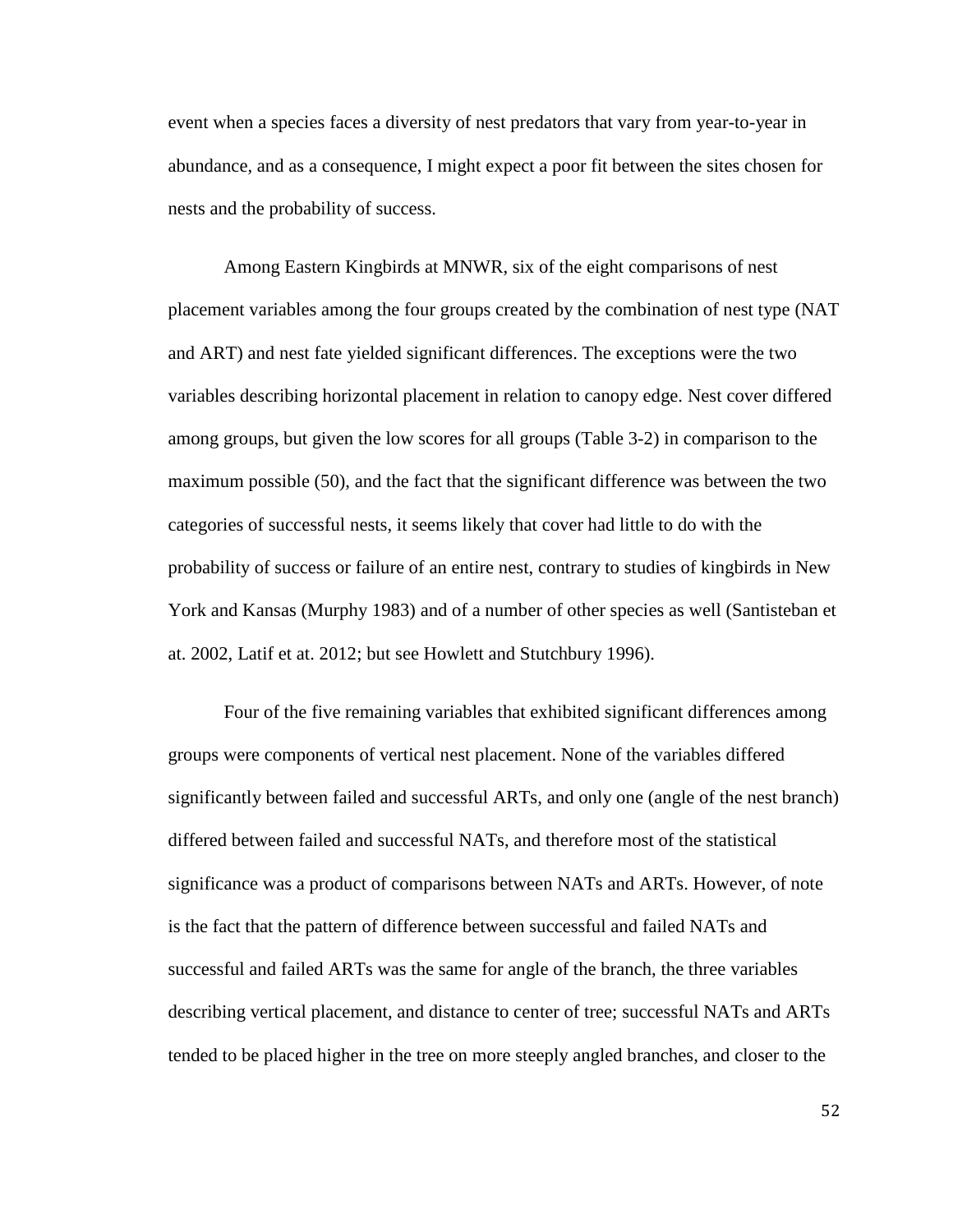center of the tree than their failed counterparts. The association of success with height is not uncommon (Wilson and Cooper 1998, Burhans et al. 2002, Vanderwerf 2012), presumably because it places nests above the activity range of many nest predators. Kingbird nest success was thus associated with the same set of variables that contributed most heavily to PC1, the major gradient of variation in nest placement. Indeed, scores of successful NATs on PC1 were significantly higher than the scores of failed ARTs, failed NATs and successful ARTs were intermediate, and scores of successful nests of both nest types tended to be higher than their failed counterparts. These patterns indicate that kingbird nest success was positively associated with the major gradient describing differences in nest placement. My placement of the ARTs pushed the limits of where kingbirds normally place their nests, but they were used, and the most extreme of these failed. I interpret this as support for the hypothesis that kingbird nest placement was adaptive.

Simultaneous evaluation of the contribution of each variable to nest success (i.e., failed or successful) using logistic regression suggested that the angle of the branch on which the nest was placed was the primary determinant of success; probability of success increased as the supporting branch became increasingly vertical. Without nest branch angle in the model, nests placed closer to the top were most likely to succeed. Analyses based on the number of young to fledge also showed that angle of the nest branch was the best predictor of fledging success, followed by year, and possibly nest type. However, differences in fledging success among successful nests (both NATs and ARTs) yielded a somewhat different result; fledging success again varied with year, but success now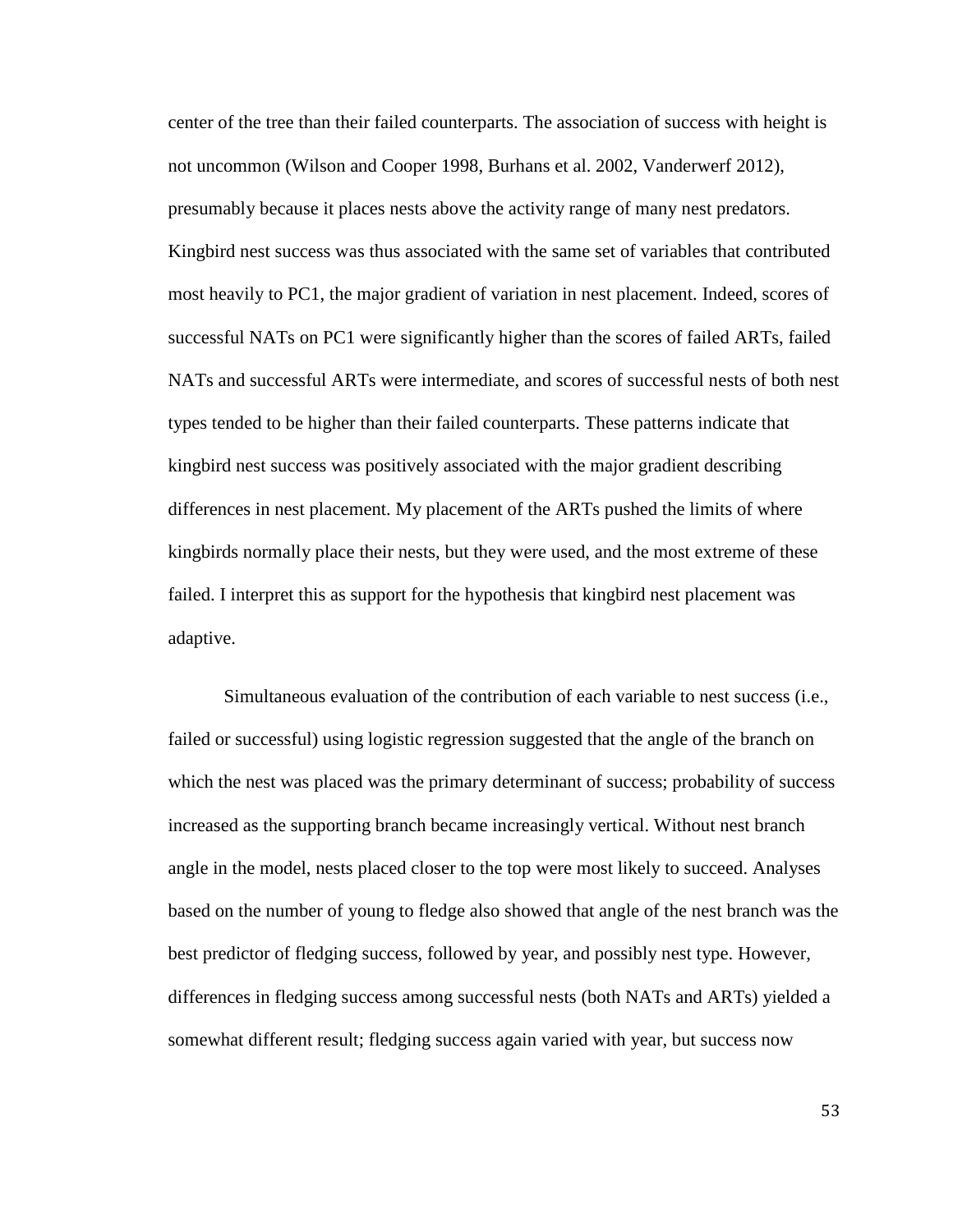increased with nest cover, and ARTs fledged more young than NATs. The absence of an association between nest cover and success of entire nests may be because virtually all kingbird nests at MNWR are quite exposed and other factors thus have a greater influence on the probability that a predator locates a nest. However, among nests that escaped predation, differences in nest cover may affect microclimate to the degree that it influences physical stress on the young and parental behavior. Kingbird nests are often directly exposed to sunlight, and the high temperatures and high insolation of midsummer may force parents of nests with low nest cover to stay at the nest to shade young rather than forage for food. That successful ARTs had the lowest cover argues against this hypothesis, but the lower placement of ARTs means that more vegetation existed above the nest to provide incidental shade. Furthermore, ARTs generally had deeper nest cups than NATs, and this too would have provided shade, which possibly explains why fledging success was higher in ARTs than NATs. That the highest nest cover exhibited by the four combinations of nest type and outcome was present in successful NATs suggests that, given full freedom of choice, kingbirds selected sites that yielded the highest fledging success.

Kingbirds are known for their very active nest defense and unrelenting attacks on potential nest predators (Davis 1955, Blancher and Robertson 1982, Siderius 1993, Redmond et al. 2009). At MNWR, the only potential mammalian predators are longtailed weasels (*Mustela frenata*) and possibly mink (*M. vision*), and video of parental behavior showed that kingbirds can drive weasels away from nests (M. T. Murphy, pers. comm.). Three species of constricting snakes that might prey upon kingbird eggs and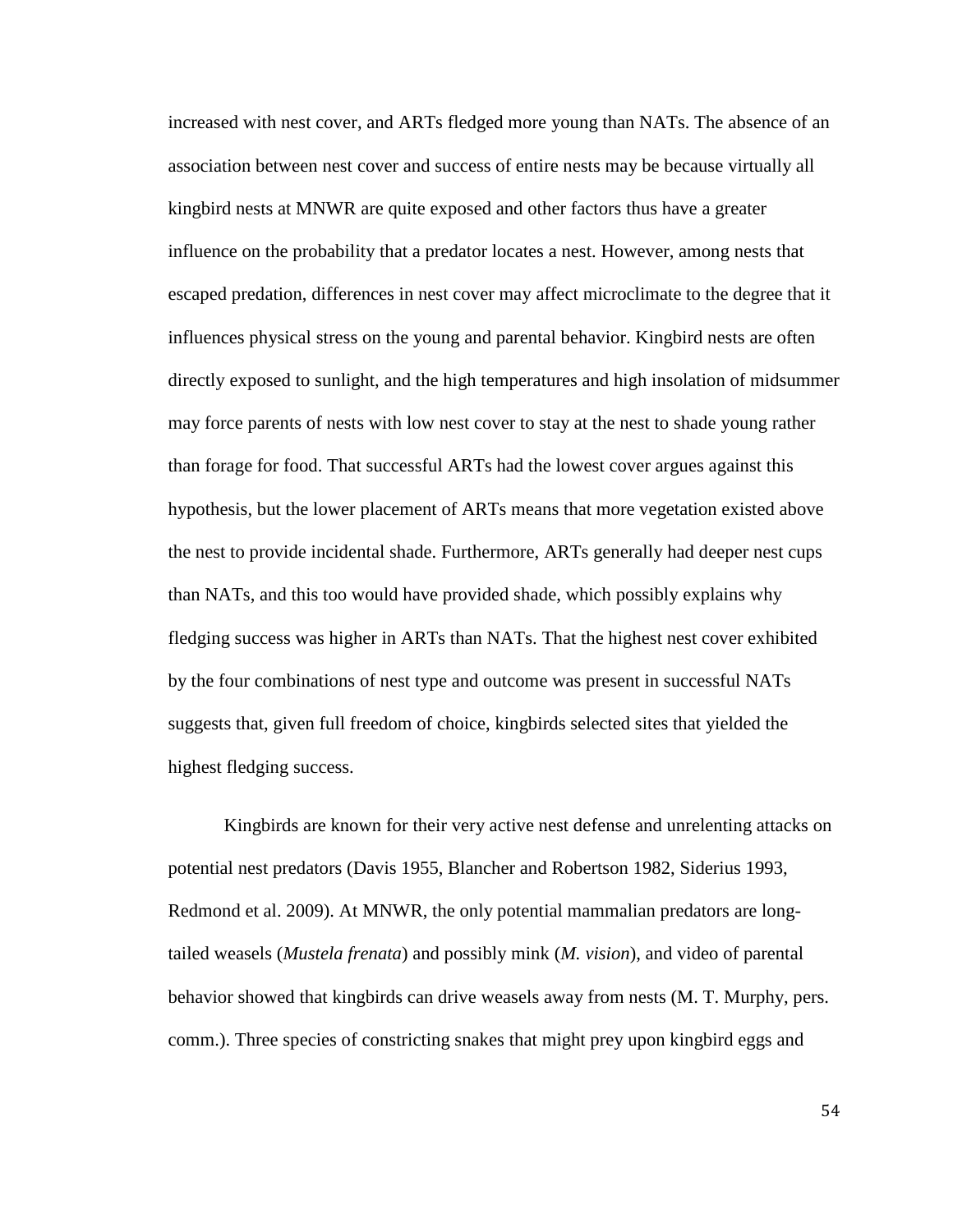young occur at MNWR. Garter snakes (*Thamnophis* spp.) are more aquatic than arboreal, but gopher snakes (*Pituophis catenifer*) and yellow-bellied racers (*Coluber constrictor*) can climb well and do prey on nestling passerines (Eichholz and Koenig 1992, Burhans et al. 2002). In Missouri, nest success of Indigo Buntings (*Passerina cyanea*) and Field Sparrows (*Spizella pusilla*) increased with nest height, probably because yellow-bellied racers (a common nest predator) did not usually climb above the level of low shrubs (Burhans et al. 2002). I never observed either gopher snakes or racers off the ground, and only rarely have they been seen in trees at MNWR (M. T. Murphy, pers. comm.). Placement of nests well up in tree, or well out on horizontal limbs, probably reduces the likelihood that either mammalian or reptilian snake predators destroy kingbird nests, and would also enable kingbirds to effectively utilize their excellent flight abilities to defend nests against avian predators.

Black-billed Magpies are the most important predator on kingbird nests at MNWR, and on three occasions they took nestlings during filming of parental kingbird behavior. Kingbirds also always respond very aggressively to their presence and vocalizations. The low diversity of nest predators at MNWR thus eliminates a major obstacle to selection for adaptive nest placement. Coupled with the fact that kingbirds are capable nest defenders, the consistent pattern seen in both NATs and ARTs for successful nests to be placed higher in the tree and on more vertically oriented limbs than failed nests, suggests that kingbirds selected sites with a higher probability of success, and lends credence to the hypothesis that nest site selection in birds is largely shaped by the major factors causing nest mortality.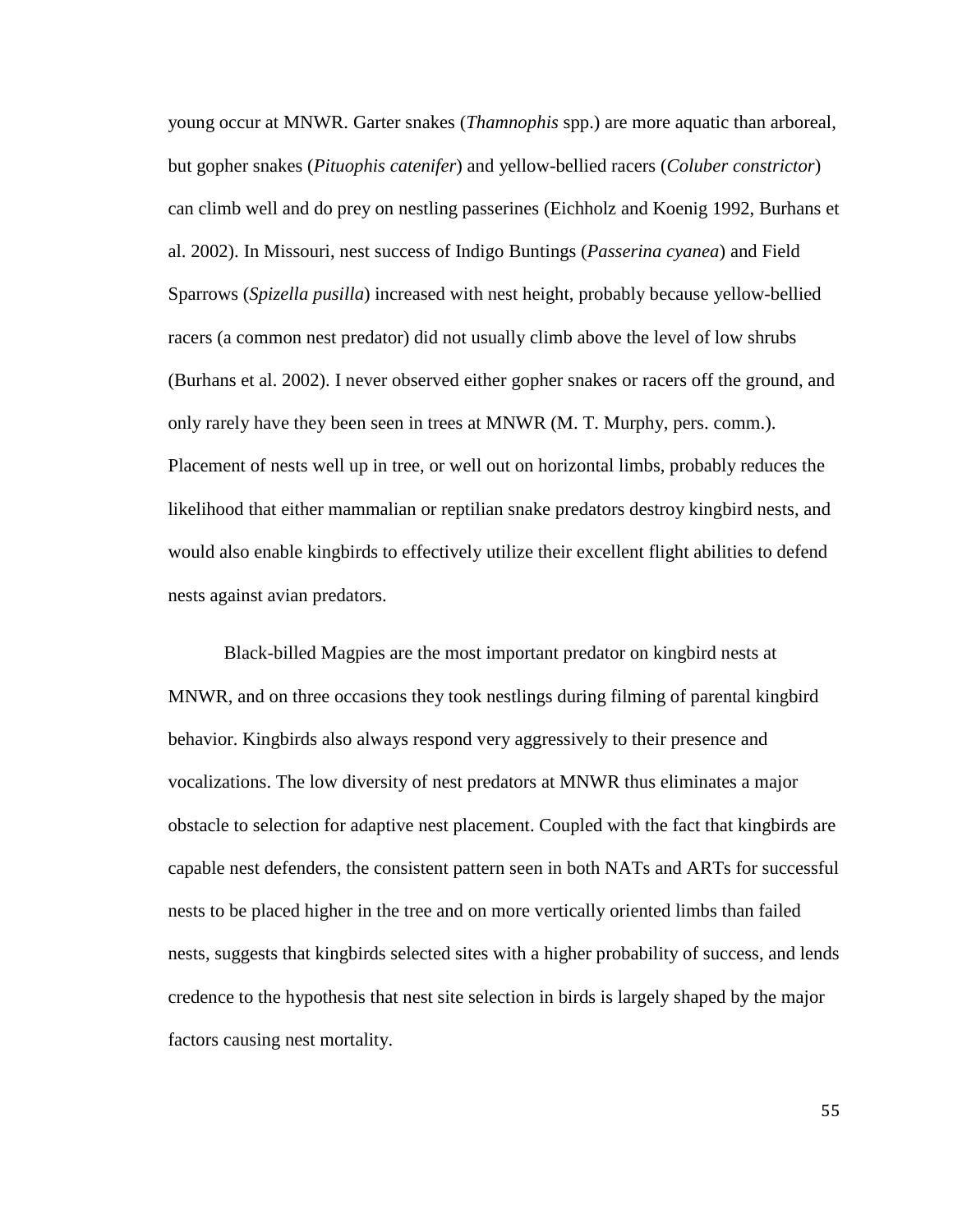**Table 3.1.** Nest placement statistics for Eastern Kingbirds at Malheur National Wildlife Refuge, Oregon (2010-2011). Clutches were laid in nests either built by female Eastern Kingbirds or in artificial nests that were provided and females chose to use. Statistics for unused artificial nests located within 200 m of a nesting pair of Eastern Kingbirds are also provided. Results of analysis of variance reported (*F*[*P*]), and nest success/nest type categories that share a letter do not differ significantly. Sample sizes in parentheses.

.

| Variable           | Natural (64)  | Used ART $(35)$ | Unused Art (67) | F(P)          |
|--------------------|---------------|-----------------|-----------------|---------------|
| Angle of branch    | 34.3 (4.33)A  | 15.5(5.86) B    | 25.8 (4.32)AB   | 3.39(0.036)   |
| Relative height    | 0.40(0.032)A  | $0.14(0.044)$ B | 0.18(0.032) B   | 17.74 (0.000) |
| Nest height        | 1.61(0.144)A  | 0.47(0.194) B   | $0.68(0.140)$ B | 15.48 (0.000) |
| Distance to top    | 1.98(0.138)A  | 2.91(0.187) B   | 2.31(0.135)A    | 8.02(0.001)   |
| Relative distance  | 0.43(0.025)   | 0.39(0.033)     | 0.44(0.024)     | 0.82(0.440)   |
| Distance to end    | 1.00(0.057)   | 1.18(0.077)     | 1.05(0.056)     | 1.85(0.160)   |
| Distance to center | 1.72(0.137)AB | 2.12(0.185) B   | 1.55(0.134)A    | 3.10(0.048)   |
| Nest cover         | 1.92(0.270)A  | $0.77(0.365)$ B | 1.82(0.264)A    | 3.62(0.029)   |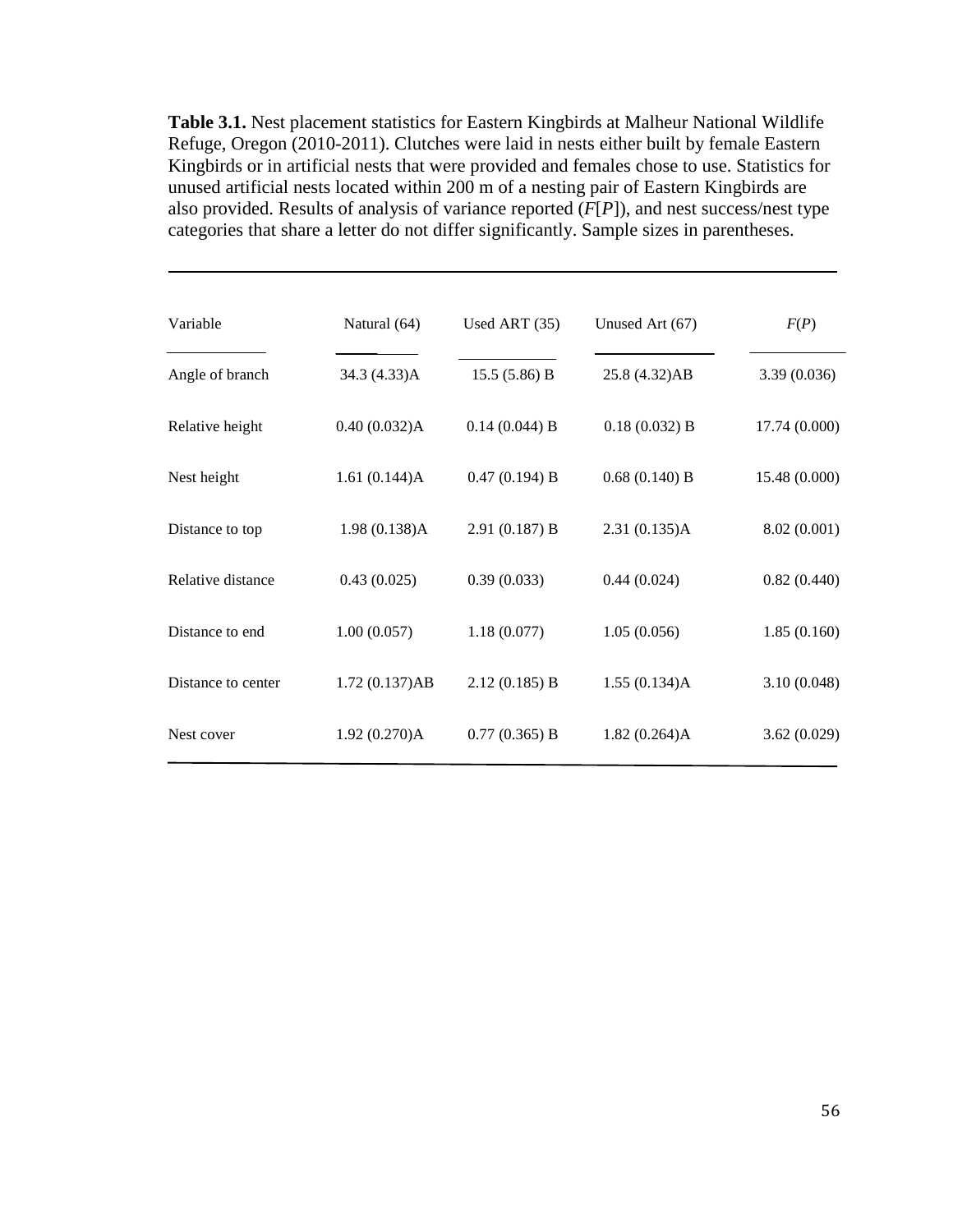|                    | Natural nests |                 | Artificial nests |                 |             |
|--------------------|---------------|-----------------|------------------|-----------------|-------------|
| Variable           | Failed (33)   | Successful (19) | Failed (20)      | Successful (13) | F(P)        |
| Angle of branch    | 21.8(5.97)B   | 51.2 (7.86)A    | 10.4(7.66)B      | 24.8(9.50)AB    | 4.97(0.003) |
| Relative height    | 0.31(0.046)AB | 0.44(0.060)A    | 0.12(0.059)B     | 0.20(0.073)B    | 5.36(0.002) |
| Nest height        | 1.17(0.186)A  | 1.64(0.245)A    | 0.34(0.239)B     | 0.72(0.296)AB   | 5.41(0.002) |
| Distance to top    | 2.30(0.204)AB | 1.58(0.269)B    | 3.05(0.263)A     | $2.74(0.326)$ A | 5.55(0.002) |
| Relative distance  | 0.43(0.034)   | 0.45(0.044)     | 0.35(0.043)      | 0.43(0.053)     | 1.21(0.313) |
| Distance to end    | 1.02(0.076)   | 0.98(0.100)     | 1.12(0.098)      | 1.16(0.122)     | 0.72(0.544) |
| Distance to center | 1.71(0.192)AB | 1.44(0.252)B    | 2.44(0.246)A     | 1.71(0.305)AB   | 3.04(0.034) |
| Nest cover         | 1.76(0.349)AB | 2.16(0.460)A    | 1.20(0.448)AB    | 0.15(0.556)B    | 2.96(0.037) |

**Table 3.2.** Nest placement statistics (mean [SE]) for failed and successful Eastern Kingbird breeding attempts that were made in either natural or artificial nests at Malheur National Wildlife Refuge (2010-2011). Results of analysis of variance reported are given (*F*[*P*]). Categories of nest type and nest success that share a letter (A, B, or C) do not differ significantly. Sample sizes in parentheses.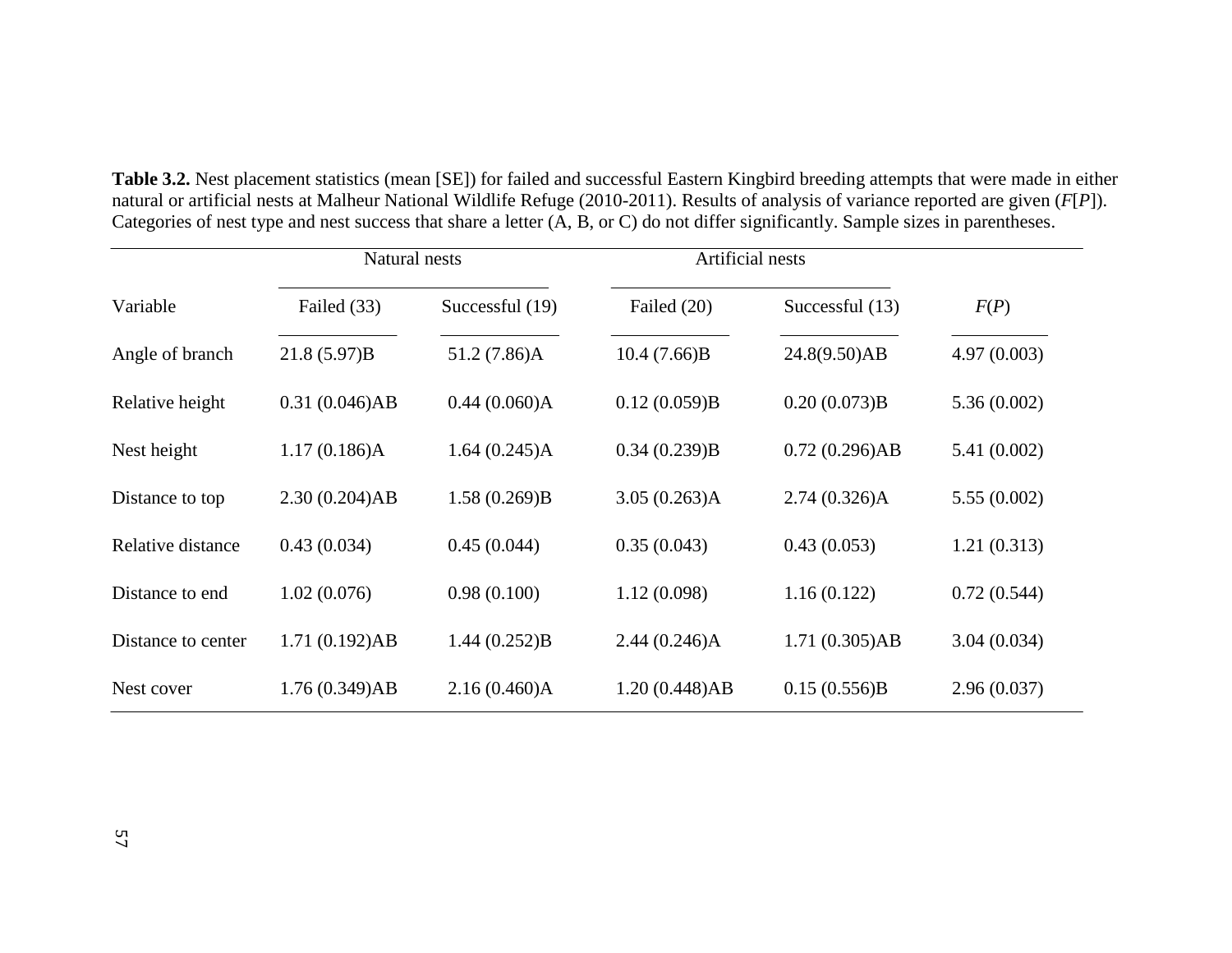| Variable                           | PC1      | PC <sub>2</sub> | PC <sub>3</sub> |
|------------------------------------|----------|-----------------|-----------------|
| Nest angle                         | 0.385    | 0.165           | 0.278           |
| Relative nest height               | 0.468    | $-0.241$        | 0.182           |
| Nest height (m)                    | 0.417    | $-0.303$        | 0.287           |
| Distance of nest to top            | $-0.417$ | 0.118           | 0.173           |
| Relative distance to end of branch | 0.274    | 0.607           | $-0.132$        |
| Distance to end of branch          | $-0.174$ | 0.531           | 0.280           |
| Distance to center of tree         | $-0.399$ | $-0.396$        | 0.097           |
| Nest cover                         | 0.141    | $-0.042$        | $-0.820$        |
| Eigenvalue                         | 3.441    | 1.503           | 1.032           |
| Explained variance (%)             | 42.6     | 18.8            | 12.9            |
| $\Sigma$ Explained variance $(\%)$ | 42.6     | 61.4            | 74.3            |

**Table 3.3**. Factor loadings, eigenvalues, and proportion of the variance explained by the first three axes from the principal component analysis of nest placement variables for natural and used artificial nests of Eastern Kingbirds breeding at Malheur National Wildlife Refuge.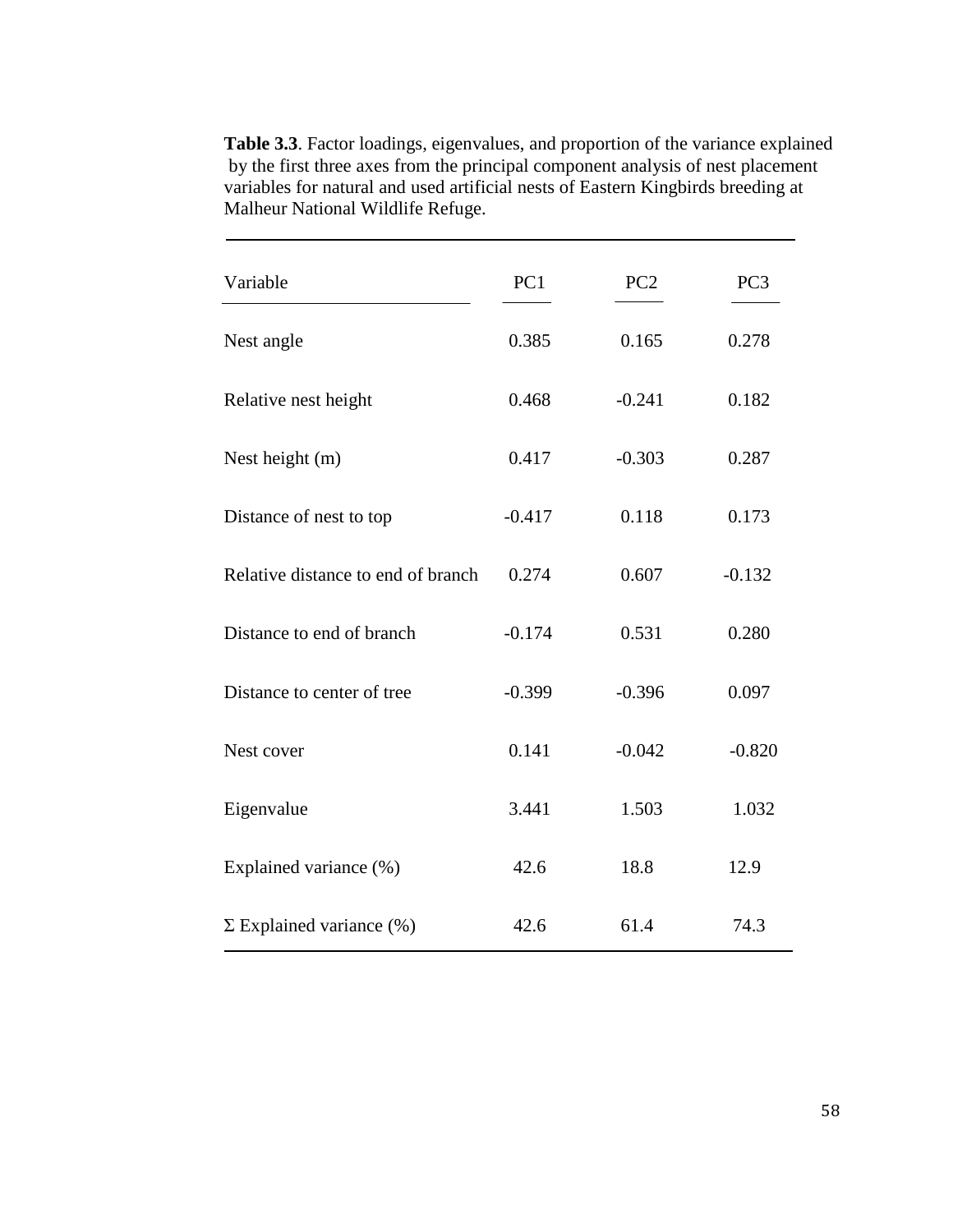**Table 3.4.** Model selection table summarizing results of the analysis of number of young to fledge (0 to 4) from Eastern Kingbirds nests at Malheur National Wildlife Refuge, OR. Predictor variables included year, nest type, and eight nest placement variables. Number of parameters (*K*), the difference in Akaike Information Criterion (corrected for small sample size;  $\triangle$ AICc) between the top and other models, and model weights ( $w_i$ ) are given for the eight models with  $\triangle AICc \leq 2$ ), along with the proportion of the variation accounted for by each model  $(R^2)$ .

| Model                                      | K              | $\triangle AICc$ | $W_i$ | $R^2$ |
|--------------------------------------------|----------------|------------------|-------|-------|
| $Angle + year$                             | $\overline{4}$ | 0.000            | 0.211 | 0.146 |
| $Angle + year + nest type$                 | 5              | 0.692            | 0.149 | 0.162 |
| Angle + year + nest type + distance to top | 6              | 0.936            | 0.132 | 0.182 |
| Angle + nest type + dist top               | 5              | 1.034            | 0.126 | 0.154 |
| $Angle + year + dist$ end                  | 5              | 1.376            | 0.106 | 0.155 |
| $Angle + year + dist top$                  | 5              | 1.377            | 0.106 | 0.155 |
| $Angle + nest type$                        | $\overline{4}$ | 1.743            | 0.088 | 0.128 |
| Angle + year + nest type + distance to end | 6              | 1.856            | 0.083 | 0.173 |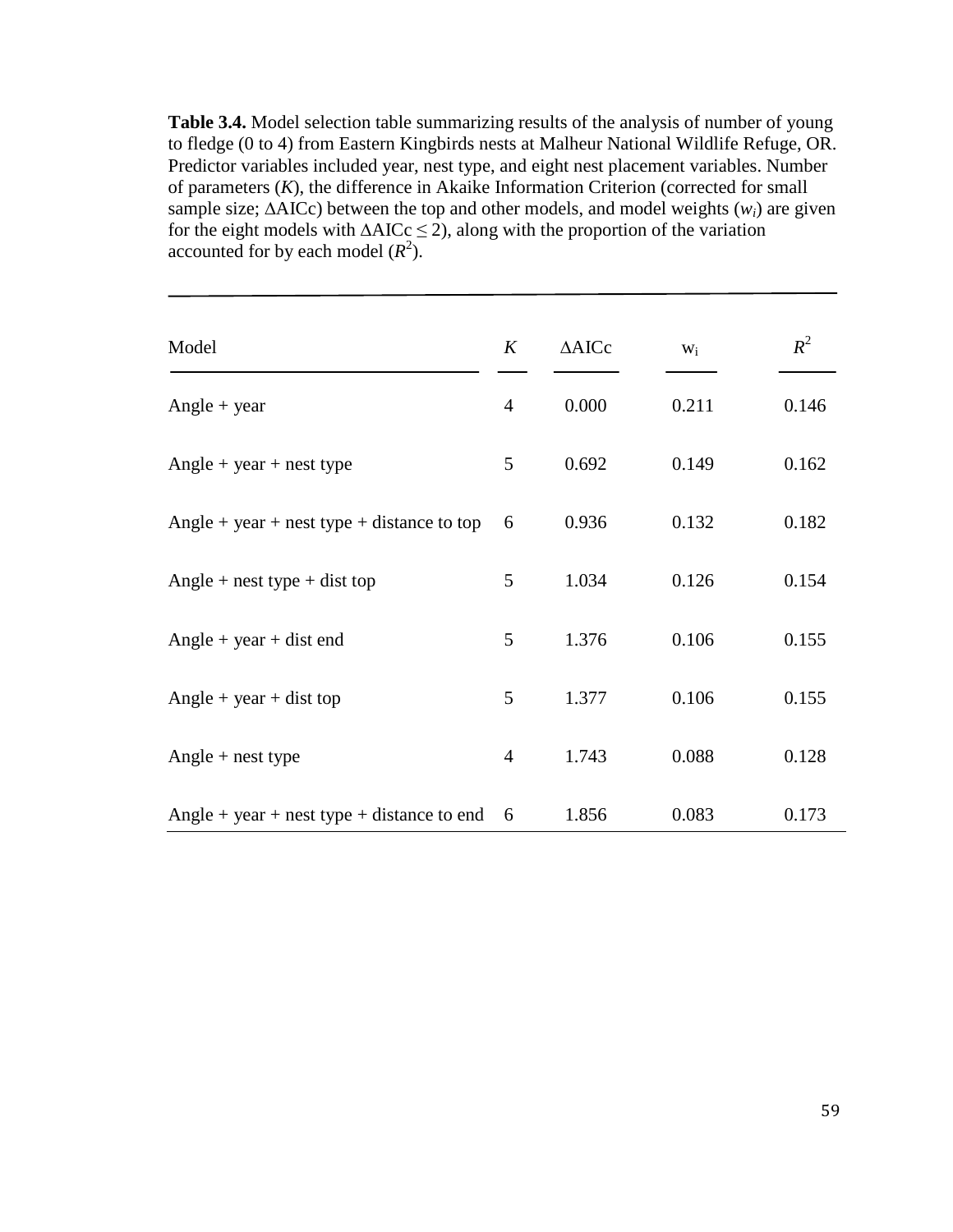**Table 3.5.** Model averaged estimates (*b*) and SE (in parentheses), and 90% confidence intervals for variables that contributed to the top models (i.e.,  $AICc < 2.0$ ) of variation in fledging success for Eastern Kingbirds at Malheur National Wildlife Refuge, Oregon, in 2010 and 2011. Fledging success varied from 0 to 4 young (= Failed and successful nests) or 1 to 4 young (= successful nests). Dashed lines (——) indicate that the variable did not contribute to a final model.

|                       | Failed and successful nests |                     | Successful nests |                     |  |
|-----------------------|-----------------------------|---------------------|------------------|---------------------|--|
|                       | b(SE)                       | 90% CI              | b(SE)            | 90% CI              |  |
| Intercept             | $-931.3(811.6)$             | $-2266.4$ to 403.7  | $-2116.8(791.0)$ | $-3418$ to $-815$   |  |
| Angle                 | 0.011(0.005)                | 0.0036 to 0.0188    |                  |                     |  |
| Year                  | 0.658(0.337)                | 0.104 to 1.212      | 0.054(0.394)     | 0.406 to 1.701      |  |
| Cover                 |                             |                     | 0.241(0.094)     | 0.087 to 0.396      |  |
| Nest type             | 0.567(0.367)                | $-0.036$ to $1.170$ | 0.727 (0.403)    | 0.390 to 1.390      |  |
| Distance from top     | $-0.192(0.147)$             | $-0.434$ to $0.051$ | $-0.227(0.215)$  | $-0.584$ to $0.124$ |  |
| Distance to end       | $-0.355(0.365)$             | $-0.955$ to 0.245   |                  |                     |  |
| Relative distance end |                             |                     | 0.933(0.609)     | $-0.068$ to 1.935   |  |
| Nest height           |                             |                     | $-0.180(0.163)$  | $-0.447$ to $0.088$ |  |
| Relative nest height  | $-0.862(0.644)$             | $-1.919$ to 0.199   |                  |                     |  |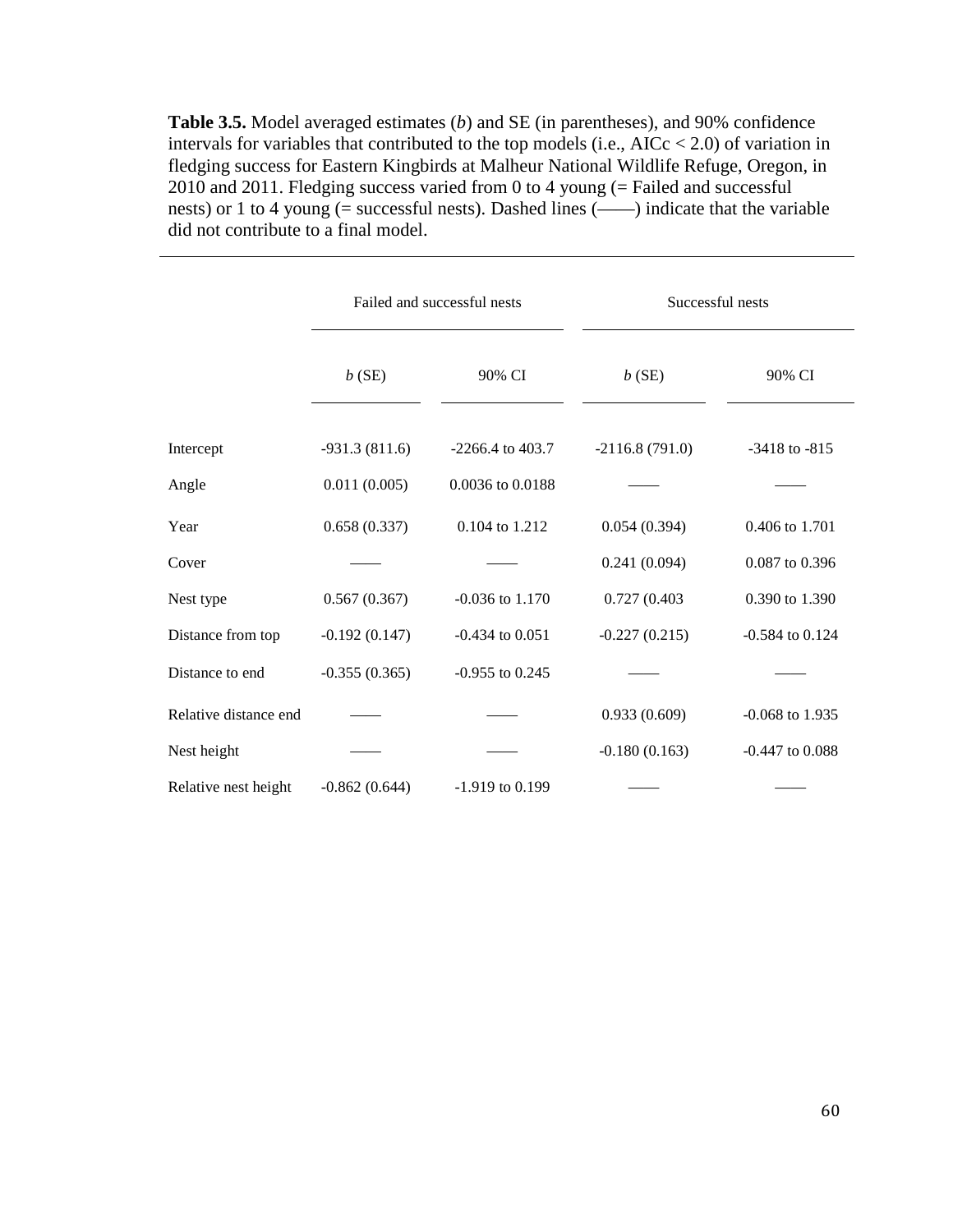**Table 3.6.** Model selection table summarizing results of the analysis of number of young to fledge from successful (1 to 4) Eastern Kingbirds nests at Malheur National Wildlife Refuge, OR. Predictor variables included year, nest type, and eight nest placement variables. Number of parameters (*K*), the difference in Akaike Information Criterion (corrected for small sample size; ∆AICc) between the top and other models, and model weights  $(w_i)$  are given for the eight models with  $\triangle AICc \leq 2$ ), along with the proportion of the variation accounted for by each model  $(R^2)$ .

| Model                                         | K | $\triangle$ AICc | $W_i$ | $R^2$ |
|-----------------------------------------------|---|------------------|-------|-------|
| $Cover + year + nest type$                    | 5 | 0.000            | 0.206 | 0.379 |
| Cover + year + type + relative distance end 6 |   | 0.209            | 0.186 | 0.435 |
| $Cover + year$                                | 4 | 0.631            | 0.150 | 0.305 |
| $Cover + year + relative distance end$        | 5 | 1.207            | 0.113 | 0.355 |
| $Cover + year + relative nest height$         | 5 | 1.506            | 0.097 | 0.348 |
| $Cover + year + nest height$                  | 5 | 1.735            | 0.087 | 0.344 |
| $Cover + year + type + distance to top$       | 6 | 1.795            | 0.084 | 0.405 |
| $Cover + year + type + nest height$           | 6 | 1.956            | 0.077 | 0.402 |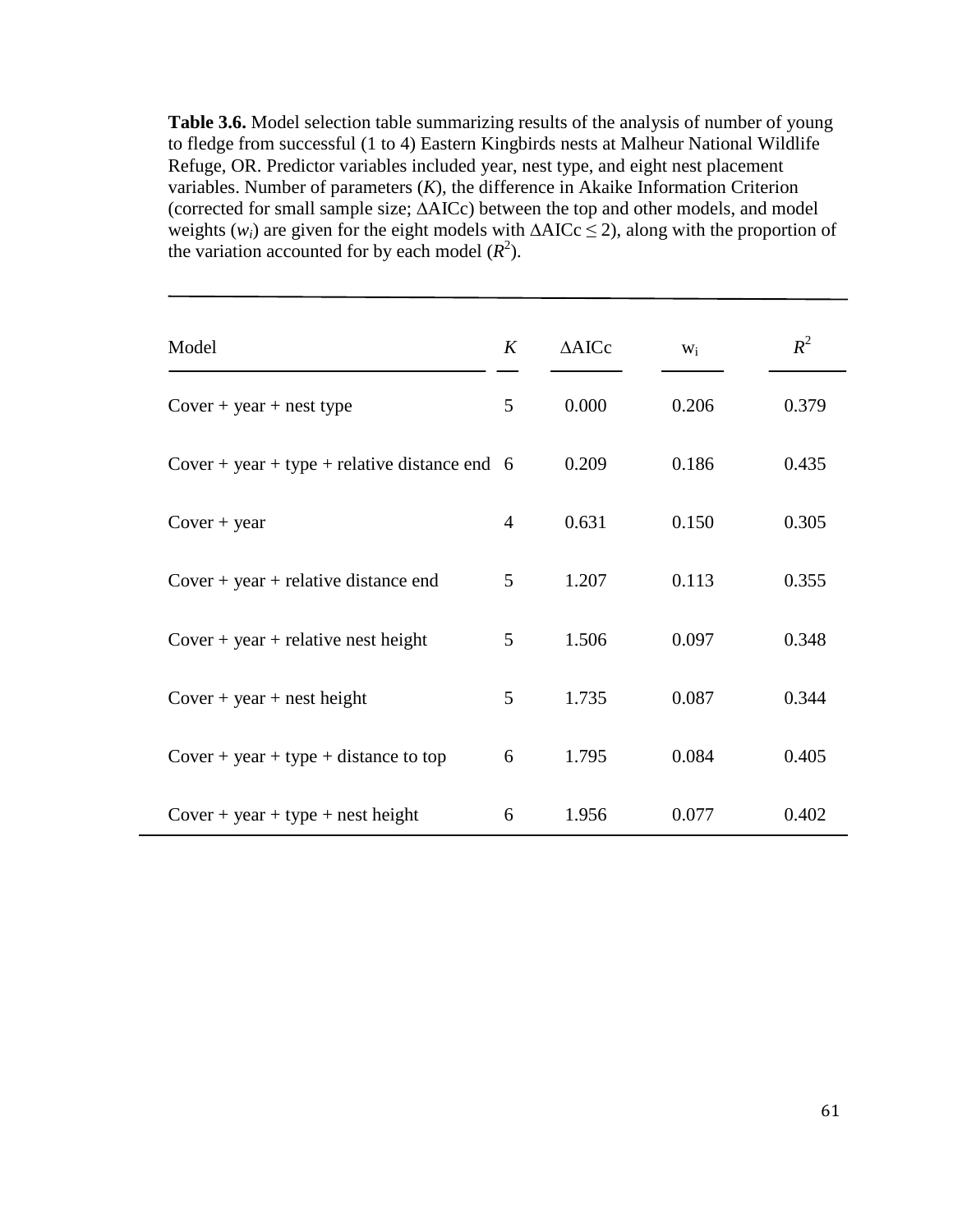Figure 3.1. Box-and-whisker plot of PC1 compared to different categories of nest success and nest type for Eastern Kingbirds breeding at Malheur National Wildlife Refuge, OR from 2010 and 2011. Horizontal lines represent medians, boxes success and nest type for Eastern Kingbirds breeding at Malheur National Wildlife<br>Refuge, OR from 2010 and 2011. Horizontal lines represent medians, boxes enclose th<br>middle 50% of observations, vertical lines represent the stars are observations outside the latter limits. enclose the

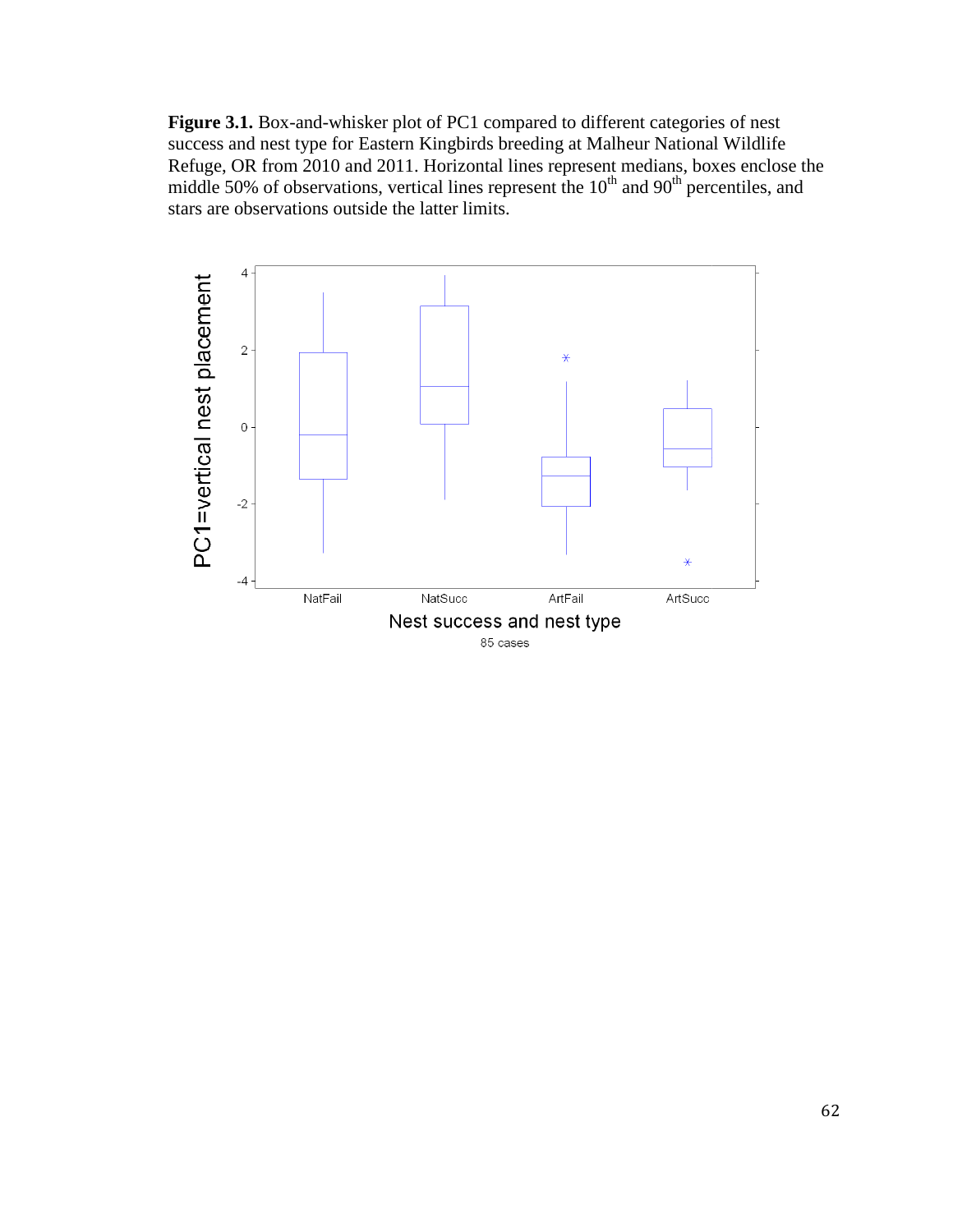**Figure 3.2.** Fledging success of Eastern Kingbird nests at Malheur National Wildlife Refuge from 2010 and 2011 in relation to vegetation cover in the 10 cm sphere surrounding the nest.

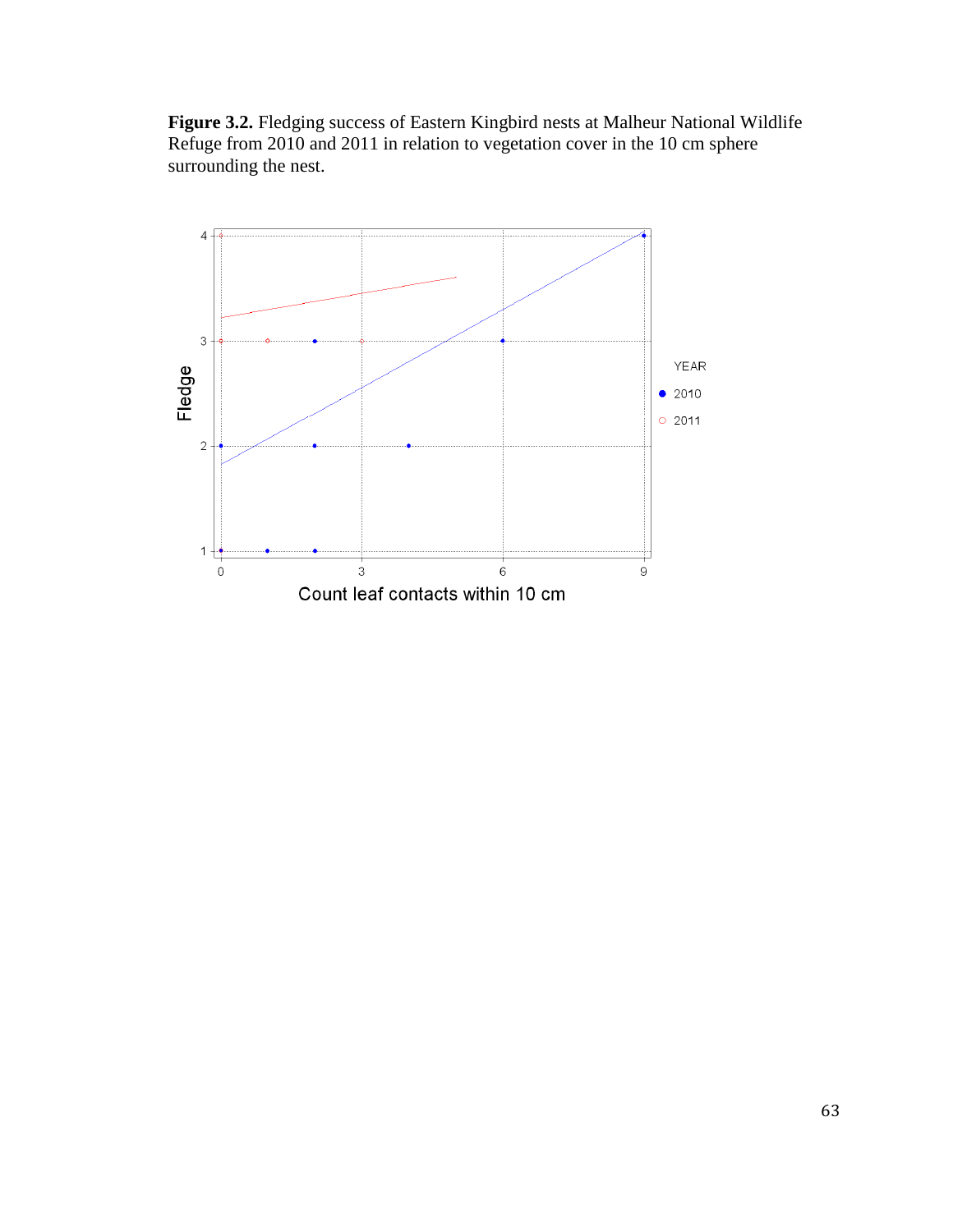## CHAPTER 4: CONCLUSIONS

I used an experimental approach to study nest reuse and nest site selection in a breeding population of Eastern Kingbirds (hereafter kingbirds) at Malheur National Wildlife Refuge (MNWR) for two years, 2010 and 2011. Mine was one of the first studies in an open-cup nesting passerine to use artificial nests to experimentally address questions involving nest reuse or nest placement.

MNWR's high elevation location and consequent delayed spring phenology further shortens the already generally short breeding season of kingbirds. The shorter breeding season is associated with smaller clutch sizes (Weeks 1978; Eberhardt 1994 *in* Walters et al. 2002; but see Conrad & Robertson 1993) and a reduced probability of replacing failed first nesting attempts. Thus, nest reuse may benefit kingbirds by reducing energy demands so they can hasten clutch initiation to begin egg-laying. Nest building is costly and not surprisingly, the construction of NATs required a third more material than what was needed to line an ART, and most likely took more time to build. However, this may not translate into a third less energy because the outer lining is composed of larger materials, while the inner lining has finer material. Therefore, it is likely that the two do not require equal effort to build. Females can be very selective of nesting materials, and depending upon availability, may make long flights to collect specific material for either the outer shell or lining (Murphy 1996a). Since it is known that nests are costly to construct, I assessed the differences of reproductive parameters between ARTs and NATs.

64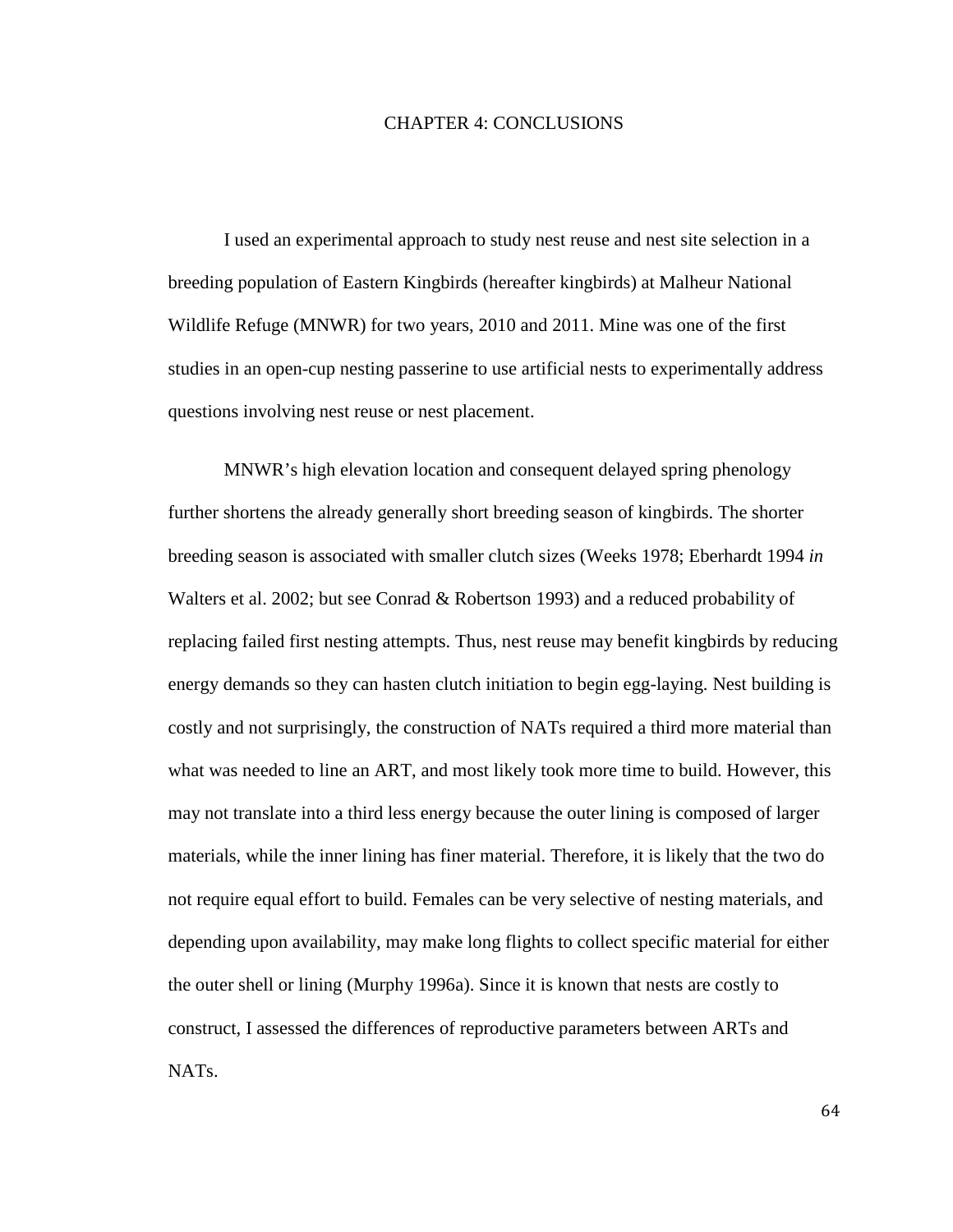I found that kingbirds who used an ART did not exhibit significant differences with NATs in timing of breeding, clutch size, egg mass, incubation period, number of eggs to hatch, or number of young to fledge. Those findings led me to reject the hypothesis that an advantage of nest reuse is that it saves time and/or energy. The only variable to suggest a possible advantage of nest reuse was that if a nest failed, it took the female a shorter amount of time to lay a replacement clutch if she used an ART instead of building a NAT. An additional finding that supports my rejection of the hypothesis that nest reuse is a time saving mechanism is that ARTs were used more often in the 2011 breeding season, which was significantly earlier than the 2010 breeding season. This completely contradicts predictions of the time-energy savings hypothesis. By default, I argue that the evidence is consistent with the hypothesis that quality nest sites are limited at MNWR. The pre-laying period of 2011 also experienced heavy flooding, to the point where I was denied access to canoe the river and check on nests. When access was granted many of the ARTs on low branches were submerged. The fact that ARTs on low branches became submerged suggests that many of the low hanging branches that kingbirds use were also unavailable because they were under water for most of the prelaying period. This probably exacerbated the already limited availability of suitable nest sites, and may explain why nest reuse was so common in 2011. I also documented other species (American Robin, Mourning Dove, Tree Swallow) using the ARTs, which also suggests that suitable nest sites for many other species along the river are limited. I first explored differences in the nest site structure between ARTs and NATs.

65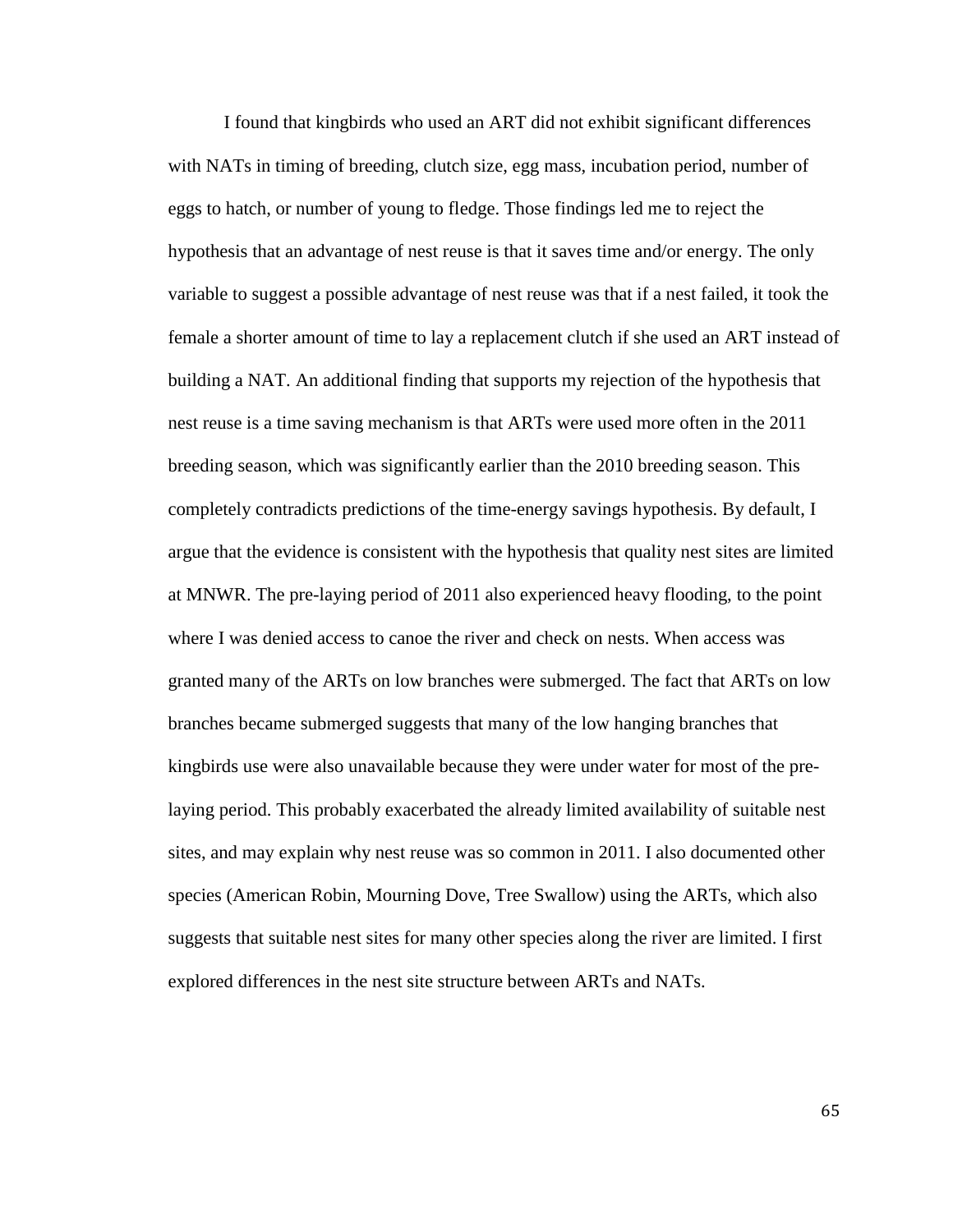I used the existing ARTs to assess differences in nesting structure at the level of the nest site between used and unused ARTs and NATs. I was partially successful in distributing ARTs in locations similar to those that kingbirds use. NATs and unused ARTs had a similar vertical placement, were on more sharply angled branches, and had more cover than used ARTs. The unused ARTs were in locations that more closely matched natural sites chosen by kingbirds. This could be due to unused ARTs being located in less preferred intermediate positions. Alternatively, females could have built NATs in lower positions overhanging water, had they not used an ART and most females with ARTs in their territories used one. I also determined if kingbirds are making adaptive nest site choices, in which case they would choose locations that results in higher reproductive success.

Nest predation accounted for the majority of nest failures at MNWR in both 2010 and 2011. The main nest predators to kingbirds at MNWR are the Black-billed Magpie and the American Crow. The low diversity of nest predators eliminates an obstacle to selection for adaptive nest placement. Kingbirds are capable nest defenders and there is a consistent pattern that successful NATs and ARTs were placed higher in the tree and on more sharply angled limbs than failed nests in both NATs and ARTs. This suggests that kingbirds selected nest sites that were more likely to fledge young. Nests higher in the tree may allow the kingbird to better defend its nest (Ricklefs 1977, Murphy et al.1997). Elsewhere, higher nests placed in a tree have been associated with greater nest success, most likely because ground predators have a difficult time reaching higher nests (Murphy 1983, Wilson and Cooper 1998, Burhans et al. 2002). My findings also provide support to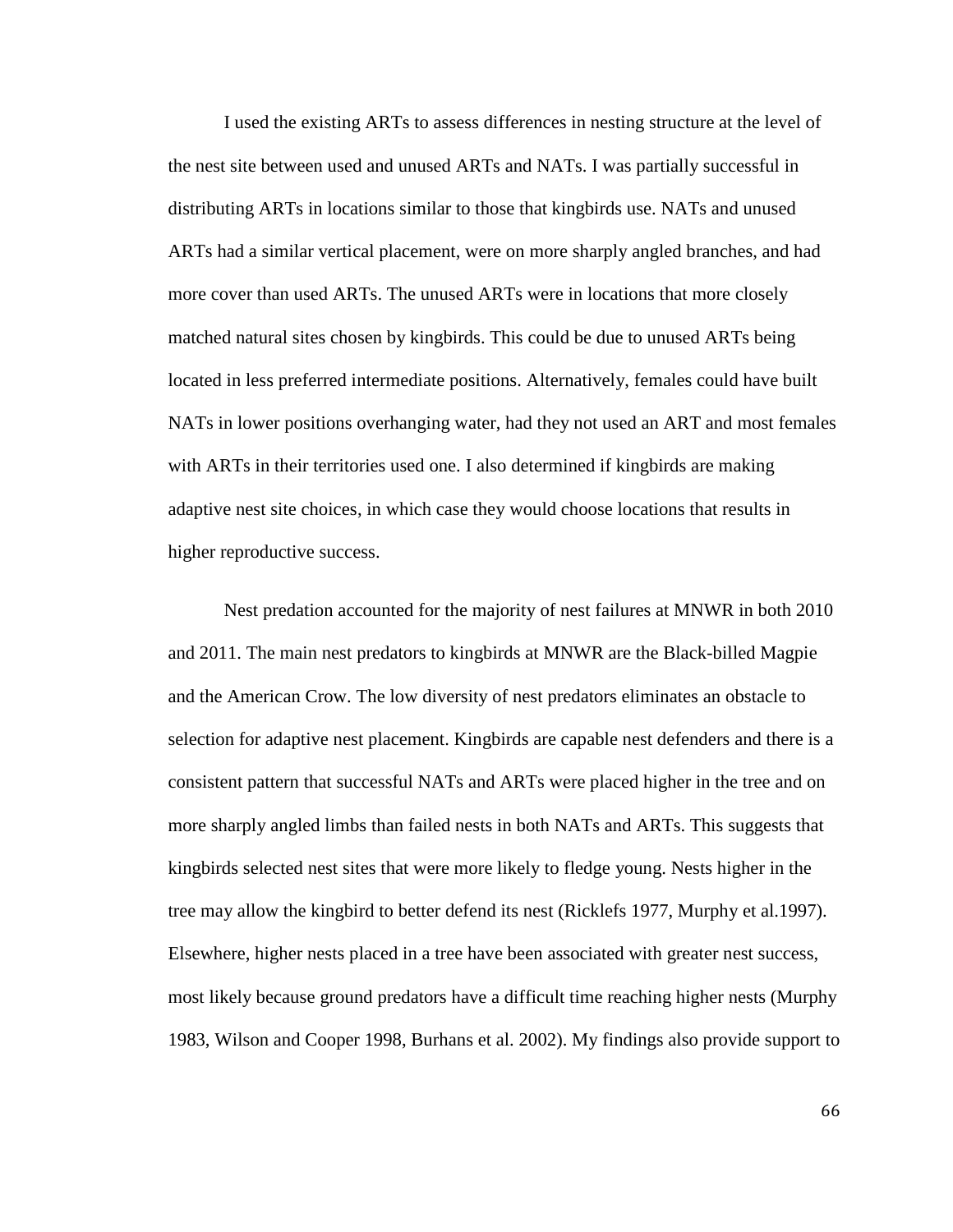the hypothesis that nest site selection in birds is greatly shaped by the major factors causing nest mortality. Nest cover is another variable that has been found to be an important factor for nest success in birds.

I did not find any indication that nest success (i.e., fledging of  $\geq$ 1 young) was more likely for nests with high nest cover, most likely because virtually all kingbird nests at MNWR were exposed and other factors had a greater influence on the probability that a predator located a nest. Among successful nests (both NATs and ARTs), the number of young to fledge (1 to 4) was higher in 2011, and was also higher in nests with greater nest cover, and in ARTs. Among nests that escaped predation, differences in nest cover may affect the microclimate to the degree that it influences physical stress on the young and parental behavior. Kingbird nests are often directly exposed to sunlight and the high temperatures of summer may force parents of nests with low cover to stay at the nest to shade young rather than forage for food. Successful ARTs were found to have the lowest cover, which argues against that hypothesis. However, ARTs were placed lower in trees, which means that more vegetation existed above the nest to provide incidental shade. Furthermore, ARTs generally had deeper nest cups than NATs, and this too would have provided shade, which possibly explains why fledging success was higher in ARTs than in NATs. The highest nest cover exhibited by the four nest type combinations was found in successful NATs, which suggests that, given full freedom of choice, kingbirds selected sites that yielded the highest fledging success.

Further work should address the number of trips a female makes to construct her nest to determine how much time and energy is invested into building an open-cup nest.

67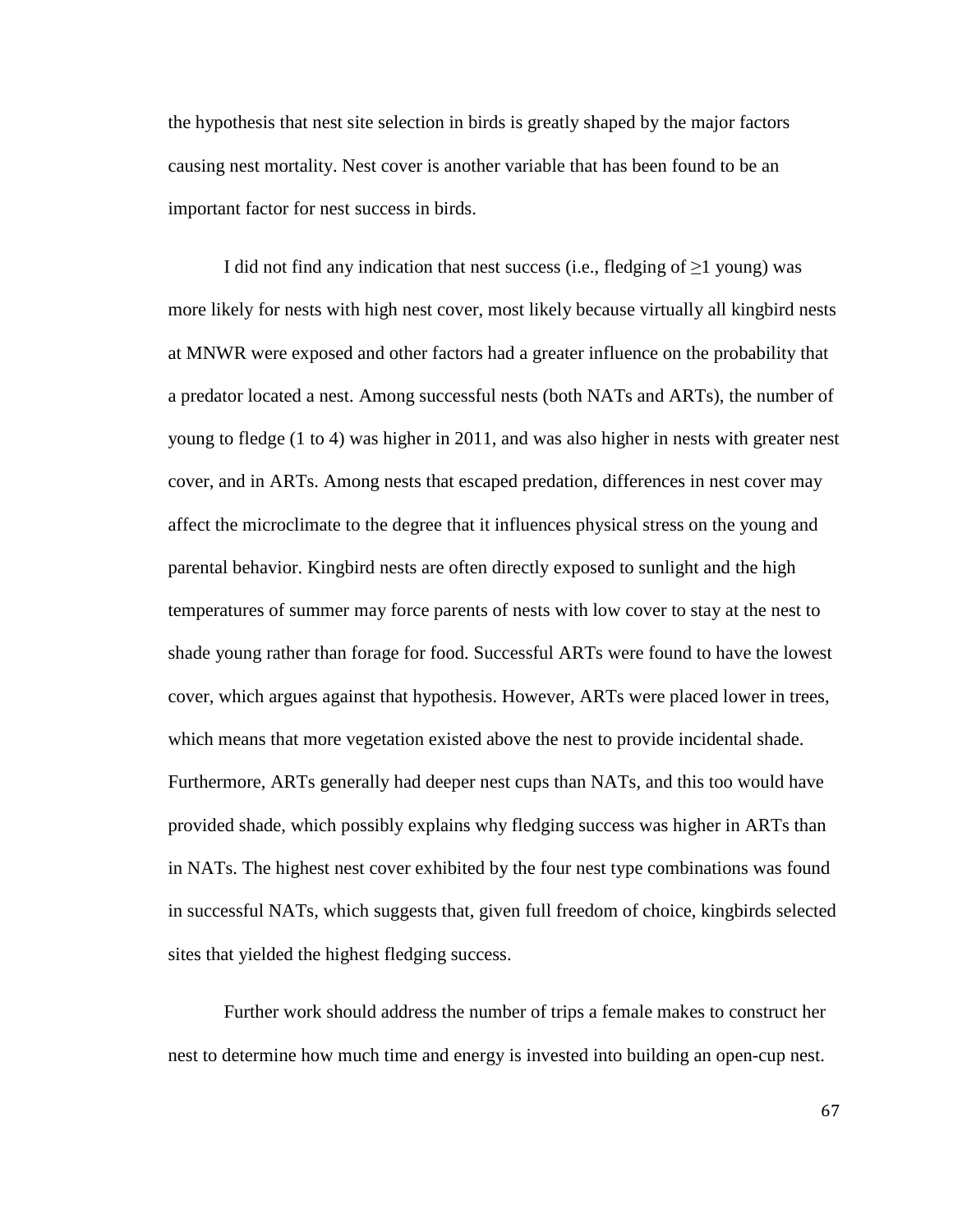Also, it would be extremely useful to test the time and energy savings and nest site shortage hypotheses on kingbirds where nest reuse has not been reported; if made available, would kingbirds use ARTs where quality nest sites exist in abundance? It would be beneficial to perform the experiment a third year during more normal weather conditions to compare it to the two years. Further studies could expand on this research by taking vegetation measurements on random plots and examining the total coverage surrounding the nest. Further work could map the territories of Black-billed Magpies at MNWR to estimate their abundance and relate that to kingbird fitness.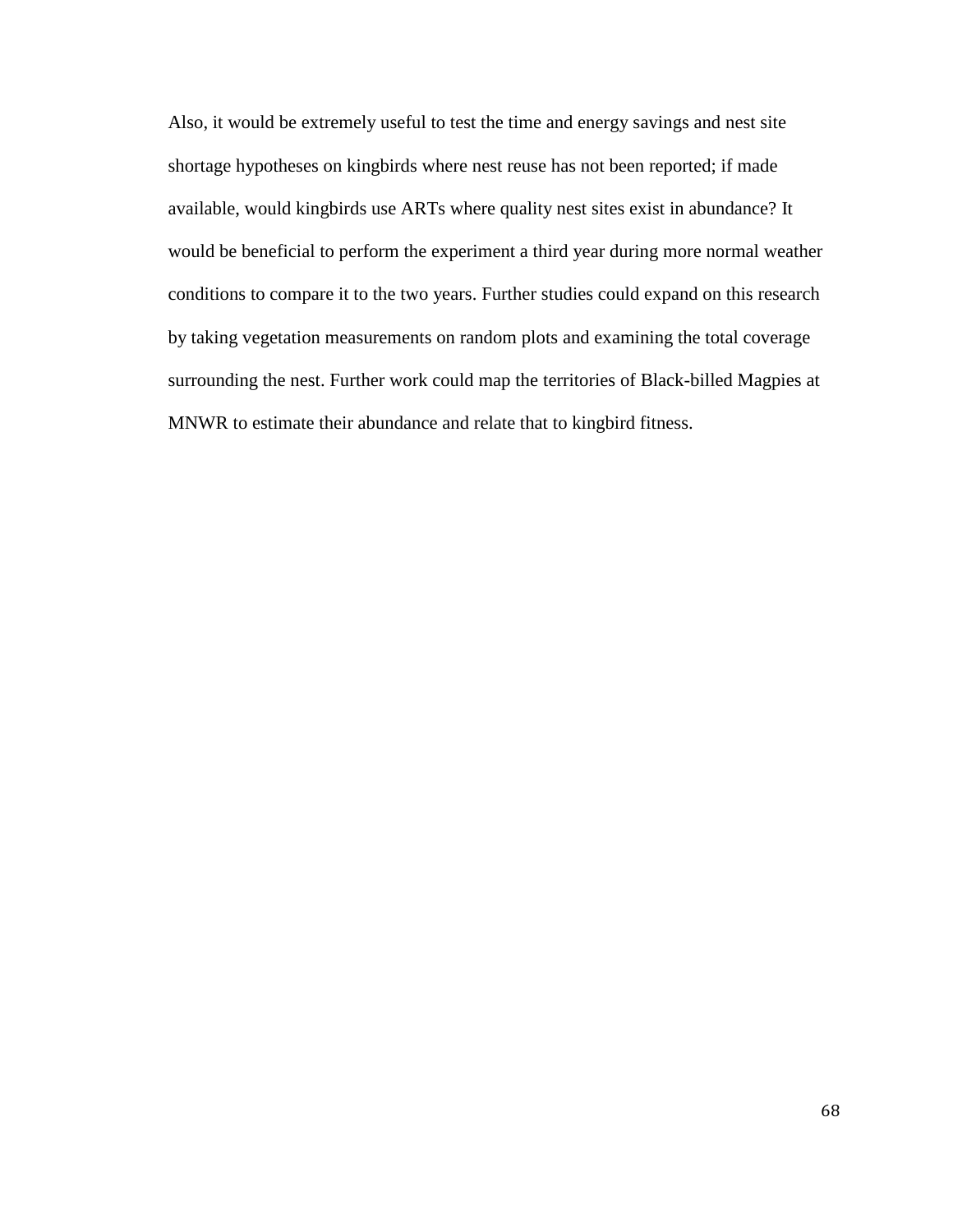## REFERENCES

Analytical Software. 2009. STATISTIX. Tallahassee, FL.

- Bears, H., K. Martin & White, G. C. 2009. Breeding in high-elevation habitat results in shift to slower life-history strategy within a single species. Journal of Animal Ecology 78:365-375.
- Bergin, T. M. 1997. Nest reuse by Western Kingbirds. Wilson Bulletin 109:735-737.
- Blancher, P. J., and R. J. Robertson. 1982. Kingbird aggression: does it deter predation? Animal Behaviour 40:929-930.
- Blancher, P. J. & R. J. Robertson. 1985. Site consistency in kingbird breeding performance: Implications for site fidelity. Journal of Animal Ecology 54:1017- 1027.
- Brawn, J. D. & Balda, R. P. 1988. Population biology of cavity nesters in northern Arizona: Do nest sites limit breeding densities? Condor 90:61-71.
- Brown, C. R. & Bomberger Brown, M. 1986. Ectoparasitism as a cost of coloniality in Cliff Swallows (*Hirundo pyrrhonota*). Ecology 67:1206-1218.
- Brown, C. R. & Bomberger Brown, M. 1996. *Coloniality in the Cliff Swallow: The Effect of Group Size on Social Behavior.* Chicago: University of Chicago Press.

Burhans, D. E., D. Dearborn, F. R. Thompson III, and J. Faaborg. 2002. Factors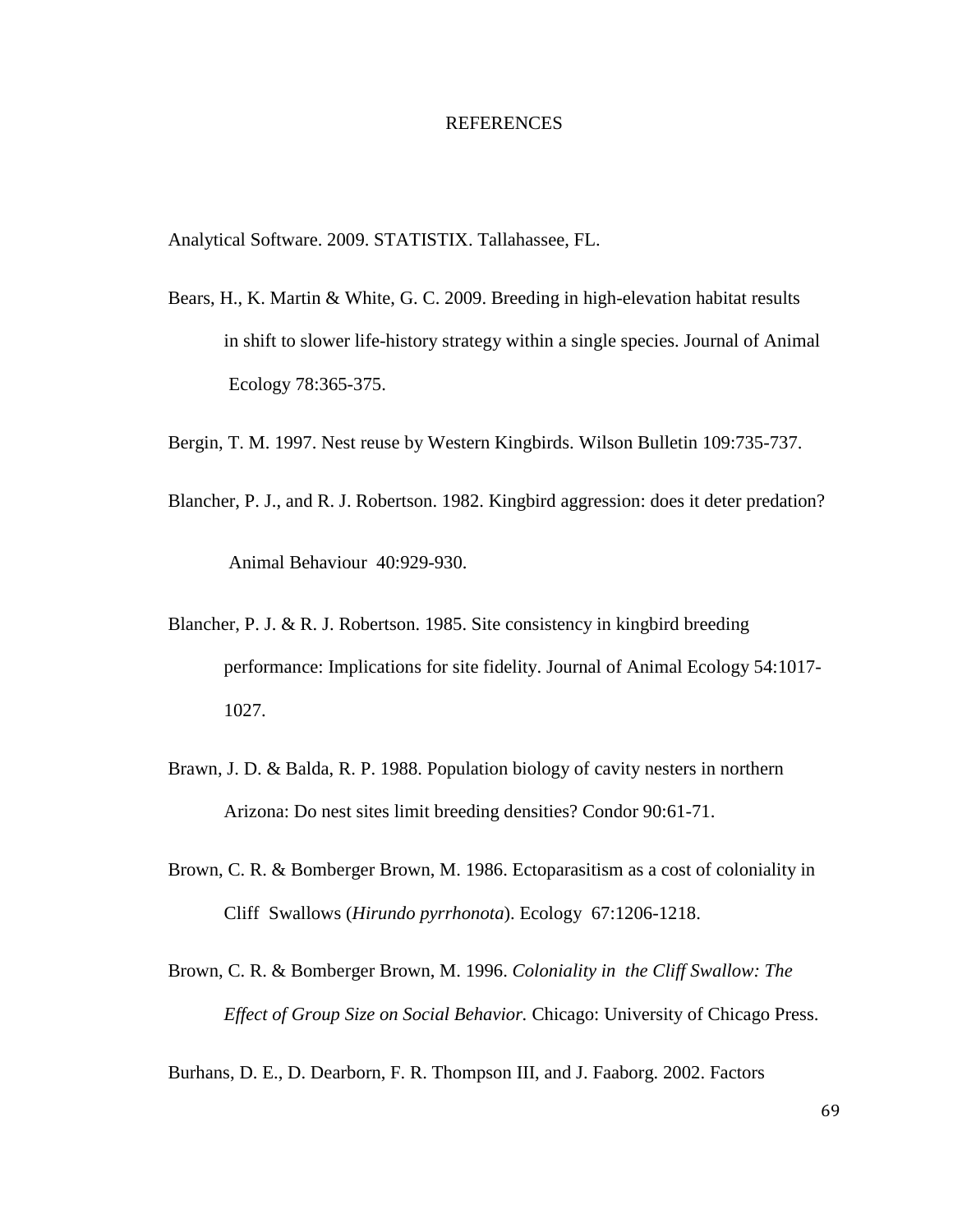affecting predation at songbird nests in old fields. Journal of Wildlife Management 66:240-249.

- Burnham, K. P. and D. R. Anderson. 2002. Model selection and multimodel inference: A practical information – Theoretic Approach, second edition. Springer.
- Cavitt, J. F., Pearse, A. T & Miller, T. A. 1999. Brown Thrasher nest reuse: A time saving resource, protection from search-strategy predators, or cues for nest-site selection? Condor 101:859-862.
- Chalfoun, A. D., and K. A. Schmidt. 2012. Adaptive breeding-habitat selection: Is it for the birds? Auk 129:589-599.
- Colias, N. E. and E. C. Colias. 1984. Nest building and bird behavior. Princeton University Press.
- Conrad, K. F., & Robertson, R. J. 1993. Clutch size in eastern phoebes (*Sayornis phoebe*). I. The cost of nest building. Canadian Journal of Zoology 71:1003- 1007.
- Cooper, N. W., Murphy, M. T., Redmond, L. J. & Dolan, A. C. 2011. Reproductive correlates of spring arrival date in the Eastern Kingbird *Tyrannus tyrannus*. Journal of Ornithology 152:143-152.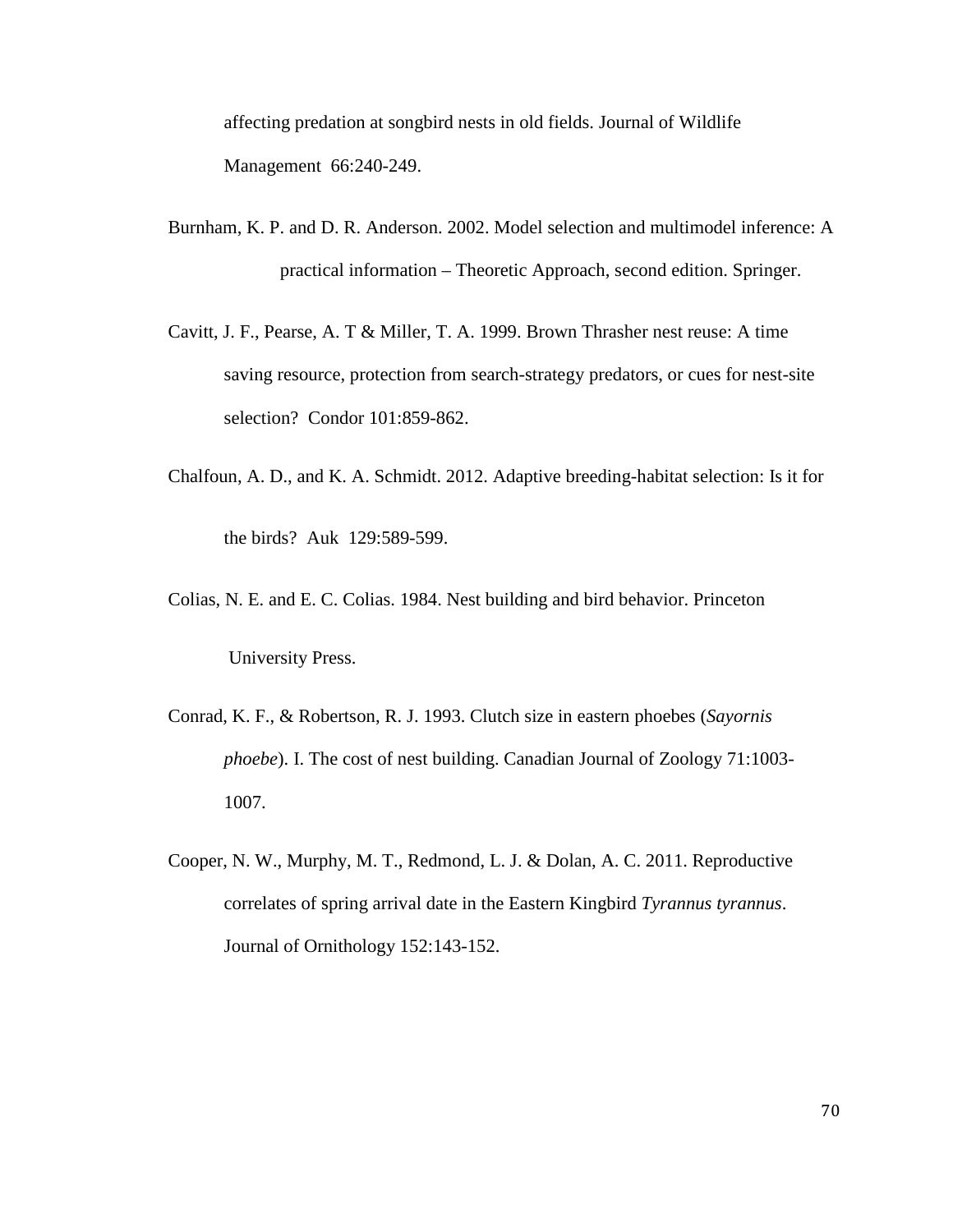- Csuti, B., A. J. Kimerling, T. A. O'Neil, M. M. Shaughnessy, E. P. Gaines, and M. M. P. Huso. 1998. *Atlas of Oregon Wildlife: Distribution, Habitat, and Natural History*. Oregon State University Press, Corvallis, Oregon.
- Curson, D. R. Goguen, C. B, & Matthews, N. E. 1996. Nest-site reuse in the Western Wood-Pewee. Wilson Bulletin 108:378-380.
- Davies, N. B. & Lundberg, A. 1985. The influence of food on time budgets and timing of breeding of the Dunnock *Prunella modularis*. Ibis 127:100-110.

Davis, D. E. 1941. The belligerency of the kingbird. *Wilson Bulletin* 53:157 – 168.

Davis, D.E. 1955. Observations on the breeding biology of kingbirds Condor 57:208 – 212.

- Dobkin, D. S., Rich, A. C., Pretare, J. A. & Pyle, W. H. 1995. Nest-site relationships among cavity-nesting birds of riparian and snowpocket aspen woodlands in the northwestern Great Basin. Condor 97:694-707.
- Dolan, A. C., Murphy, M. T., Redmond, L. J. & Duffield, D. 2009. Maternal characters and the production and recruitment of sons in the eastern kingbird (*Tyrannus tyrannus*). Behavioral Ecology and Sociobiology 63:1527-1537.

Eberhardt, L. S. 1994. Sap feeding and its consequences for reproductive success and communication in Yellow-bellied Sapsuckers (*Sphyrapicus varius*). Ph.D. thesis, University of Florida.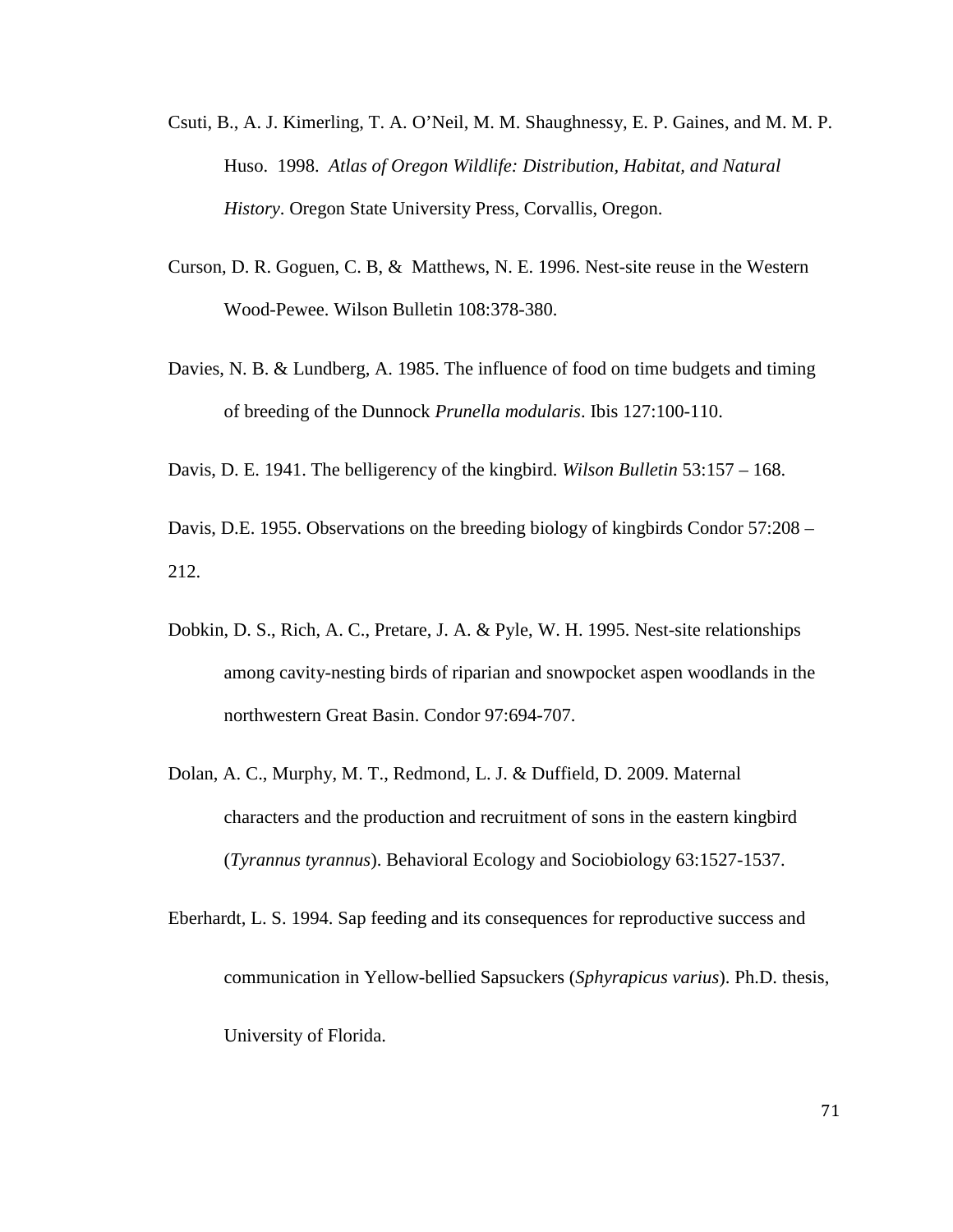- Eggers, S., M. Griesser, and J. Ekman. 2005. Predator-induced plasticity in nest visitation rates in the Siberian Jay (*Perisoreus infaustus*). Behavioral Ecology 16:309-315.
- Eichholz, M. W., and W. D. Koenig. 1992. Gopher snake attraction to birds' nests. Southwestern Naturalist 37:293-298.
- Ellison, K. S. 2008. Nest reuse by Vermillion Flycatchers in Texas. Wilson Journal of Ornithology 120:339-344.
- Filliater, T. S., R. Breitwisch, and P. M. Nealen. 1994. Predation on Northern Cardinal nests: Does choice of nest site matter? Condor 96:761-768.
- Fontaine, J. J., and T. E. Martin. 2006. Parent birds assess nest predation risk and adjust their reproductive strategies. Ecology Letters 9:428-434.
- Forstmeier, W. and I. Weiss. 2004. Adaptive plasticity in nest-site selection in response to changing predation risk. Oikos 104:487-499.
- Friesen, L. E., Wyatt, V. E. & Cadman, M. D. 1999. Nest resuse by Wood Thrushes and Rose-breasted Grosbeaks. Wilson Bulletin 111:132-133.
- Gaston, A. J., Gilchrist, H. G. & Hipfner, J. M. 2005. Climate change, ice conditions and reproduction in an Arctic nesting marine bird: Brunnich's Guillemot (*Uria lomvia* L.). Journal of Animal Ecology 74:832-841.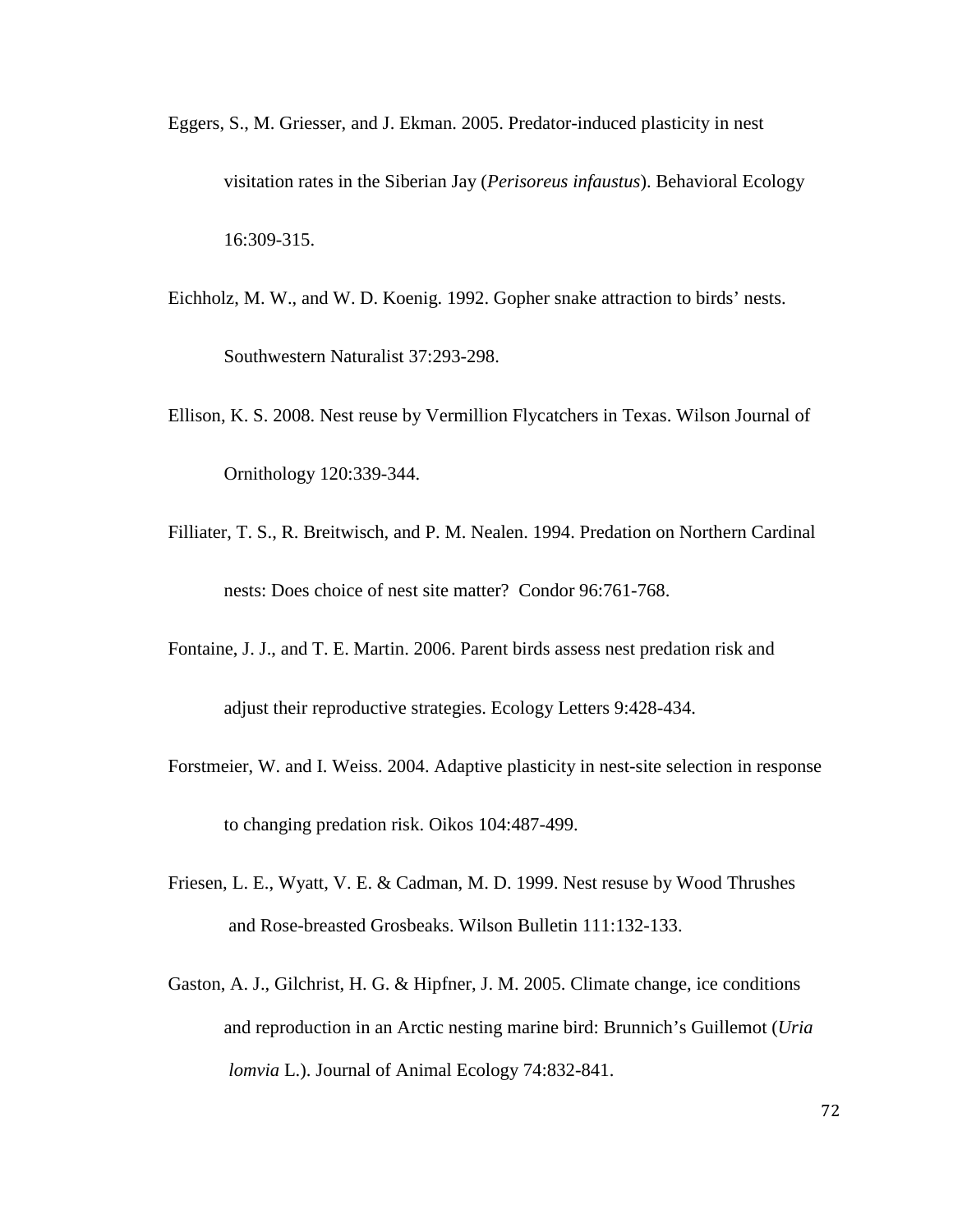- Gautheir, M. & Thomas, D. W. 1993. Nest site selection and cost of nest building by Cliff Swallows (*Petrochelidon pyrrhonota*). Canadian Journal of Zoology 71: 1120-1123.
- Gill, S. A. & Stutchbury, B. J. M. 2005. Nest building is an indicator of parental quality in the monogamous Neotropical Buff-breasted Wren (*Thryothorus leucotis*). Auk 122:1169-1181.
- Götmark, F., D. Blomqvist and O. C. Johansson and J. Bergkvist. 1995. Nest site selection: A trade-off between concealment and view of the surroundings? Journal of Avian Biology 26:305-312.
- Hansell, M. 2000. *Bird nests and construction behavior*. Cambridge: Cambridge University Press.
- Hatch, M. I. 1997. Variation in Song Sparrow nest defense: individual consistency and relationship to nest success. Condor 99:282-289.
- Hazler, K. R. 2004. Mayfield logistic regression: A practical approach for analysis of nest survival. Auk 121:707-716.
- Hauber, M. E. 2002. Is reduced clutch size a cost of parental care in Eastern Phoebes (*Sayornis phoebe*)? Behavioral Ecology and Sociobiology 51:503-509.

Holway, D. A. 1991. Nest-site selection and the importance of nest concealment in the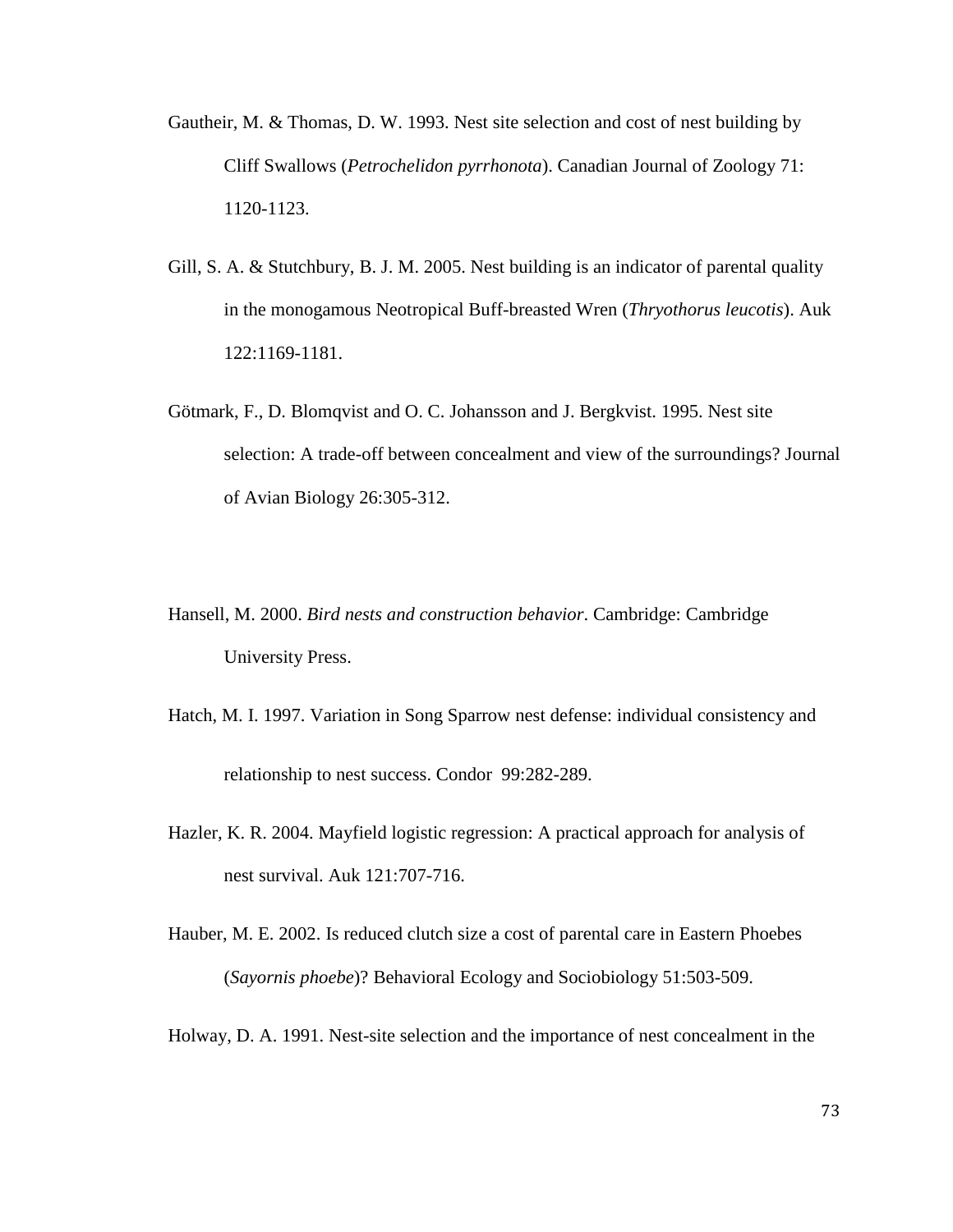Black-throated Blue Warbler. Condor 93:575-581.

- Howlett, J. S. and B. J. Stutchbury. 1996. Nest concealment and predation in Hooded Warblers: Experimental removal of nest cover. Auk 113:1-9.
- Johnston, D. W. 1971. Niche relationships among some deciduous flycatchers. Auk 88:796-804
- Kelly, J. F. & Van Horne, B. 1997. Effects of food supplementation on the timing of nest initiation in Belted Kingfishers. Ecology 78:2504-2511.
- Lack, D. 1968. Ecological adaptations for breeding in birds. Methuen Press, London.
- Latif, Q. S., S. K. Heath and J. T. Rotenberry. 2012. How avian nest site selection responds to predation risk: testing an 'adaptive peak hypothesis.' Journal of Animal Ecology 81:127-138.
- Lens, L., Wauters, L. A. & Dhondt, A. A. 1994. Nest building by crested tit *Parus cristatus* males: an analysis of costs and benefits. Behavioral Ecology and Sociobiology 35:431-436.
- MacKenzie, D. I. & Sealy, S. G. 1981. Nest site selection in Eastern and Western Kingbirds: A multivariate approach. Condor 83:310-321.
- Martin, T. E. 1992. Interaction of nest predation and food limitation in reproductive strategies. Current Ornithology 9:163–197.
- Martin, T. E. 1993. Nest predation and nest sites. Bioscience 43:523-532.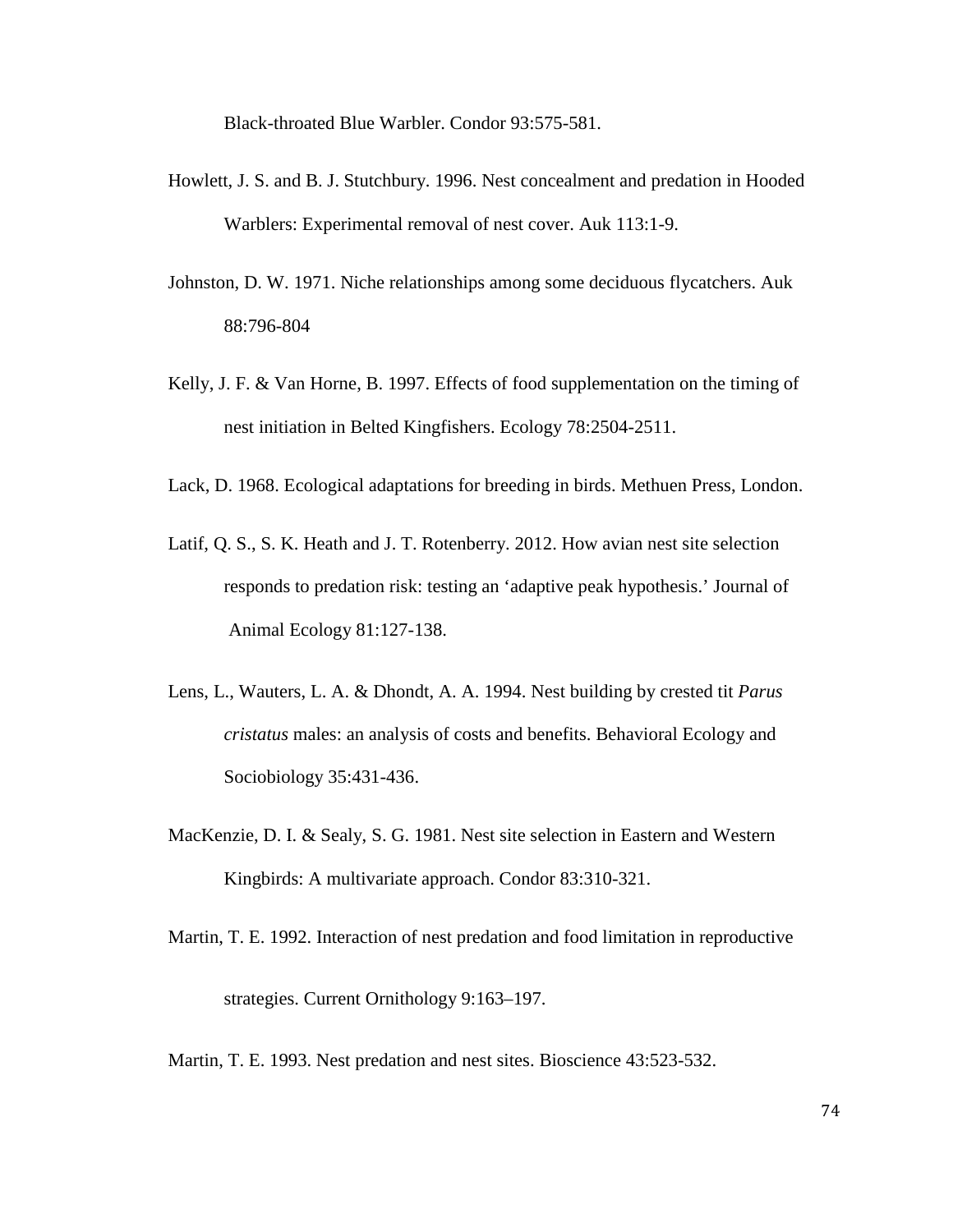- Martin, T. E. and J. J. Roper. 1988. Nest predation and nest-site selection of a Western population of the Hermit Thrush. Condor 90: 51-57.
- Martin, T. E. and P. Li. 1992. Life history traits of open vs. cavity nesting birds. Ecology 73:579-592.
- Martin, K. & Wiebe, K. L. 2004. Coping mechanisms of alpine and arctic breeding birds: Extreme weather and limitations to reproductive resilience. Integrative and Comparative Biology 44:177-185.
- Marzluff, J. M. 1988. Do pinyon jays alter nest placement based on prior experience? Animal Behaviour 36:1-10.
- Montgomerie, R. D. and P. J. Weatherhead. 1988. Risks and Rewards of nest defence by parent birds. The Quarterly Review of Biology 63:167-187
- Moreno, J., Martínez, J., Corral, C., Lobato, E., Merino, S., Morales, J., Martínez- De La Puente, J. & Tomás, G. 2008. Nest construction rate and stress in female Pied Flycatchers *Ficedula hypoleuca*. Acta Ornithologica 43:57-64.
- Mountjoy, D. J. & Robertson, R. J. 1988. Nest-construction tactics in the Cedar Waxwing. Wilson Bulletin 100:128-130.
- Murphy, M. T. 1981. Growth and aging of nestling Eastern Kingbirds and Eastern Phoebes. Journal of Field Ornithology 52:309-316.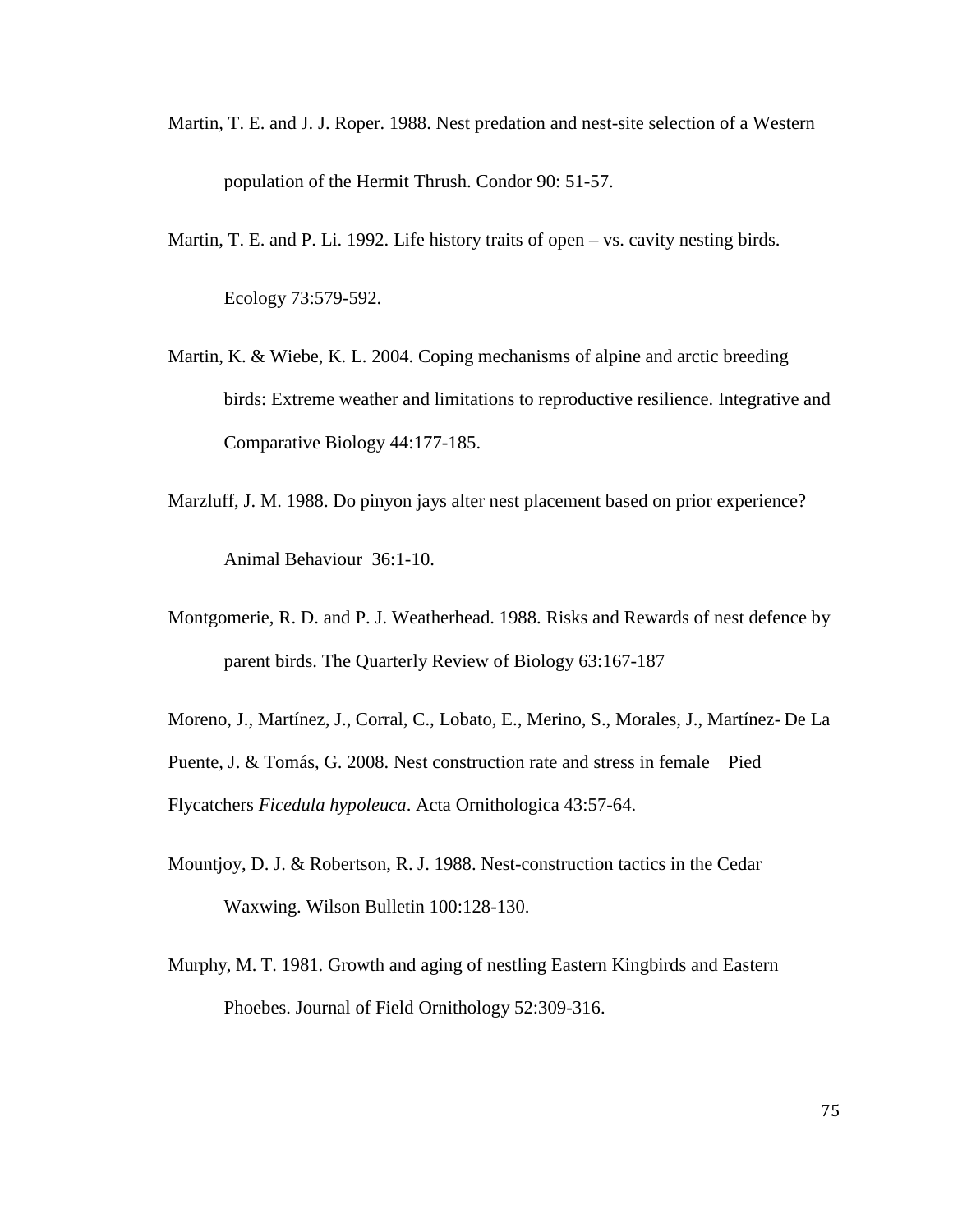- Murphy, M. T. 1983. Nest success and nesting habits of Eastern Kingbirds and other flycatchers. Condor 85:208-219.
- Murphy, M. T. 1986. Temporal components of reproductive variability in Eastern Kingbirds (*Tyrannus tyrannus*). Ecology 67:1483-1492.
- Murphy, M. T. 1996a. Eastern Kingbird (*Tyrannus tyrannus*). *In* The Birds of North America, Philadelphia: The Academy of Natural Sciences; Washington D.C.: The American Ornithologists' Union.
- Murphy, M. T. 1996b*.* Survivorship, breeding dispersal and mate fidelity in Eastern Kingbirds. Condor 98:83-93
- Murphy, M. T. 2000. Evolution of clutch size in the Eastern Kingbird: tests of alternative hypotheses. Ecological Monographs 70:1-20.
- Murphy, M. T. 2004*.* Intrapopulation variation in reproduction by Eastern Kingbirds: the impact of age, individual performance, and breeding site. Journal of Avian Biology 35:252-261.
- Murphy, M. T, Cummings, C. L. & Palmer, M. A. 1997. A comparative analysis of habitat selection, nest site and nest success by Cedar Waxwings and Eastern Kingbirds. American Midland Naturalist 138:344-356.

Newton, I. 1998. Population Limitation in Birds. New York: Academic Press.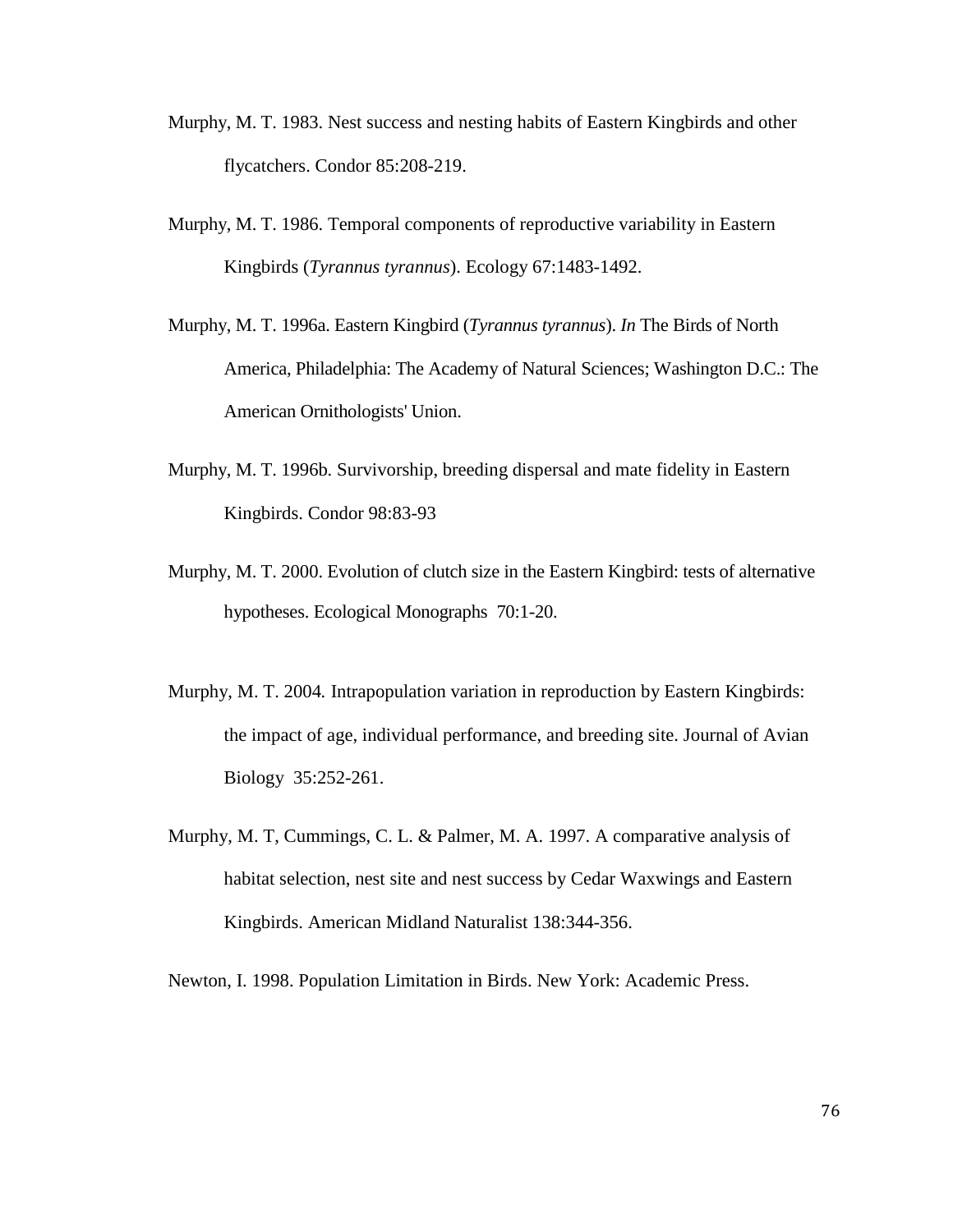- Olendorf, R., and S. K. Robinson. 2000. Effectiveness of nest defense in the Acadian Flycatcher Empidonax virescens. Ibis 142:365-371.
- Pereyra, M. E. 2011. Effects of snow-related environmental variation in breeding schedules and productivity of a high-altitude population of Dusky Flycatchers (Empidonax oberholseri). Auk 128:746-758.
- Putnam, L. S. 1949. The life history of the Cedar Waxwing. Wilson Bulletin 61:141- 182.
- Redmond, L. J. & Murphy, M. T. 2007. Unusual Barn Swallows nest placement in southeastern Oregon. Wilson Journal of Ornithology 119:307-309.
- Redmond, L. J. & Murphy, M. T. 2012. Using complementary approaches to estimate survival of juvenile and adult Eastern Kingbirds. Journal of Field Ornithology 83:247-259.
- Redmond, L. J., Murphy, M. T, & Dolan, A. C. 2007. Nest reuse by Eastern Kingbirds: adaptive behavior or ecological constraint? Condor 109:463-468.
- Redmond, L. J., Murphy, M. T, Dolan, A. C. & Sexton, K. 2009a. Parental investment theory and nest defense by Eastern Kingbirds. Wilson Journal of Ornithology 121:1-11.
- Redmond, L. J., Murphy, M. T., Dolan, A. C. & Sexton, K. 2009b. Public information facilitates habitat selection of a territorial species: the eastern kingbird. Animal Behaviour 77:457-463.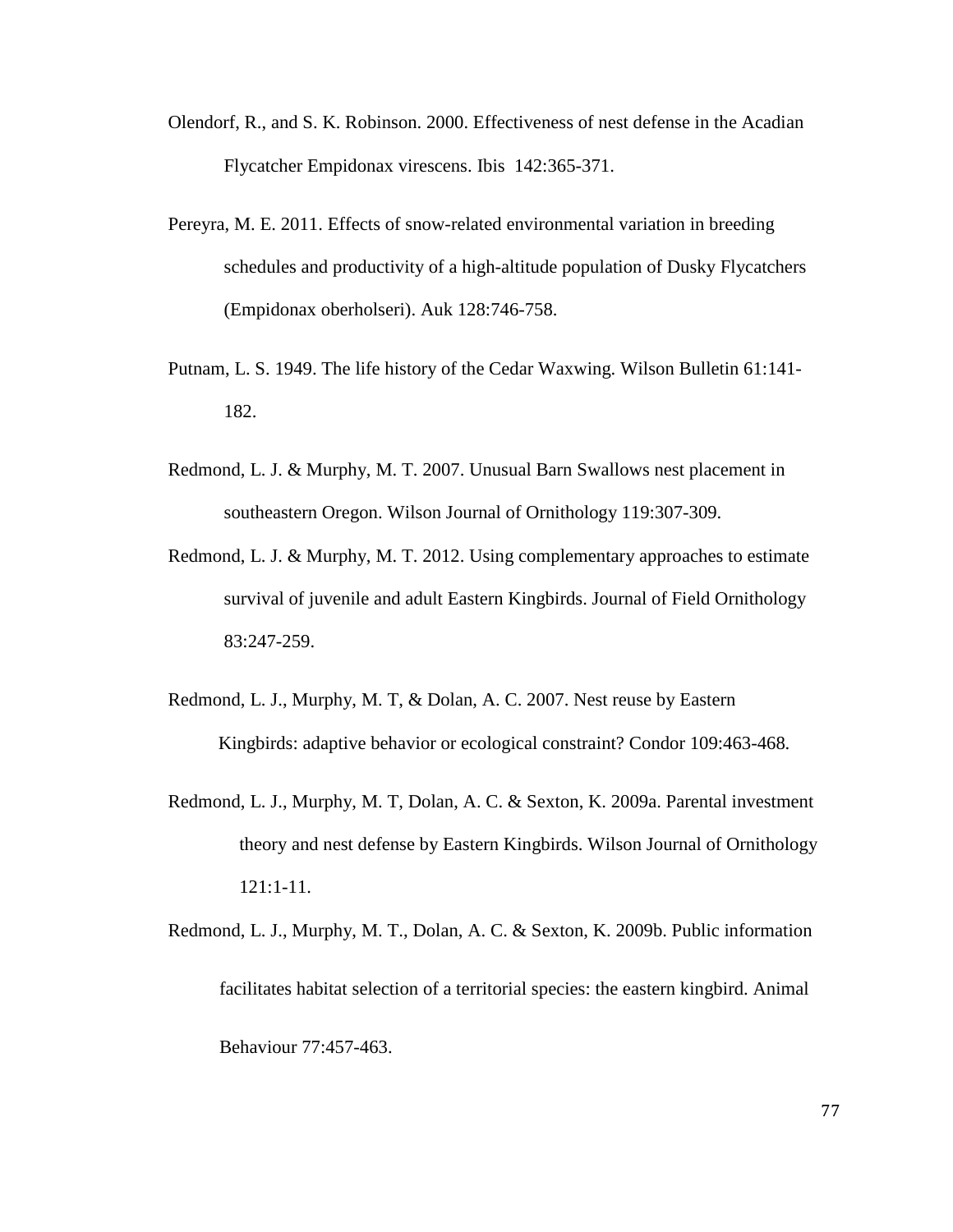- Rendell, W. B. & Verbeek, N. A. M. 1996. Are avian ectoparasites more numerous in nest boxes with old nest materials? Canadian Journal of Zoology 74:1819-1825.
- Richmond, S., Nol, E., Campbell, M. & Burke, D. 2007. Conspecific and interspecific nest reuse by Wood Thrush (*Hylocichla mustelina*). Northeastern Naturalist 14:629-636.
- Ricklefs, R. E. 1969. An analysis of nesting mortality in birds. Smithsonian Contributions to Zoology 9:1-48.
- Ricklefs, R. E. 1977. Reactions of some Panamanian birds to human intrusion at the nest. Condor 79:376-379.
- Safran, R. J. 2006. Nest-site selection in the barn swallow, *Hirundo rustica*: What predicts seasonal reproductive success. Canadian Journal of Zoology 84:1533- 1539.
- Sandercock, B. K., Lank, D. B. & Cooke, F. 1999. Seasonal declines in the fecundity of artic-breeding sandpipers: different tactics in two species with an invariant clutch size. Journal of Avian Biology 30:460-468.

Santisteban, L. K.E. Sieving and M.L. Avery. 2002. Use of sensory cues by Fish Crows  *Corvus ossifragus* preying on artificial bird nests. Journal of Avian Biology 33:245-252.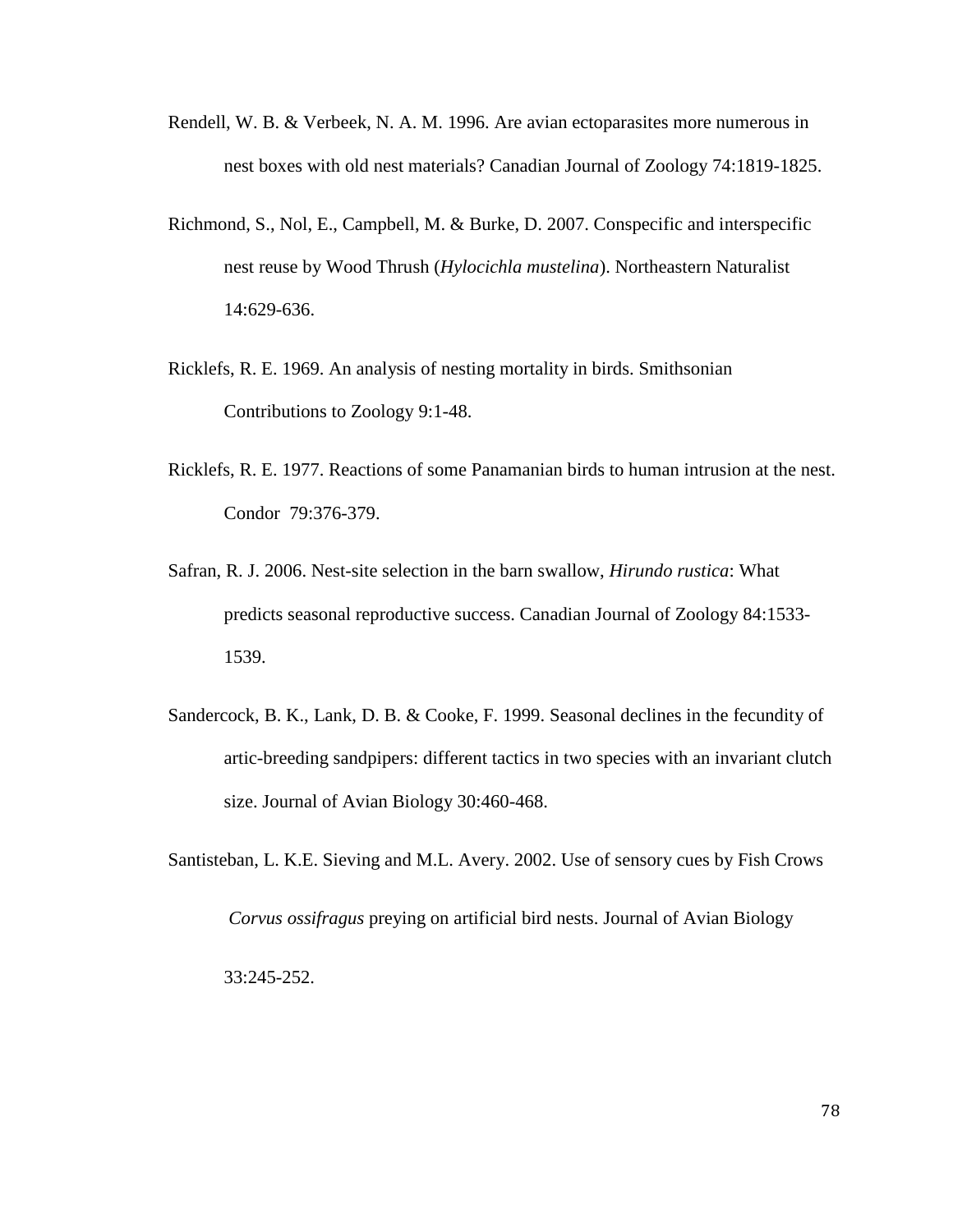- Schoech, S. J. & Hahn, T. P. 2008. Latitude affects degree of advancement in laying by birds in response to food supplementation: a meta-analysis. Oecologia 157:369- 376.
- Siderius, J. A. 1993. Nest defense in relation to nesting stage and response of parents to repeated model presentations in the Eastern Kingbird (*Tyrannus tyrannus*). Auk 110:921-923.
- Siegel-Causey, D. & Hunt, G. L., Jr. 1986. Breeding-site selection and colony formation in Double-crested and Pelagic cormorants. Auk 103:230-234.
- Siepielski, A. M., A. D. Rodewald and R. H. Yahner. 2001. Nest site selection and nesting success of the Red-eyed Vireo in central Pennsylvania. Wilson Bulletin 113:302-307.
- Sonerud, G. A. & Fjeld, P. E. 1987. Long-term memory in egg predators: An experiment with a Hooded Crow. Ornis Scandinavica 18:323-325.
- Styrsky, J. N. 2005. Influence of predation on nest-site reuse by an open-cup nesting Neotropical passerine. Condor 107:133-137.
- Vanderwerf, E. A. 2012. Evolution of nesting height in an endangered Hawaiian forest bird in response to a non-native predator. Conservation Biology 26:905-911.
- Waters, J. R. & Noon, B. R. 1990. Lack of nest site limitation in a cavity-nesting bird community. Journal of Wildlife Management 54:239-245.